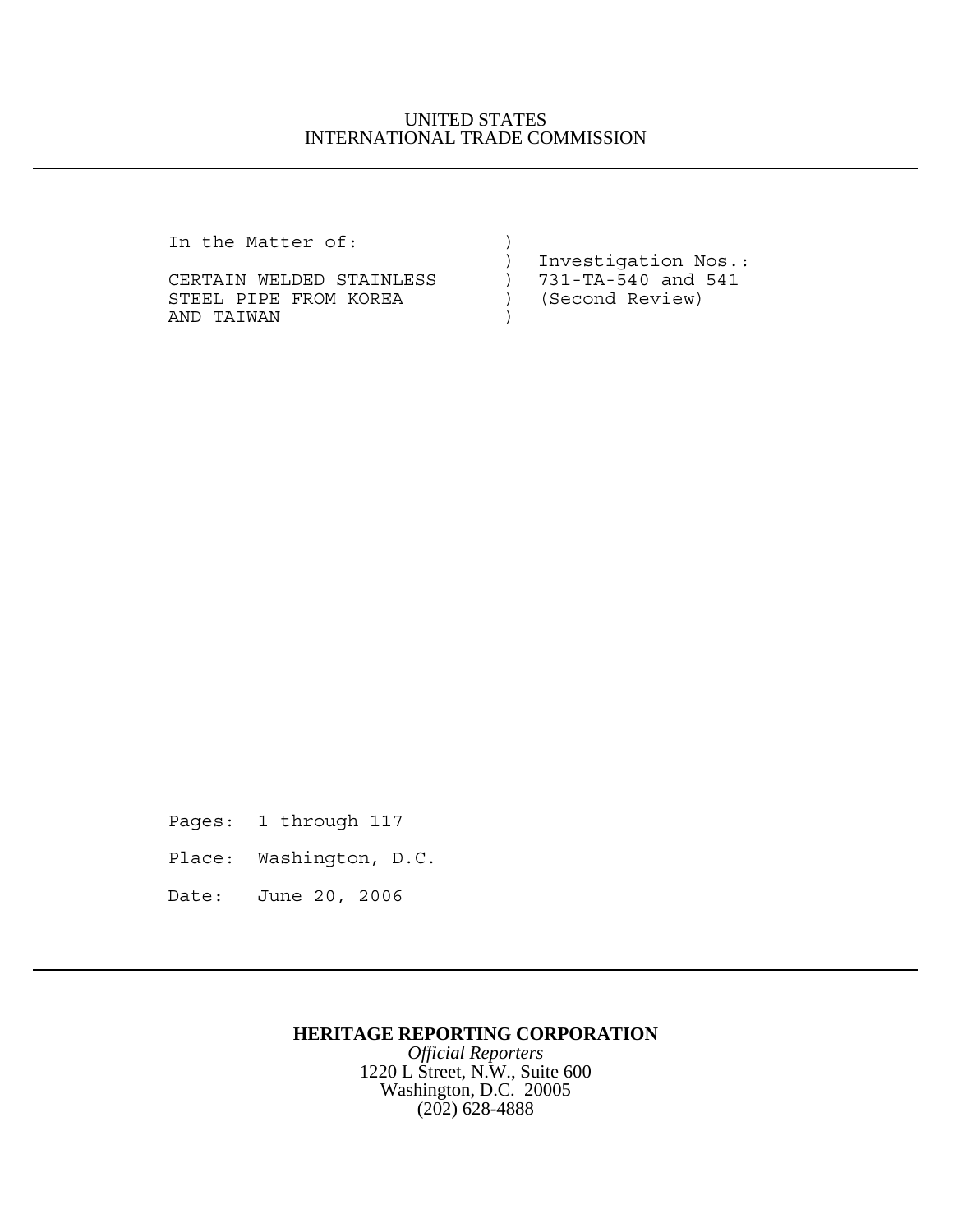## THE UNITED STATES INTERNATIONAL TRADE COMMISSION

| In the Matter of:                                                                                         |                       |
|-----------------------------------------------------------------------------------------------------------|-----------------------|
| CERTAIN WELDED STAINLESS ) 731-TA-540 and 541<br>STEEL PIPE FROM KOREA<br>) (Second Review)<br>AND TAIWAN | ) Investigation Nos.: |

Tuesday, June 20, 2006

Room No. 101 U.S. International Trade Commission 500 E Street, S.W. Washington, D.C.

The hearing commenced, pursuant to notice, at 9:31 a.m., before the Commissioners of the United States International Trade Commission, the Honorable DANIEL R. PEARSON, Chairman, presiding.

APPEARANCES:

On behalf of the International Trade Commission:

Commissioners:

DANIEL R. PEARSON, CHAIRMAN SHARA L. ARANOFF, VICE CHAIRMAN JENNIFER A. HILLMAN, COMMISSIONER STEPHEN KOPLAN, COMMISSIONER DEANNA TANNER OKUN, COMMISSIONER CHARLOTTE R. LANE, COMMISSIONER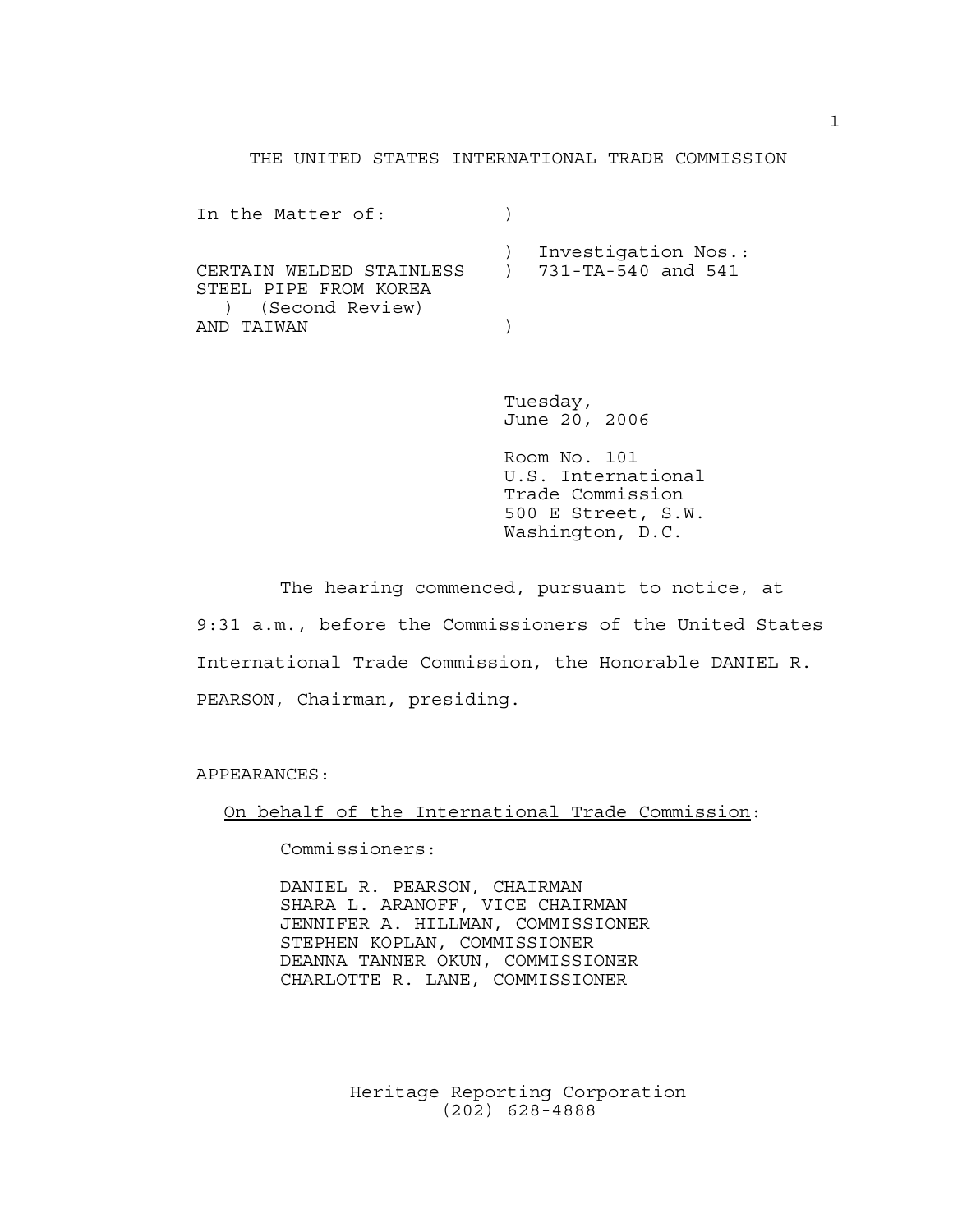APPEARANCES: (Cont'd.)

Staff:

MARILYN R. ABBOTT, SECRETARY TO THE COMMISSION WILLIAM R. BISHOP, HEARINGS AND MEETINGS COORDINATOR SHARON D. BELLAMY, HEARINGS AND MEETINGS ASSISTANT ERIC LAND, INVESTIGATOR GERRY HOUCK, INDUSTRY ANALYST STEVEN TROST, ECONOMIST CHARLES YOST, ACCOUNTANT/AUDITOR ROBIN TURNER, ATTORNEY DOUGLAS CORKRAN, SUPERVISORY INVESTIGATOR

In Support of the Continuation of the Antidumping Duty Orders:

On behalf of Bristol Metals LP and Marcegaglia U.S.A., Inc.:

JOHN TIDLOW, Vice President, Marketing and Strategic Planning, Bristol Metals LP WILLIAM KLINEFELTER, Legislative and Political Director, United Steel, Paper and Forestry, Rubber, Manufacturing, Energy, Allied Industrial and Service Workers International Union

ROGER B. SCHAGRIN, Esquire Schagrin Associates Washington, D.C.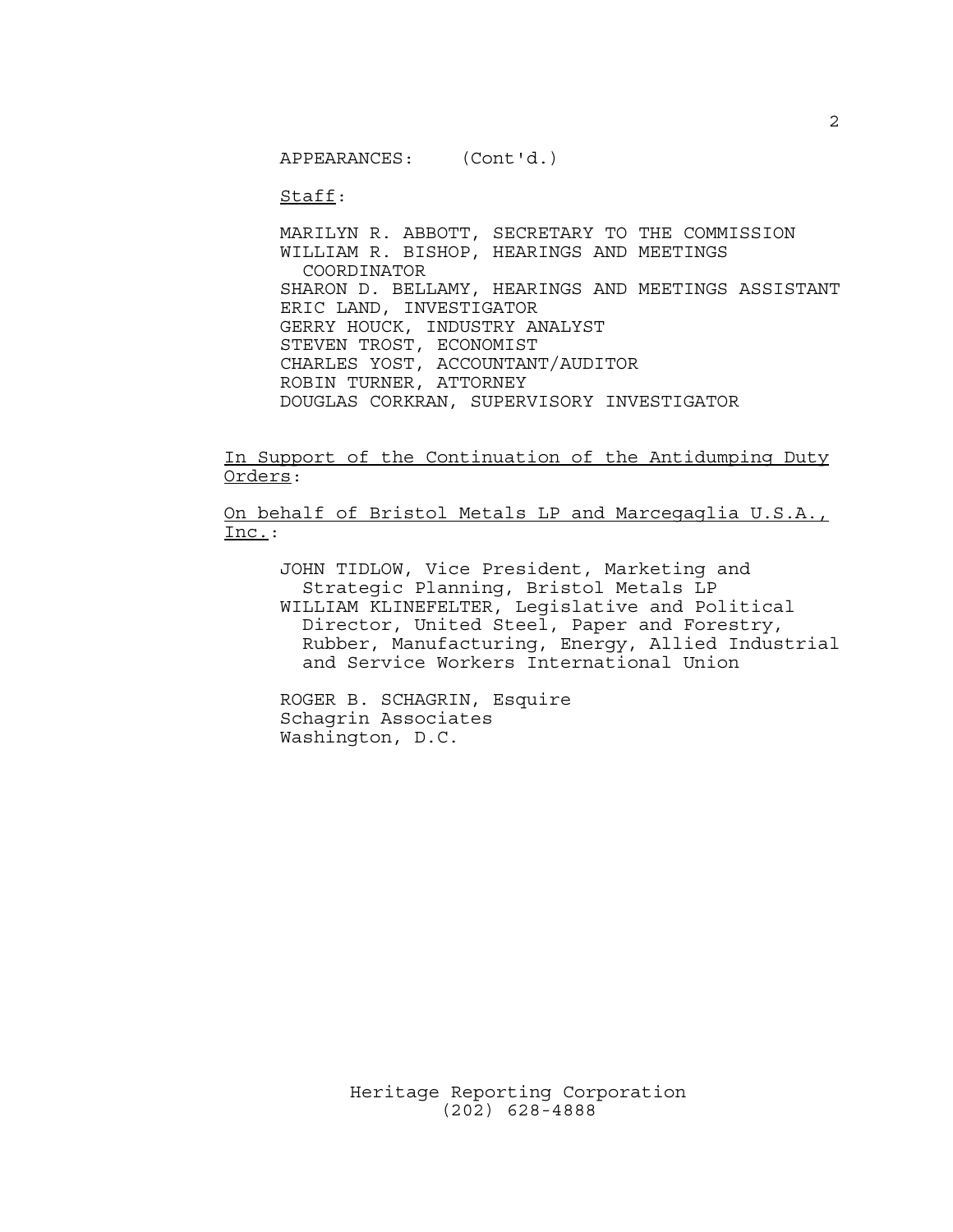## I N D E X

3

| OPENING STATEMENT OF ROGER B. SCHAGRIN, ESQUIRE,<br>SCHAGRIN ASSOCIATES                                                                                                                                      | 5   |
|--------------------------------------------------------------------------------------------------------------------------------------------------------------------------------------------------------------|-----|
| TESTIMONY OF ROGER B. SCHAGRIN, ESQUIRE,<br>SCHAGRIN ASSOCIATES                                                                                                                                              | 8   |
| TESTIMONY OF JOHN TIDLOW, VICE PRESIDENT,<br>MARKETING AND STRATEGIC PLANNING, BRISTOL<br>METALS LP                                                                                                          | 13  |
| TESTIMONY OF WILLIAM KLINEFELTER, LEGISLATIVE<br>AND POLITICAL DIRECTOR, UNITED STEEL, PAPER<br>AND FORESTRY, RUBBER, MANUFACTURING, ENERGY,<br>ALLIED INDUSTRIAL AND SERVICE WORKERS<br>INTERNATIONAL UNION | 18  |
| CLOSING STATEMENT OF ROGER B. SCHAGRIN, ESQUIRE,                                                                                                                                                             | 114 |

| SCHAGRIN ASSOCIATES |  |  |
|---------------------|--|--|
|---------------------|--|--|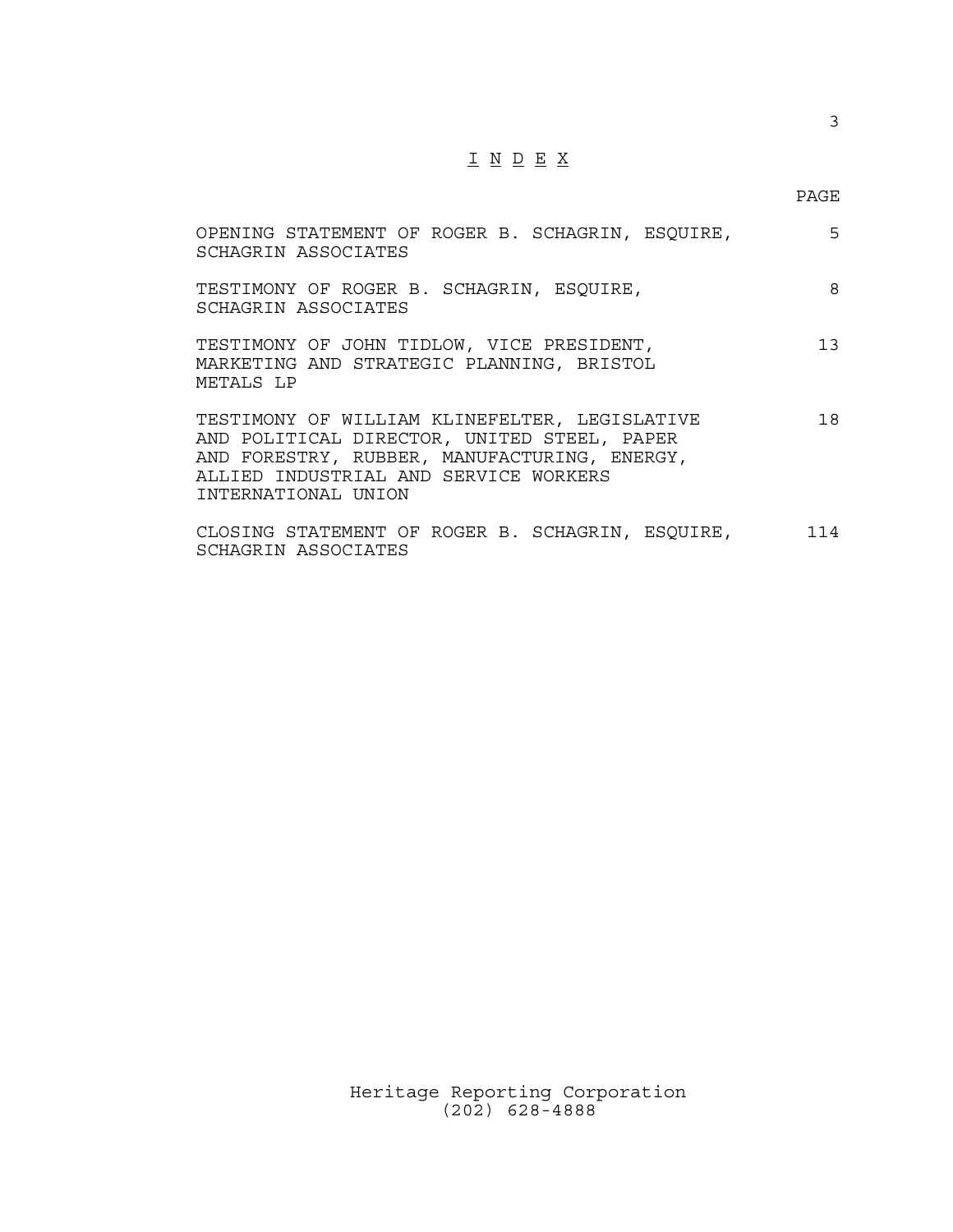| 1               | $\underline{P} \underline{R} \underline{O} \underline{C} \underline{E} \underline{E} \underline{D} \underline{I} \underline{N} \underline{G} \underline{S}$ |
|-----------------|-------------------------------------------------------------------------------------------------------------------------------------------------------------|
| 2               | (9:31 a.m.)                                                                                                                                                 |
| 3               | CHAIRMAN PEARSON: Good morning. On behalf                                                                                                                   |
| 4               | of the U.S. International Trade Commission I welcome                                                                                                        |
| 5               | you to this hearing on Investigation Nos. 731-TA-540                                                                                                        |
| 6               | and 541 (Second Review) involving Certain Welded                                                                                                            |
| 7               | Stainless Steel Pipe From Korea and Taiwan.                                                                                                                 |
| 8               | The purpose of these second five-year review                                                                                                                |
| 9               | investigations is to determine whether revocation of                                                                                                        |
| 10              | the antidumping duty orders concerning Certain Welded                                                                                                       |
| 11              | Stainless Steel Pipe From Korea and Taiwan would be                                                                                                         |
| 12              | likely to lead to continuation or recurrence of                                                                                                             |
| 13              | material injury to an industry in the United States                                                                                                         |
| 14              | within a reasonably foreseeable time.                                                                                                                       |
| 15              | Notices of investigation for this hearing,                                                                                                                  |
| 16              | list of witnesses and transcript order forms are                                                                                                            |
| 17              | available at the Secretary's desk. I understand that                                                                                                        |
| 18              | parties are aware of the time allocations.<br>Anv                                                                                                           |
| 19              | questions regarding the time allocations should be                                                                                                          |
| 20 <sub>o</sub> | directed to the Secretary.                                                                                                                                  |
| 21              | As all written material will be entered in                                                                                                                  |
| 22              | full into the record it need not be read to us at this                                                                                                      |
| 23              | Parties are reminded to give any prepared<br>time.                                                                                                          |
| 24              | testimony to the Secretary. Please do not place                                                                                                             |
| 25              | testimony directly on the public distribution table.                                                                                                        |
|                 | Heritage Reporting Corporation<br>$(202)$ 628-4888                                                                                                          |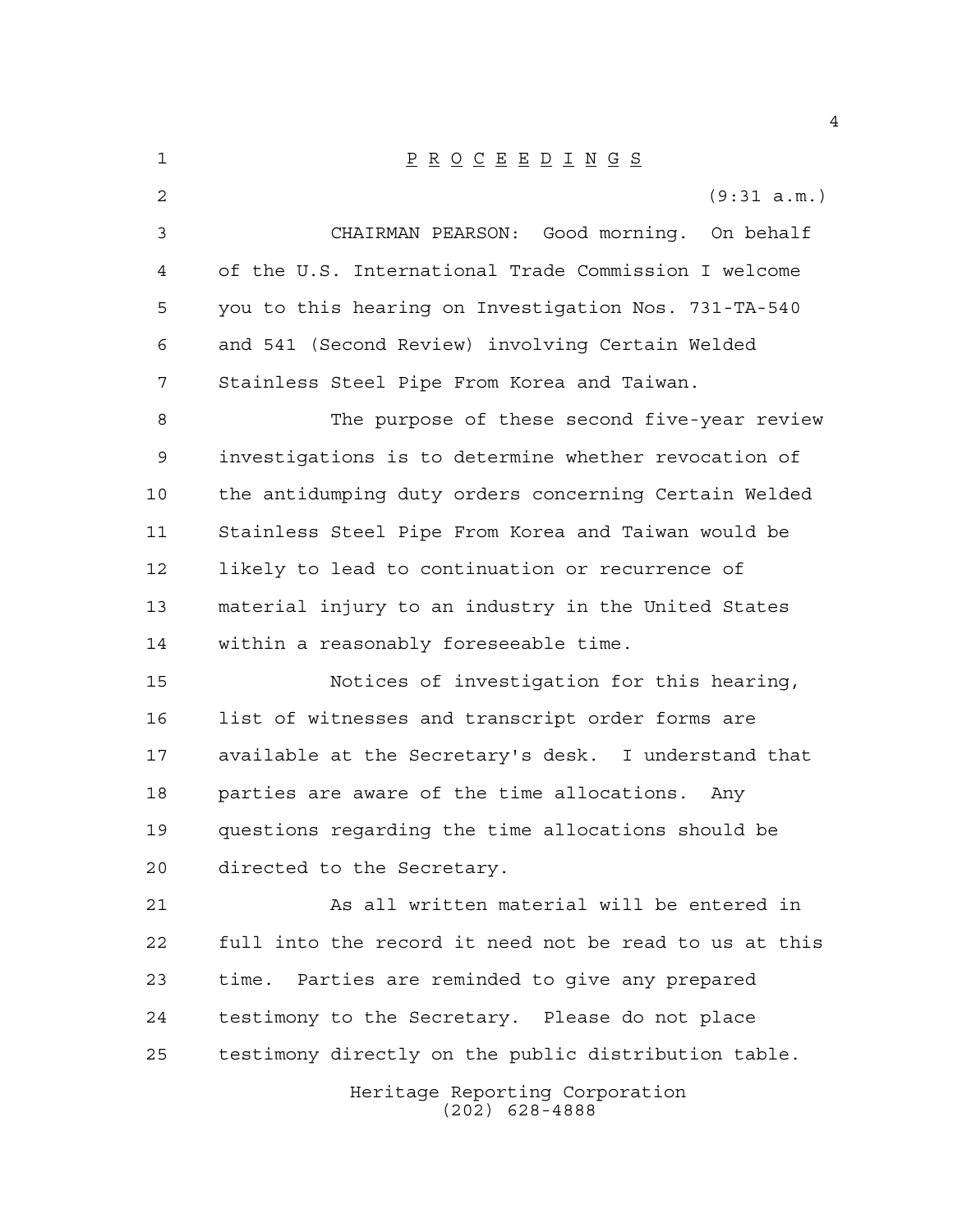All witnesses must be sworn by the Secretary before presenting testimony.

 Finally, if you will be submitting documents that contain information you wish classified as business confidential your requests should comply with Commission Rule 201.6.

 Madam Secretary, are there any preliminary matters?

MS. ABBOTT: No, Mr. Chairman.

 CHAIRMAN PEARSON: Very well. Let us proceed with opening remarks.

 MS. ABBOTT: Opening remarks in support of continuation of orders will be by Roger Schagrin, Schagrin Associates.

 MR. SCHAGRIN: Good morning, Chairman Pearson, and congratulations on your appointment. Good morning to you, Vice Chairman Aranoff, and congratulations on your appointment. Good morning to the rest of the members of the Commission

 It is a pleasure to see you all again in the context of another sunset review. It's fortunate that the WTO and the Congress established these sunset reviews or else I don't know what the Commission and some of us members of the domestic trade bar would do with our time. I know there are a few cases being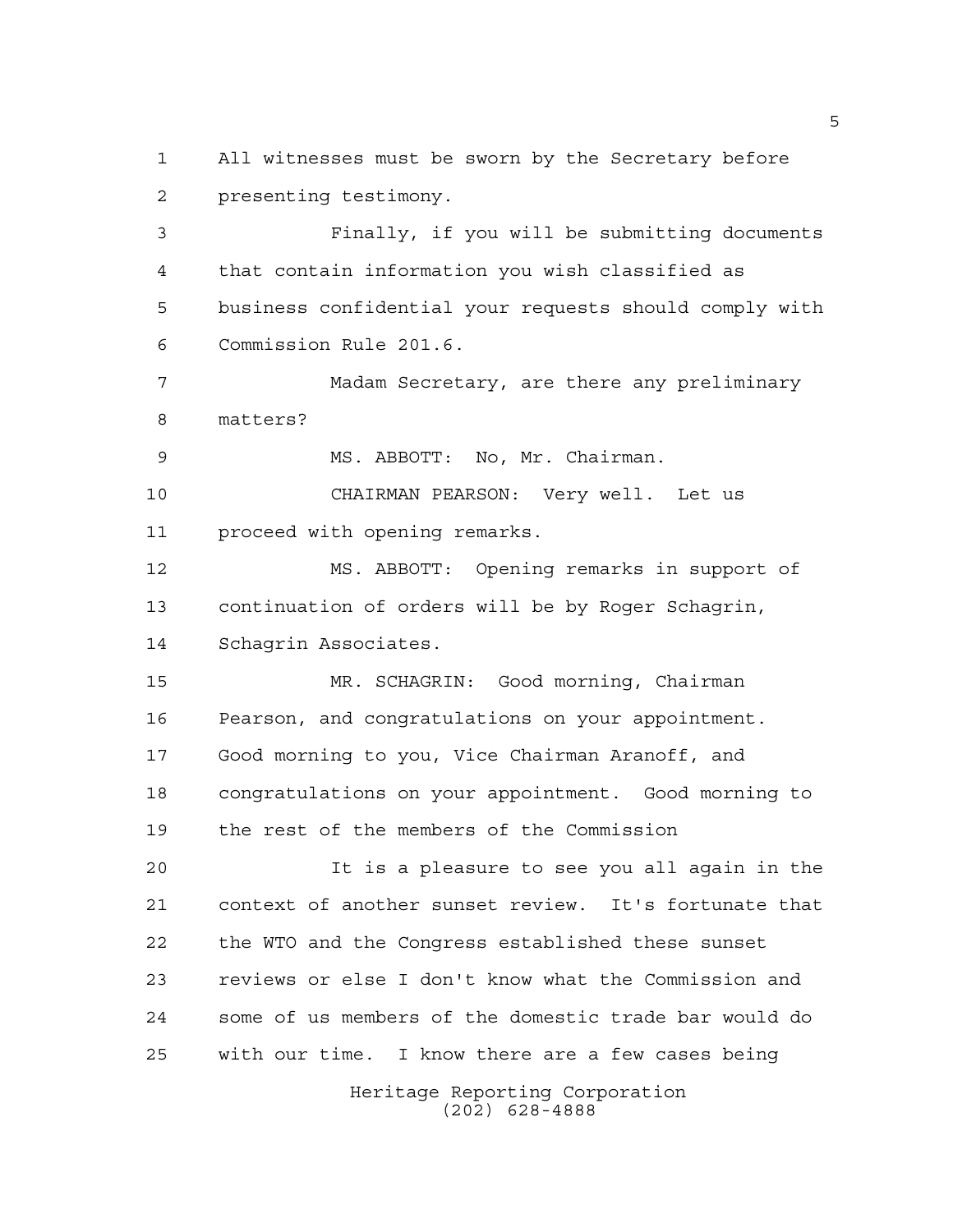filed. Very few. The problem is they're not being filed by me, so it's not as much fun for either me or for you.

 The industry being reviewed today, welded stainless steel pressure pipes and tubes, is at the pinnacle of the value hierarchy for steel products. These are products selling for \$3,000, \$4,000 or \$5,000 per ton.

 From 2000 to 2005, market demand for these products increased slightly, but all other imports, i.e. not imports from Korea or Taiwan, increased by two-thirds of 15,000 tons. Most of this import increase was from China.

 The domestic industry has seen a 15 percent reduction in shipments. There have been companies exiting from the industry, and there have been plant closures by some continuing producers.

 When the Commission focuses on just ASTM A-312 products, which is a commodity product and which is the product covered by the scope of the orders, and it's certainly permitted within the context of the Commission's analysis of the industry producing the domestic like product as a condition of competition, then the condition of the U.S. industry producing ASTM A-312 is clearly in a deplorable state.

> Heritage Reporting Corporation (202) 628-4888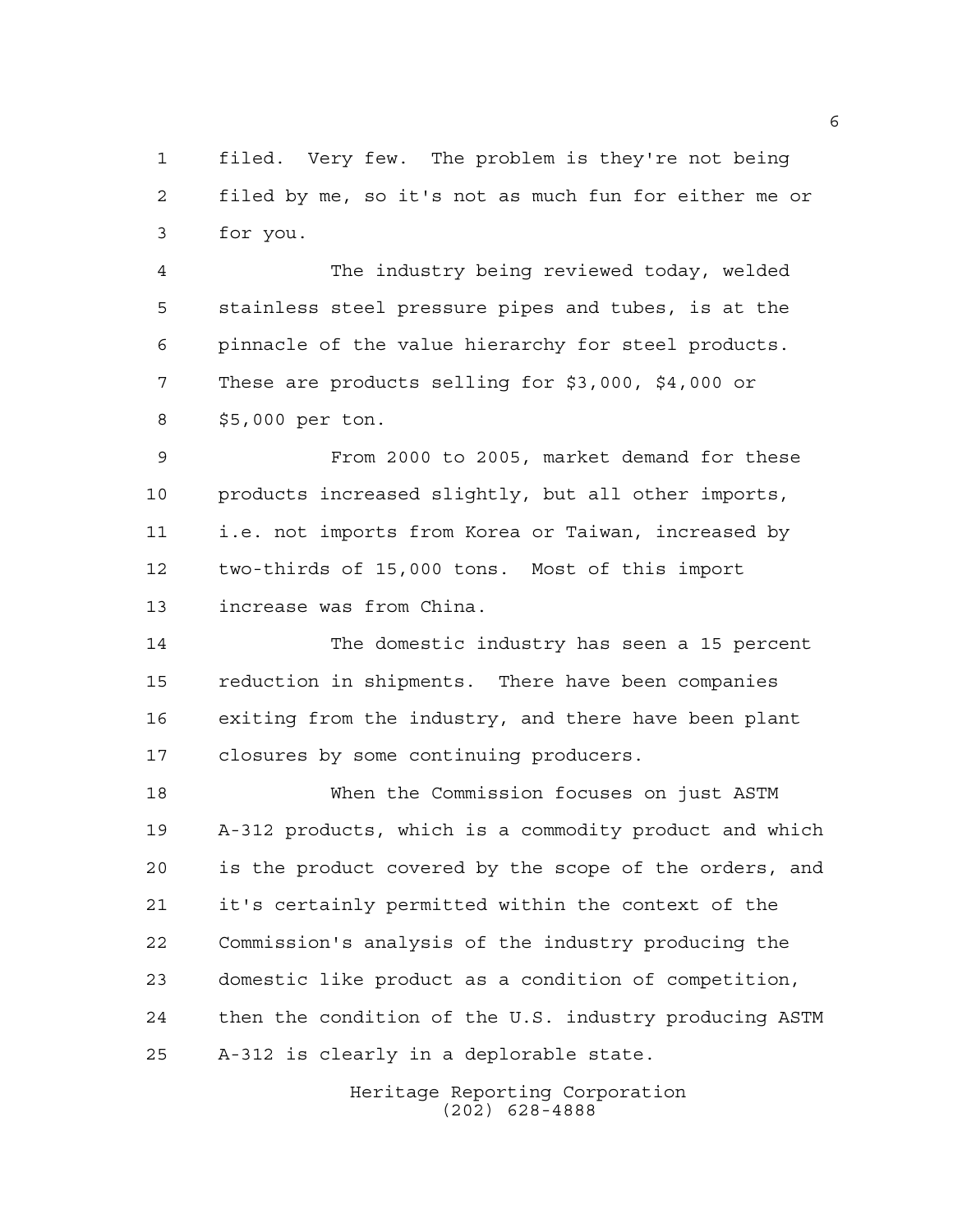For these A-312 products, there was a 30 percent decline in shipments over the period of review and a 38 percent decline in workers. The domestic industry had losses over most of the period of review, including losses in interim 2006. Thus, there really are no questions on the record of today's proceedings about the extreme vulnerability of the U.S. industry to any increase in imports of subject products from Korea and Taiwan in the event of revocation.

 Will imports of ASTM A-312 stainless steel products from Korea and Taiwan increase in the event of revocation? There also can be no doubt as to this question either. The Korean and Taiwanese subject ASTM A-312 products are highly regarded in the marketplace and are completely fungible with the domestic industry's products. These products undersell the domestic industry by significant amounts.

 In spite of the lack of participation of these countries in this review, all available information on the record demonstrates that the Korean and Taiwanese industries producing ASTM A-312 are large industries with both large capacity and ample excess capacity.

Heritage Reporting Corporation (202) 628-4888 They are being squeezed in their traditional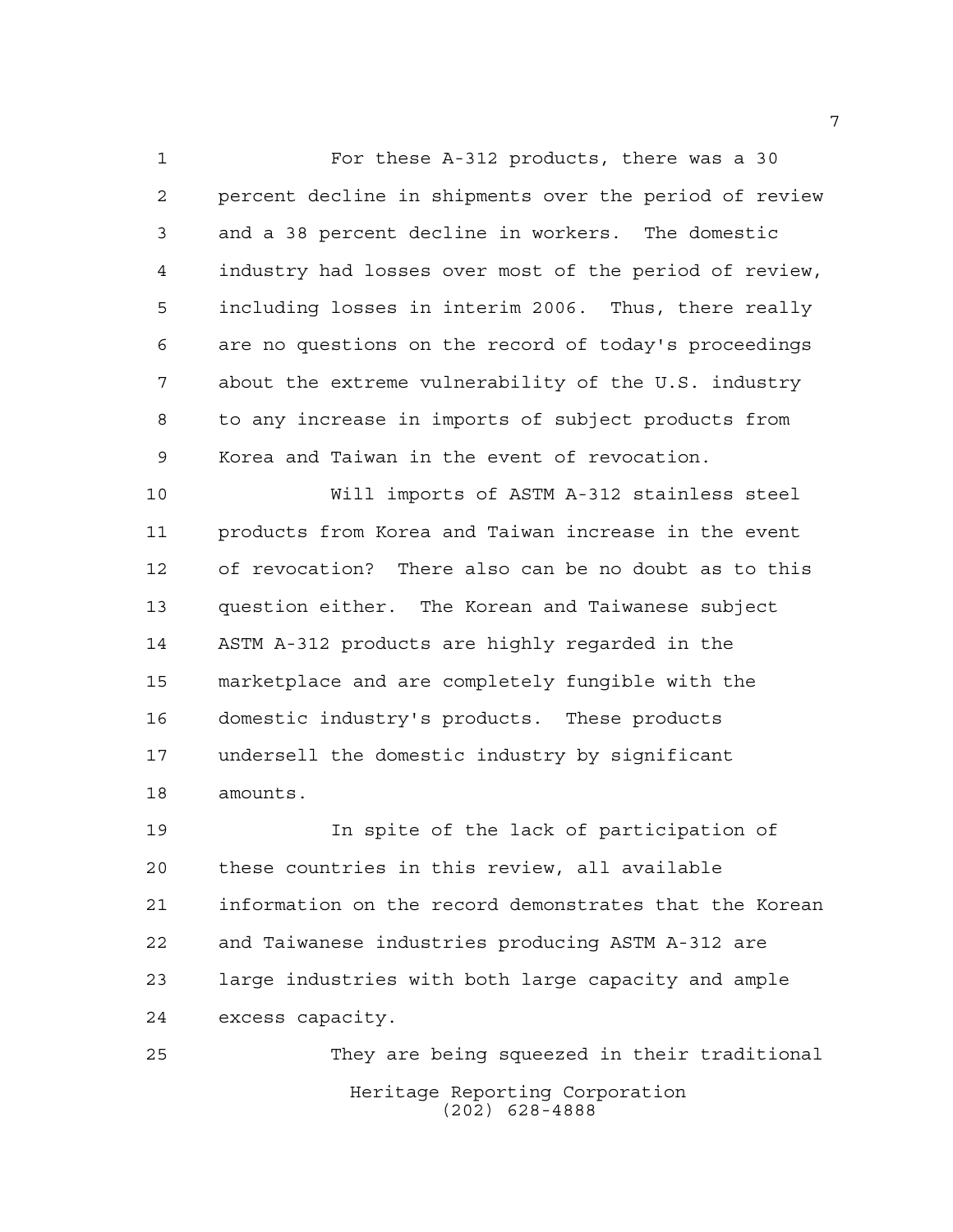Heritage Reporting Corporation Asian markets by rapidly expanding excess capacity in China. Therefore, they will need to find alternative markets for their capacity, and the U.S. market is a very desirable export market because large volumes of dumped imports from Korea and Taiwan would enter the market in the event of revocation and cause a recurrence of injury to the domestic industry producing stainless pressure pipe and tube products. We urge the Commission to make an affirmative determination today. Thank you. MS. ABBOTT: Mr. Chairman, the panel in support of the continuation of the antidumping duty orders is seated, and all witnesses have been sworn. (Witnesses sworn.) CHAIRMAN PEARSON: Very well. Please proceed, Mr. Schagrin. MR. SCHAGRIN: Thank you, and good morning to you Commissioner Hillman. Let me first begin by explaining our very unusual witness situation today. It is unfortunate that instead of having two witnesses, including the two presidents of two of the three largest companies producing these products in the United States, that the president of Bristol, as you will hear from John Tidlow, who is the vice president, had a medical

(202) 628-4888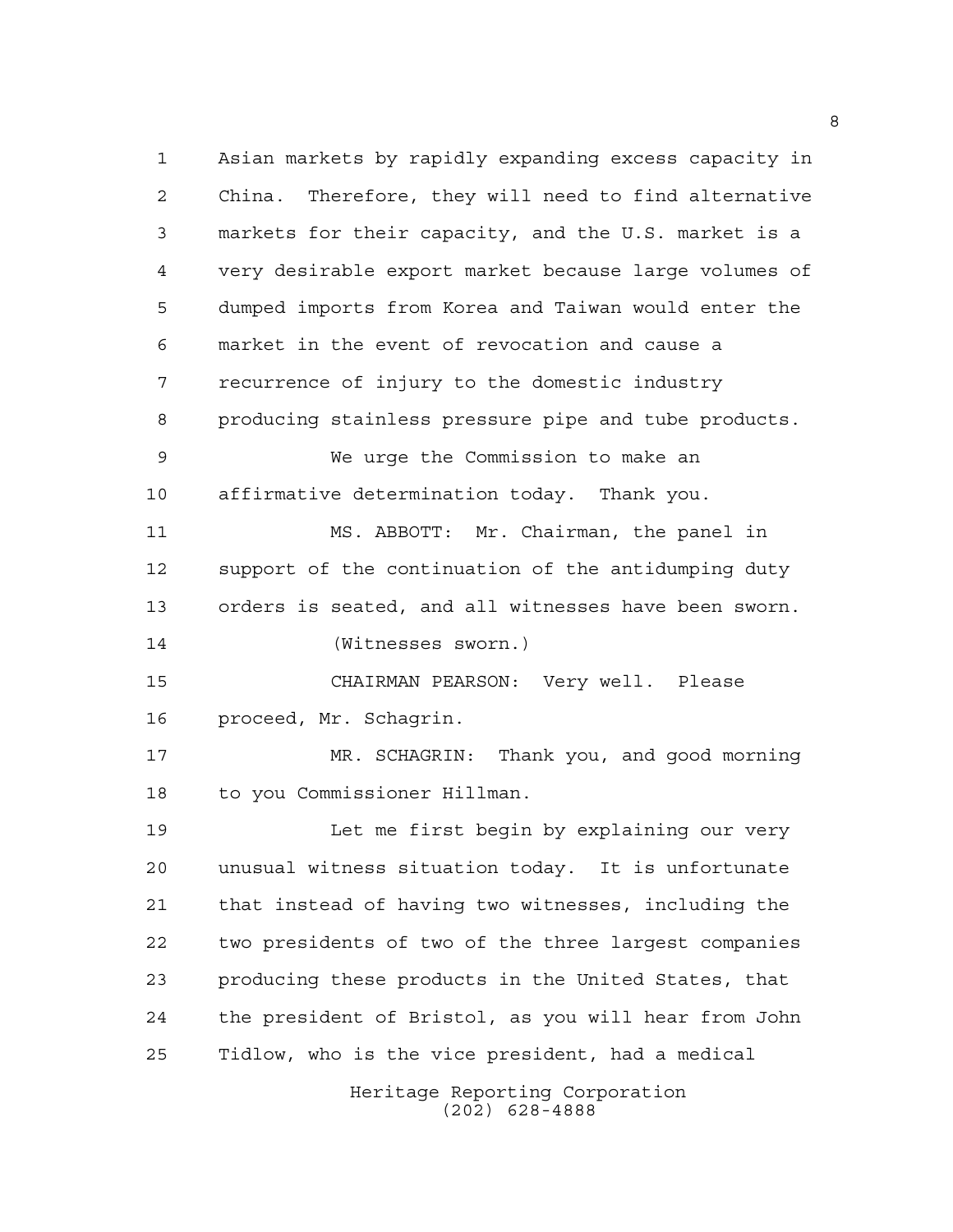emergency arise and will have to be hospitalized and so is unable to attend the hearing.

 As to the two witnesses from Marcegaglia, they were at the Pittsburgh Airport at 2 p.m. yesterday in order to catch a 3:30 flight to Washington, and the flight was postponed and postponed by U.S. Air 45 minutes here, another update coming in 30 minutes.

 They boarded the plane once at about 5:45. They disembarked the plane in Pittsburgh -- not in Washington -- at about 6:15. They called repeatedly saying we're delayed, but they tell us we'll be taking off in a half an hour or 45 minutes.

 At 9:45 p.m. on my drive home after having dinner with Mr. Tidlow -- a very nice dinner at an Italian restaurant in honor of Mr. Biagi and Marcegaglia -- and driving through a pretty serious thunderstorm on my way to Annapolis, I got the last call from Mr. Biagi, which was they have now canceled all flights. There are going to be no more flights this evening to National or to Dulles, and the first plane they can put us on tomorrow is 10 a.m. We could get there at about 11:15.

Heritage Reporting Corporation (202) 628-4888 Mr. Biagi offered to drive to Washington. Now, I know because I did an ITC staff visit about six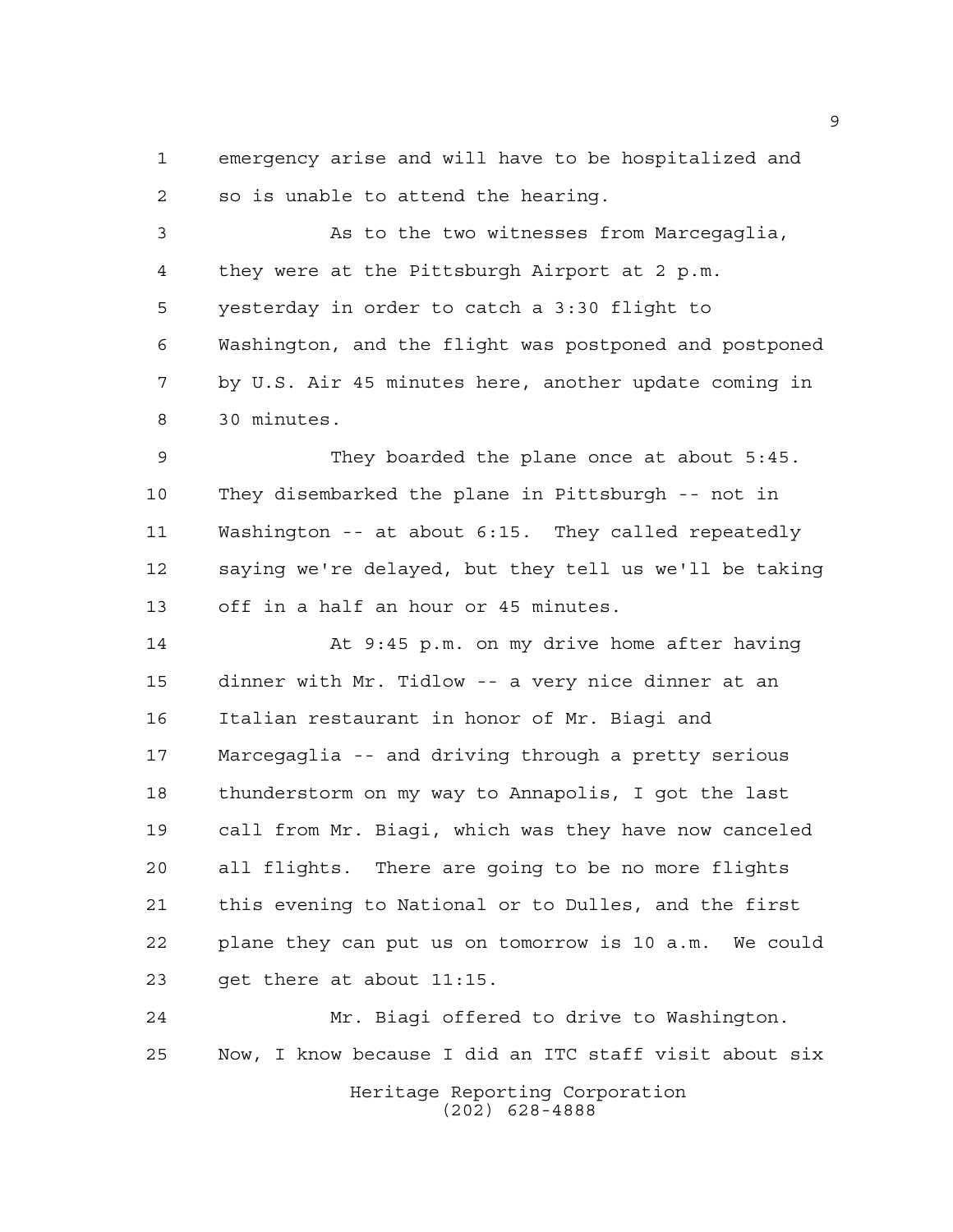weeks ago that Mr. Biagi's wife is expecting their first child at the end of July, and for a rare occurrence, as this Commission is well aware, I thought rationally.

 I said Mr. Biagi, and Mr. Cornelius, I do not recommend you driving through various rainstorms through part of the middle of the night to get to this hearing and taking a risk of having an accident, particularly since your wife is expecting next month. Instead, we will handle the hearing, and I will ask the Commission, which I will do shortly, to put your testimony on the record.

13 13 I am responsible for these witnesses not driving here and getting here at 3:00 or 4:00 in the morning. I take full responsibility.

 CHAIRMAN PEARSON: Mr. Schagrin, please give the witnesses who were unable to be here our best wishes and our complete understanding with the situations that they are in.

 MR. SCHAGRIN: I will do so, Chairman Pearson, and at this point I would ask -- we have Mr. Biagi's written testimony. We have given this to the Secretary. I would ask that it be entered on the record of the proceeding.

Heritage Reporting Corporation (202) 628-4888 CHAIRMAN PEARSON: Without objection, so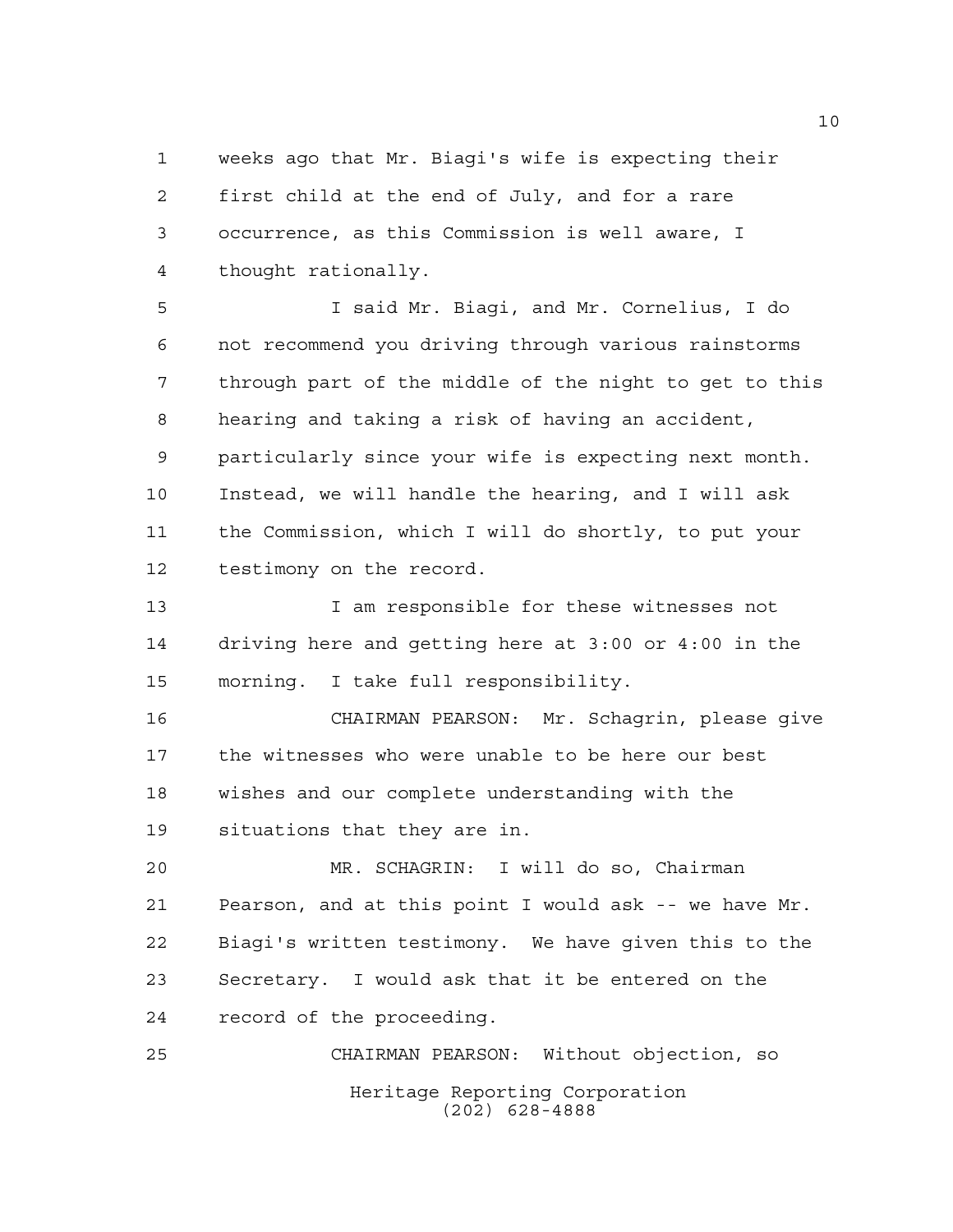ordered.

| 2  | MR. SCHAGRIN: Thank you very much.                     |
|----|--------------------------------------------------------|
| 3  | We are fortunate today in that we will hear            |
| 4  | from Mr. Tidlow of Bristol Metals, which is the        |
| 5  | largest U.S. producer. We will also hear a repeat      |
| 6  | performance, even though Mr. Klinefelter told me he    |
| 7  | doesn't like long good-byes, but he is here again I    |
| 8  | guess maybe just 10 days or so before his retirement   |
| 9  | actually begins, and we can all wish him well in that  |
| 10 | retirement yet again on the record of this proceeding. |
| 11 | In addition to the testimony of these two              |
| 12 | fine gentlemen, we have an excellent staff report, and |
| 13 | before I turn it over and introduce them to deliver    |
| 14 | their testimony, because I plan on saying very little  |
| 15 | today after this brief introduction, I would like to   |
| 16 | compliment the staff for the quality of the staff      |
| 17 | report.                                                |
| 18 | I think we sometimes take these for granted,           |
| 19 | but in this particular case from the supervisory       |
| 20 | investigator through the entire staff they were able   |
| 21 | with an industry that really is doing poorly and is    |
| 22 | getting hammered by imports and has less than well     |
| 23 | under half the market for A-312 products to get        |
| 24 | probably about 90 percent industry coverage in the     |
| 25 | prehearing staff report and I think at this point may  |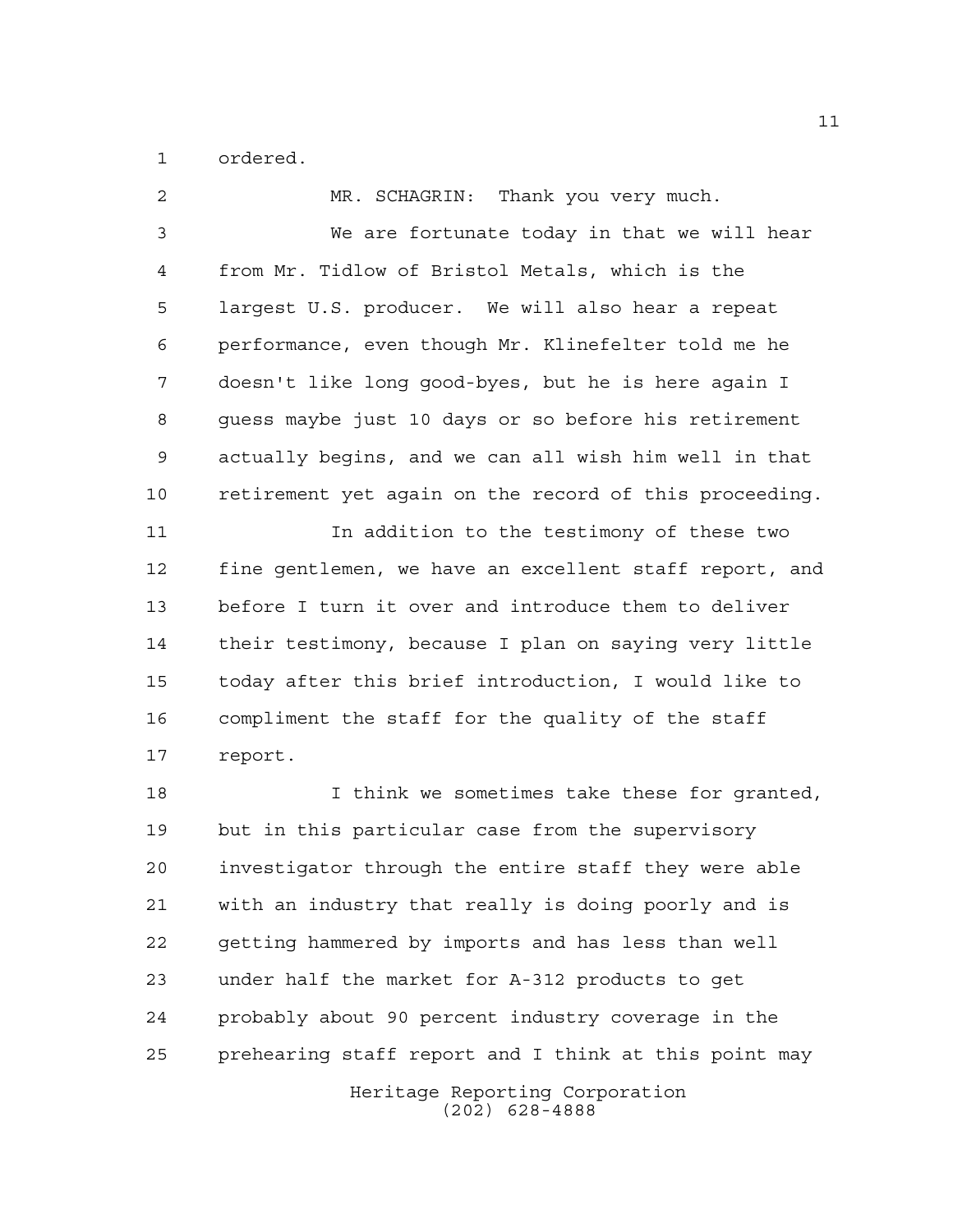have completed the loop and the final staff report may have 100 percent domestic industry coverage. I think the staff should be complimented for that.

 I would also say it's obviously been difficult for them. It's clear from the note that they have done everything possible to try to get information from the Korean and Taiwanese industries and from importers. A lot of those folks have chosen not to participate by giving information to the Commission, and yet the staff was able to gather a lot of information from the previous sunset review, the previous investigation, from other data sources to give you a very complete staff report in spite of the fact that the Korean and Taiwanese industries have not participated.

 In particular, because this is a fairly complicated like product in this investigation and a like product that is very different from the scope, I think the Commission benefitted in reading over this second sunset review staff report and comparing it to the original investigation staff report and the first sunset review staff report.

 I think the fact that Mr. Houck was the industry analyst and given his past employment in both the stainless steel industry and specifically in the

Heritage Reporting Corporation (202) 628-4888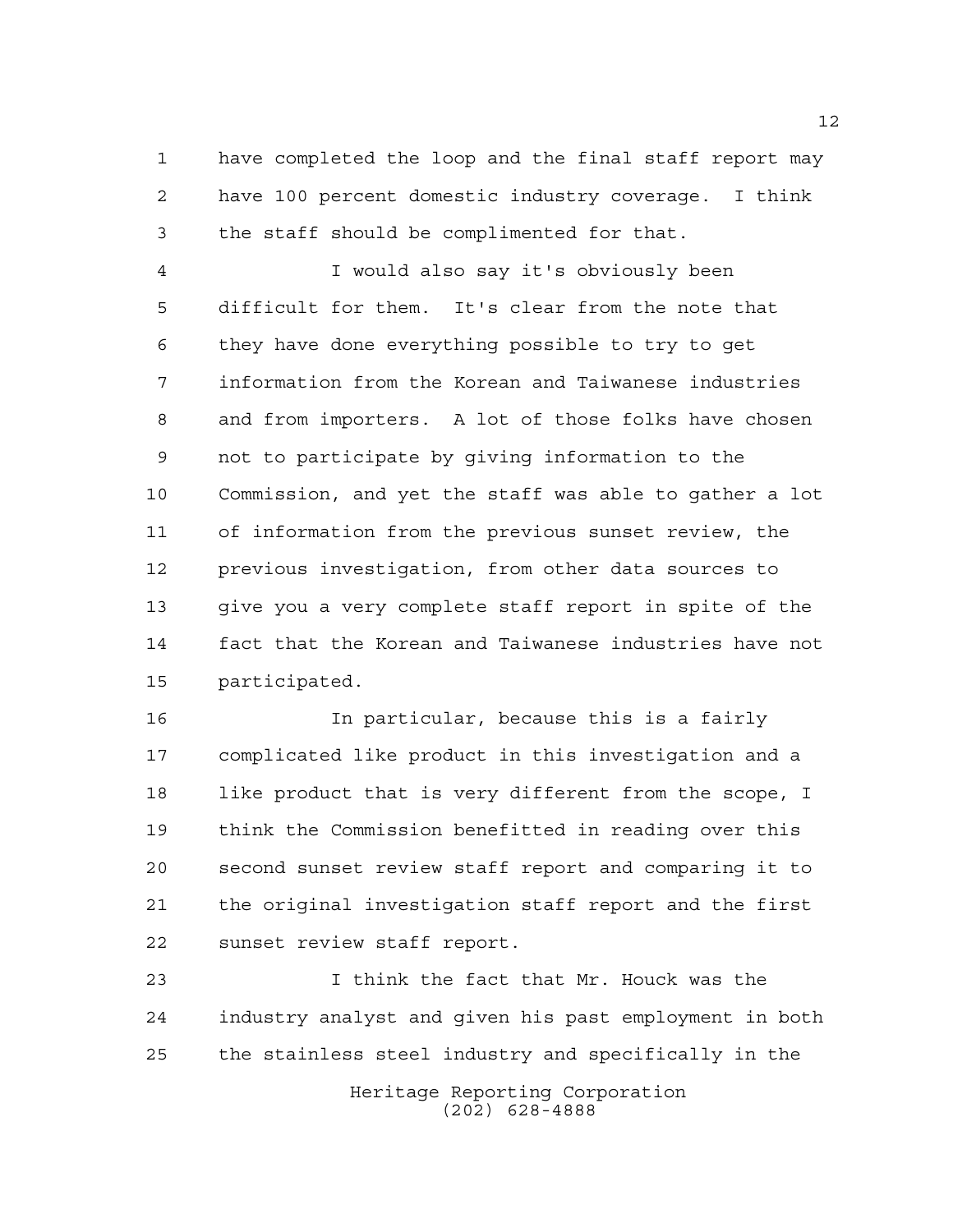stainless steel pipe and tube industry, I think that enabled him to really flush out and elucidate a very accurate description of the industry, and we are thankful that that previous industry knowledge has been transferred into the staff report and given the Commission an excellent staff report and a record upon which to make its decision in this investigation.

 At this point I'd like to introduce John Tidlow of Bristol Metals to present his testimony. John?

 MR. TIDLOW: Good morning, Chairman Pearson and members of the Commission. For the record, my name is John Tidlow, and I am Vice President of Marketing and Strategic Planning for Bristol Metals.

 As Roger alluded a moment ago, I must apologize for Mr. Boling not being here as he had a medical issue and is having a surgical procedure on Thursday this week.

 Bristol Metals is a division of a public company called Synalloy Corporation. We are the largest division of Synalloy Corporation. Our division has only one location, and that is in Bristol, Tennessee.

Heritage Reporting Corporation (202) 628-4888 I have been with Bristol Metals for five years and have 20 years' experience in the metals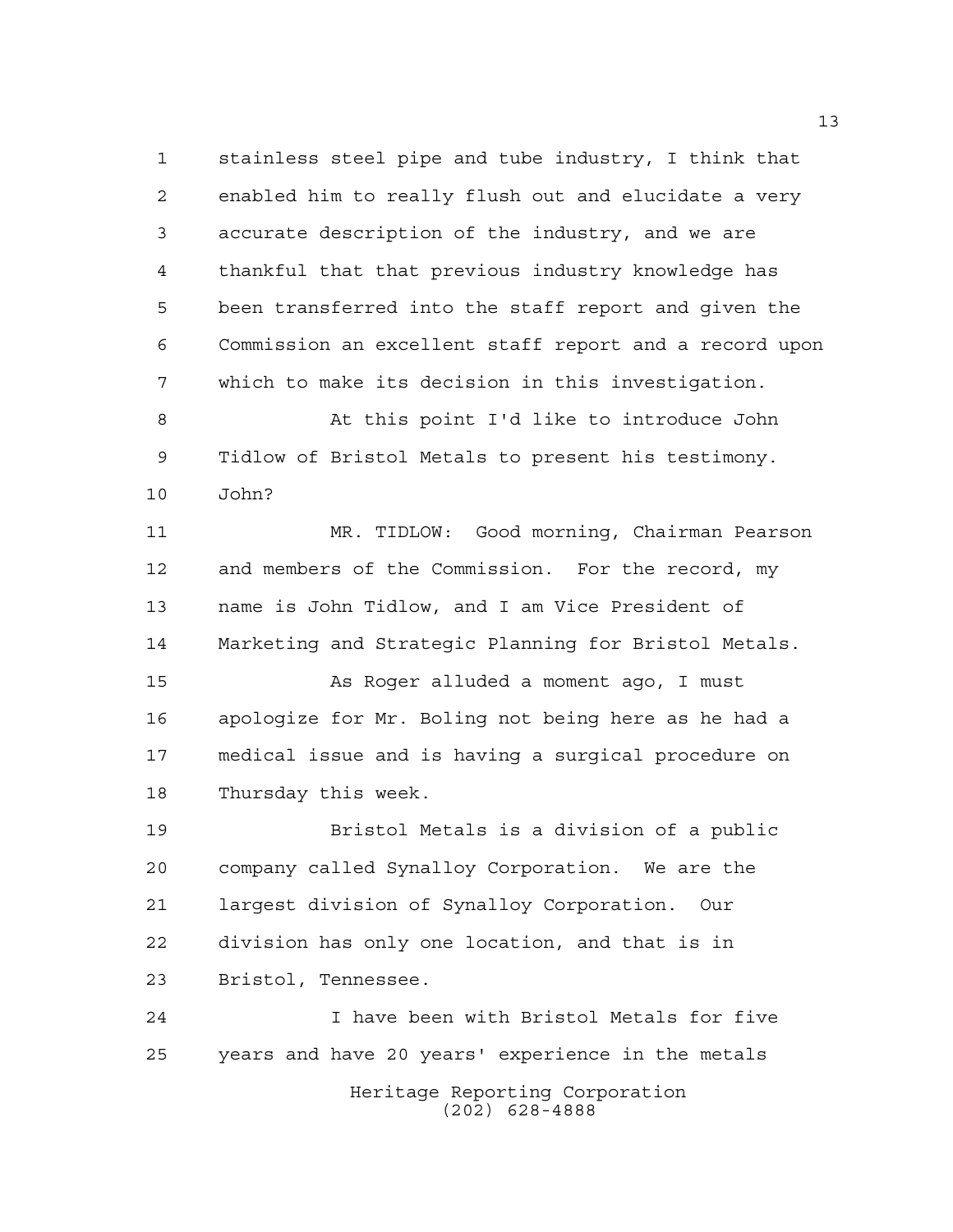industry. We have eight continuous welding mills in Bristol that produce welded ASTM commodity grade A-312 products, as well as other stainless steel pipe and tube products.

 The sizes we produce in are one-half inch to 16 inch on these continuous mills. We also have a number of presses in which we can produce batch type products, which we call batch type, in sizes as large as 96 inches in outside diameter.

 The market for ASTM A-312 and other welded stainless steel pipe and tube products has been increasing since the end of 2001 recession, but the amount of the market available to the domestic industry has been declining as we have lost market share to imports, especially China.

16 As the Commission staff report demonstrates, the domestic industry has lost 15 percent of the market in the past five years since 2001. Bristol and other domestic companies have survived and have benefitted by cannibalizing market share from other producers who have exited the business.

 For example, Acme/Romac exited the business through Chapter 7 in 2003. This company had multiple plants around the United States, including one that produced A-312 pipe just 20 minutes from our location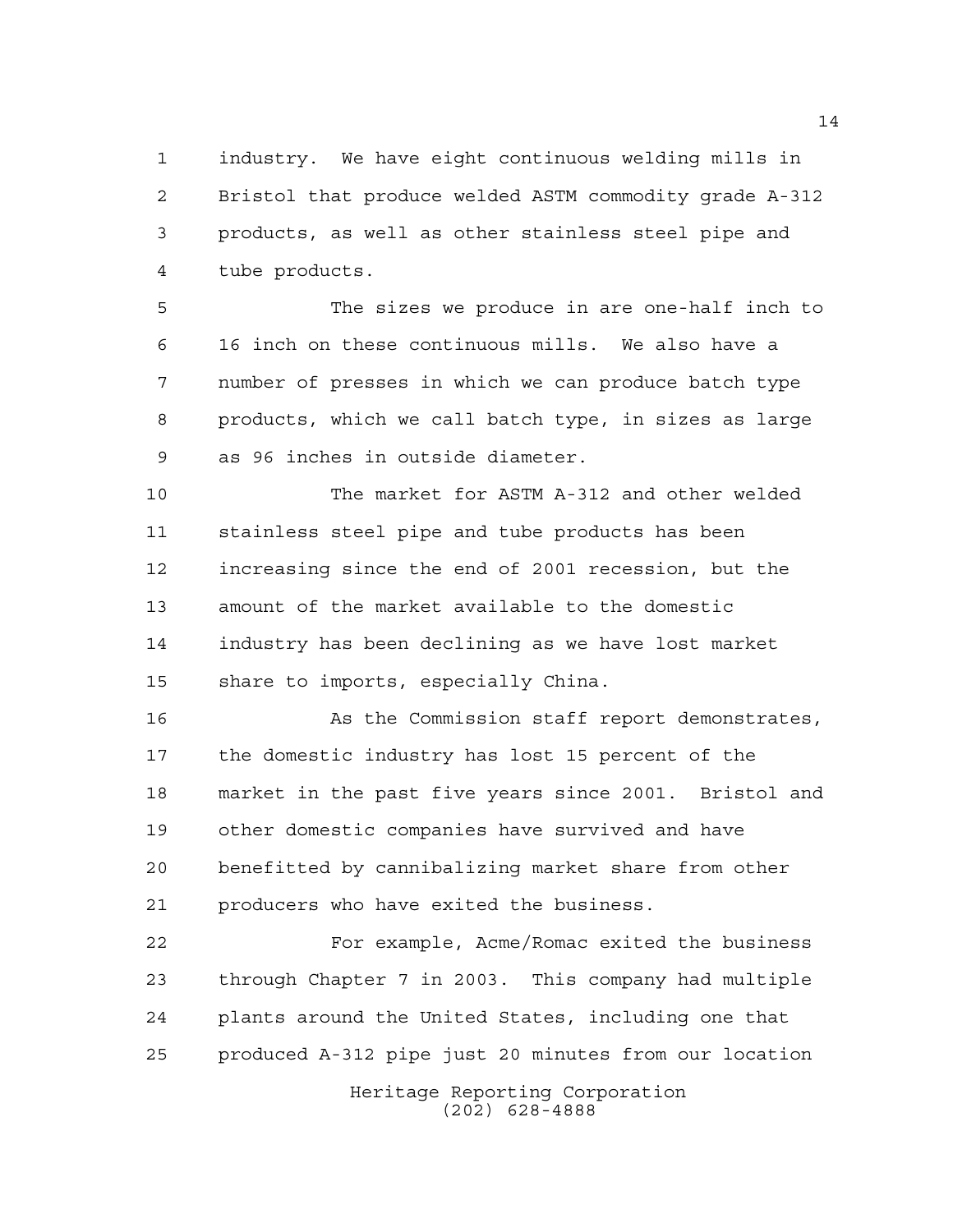in Bristol, Tennessee, and several other locations that produced pressure tube products.

 Trent Tube, a division of Crucible Metals, basically exited the A-312 business when it closed a plant in Carrollton, Georgia. It also closed and sold off some equipment in East Troy, Wisconsin.

7 At a time when markets for our products are increasing and mills are closing, the remaining manufacturers in our industry should be increasing production volumes and employment. In fact, the opposite is occurring as imports continue to take market share from domestic producers and our production volumes continue to decline, as does our employment level.

 The A-312 market is basically a distributor spot business in the continuous welded sizes up to 12 inches. This represents 80 percent or more of the market in terms of total tonnage. Our product, like that of our main U.S. and foreign competitors, is quoted to stocking distributors who stock the entire size range, including standard ODs and wall thickness combinations.

 Our customers buy mainly on price. These stocking distributors in turn quote end users in competition with each other based upon having the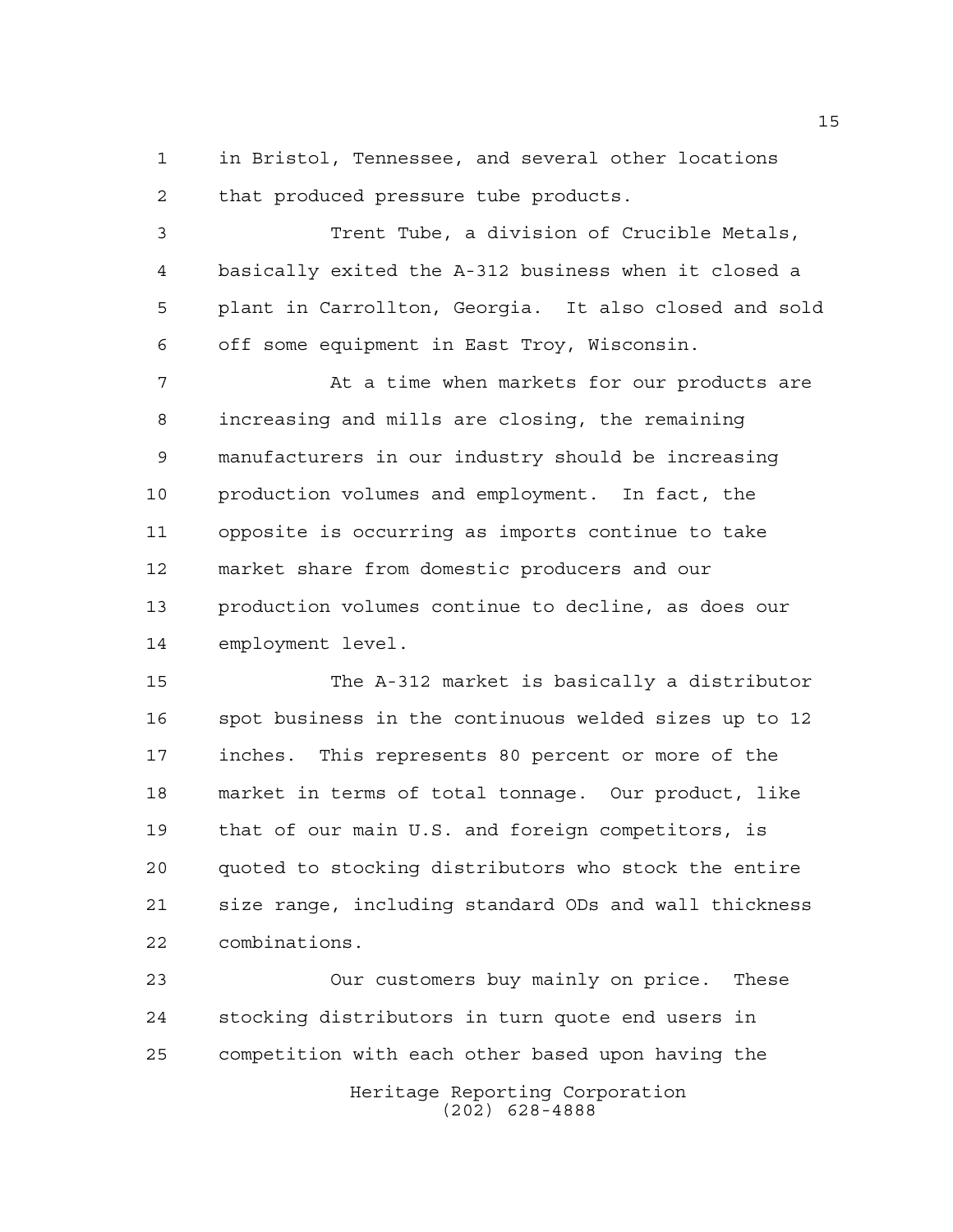available sizes of the requisite quality in stock and quoting the lowest prices to these end users.

 The end users usually solicit bids from several distributors when making their welded stainless steel pipe or tube purchase. In this environment there is direct competition in the marketplace every day between domestic producers and importers for ASTM A-312 welded stainless steel pipe and tube.

10 10 I can assure you that the domestic industry has lost market share for only one reason. Foreign producers have been offering lower prices to distributors than domestic producers can offer.

 Both Korea and Taiwan have large, well established welded stainless steel pipe industries. Their products meet the requirements of U.S. distributors and consumers. Therefore, their products would be a ready substitute for U.S. products sold at dumped prices if these orders were lifted.

 Michael Boling and I recently visited China. It is amazing how much ongoing investment there is in China at this point in terms of both stainless flat- rolled steel and welded stainless steel pipe and tube. Chinese welded stainless steel pipe and tube products are already displacing Korean and Taiwanese

Heritage Reporting Corporation (202) 628-4888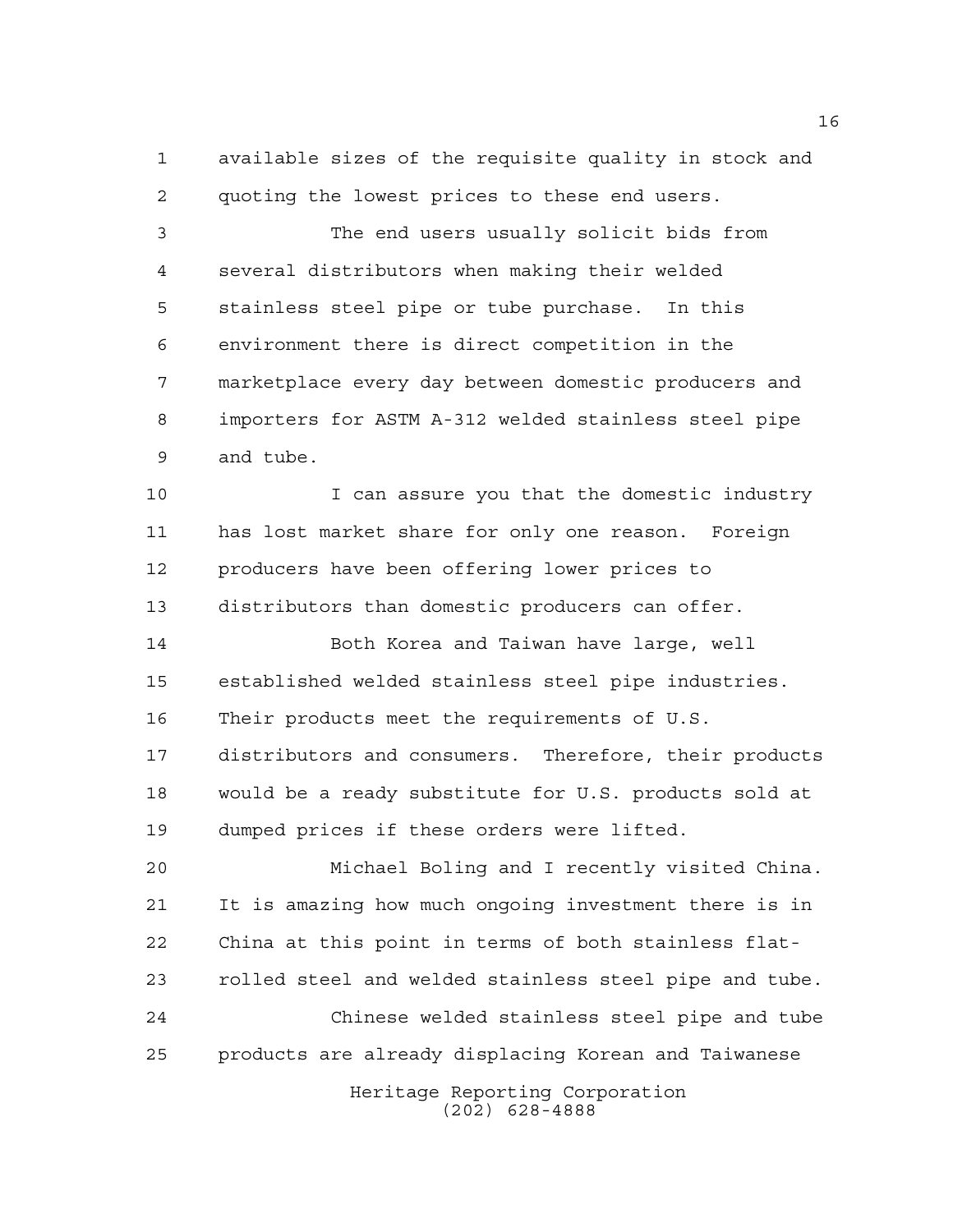products in the Chinese and Asian markets. They are already also displacing U.S. products in the U.S. market. Therefore, as Chinese production of welded stainless steel pipe and tube increase, even more Korean and Taiwanese pipe and tube will be available for the U.S. market.

 Based upon my business experience and our very extensive knowledge of the U.S. marketplace, there is no doubt in my mind that revoking the antidumping duty order presently in place will lead to significantly increased imports in the U.S. market causing further injury to Bristol Metals and other U.S. producers.

 We would see our volume of production decline even further leading to reduced capacity utilization and even fewer jobs at our plant. We would see additional pricing and profit pressures as well.

 Therefore, on behalf of our company and our 315 employees we respectfully request that the Commission make an affirmative determination in these sunset reviews and maintain the antidumping duty orders against Korea and Taiwan.

 Thank you for the opportunity to appear here today.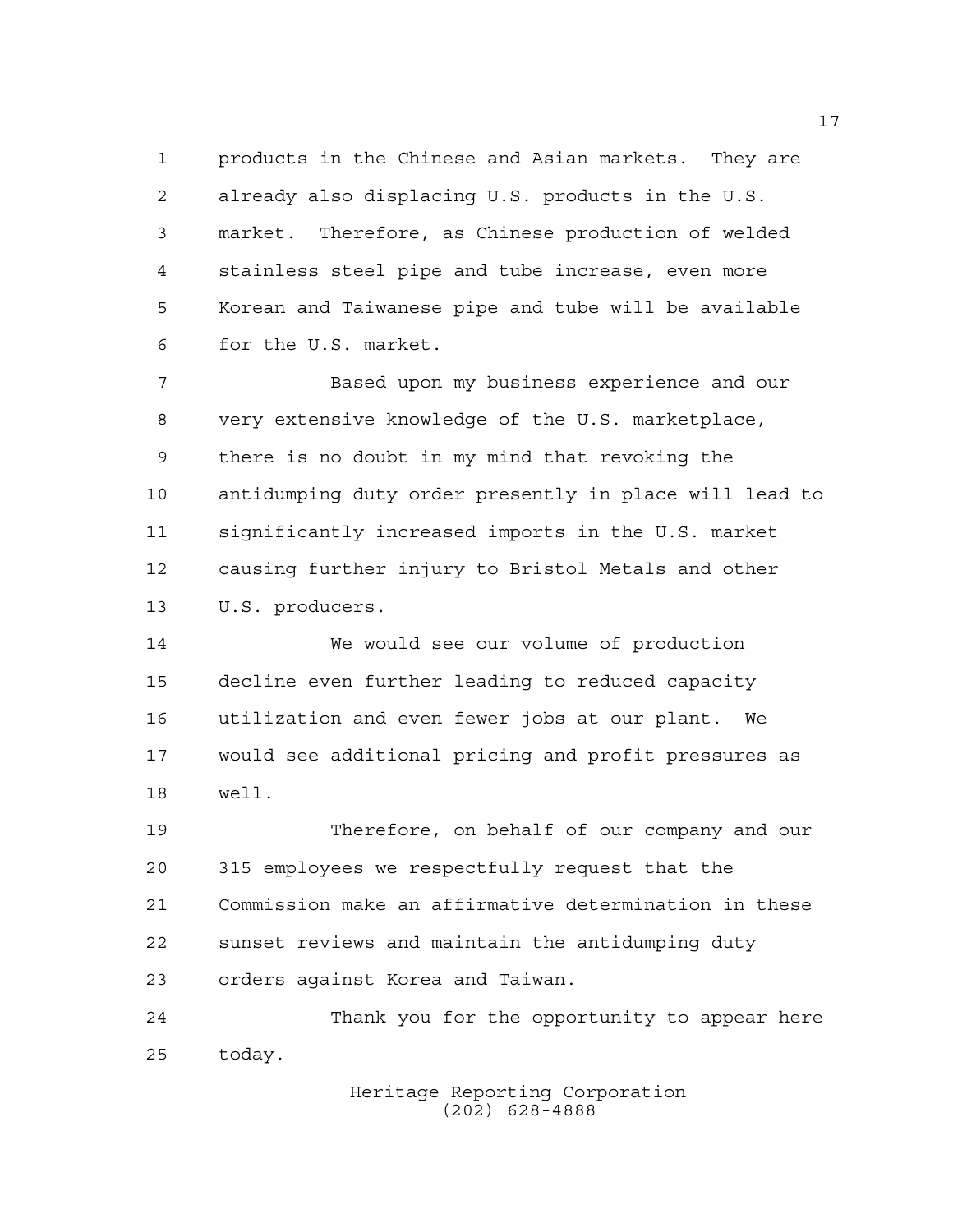MR. KLINEFELTER: Mr. Chairman, Madam Vice Chairman, let me add my congratulations. I know full well that you will carry on the great tradition of the ITC.

 I am back here, and let me just explain. Vice President Conway was supposed to do this, but we are in tough negotiations with Goodyear because that is also another one of our jurisdictions, and he had to be at those negotiations.

 No matter whether it's myself or someone else in the union, we are always happy to be before the ITC because the ITC is the Commission that means something to American workers and has meaning and delivers meaning for their jobs and so whether it's myself or someone else in the future, the steelworkers union will always be happy to be here.

 This morning we are here to ask you to continue the antidumping orders on ASTM A-312 stainless steel pipe from Korea and Taiwan. The USW represents the vast majority of the workers in this industry, including Bristol Metals and Marcegaglia U.S.A. who could not be here today.

 We also represent the workers at other major U.S. facilities, including the Trent Tube Division of Crucible Metals and DeFasco Tubular Products. We did

> Heritage Reporting Corporation (202) 628-4888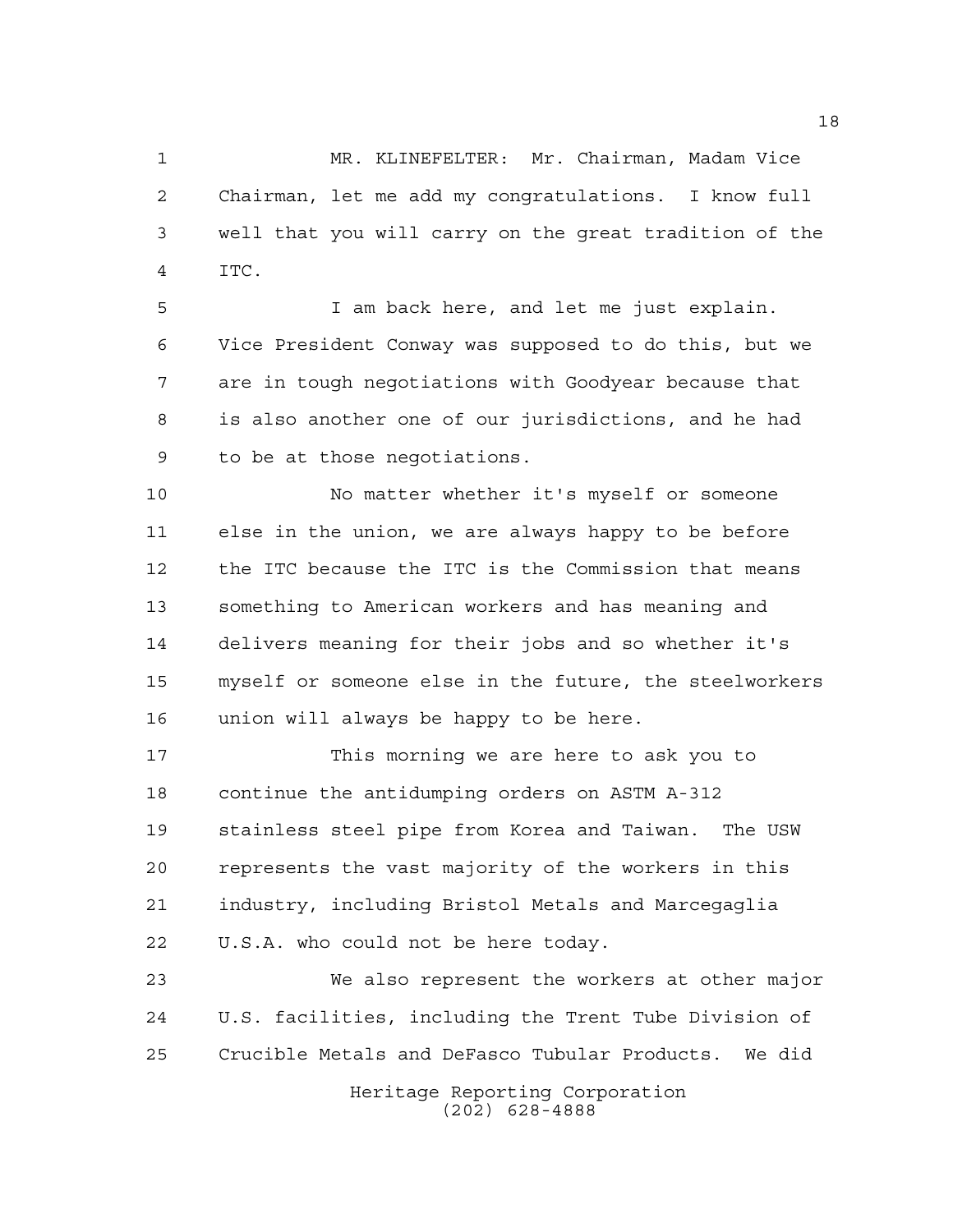represent workers at Davis Pipe and Acme/Romac, but those places have shut down.

 This industry, as we have said time and time again, is another example of an American steel product where the producers have excellent production facilities, good management and an efficient and competitive workforce, yet again we see the plants are closing, workers are losing jobs and the U.S. industry losing market share because our government has failed to institute any remotely sensible trade policies towards China.

 It is my understanding since the last sunset review in this case that there has been a surge in imports from China, and the domestic industry has lost as much as 20 percent of its U.S. market to increased imports in just five years.

 As your staff report shows, the industry has lost over 200 jobs or 38 percent of the workforce when you look at only ASTM A-312 products or 175 jobs and 17 percent of the workforce when you look at the overall welded steel tube products and pressure tube markets. This occurred in spite of consumption growth for these products.

Heritage Reporting Corporation (202) 628-4888 The steelworkers are based in Pittsburgh, Pennsylvania, and Marcegaglia occupies the place where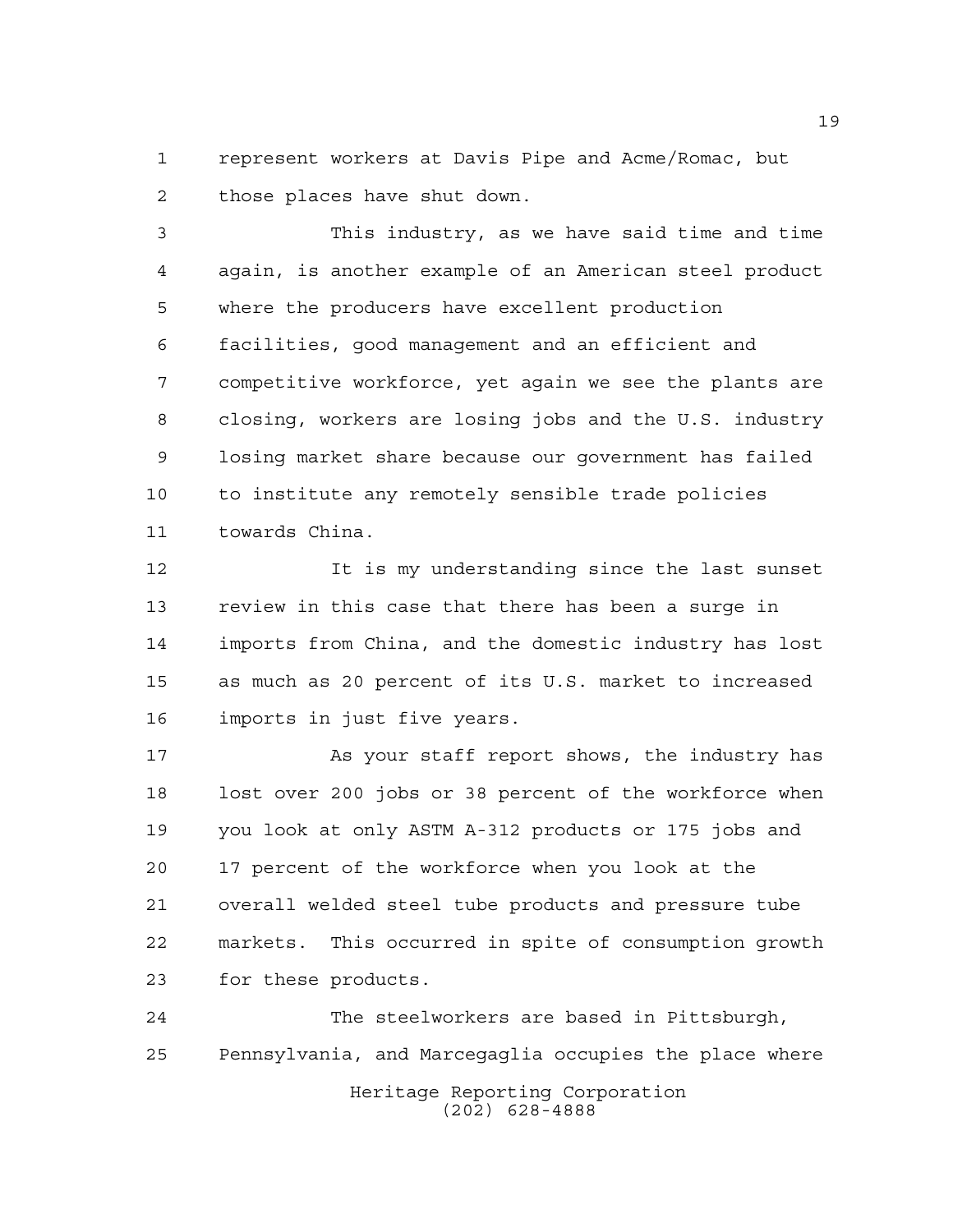Homestead -- anyone who knows the history of the basic steel industry in this country knows that Homestead was the scene of perhaps the most bloodiest confrontation between capital and labor in the history of this country, but when you go there today it's very different from what it was back in the days when those mills were humming producing steel for the United States. You see strip malls. You see box stores. You see places that are filled with products from China.

 Sure, there's always change, and change is what this country has always been about, but what we need to also remember is that there is the need for these basic industries in the United States. The world is an uncertain place. We cannot depend totally on our trading partners at all turns.

 We need to in the future devise a trade policy that is just and fair and fair to American workers and American companies, as well as fair to our trading partners or else all of these industries are going to be wiped out.

 I'm always hopeful. You know that's been my thing, particularly when I've testified before this committee. I think that our government can push forward on 301 on currencies and labor standards, and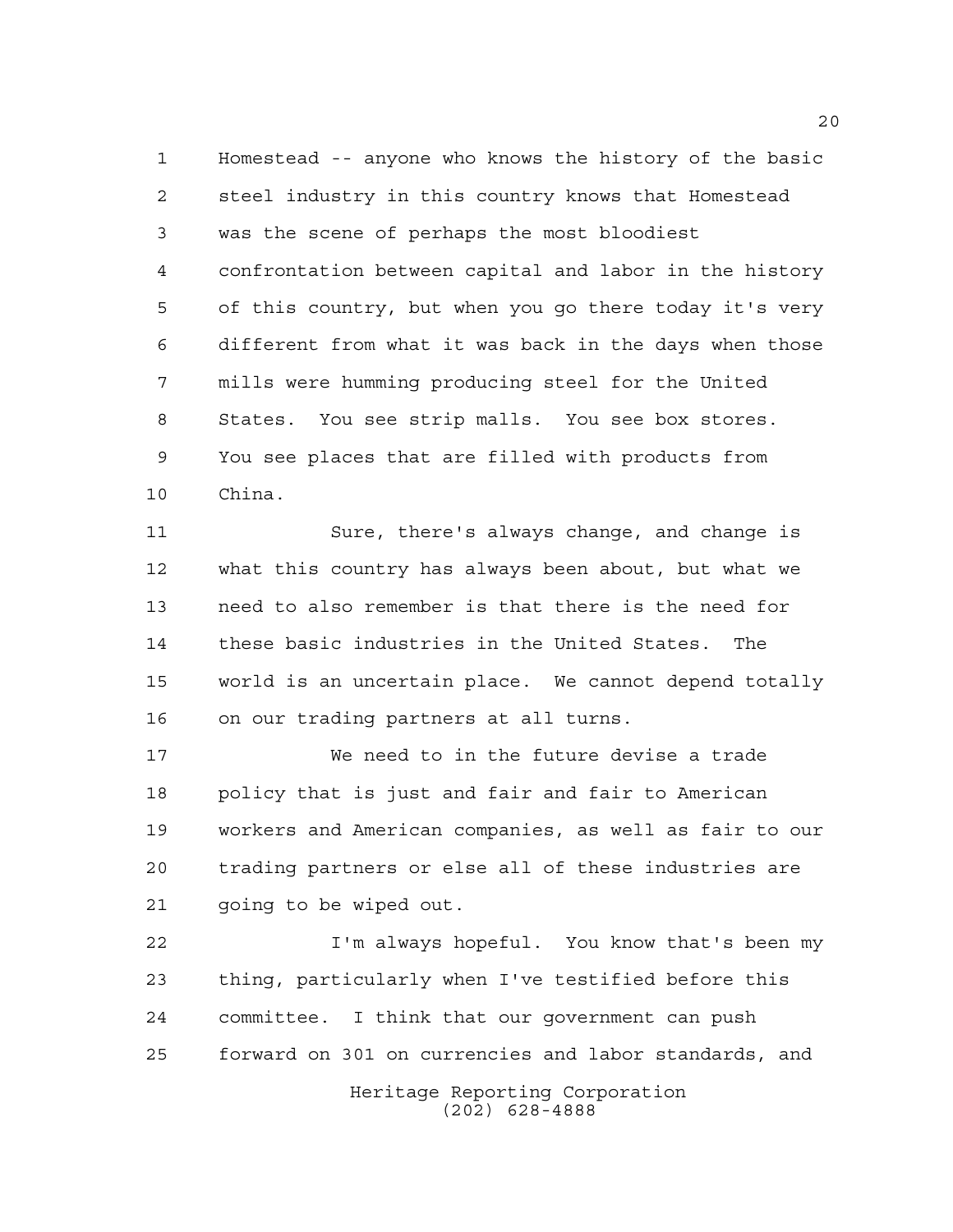we're hopeful that they will do that.

| $\overline{2}$ | Now, you can be very pessimistic about this            |
|----------------|--------------------------------------------------------|
| 3              | as to the track record, but I think in time these      |
| $\overline{4}$ | things are going to become very clear to the policy    |
| 5              | makers that there is a need to control this not only   |
| 6              | for the domestic manufacturers, but the overall        |
| 7              | national security of our country.                      |
| 8              | I thank you again for the opportunity to               |
| 9              | appear today, and I ask you not to put in jeopardy our |
| 10             | union jobs producing welded stainless steel pipe and   |
| 11             | tube products by allowing dumped products from Korea   |
| 12             | and Taiwan to return to the U.S. market without the    |
| 13             | imposition of dumping duties.                          |
| 14             | Increased imports from Korea and Taiwan on             |
| 15             | top of large volumes of imports from China will only   |
| 16             | result in more plant closures and job losses.          |
| 17             | Thank you. I will have no problem appearing            |
| 18             | before the ITC again if I have to.                     |
| 19             | MR. SCHAGRIN: Chairman Pearson, that                   |
| 20             | completes the domestic industry's testimony this       |
| 21             | morning. We would be happy to answer your questions.   |
| 22             | CHAIRMAN PEARSON: Allow me to compliment               |
| 23             | the panel for its focused and time-efficient           |
| 24             | presentations.                                         |
| 25             | We will begin this morning's questioning               |
|                | Heritage Reporting Corporation<br>$(202)$ 628-4888     |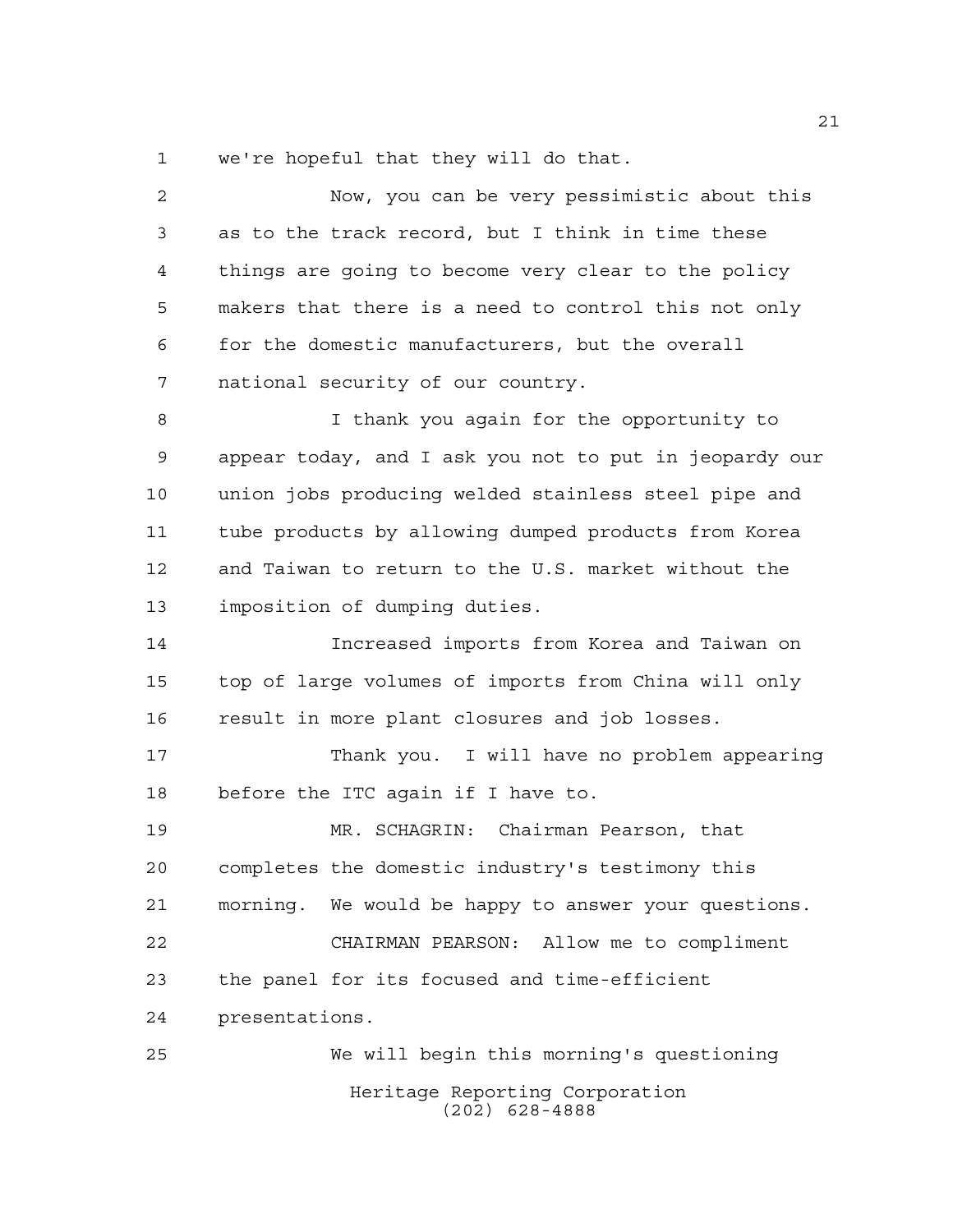with Commissioner Koplan.

 COMMISSIONER KOPLAN: Thank you, Mr. Chairman. Mr. Klinefelter, before I wish you well a second time I just want to make sure. Is there any possibility you're going to show up at the Metal 7 Calendar Slides hearing on Thursday? MR. KLINEFELTER: Mr. Koplan, whose hearing? COMMISSIONER KOPLAN: It's on Metal Calendar 10 Slides. I just didn't know. MR. KLINEFELTER: I don't think so. COMMISSIONER KOPLAN: Okay. Well, then I wish you well again. You might want to go back and check. Mr. Schagrin, since I have you here today I want to raise something with you. On the basis of a three to three vote, the Commission determined to conduct full reviews in these investigations. As you know, it take a majority vote of the Commission to conduct an expedited review. At the time I voted to expedite. I don't believe that you took a position on that. I note that our notice of institution for sunset reviews does not require and typically the Commission does not receive such financial information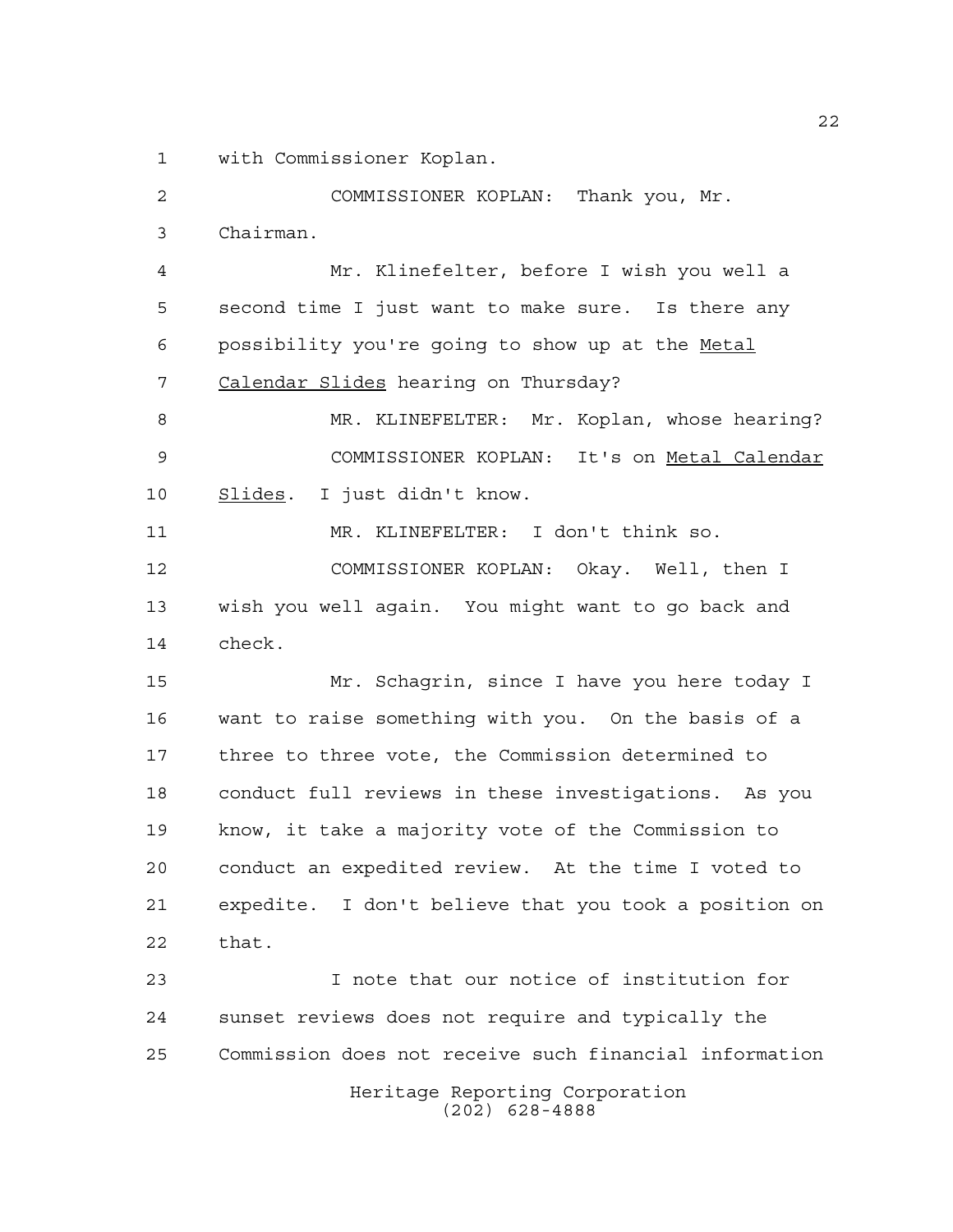as net sales, cost of goods sold, SG&A and operating income data from the aggregated domestic industry. For the posthearing could you comment on whether requesting such information prior to our adequacy vote would better inform us as to whether to expedite in those matters where we find that the group response for those in opposition to continuation is inadequate? That's inadequate. Of course, I welcome any comments you wish to make on that now. MR. SCHAGRIN: We can elucidate further in the posthearing brief, Commissioner Koplan, but I do have thoughts on that issue at the present time and did consider it particularly in the context of this investigation and the three/three vote to continue. I will have to go back and look. COMMISSIONER KOPLAN: To have a full. MR. SCHAGRIN: To have the full. Because you stated that we didn't take a position on that, I'm going to have to go back and look at the reg.

 MR. SCHAGRIN: I don't know that counsel was allowed to comment either before or after the Commission's vote. Maybe you're referring to comments on adequacy which can be filed.

COMMISSIONER KOPLAN: I don't think so.

Heritage Reporting Corporation (202) 628-4888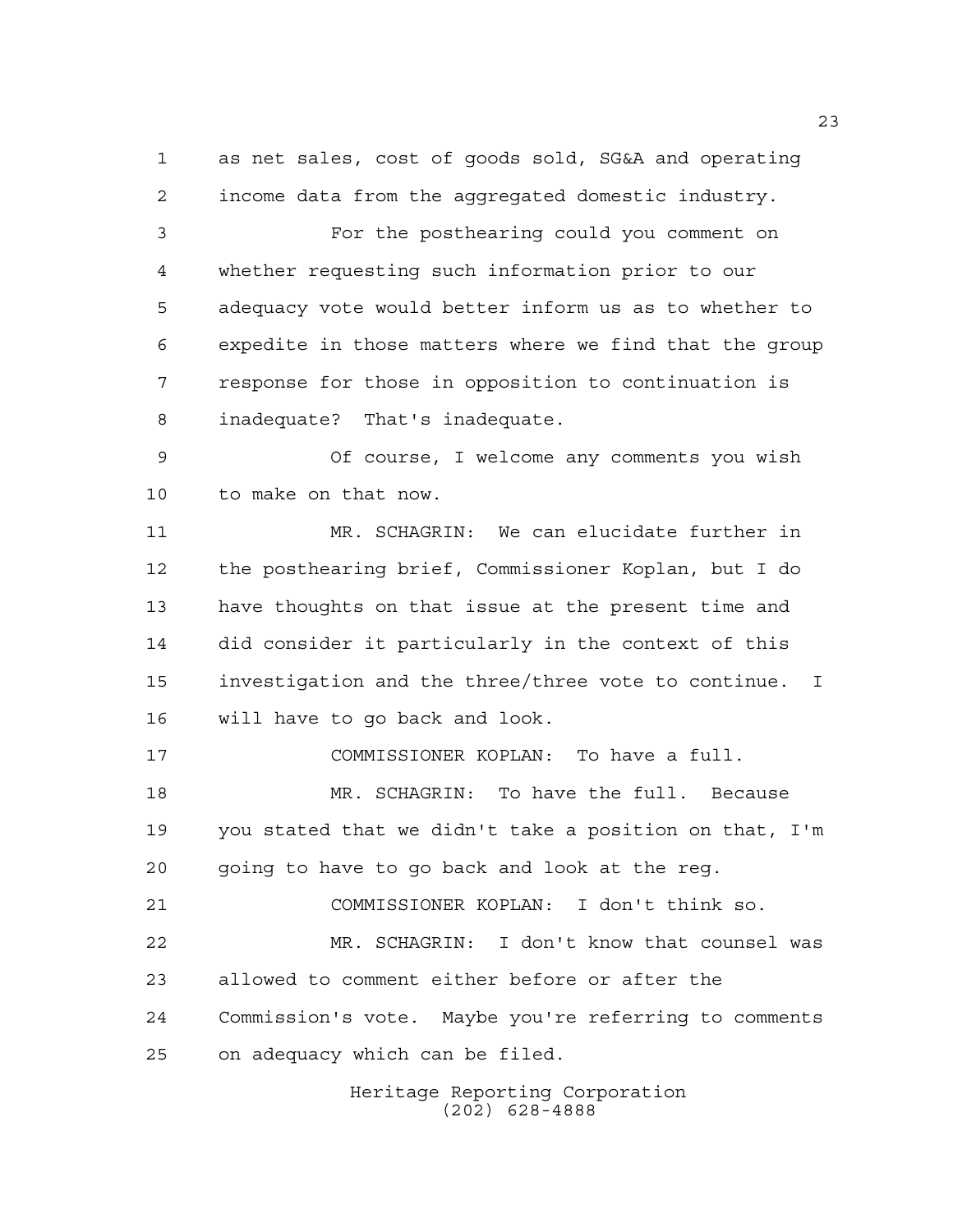COMMISSIONER KOPLAN: I am. Mr. Schagrin, I've never found you unable to express comments. MR. SCHAGRIN: Correct, and I think there while the norm is to comment on the adequacy or inadequacy of those in opposition to your perspective, and since there were no filings I thought maybe it would be a little redundant to claim that, the foreign responses were inadequate because there were none. I didn't think about commenting on the adequacy of the domestic response. It did represent a very significant portion of the industry, and we put that in. As to your other point, I think it would be an excellent idea for the Commission to consider, and I do not see any problem as counsel to industry in providing additional information, including all the financial information, sales revenues, cost of goods sold, SG&A, operating profits, net profits. I don't think there's any problem with providing that for the industry either for the one year which the Commission requested information for, the year previous to institution, or for a longer period.

 Even in an industry such as this in which we represent, as I said, two of the three largest

Heritage Reporting Corporation (202) 628-4888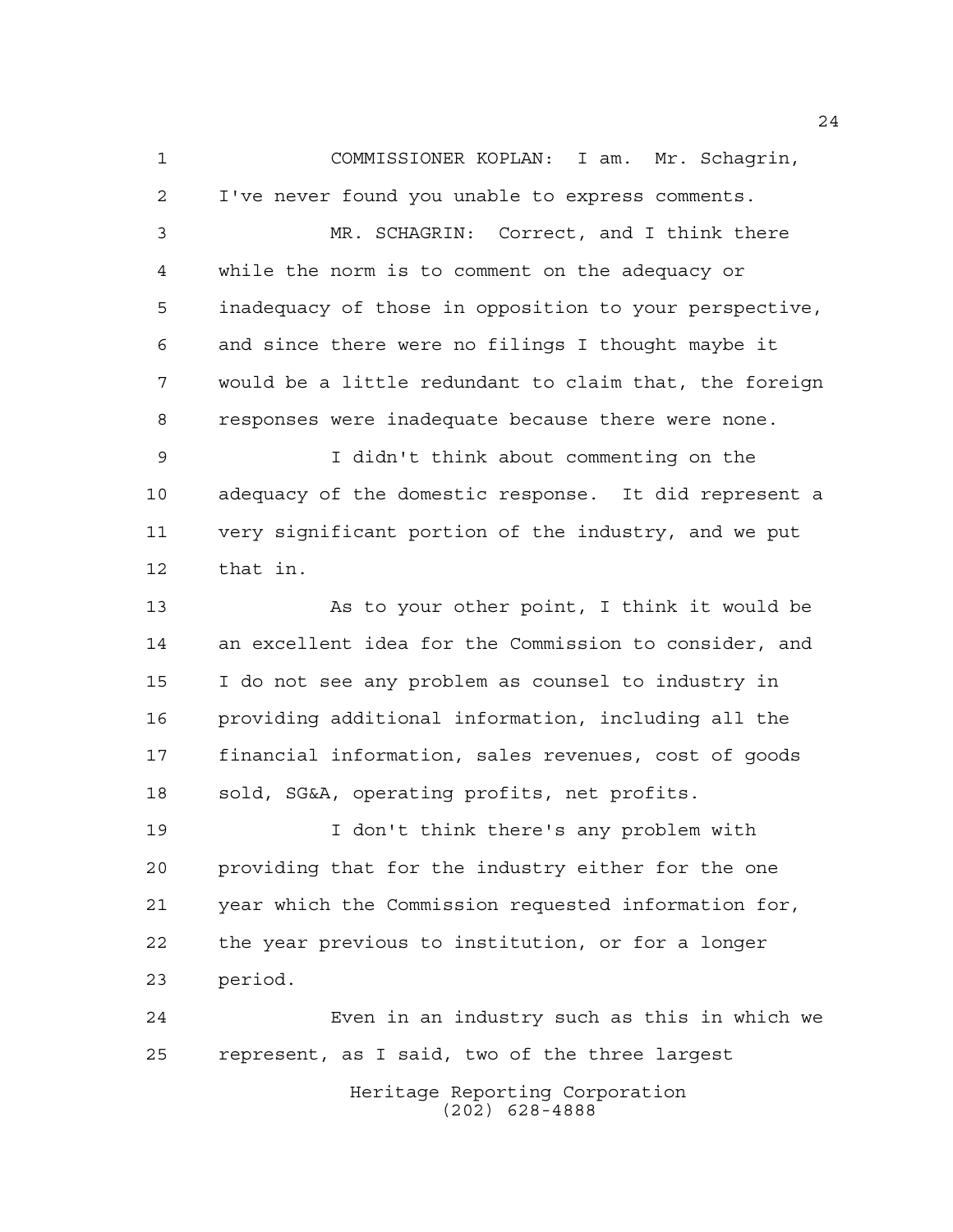producers, and it's confidential how large a part of the industry they are, but like many industries in which counsel is involved if it would have been helpful to the Commission besides gathering that data from the parties represented by counsel I think in most cases counsel can obtain data from other industry members, you know, short of a complete questionnaire.

 I think if the Commission either changed its regulations or, in the alternative, just made suggestions that such information would be welcome even if not required that many counsel, particularly faced with the possibility of it furthering the Commission record for an expedited investigation, where foreign parties did not enter information or do not take a position in opposition, I think that domestic counsel in general would welcome that opportunity.

 I personally can state that I would welcome that opportunity and I think would be able to deliver such information for the majority of industries in virtually all the sunset reviews in which we participate.

 COMMISSIONER KOPLAN: Thank you. That's most helpful, and I look forward to anything you might want to add.

> Heritage Reporting Corporation (202) 628-4888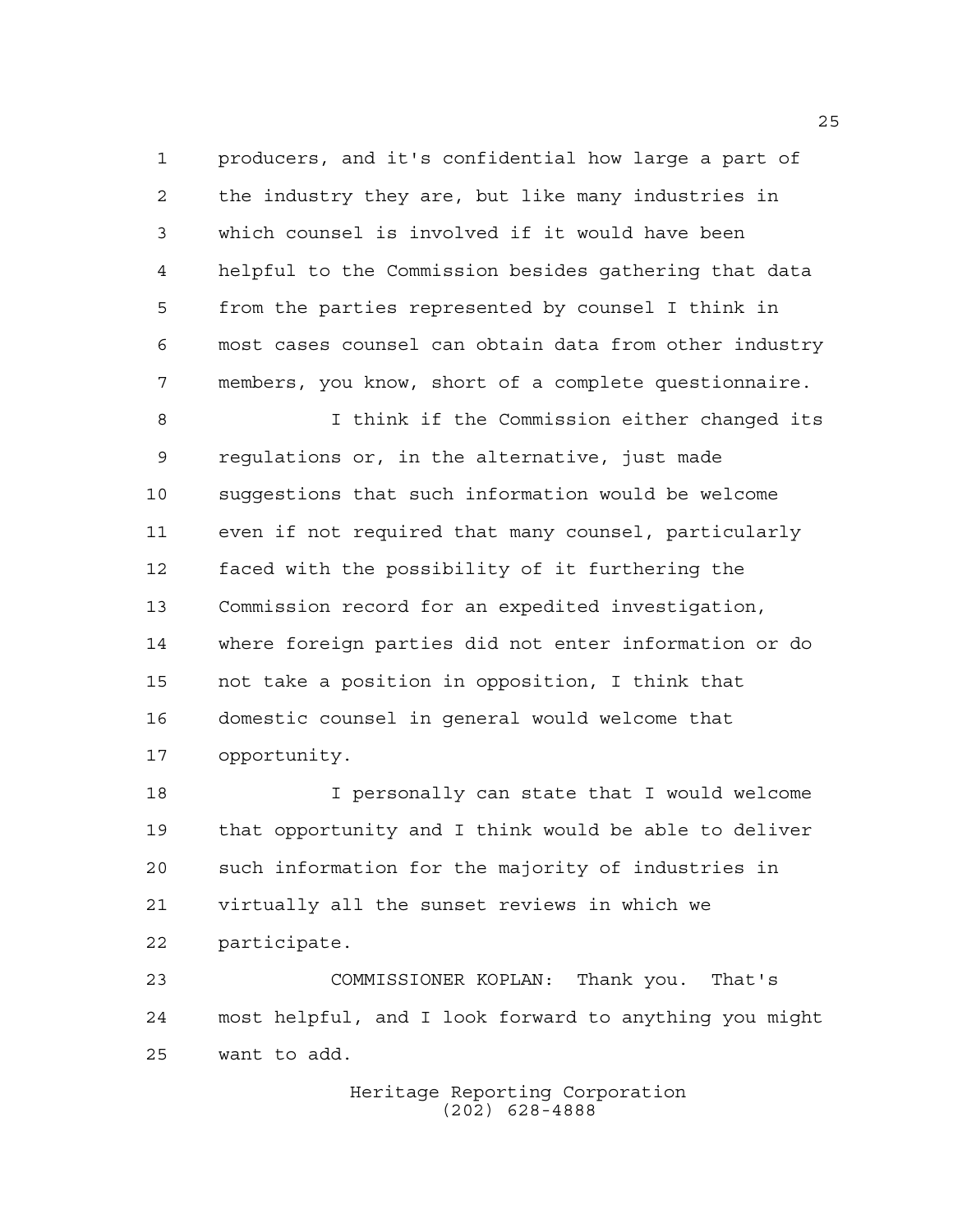I should clarify. There was no question. Everybody agreed that the domestic group response was adequate.

MR. SCHAGRIN: Correct.

 COMMISSIONER KOPLAN: This is the perfect situation to raise a question with you like this I think because obviously if we do end up expediting in a sunset review it does save time and money for the client.

 MR. SCHAGRIN: And I also once again, and I don't know if I can speak on behalf of the domestic trade in general, but speaking on my own behalf I have always welcomed throughout my 25 year career saving money on behalf of clients.

 These companies can do much better investing in their facilities and helping provide benefits to their employees than they can spending money on counsel.

 COMMISSIONER KOPLAN: Thank you for that, Mr. Schagrin.

 Mr. Tidlow, could you describe for me prices for the subject product in what you consider to be major third country markets and compare those prices with those in the U.S. during 2005 and 2006? In addition, what can you tell me about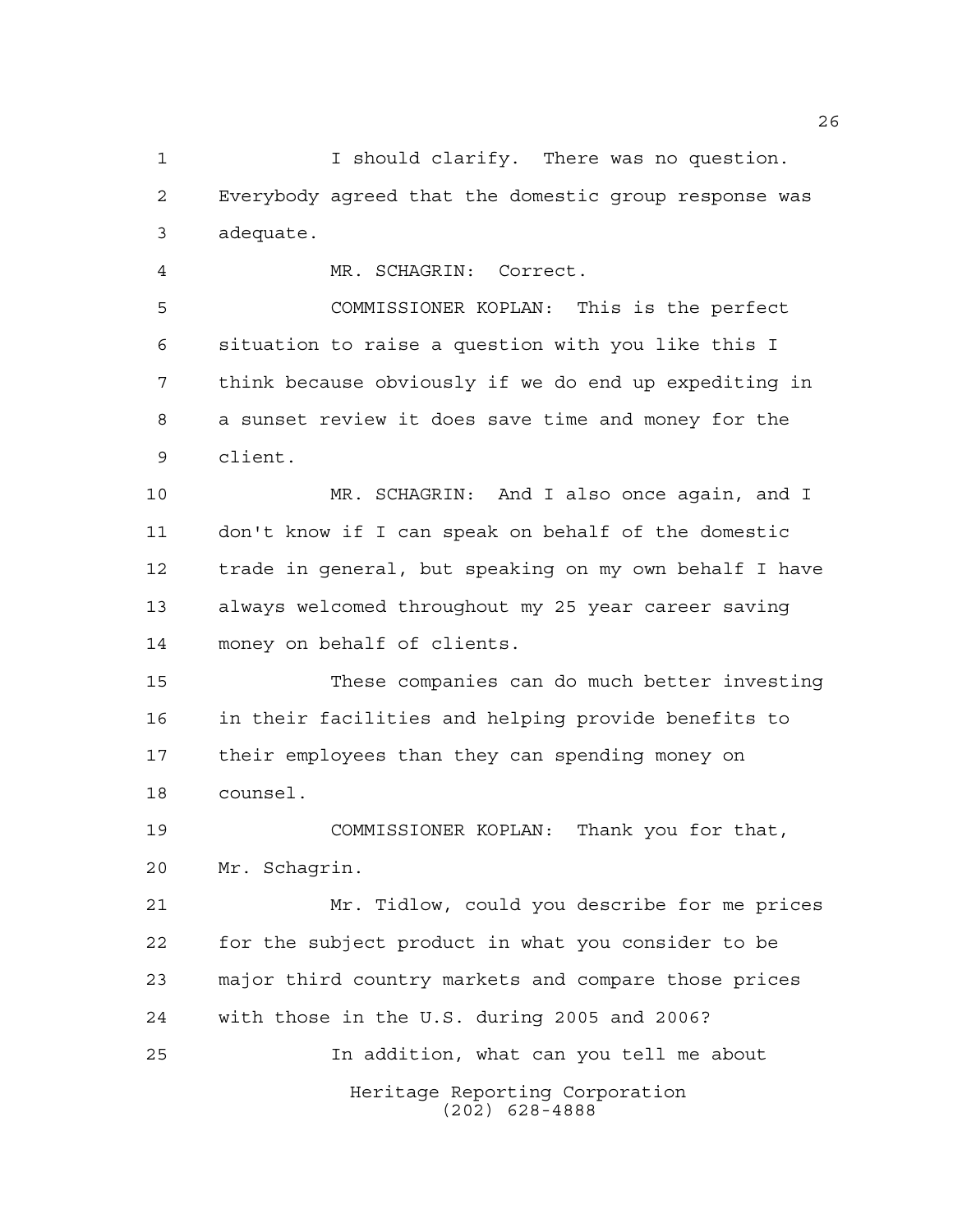likely pricing in those third country markets compared to what you project pricing will be in the U.S. during 2007 and 2008?

 Now, I don't know whether you would prefer to do that for purposes of the posthearing. I'd certainly welcome that, but I'd take anything you could give me on that now.

 MR. TIDLOW: I can take a stab at the current markets. The future markets and pricing is really dependent on the direction of change of so many of our factor input prices that I really don't have a view of it at this point.

13 Right now pricing in the U.S. market is stronger than -- let me step back. Prices in the developed market economy -- Europe and the United States -- appear to be stronger than in the developing market economy.

 We have a very rapid response system in place from our stainless steel suppliers to raise prices against nickel and base costs of transportation, energy, labor. It doesn't seem to be as rapid a response coming out of the developing countries. Their prices tend to lag ours, especially in the upward movement.

Heritage Reporting Corporation (202) 628-4888 These are real costs to us. Our basic raw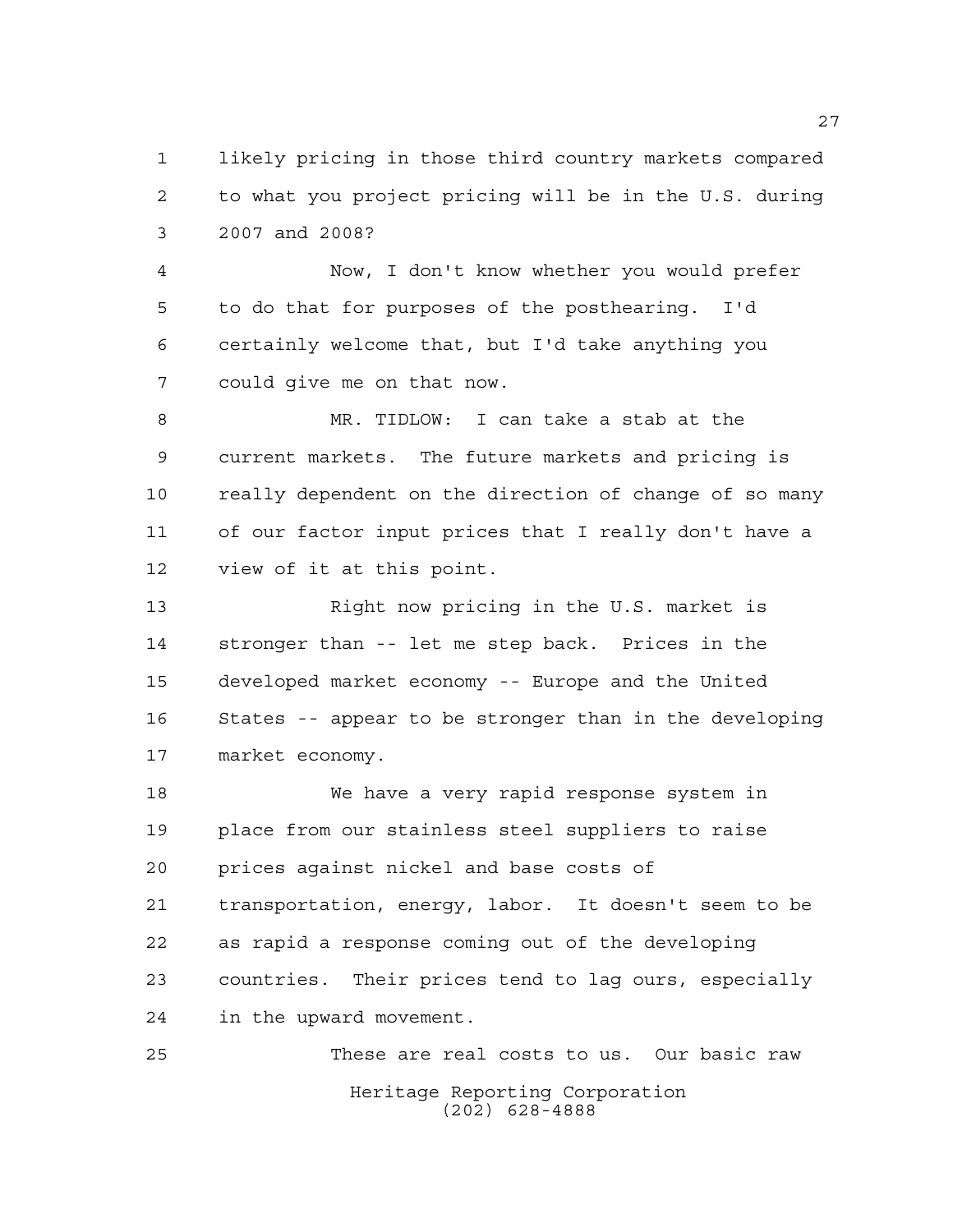Heritage Reporting Corporation (202) 628-4888 material represents a very large percentage of our input costs, and as these go up we have to pass them on. That currently is driving our pricing to be a little stronger than it is in the developing economy. As far as 2007, I think I'd rather address that after I've had a chance to look at it a little bit. COMMISSIONER KOPLAN: And I'm also asking you about 2008 as well, and you could do that. MR. TIDLOW: Yes. COMMISSIONER KOPLAN: And that's because, as you know, we look into the foreseeable future and are two years I'm very interested in. 14 MR. TIDLOW: Yes. COMMISSIONER KOPLAN: I appreciate that. Mr. Schagrin, on page 18 of your brief you state, and I quote, "Performance data indicate that the domestic industry is vulnerable to increased unfair imports," but I notice the industry was profitable in the final two years of the period reviewed, as well as during the first quarter of 2006. This is public. Operating income in 2004 was 5.8 percent. In 2005, it was 3.2 percent. Operating profits in the first quarter of 2006 were 4.8 percent, and most of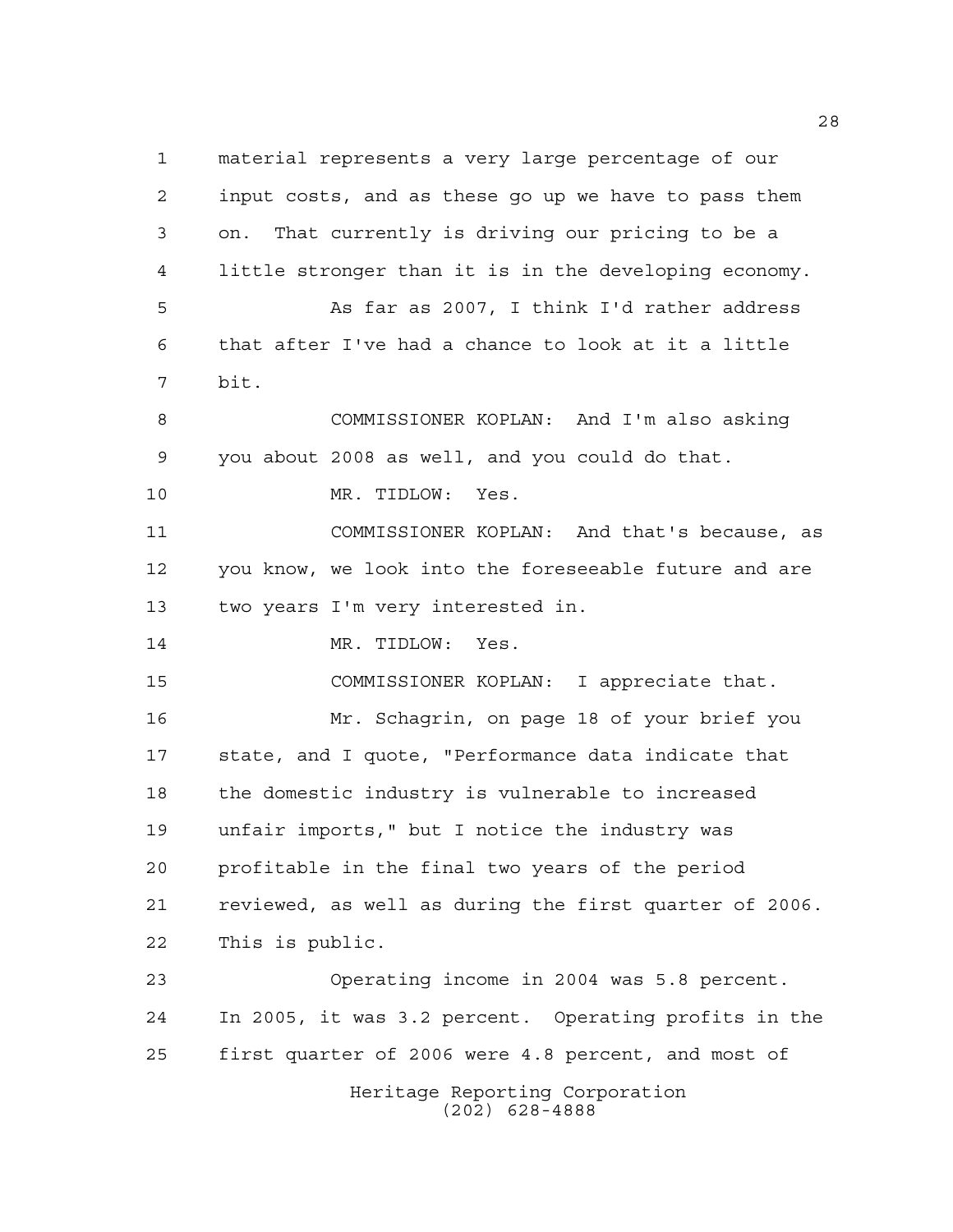the individual companies have also been profitable since 2004.

 I'd like you to respond to that. I'm referring for that information to Table III-5 at page 312 of the public version of our staff report and Table C-3 at C-5 of the public report of our staff report.

 MR. SCHAGRIN: Excuse me. I didn't realize I turned my mic off.

 I'm familiar with that data, Commissioner Koplan. As we stated in our brief, we believe that after a period of several years of losses that those profit rates in 2004, 2005 and the first quarter of 2006 are not adequate for the industry to maintain a healthy industry.

 In particular the profits have been declining since 2004, so 2004 was the first year of profits, but since 2004 profits are down in 2005. Profits in interim 2006 are less than the period of interim 2005.

 I believe while a number of the members of the industry are profitable that the general data which I think precedes that table or may be in the table in the staff report shows that about -- well, for interim 2006, looking at the table on III-12, that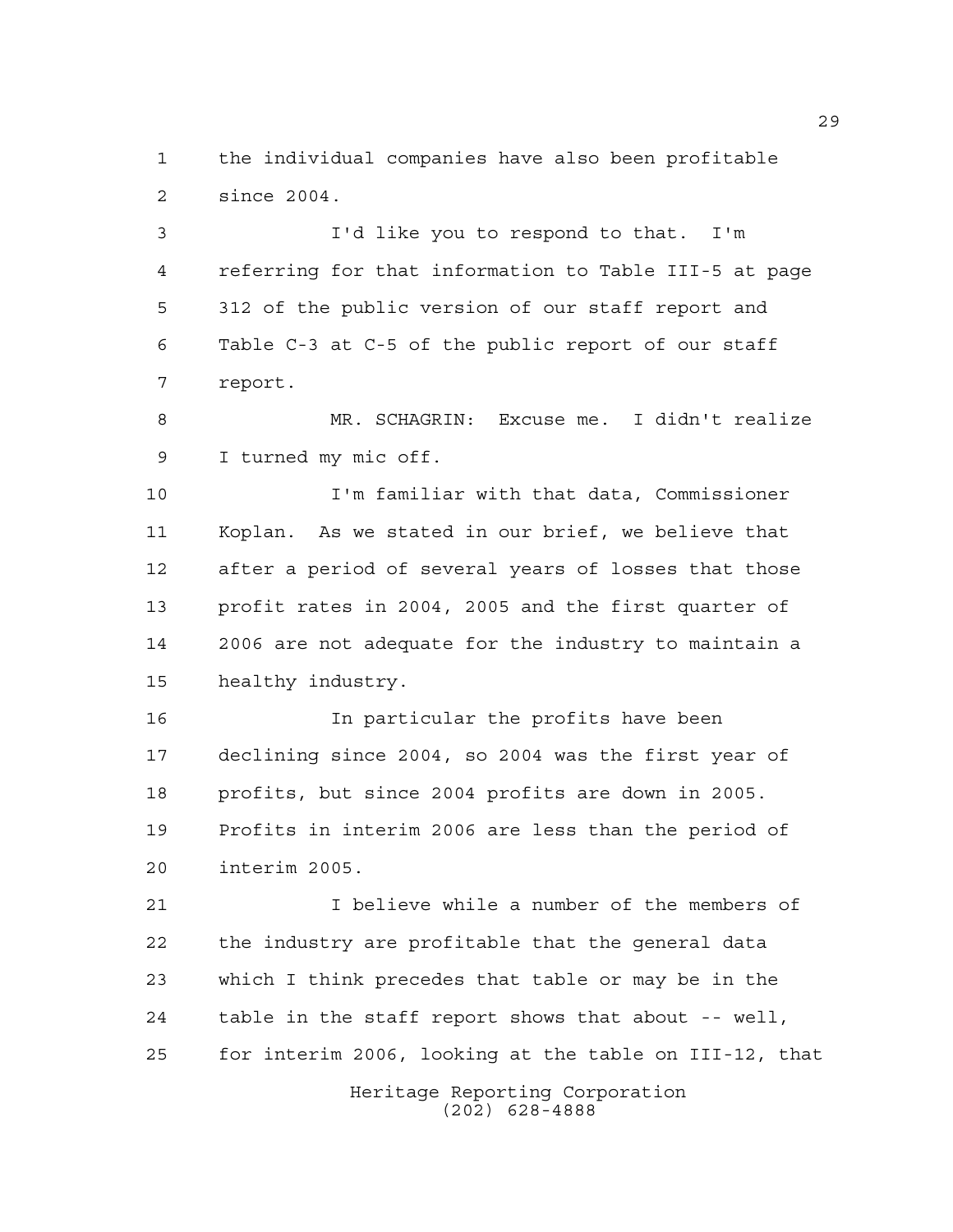five out of the nine reporting producers had operating losses, so this is an industry in general that is not performing very well, and they're facing cost increases for raw materials. They're facing energy cost increases, transportation cost increases and of course increase in borrowing costs.

 Levels of profitability in 2005 and in first quarter of 2006 to us demonstrate an industry that is not performing very well particularly in the context of the very strong current demand for the product. You would expect this industry to perform poorly in recession years like 2001 and 2002, but the fact that the industry has such low margins -- 3.2 percent as you stated in 2005, 4.8 percent in the first quarter of 2006 -- is inadequate.

 I would make just one additional comment -- I realize the red light is on -- and that is in the data for the overall profitability of the industry as the Commission looks at the like product, there are some products, and Bristol may be the leading producer of this, that are in the like product in which they have no import competition at all. Highly specialized products, very, very profitable products.

Heritage Reporting Corporation (202) 628-4888 The product areas that are commodity in which they have a lot of competition like A-312 the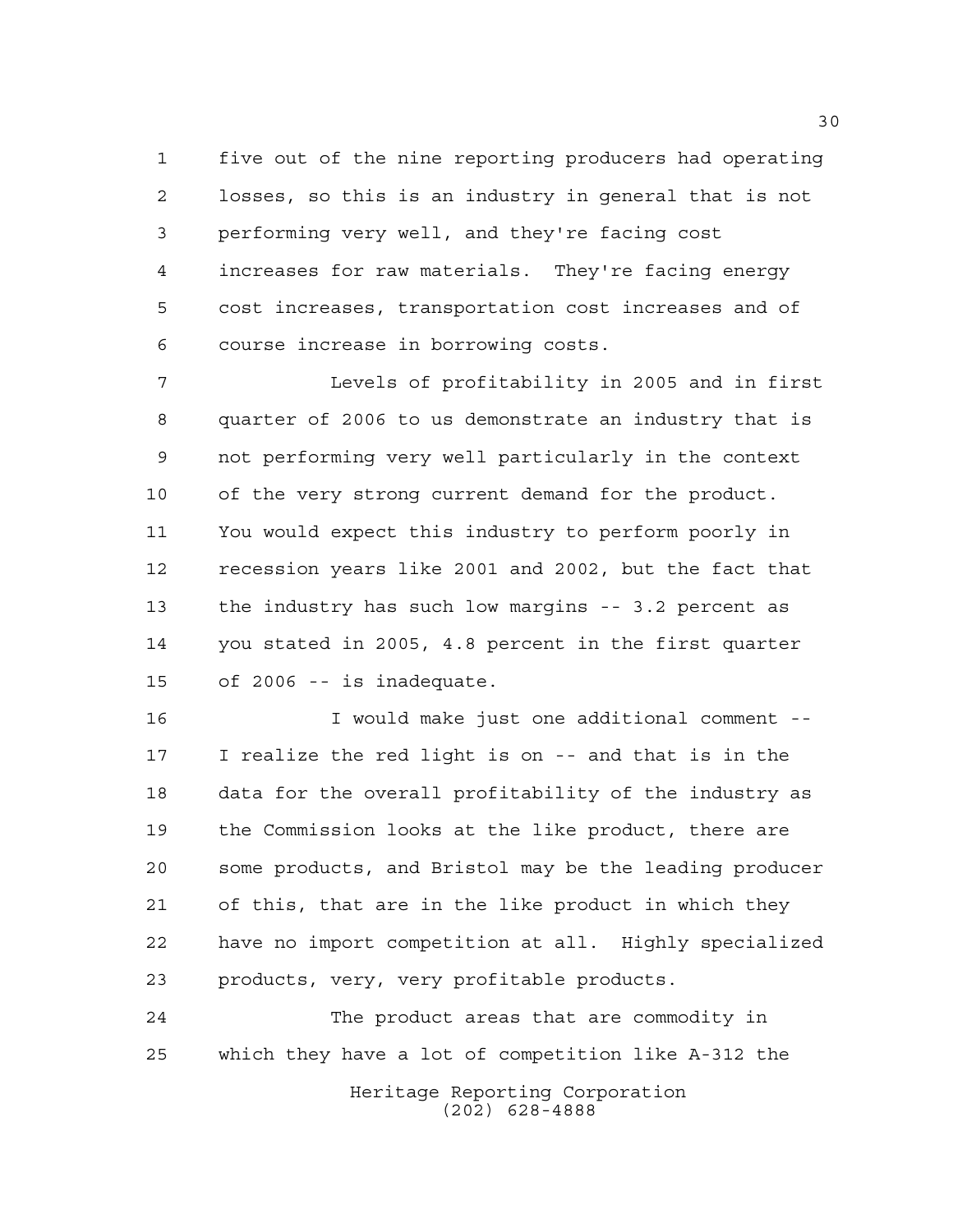Heritage Reporting Corporation (202) 628-4888 industry is losing money in the first quarter of 2006, which I believe is on probably the information on either C-2 or C-3. Thank you. COMMISSIONER KOPLAN: Thank you, and thank you for indulging me, Mr. Chairman. CHAIRMAN PEARSON: I'm just returning a favor that was extended to me. Commissioner Okun? COMMISSIONER OKUN: Thank you, Mr. Chairman, and welcome to the witnesses. I have to say, Mr. Tidlow and Mr. Klinefelter, after hearing what happened to the other witnesses who were supposed to appear here, I have to say I'm doubly glad to see that you were able to make it. Mr. Chairman, I thought for a moment this may be an auspicious way to start your chairmanship. We didn't have microphones working. I thought for a minute maybe our former chairman may have been doing some of the games that we see on the transition, but I know that's not the case. COMMISSIONER KOPLAN: I wouldn't be that visible. COMMISSIONER OKUN: So we don't know what else is yet to happen. Also, Mr. Klinefelter, I think I was low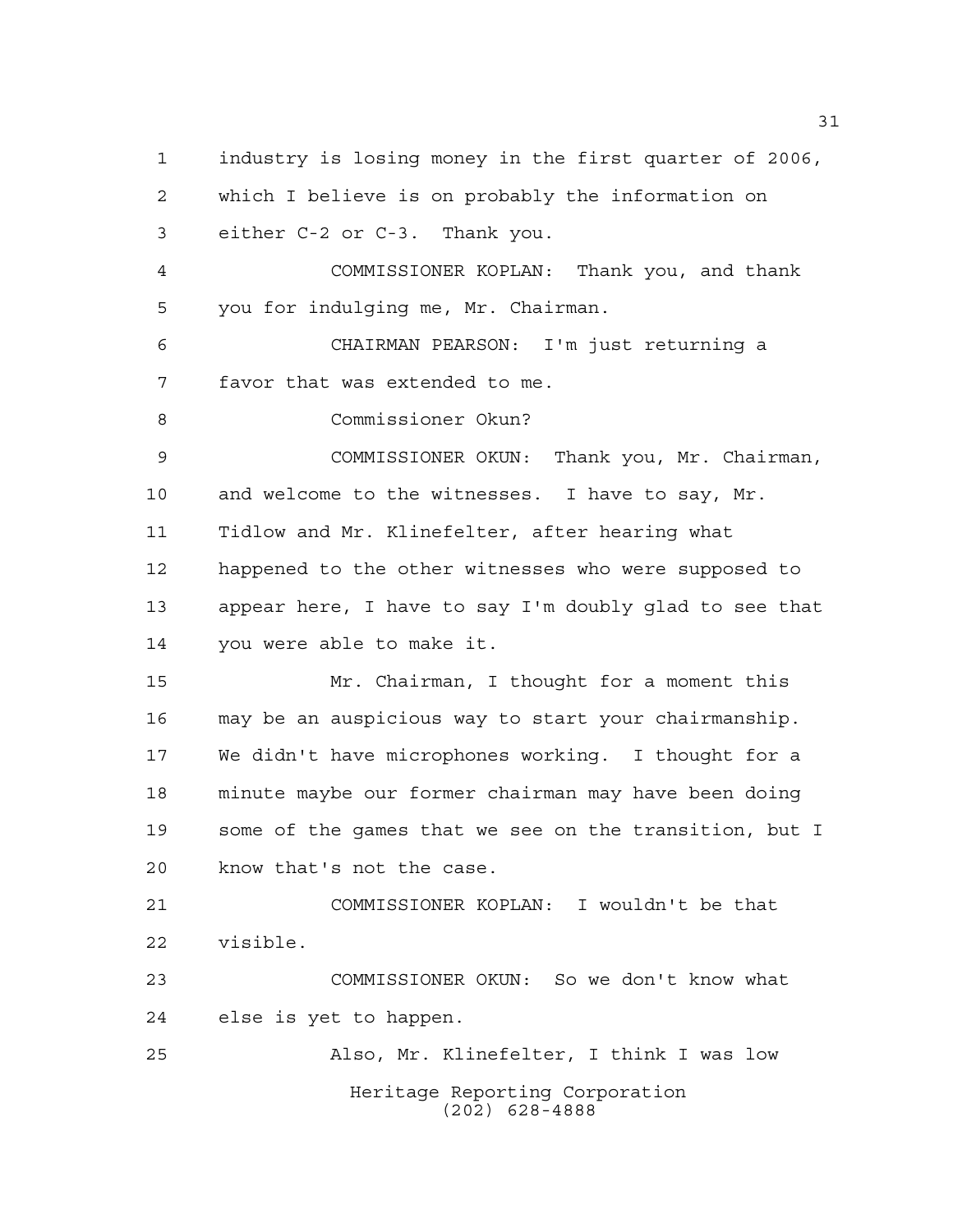down in the questioning order so I didn't have the opportunity when you were here the last time to say thank you for all your appearances here and to wish you well in your retirement. We very much have appreciated your willingness to be here and take our questions over the many years. We appreciate that.

 Turning to the case, I was very interested, Mr. Schagrin, in the response you gave to Commissioner Koplan's first question about what other information we may be able to collect in the adequacy phase.

 It's something that has troubled me as we've looked at particularly these second reviews and trying to understand what information we can collect in the first instance before we decide whether we need to go to a full review, I think particularly the case often when the orders are very old, but we know the world has changed, and yet we get to adequacy and we have very little information on anybody.

 I think that your comments were well taken and will help inform the Commission as we continue to look at that, so we very much appreciate seeing that and anything you would be willing to put in in posthearing as well to help us with that.

Heritage Reporting Corporation MR. SCHAGRIN: Can I point out, Commissioner Okun, that I will already guarantee that we would be

(202) 628-4888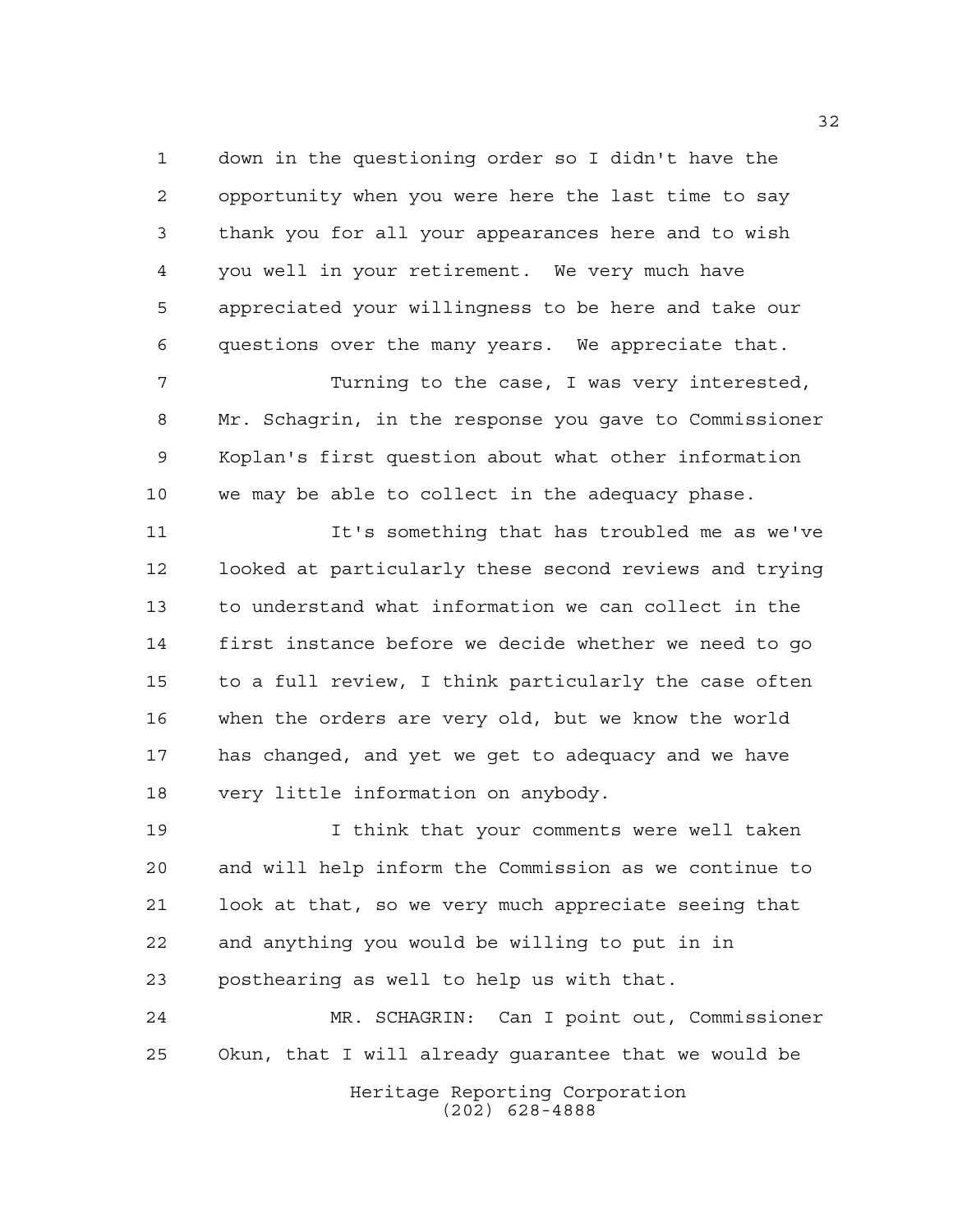happy to provide that information for the third review in this case.

 COMMISSIONER OKUN: Now, why wouldn't that surprise me?

 I think that I also have to note that since I was one of the Commissioners voting to go full in this and in some of the other old reviews I recognize the burden it places on the domestic industry to come and the fact that you're willing to get your witnesses here and balancing that against the fact of what our duty is to investigate to make sure that orders should stay in place.

 It is always helpful to have more information rather than less and so we very much appreciate what you've been willing to do for your side to get that information here.

17 17 If I could, Mr. Tidlow, start on the demand and some of the comments that have been made about the A-312 pipe? I'm trying to just make sure I understand what's going on in the industry.

21 1 If I understand the briefs, the briefs seem to argue that the demand for the A-312 pipes is declining, and the domestic industry favors production of different forms of welded stainless steel pipes and pressure tubes that could be used in some of the same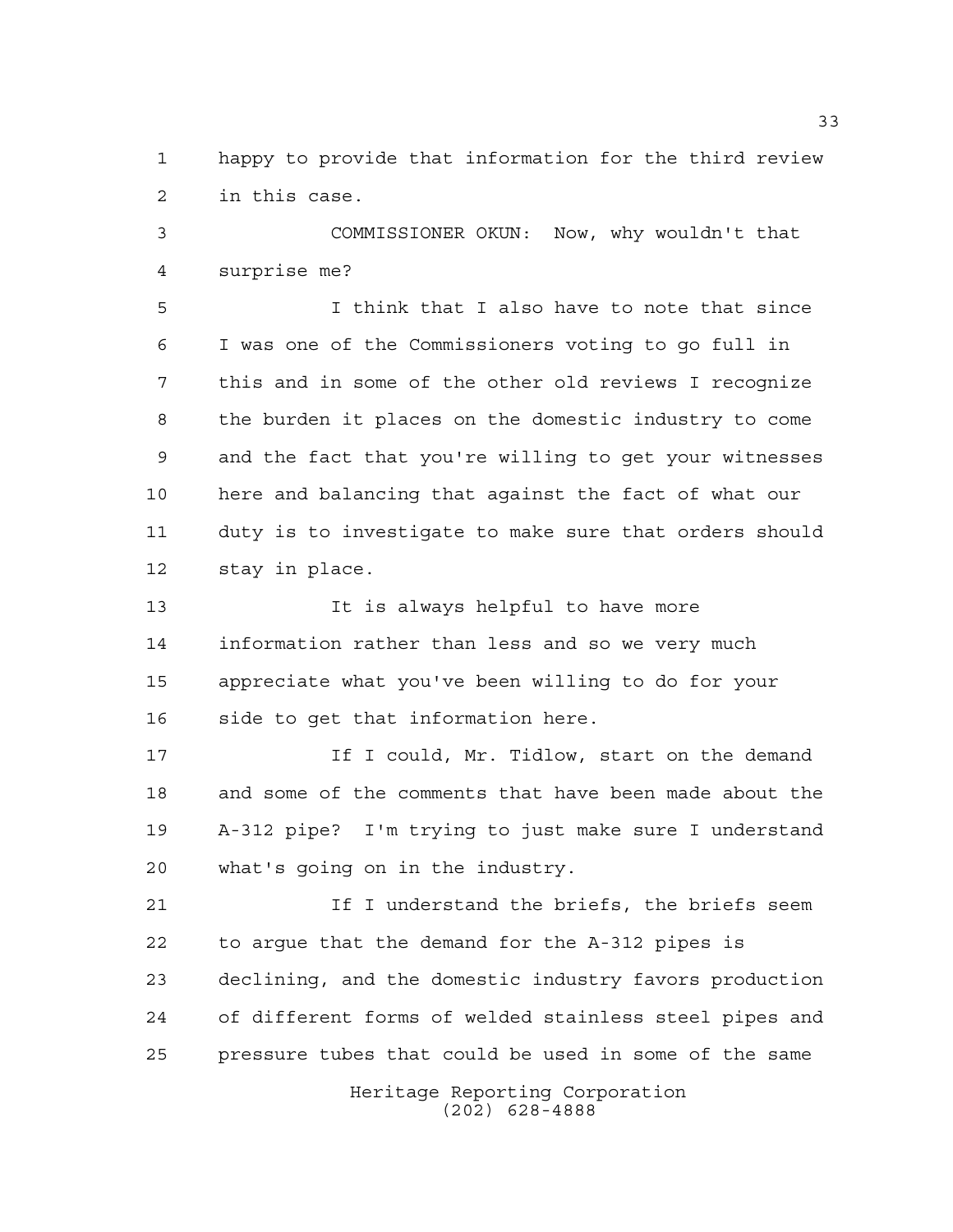applications.

 I'm trying to understand if it's been a shift in demand because when I look at the record the apparent consumption is relatively flat. I mean, it's declined somewhat on our record over the period of review, but the U.S. production has declined a lot more than apparent consumption and so I'm trying to understand whether that's demand driven or whether as Mr. Schagrin was just noting that there are other products that you don't face the same competition in and so it's more profitable to do so I'm just trying to understand those demand trends if you could help me out there.

 MR. TIDLOW: Demand for A-312 pipe is a very broad question. We produce two types of A-312 product. We produce a commodity product, which we produce on a continuous basis. We take strips of coil or plate, weld them together, run them through our continuous mill, and we get pipe off foot after foot after foot, miles and miles of it. That is what we would call our commodity product. That makes up well over 80, say 90 percent of the marketplace.

 We also make what we call batch products, which we make on press brakes. We use plate. These are very special products. Typically they're x-rayed.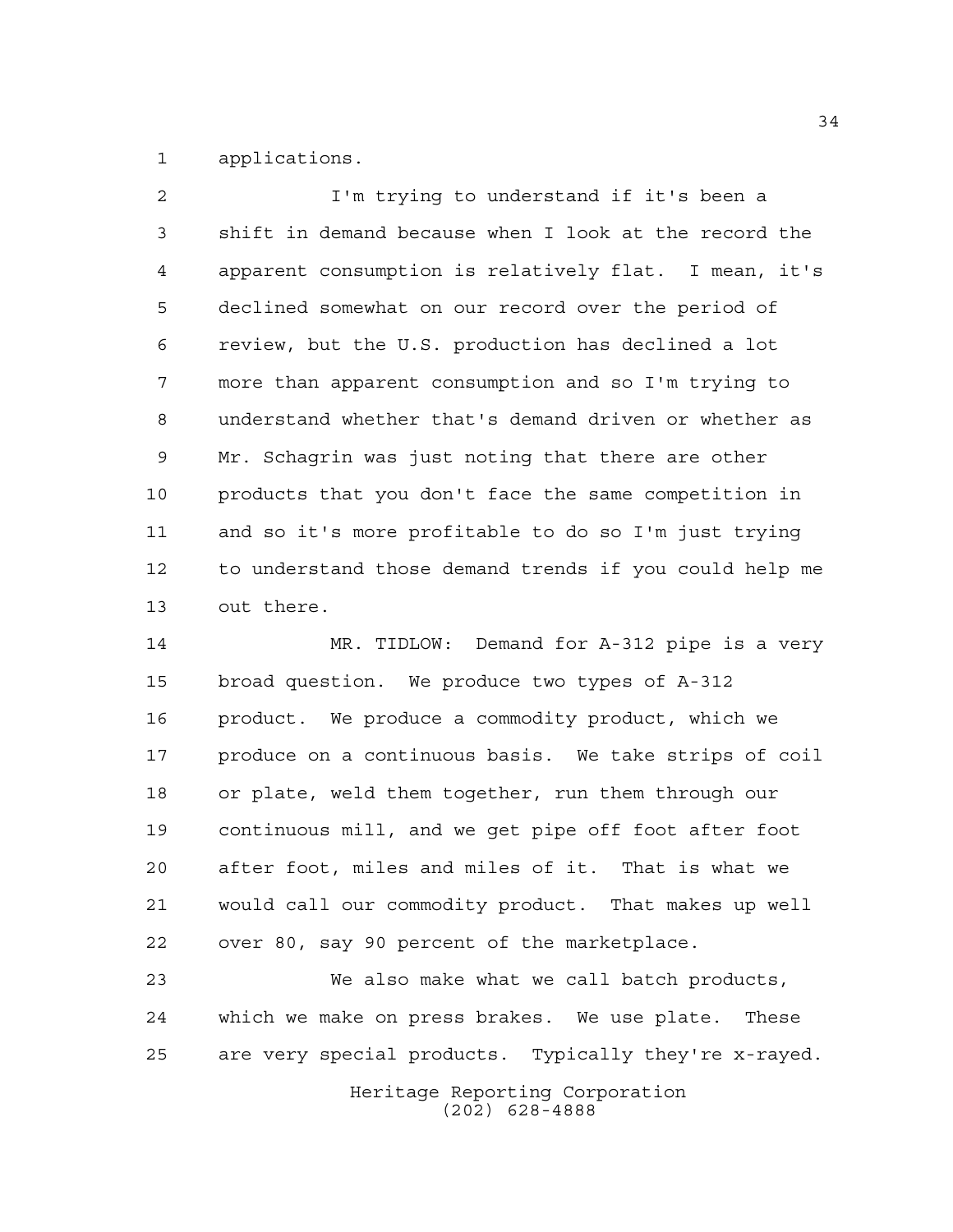They're used in nuclear facilities, LNG facilities, high end chemical plants. Those products have qualification requirements such as ISO and all kinds of testing requirements. They're project driven. The commodity business is driven more

 through the distribution market where we're competing typically on a half-inch to 12-inch basis. All the products meet the requisite requirement, and in that case the demand for that product is probably flat. I'd say it's actually growing slightly. That would be my interpretation of the data.

 We have basically exited the production of that product, probably lost 75 percent of our market share on that product, those smaller diameter commodity products. We were running our mills at three shifts a day. We're now down to one shift a day. Some of the mills we're not running at all because we can't produce it at the cost to be competitive enough.

 The demand for the commodity type products is flat. The demand for some of the larger industrial application products may be increasing slightly. We've invested some money to be able to capitalize on those pieces of business as well.

Heritage Reporting Corporation (202) 628-4888 COMMISSIONER OKUN: And do you see anything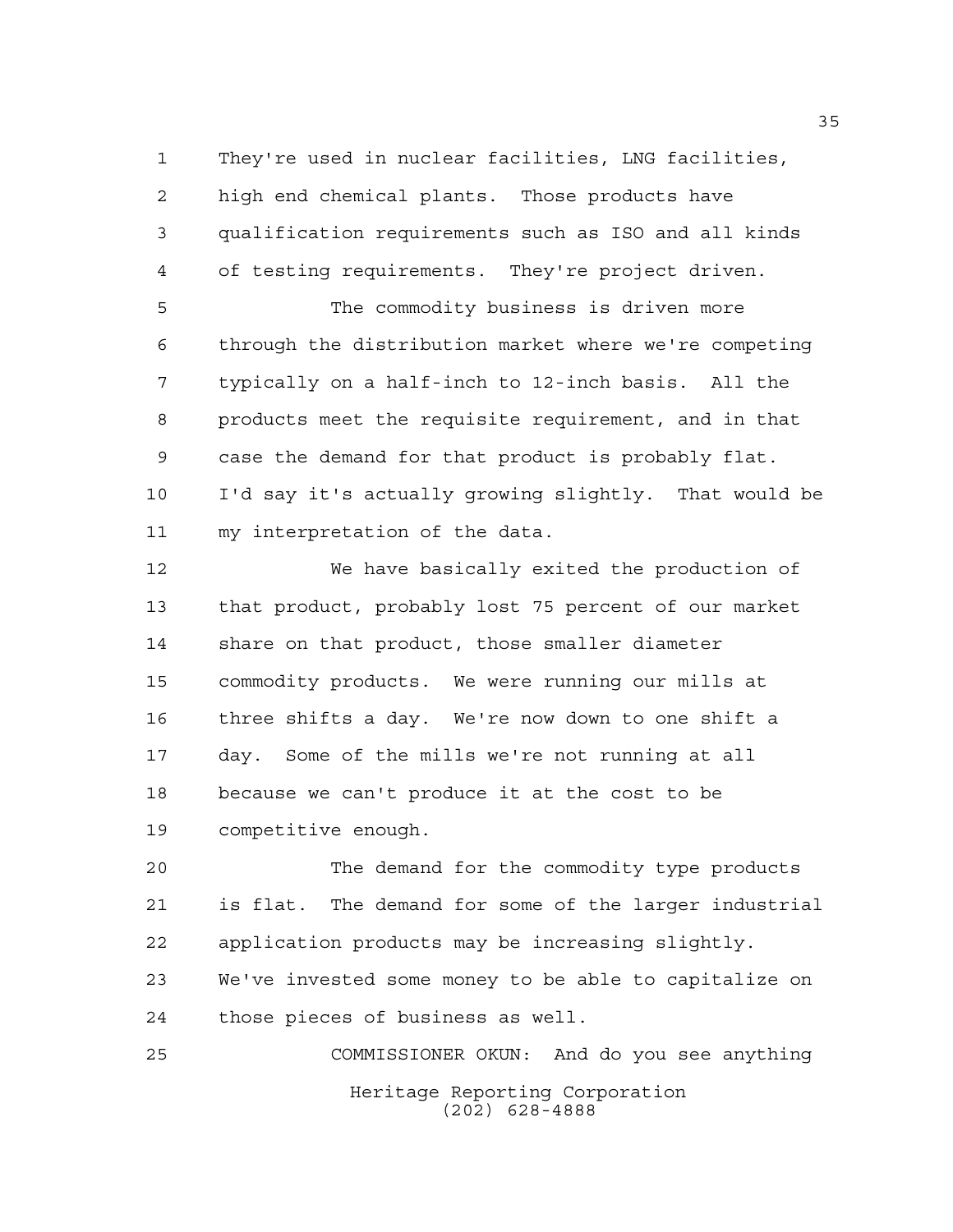in terms of the trends or events in downstream markets for stainless steel pipe that may be affecting that product mix? In other words, some of the information that was collected in the staff report about in terms of the petroleum and automotive sector.

 I understand that with biofuels there's also an additional need for the infrastructure to support it. Can you help me understand a little bit what you see as a company looking forward on that?

 MR. TIDLOW: We have a very good outlook as far as our demand is concerned. The ethanol business is doing very well, the biofuel business. We're having a return of chemical investment in the United States. It's gone offshore. It's coming back somewhat.

 We have a good looking demand structure. Right now one of the things that's driving demand away from the United States or away from stainless steel pipe and tube would be conversion to other alloy or other material based on the fact that our prices are very high at this point.

Heritage Reporting Corporation Our product is used for its material characteristics. It's hard to substitute for stainless steel because of the requirement for corrosion resistance, longevity, the capabilities of

(202) 628-4888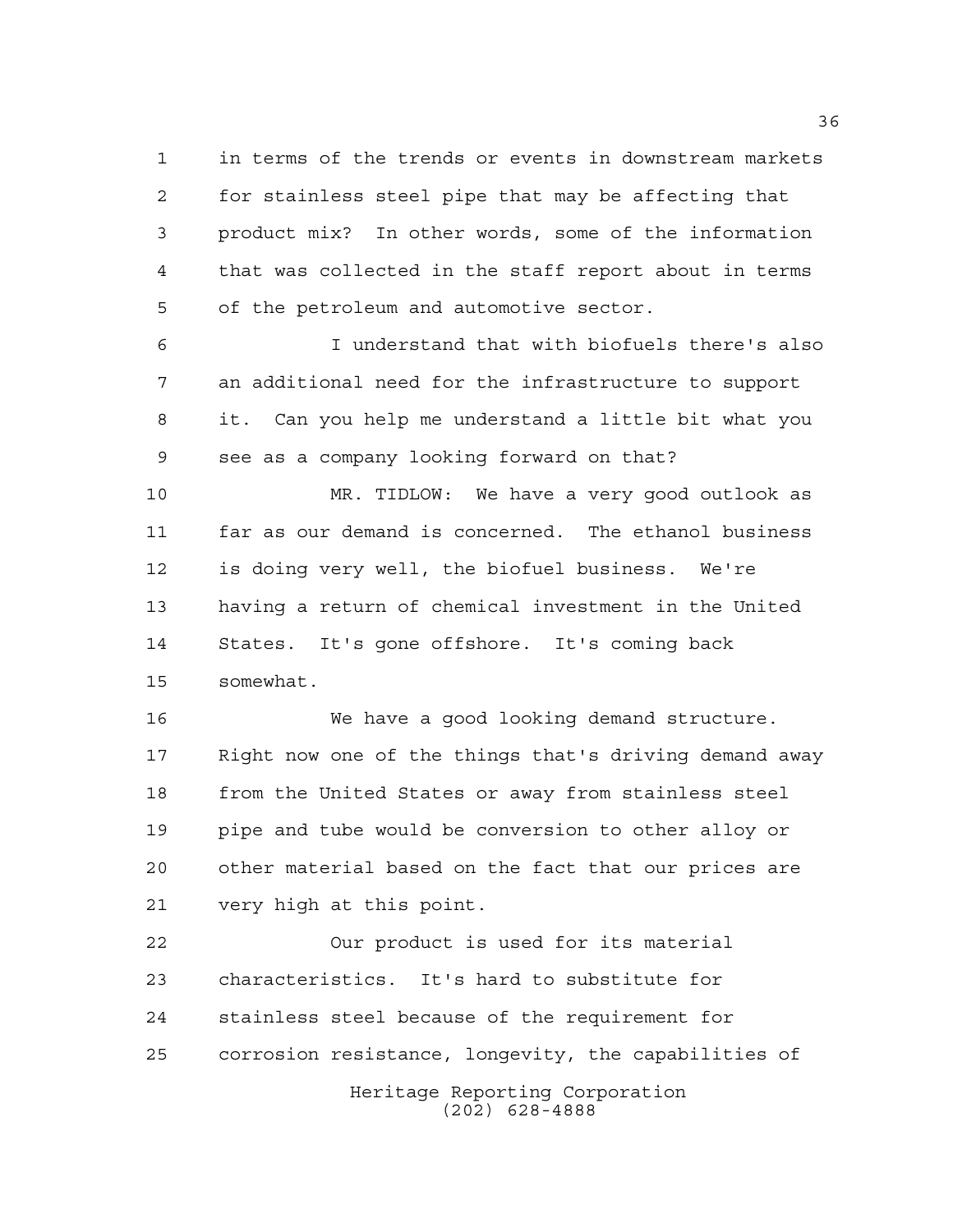the product.

| 2  | As the demand increases in our end use                 |
|----|--------------------------------------------------------|
| 3  | markets, we should see increased demand. Typically     |
| 4  | right now those are project driven, large specialty    |
| 5  | products, not commodity based products. With that it   |
| 6  | does still pull some of the commodity products with it |
| 7  | so when we sell some of our larger diameter items we   |
| 8  | also sell some of our commodity pipe.                  |
| 9  | MR. SCHAGRIN: Commissioner Okun, can I just            |
| 10 | add in response to your first question --              |
| 11 | COMMISSIONER OKUN:<br>Sure.                            |
| 12 | MR. SCHAGRIN: -- because I think it was                |
| 13 | addressed in the staff report saying that in general   |
| 14 | the industry was shifting away from 312 to other       |
| 15 | products.                                              |
| 16 | I'm not sure whether the industry is                   |
| 17 | actually shifting away versus the fact that the        |
| 18 | closures in the industry during the period of review   |
| 19 | were in A-312. Those were the mills that were shut     |
| 20 | down.                                                  |
| 21 | COMMISSIONER OKUN: So that explains the                |
| 22 | production?                                            |
| 23 | Exactly.<br>MR. SCHAGRIN:                              |
| 24 | The larger production<br>COMMISSIONER OKUN:            |
| 25 | decline than in the demand?                            |
|    | Heritage Reporting Corporation<br>$(202)$ 628-4888     |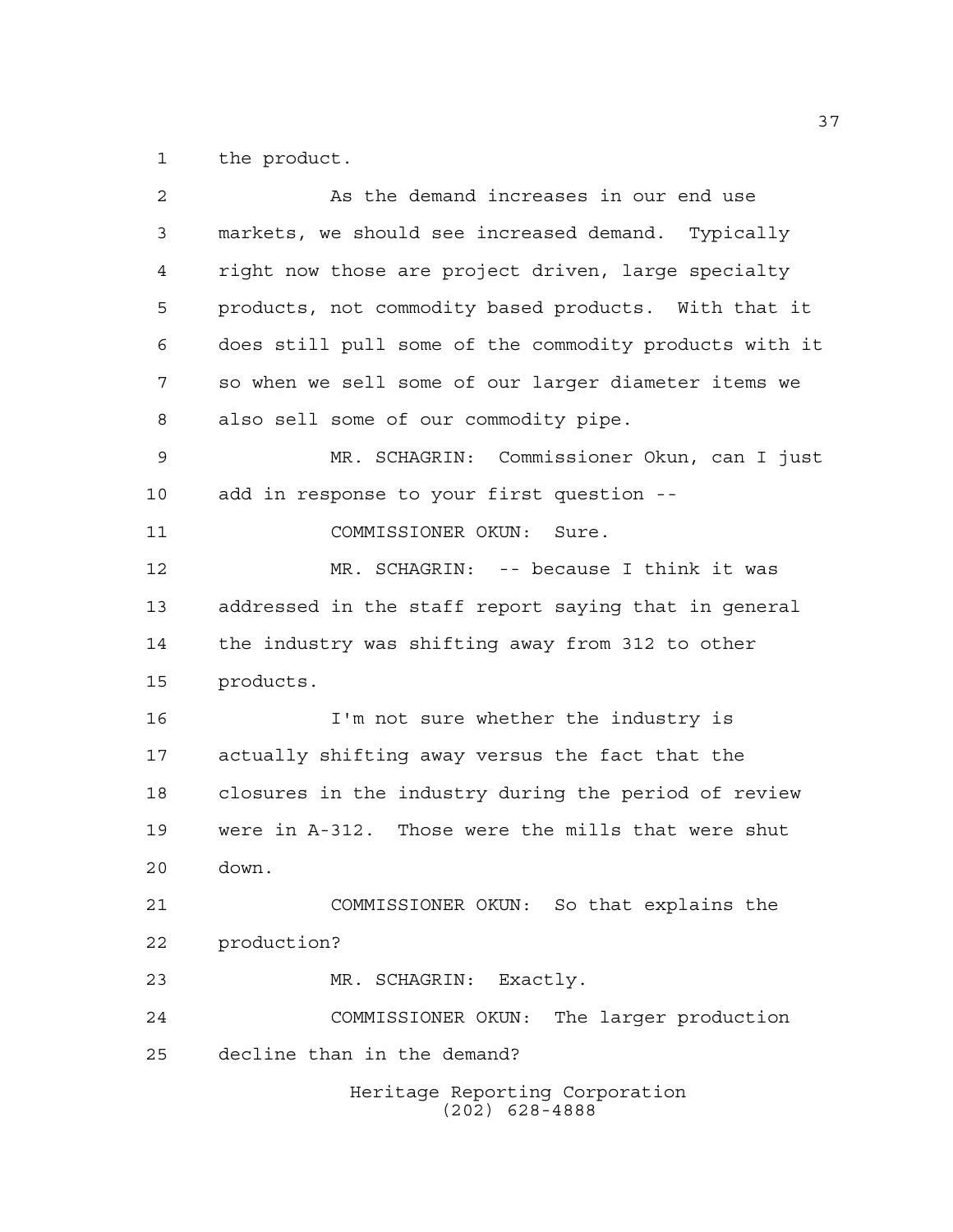1 MR. SCHAGRIN: Exactly.

COMMISSIONER OKUN: Okay.

 MR. SCHAGRIN: And that is because the mills that were closed, whereas mills were not closed in the other pressure pipe and tube products.

 In general, there's not a lot of overlap in the production. There is some overlap in the production facilities. There is very little overlap on the actual welding lines in terms of the capability of a producer to shift from A-312 to say an A-249 condenser tubing product or to an A-358 nuclear type product. They tend to be made on separate weld mills because they have different testing requirements, different annealing requirements that tend to be built into the mills.

 As I say, it's not so much a shift on the same equipment to other products. It's more that over this period of review a lot of the domestic capacity and, therefore, the production for A-312 has actually been shut down whereas we haven't had that shutdown in the other welded stainless pipe and tube products, and that's why it looks like there's a shift.

 COMMISSIONER OKUN: Okay. That's very helpful to clarify. MR. SCHAGRIN: Can I mention one other

Heritage Reporting Corporation (202) 628-4888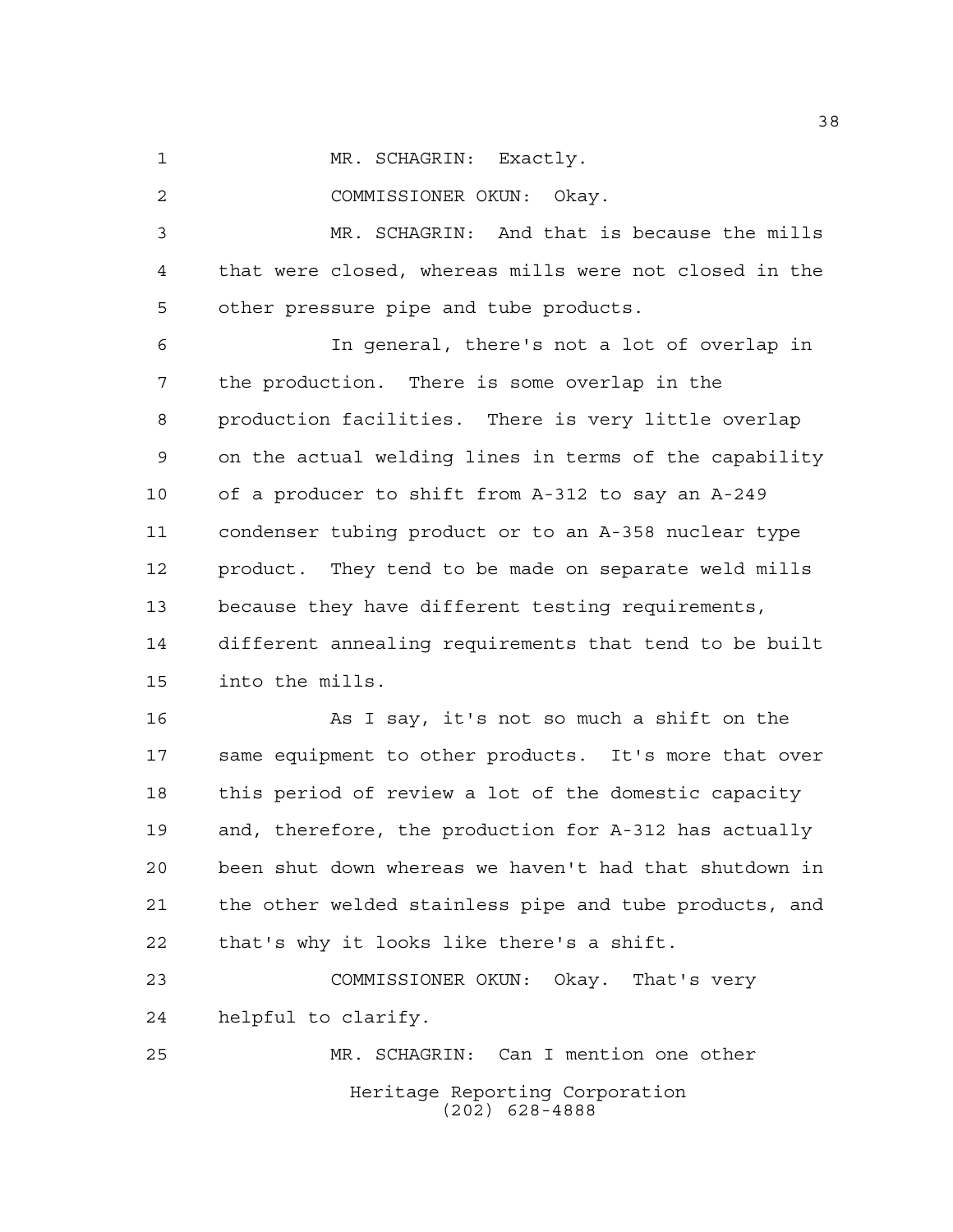thing?

Heritage Reporting Corporation (202) 628-4888 COMMISSIONER OKUN: Yes. Sure. MR. SCHAGRIN: I realize you have a light on, but that is Mr. Klinefelter has informed me that he does have to go to a major pension fight on Capitol Hill so he's asked if it would be possible -- MR. KLINEFELTER: It's personal. MR. SCHAGRIN: And now you can imagine it's quite personal. Chairman Pearson, if there is any way that questions specifically for Mr. Klinefelter could be asked sooner rather than later, the union movement would appreciate that so he can wield his heavy lobbying power on this pension issue on the Hill. CHAIRMAN PEARSON: Before calling on Commissioner Lane, let me ask whether any Commissioner has a question they'd particularly like to address to Mr. Klinefelter. Commissioner Hillman? COMMISSIONER HILLMAN: I do have only one question and that relates to the Byrd Amendment distribution because it is my understanding in this case, in this product, that the union itself got I think it was a whopping \$16 so we won't go into the -- some very small amount of money, but only for a couple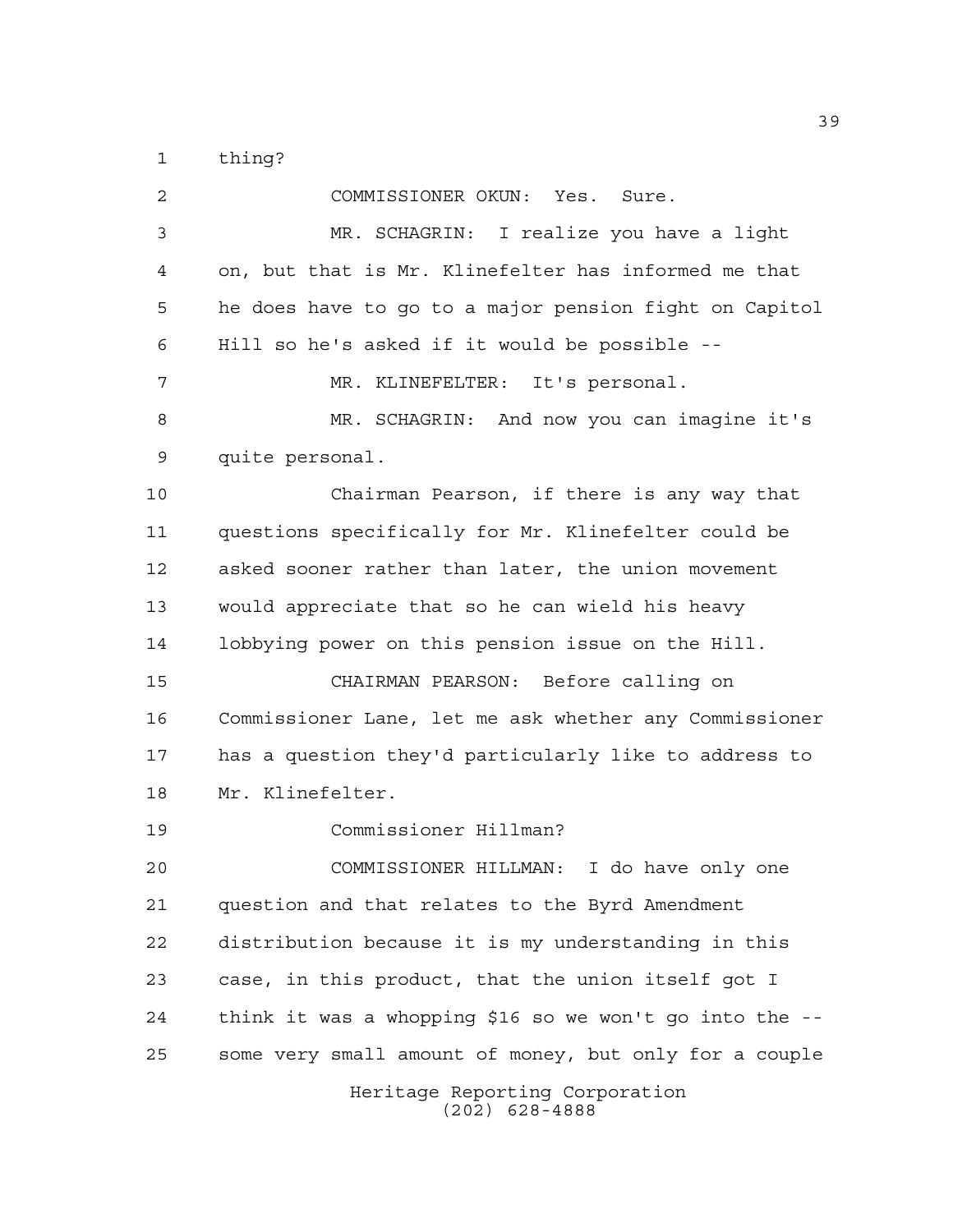of years and then nothing thereafter.

| $\overline{a}$ | I just was curious why distributions to the            |
|----------------|--------------------------------------------------------|
| 3              | union in this product for a couple years and then      |
| 4              | nothing else, more out of curiosity than anything else |
| 5              | MR. KLINEFELTER: If I could defer to Mr.               |
| 6              | Schagrin for the answer? I know that in other          |
| 7              | products we did fairly well. The union did fairly      |
| 8              | well.                                                  |
| 9              | COMMISSIONER HILLMAN: Well, it's more in               |
| 10             | this instance the fact that there were some            |
| 11             | disbursements early in the period that we've looked at |
| 12             | and then none in the subsequent years.                 |
| 13             | I didn't know whether that related to any of           |
| 14             | these closures in terms of --                          |
| 15             | MR. SCHAGRIN: I'm not sure Mr. Klinefelter             |
| 16             | would be completely familiar with it. I think I may    |
| 17             | be more familiar with it, and I think just the reason, |
| 18             | Commissioner Hillman, because they continue to         |
| 19             | represent a majority of the workers.                   |
| 20             | Even though the plants that closed down had            |
| 21             | the USW, the union has continued to represent the      |
| 22             | majority of the workers in the industry. I just think  |
| 23             | probably based on the fact that they had gotten such   |
| 24             | small distributions in the early years they just       |
| 25             | decided to stop filing applications.                   |
|                |                                                        |

Heritage Reporting Corporation (202) 628-4888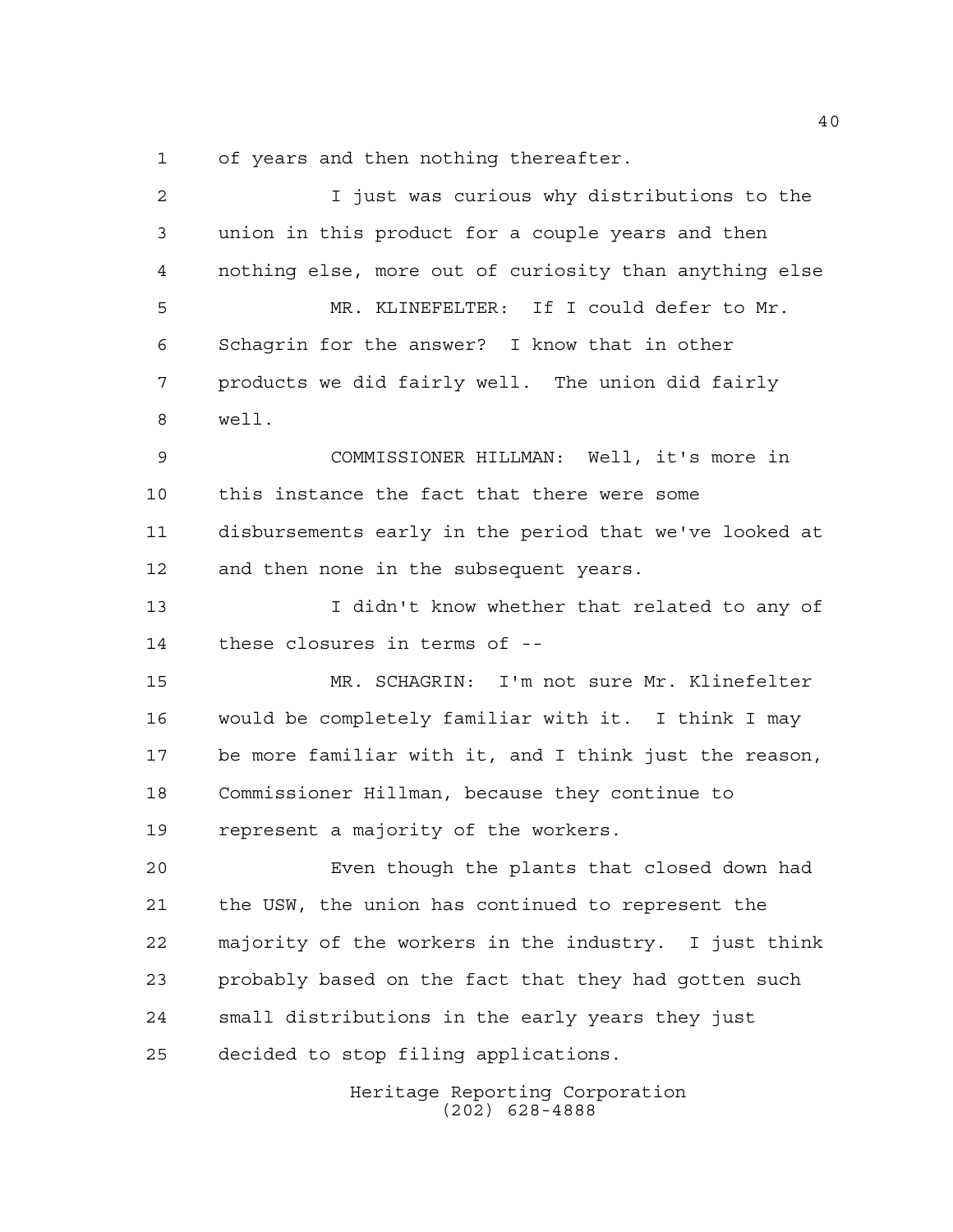COMMISSIONER HILLMAN: Okay.

 MR. SCHAGRIN: And that's why they didn't get distributions in the later years when in fact the distributions were greater. They simply had not applied.

 MR. KLINEFELTER: That is done through the Office of the General Counsel and the secretary/ treasurer of the union. I'll find the exact answer and submit it.

 COMMISSIONER HILLMAN: Okay. No. I had not understood whether there was an issue of the facilities where USW was representing the workers were the ones that had closed and whether there had been any shift in that. Okay.

 MR. SCHAGRIN: It wouldn't have been because the union, A, was a petitioner in the original case, so they were a listed party. Secondly, I know for a fact that Bristol, which was the largest recipient, is all USW so the union would have been able to still keep applying.

21 1 I just think for whatever reason their general counsel didn't contact me or discuss it with me, and I think they just failed to continue applying because somebody probably said gee, why should we spend all the time filling out an application when all

Heritage Reporting Corporation (202) 628-4888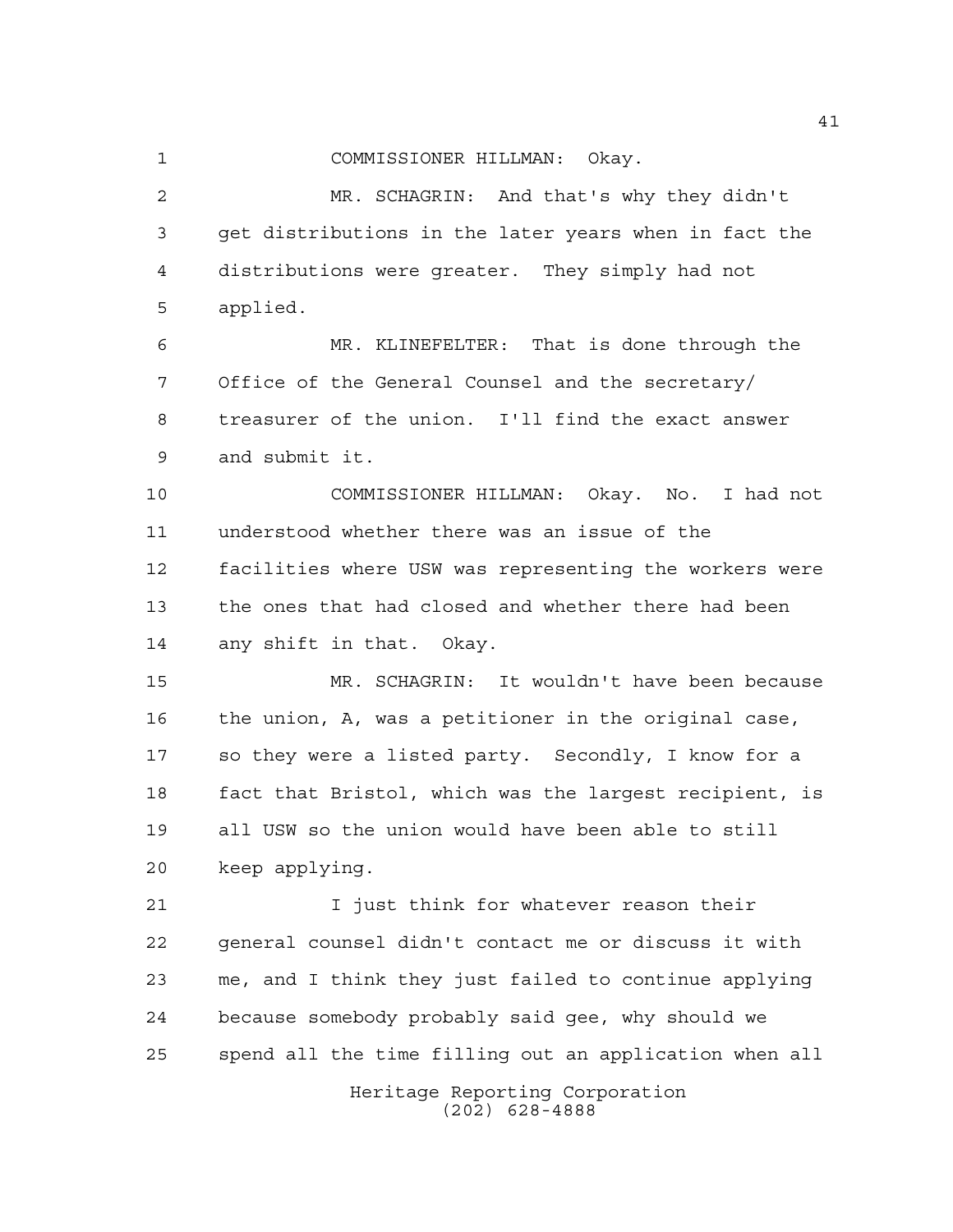Heritage Reporting Corporation (202) 628-4888 we got was \$16 last year? Then they missed out when it was larger and they might have gotten \$16,000 in 2005. COMMISSIONER HILLMAN: All right. MR. KLINEFELTER: I will definitely check into that. COMMISSIONER HILLMAN: Thank you. MR. SCHAGRIN: It could have been spent on Mr. Klinefelter's pension. CHAIRMAN PEARSON: Any other questions for Mr. Klinefelter? (No response.) CHAIRMAN PEARSON: In that case, Mr. Klinefelter, I would just like to congratulate you for your years of service to the men and women who are members of your union and to the steel industry broadly and also for your service to us here at the Commission because I know you have certainly helped me understand some of these issues better and so without further ado if you need to escape, by all means feel free. MR. KLINEFELTER: Thank you very much. CHAIRMAN PEARSON: Let me turn now to Commissioner Lane. MR. SCHAGRIN: Commissioner Hillman, I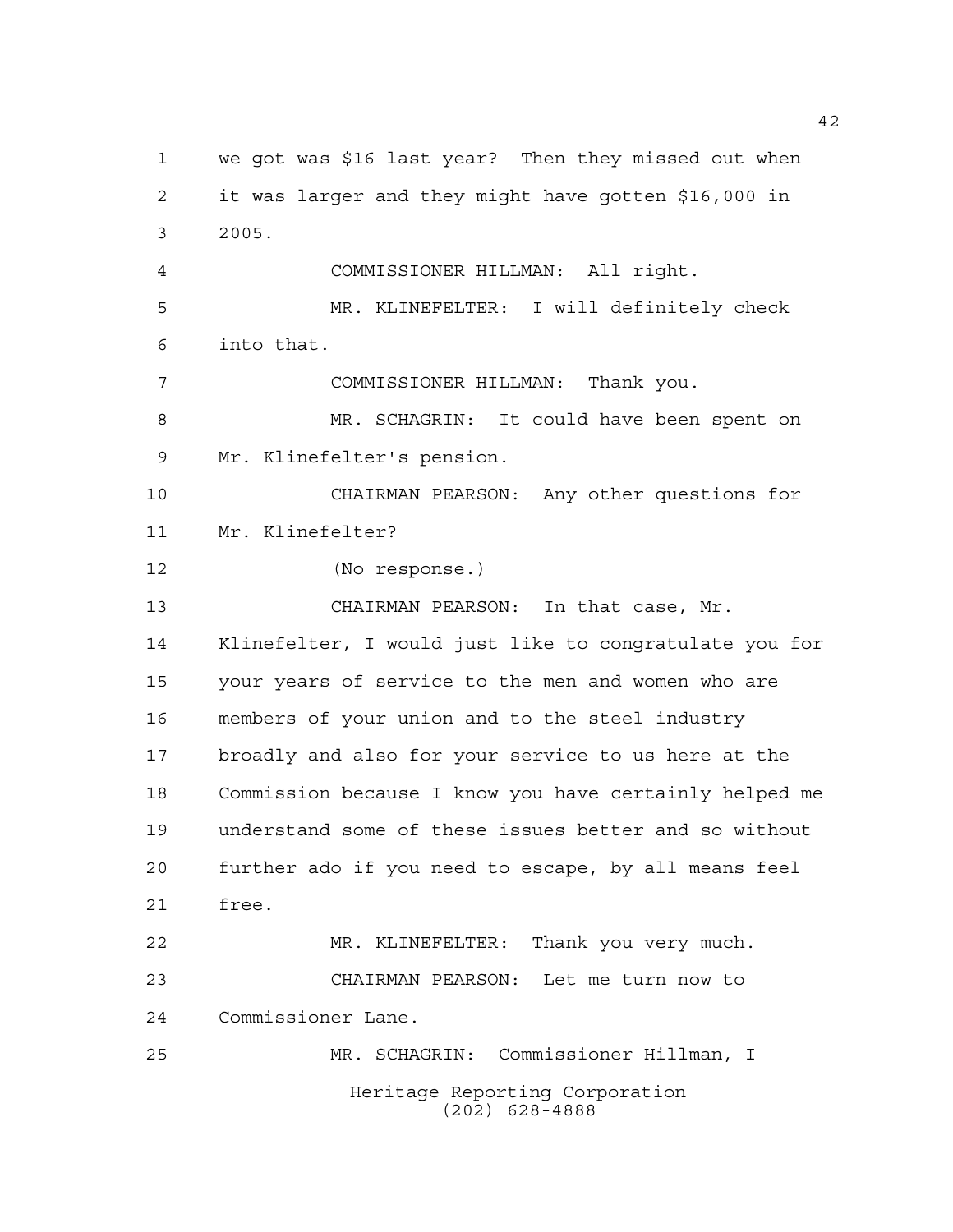apologize for interjecting that while your yellow light was on instead of the red light, but Bill kept yanking on my arm.

 COMMISSIONER OKUN: It might have just been a clever counsel just shutting me off without hearing Mr. Klinefelter's viewpoint, but that's okay. I always have an opportunity, Mr. Schagrin.

8 MR. SCHAGRIN: Thank you.

 COMMISSIONER LANE: Mr. Schagrin, I was going to start off by asking you if it was easier for you to present your cases when you have no Respondents, and now I'm going to add is it easier when you get rid of all of your witnesses so that you can just be your witness and a lawyer too?

 MR. SCHAGRIN: Commissioner Lane, there's probably a part of me, a large part of me, that would agree with that. I think that luckily we understand this industry pretty well and understand the industries when we are representing folks.

 Of course, there are additions by industry members that counsel can never be fully aware of because they know their industry better than others so we do regret when it's unfortunate that witnesses can't appear.

Heritage Reporting Corporation (202) 628-4888 As to opposition, on my clients' behalf it's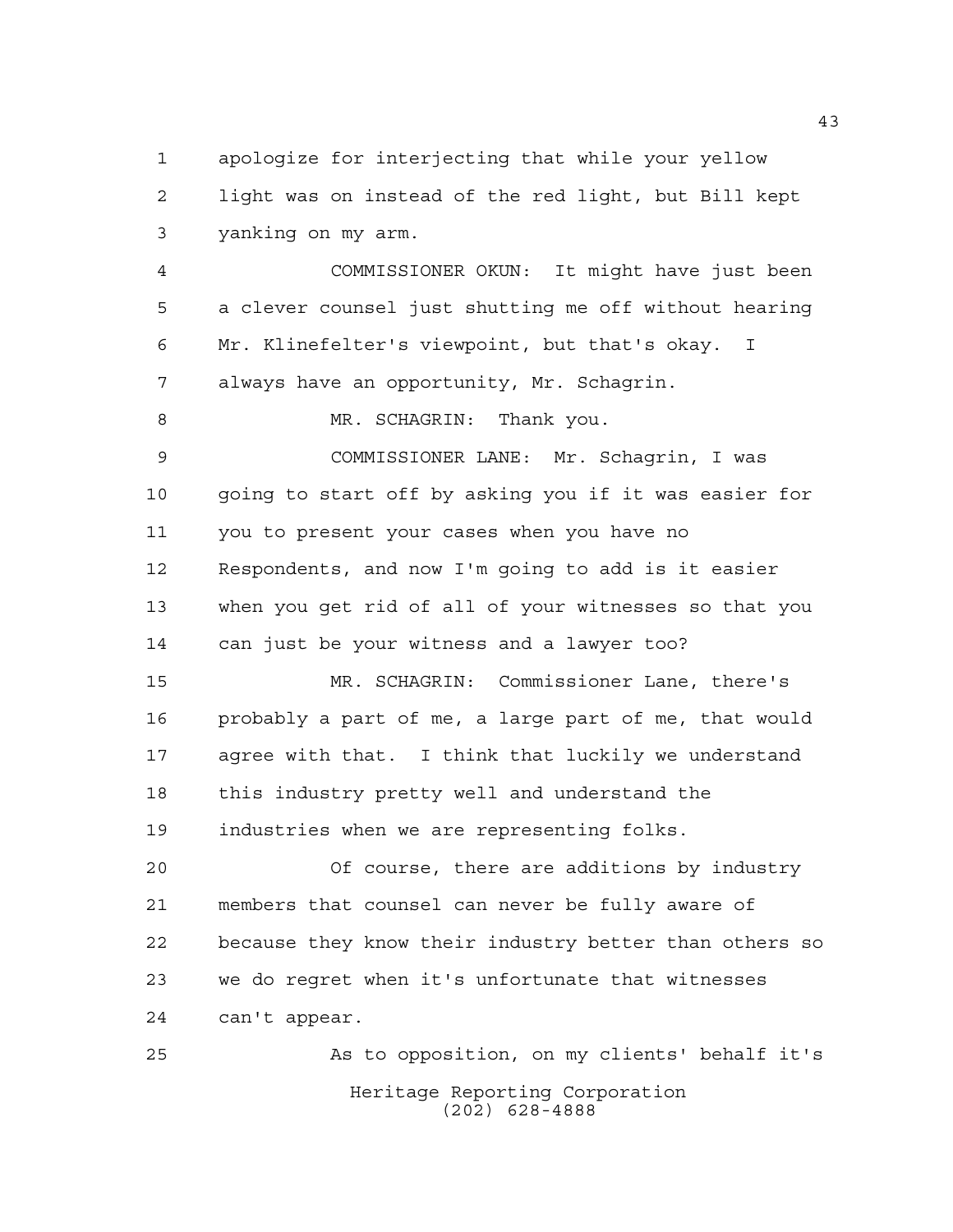better not to have opposition. Personally, I enjoy opposition.

 COMMISSIONER LANE: Okay. Mr. Tidlow, thank you for coming. I'm sorry about all of the other witnesses. It sounds like a horror story that I'm sure they would have rather been here and be grilled than go through what they went through yesterday. Mr. Tidlow, in your opening remarks you suggested that although the domestic industry's market share as gone down in recent years, the industry is surviving by cannibalizing the share of those companies that have exited the market. I'm not sure I see that in the data. Could you expand on your statement please? For example, which domestic companies have exited the market, approximately when did they leave, and which companies do you believe have been able to pick up that market share? MR. TIDLOW: Thank you for the opportunity

 to talk again. Roger, I could leave if that would make it easier.

 COMMISSIONER LANE: Could you speak a little bit closer there, please?

 MR. TIDLOW: I was telling Roger that I could leave if that would make it easier for him.

> Heritage Reporting Corporation (202) 628-4888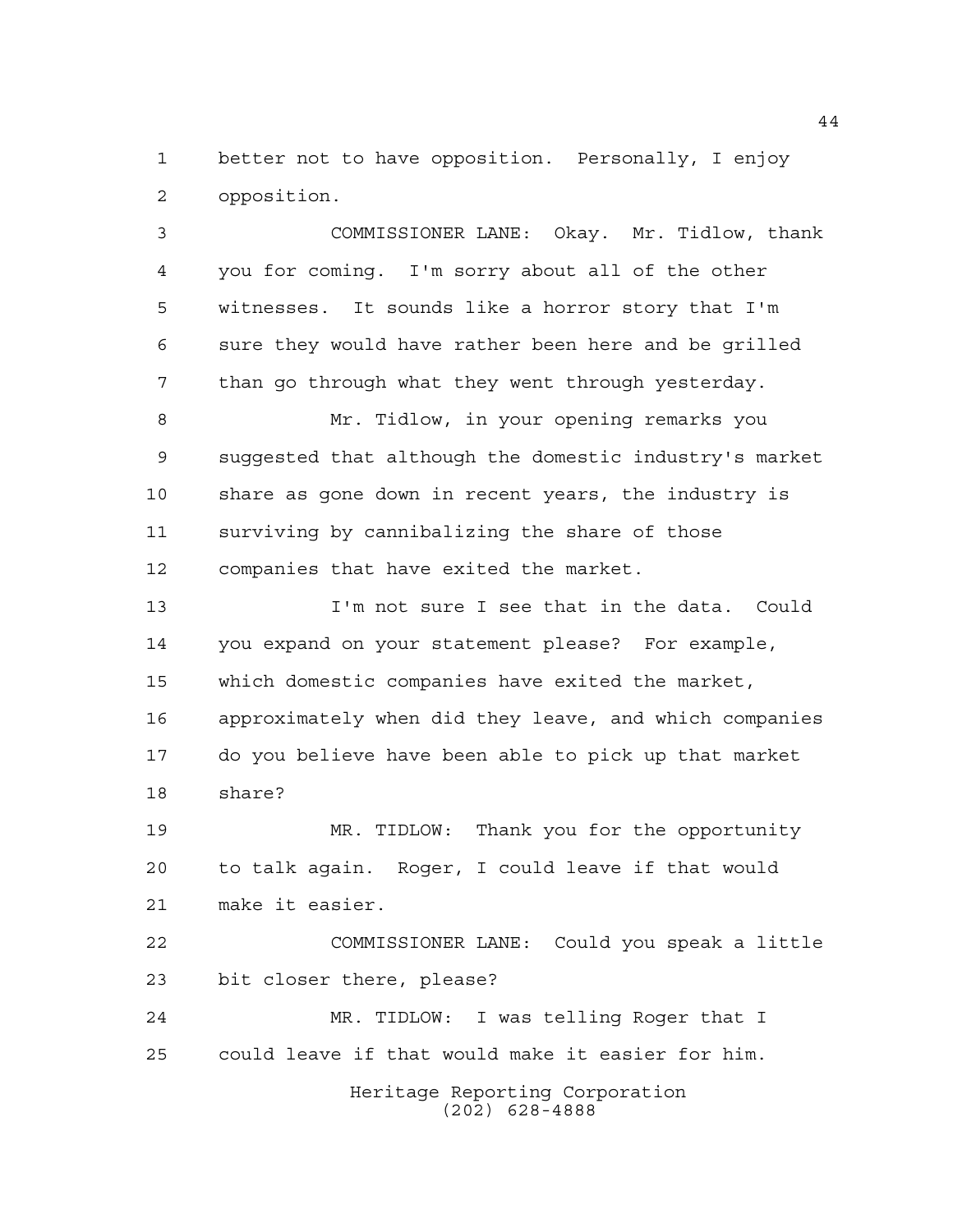I think my comment about cannibalizing market share is the only way we have survived is because some of our competitors have gone out of business. As they have gone out of business, we have gained some of their production. What they were producing has now fallen to us.

 In the commodity type products I believe that almost 100 percent of that went to the imports. Their share of the commodity share business, almost 100 percent of that has gone to the importers. Where we have gained is in the specialty products, the A-358, the other pipe products that are listed in your briefs and your reviews.

 The people who have left were a company called Acme/Romac, which is Davis Tube. They were located in Blountville, Tennessee. They had several pipe and tube plants, one located in Louisiana, one in New Jersey and one in Statesville, North Carolina, I believe. Those were the pressure tube plants. The welded pipe plant was in Blountville, Tennessee.

21 Trent Tube exited. They had a large plant in Carrollton, Georgia, that made A-312 plant. Towards the end of their life as a producer of welded stainless steel pipe at Carrollton they produced no commodity grade products. They couldn't compete with

Heritage Reporting Corporation (202) 628-4888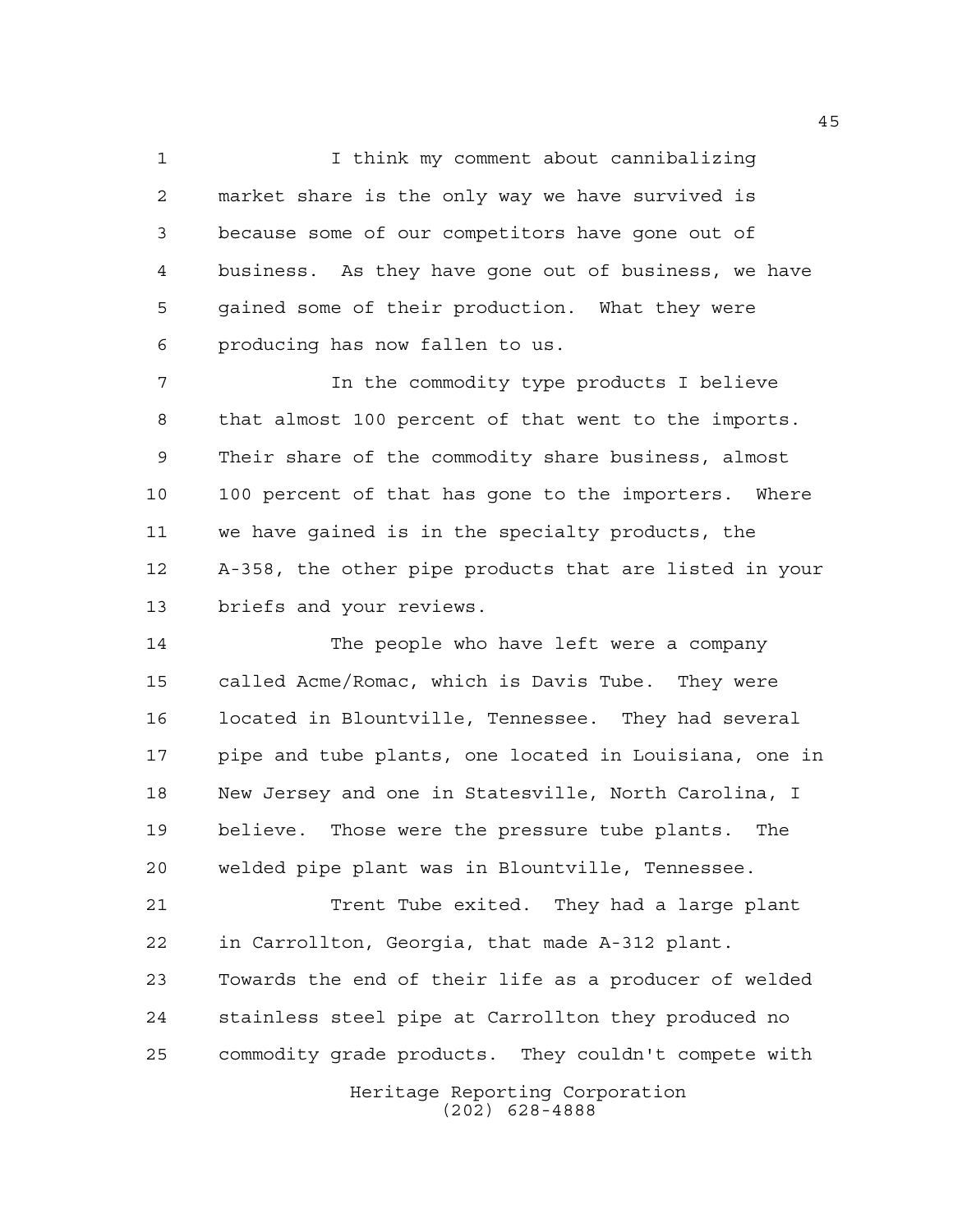the imports, so the benefit to us has been in the other items, the other products that have come to us. What the exit of their production capabilities to the industry has meant has been a gain for us in specialty products or special alloys or things not covered in this review typically. MR. SCHAGRIN: And I would just add, and it's only because they continue to exist, but if Marcegaglia were here and just to paraphrase Mr. Biagi's testimony, Marcegaglia, an Italian company, bought two different U.S. companies, Damascus Tube and Bishop Tube. One they bought out of bankruptcy. Those companies each had separate mills in separate facilities.

 When Marcegaglia had the opportunity to purchase buildings in Homestead they took advantage of 17 that in order to move one plant from Frazier, Pennsylvania, to Homestead, Pennsylvania. They intended to continue to operate the other plant they had purchased in Greenville, but within about two years of moving one plant to Homestead they shut down the plant in Greenville, Pennsylvania. I believe it was in 2002 or 2003.

Heritage Reporting Corporation (202) 628-4888 They moved some of the equipment to Homestead so they added a little bit more to what they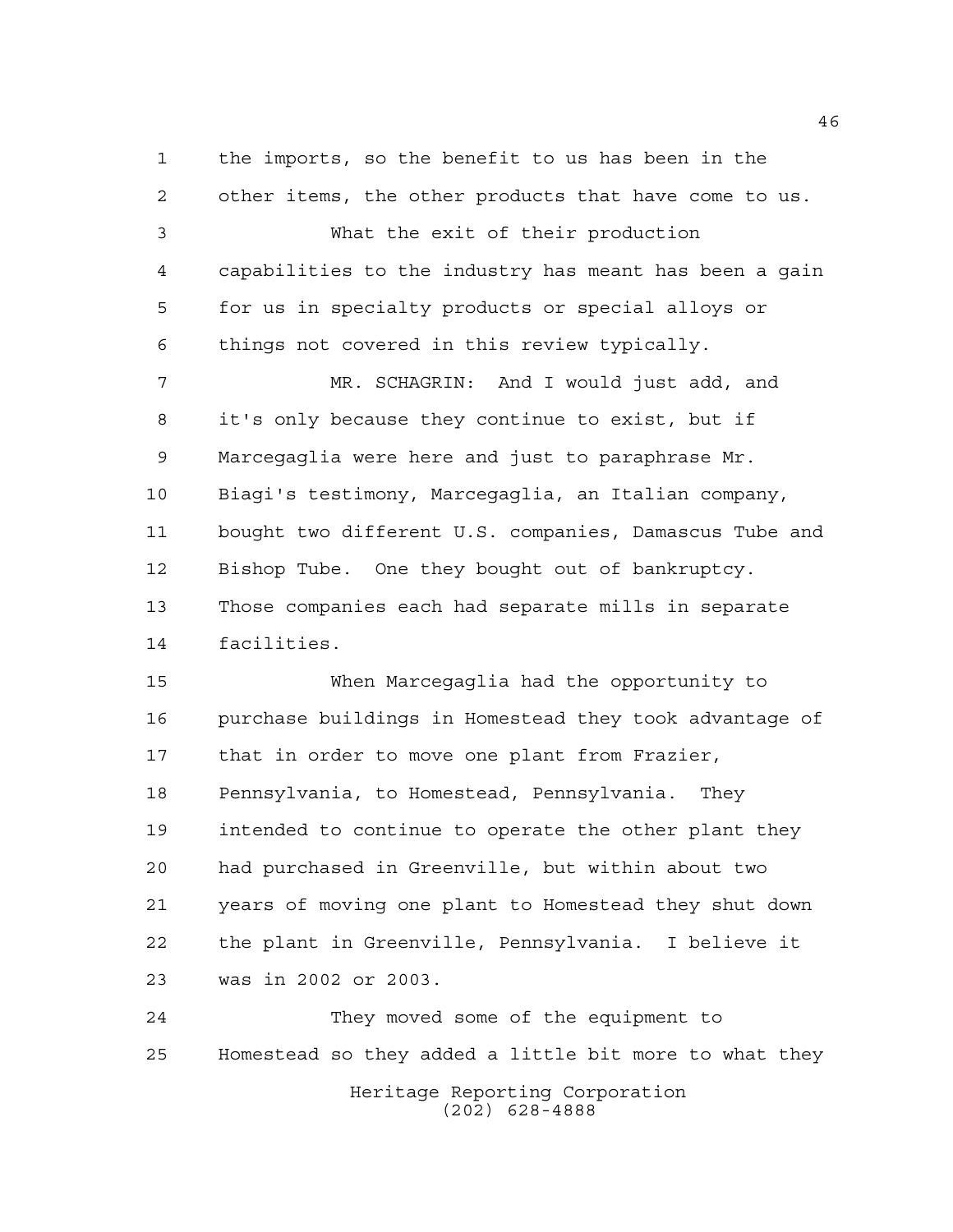had moved, but they just really used the remaining mills, and there were several mills, just for parts so they did significantly reduce their capacity when they shut down one of their two plants.

 I think that would be the other one that John maybe didn't mention during the period of review which got out.

 MR. TIDLOW: There's one more thing I'd like to bring up. Acme/Romac, the Davis plant, had exited the commodity business. They were focusing on specialty. Trent Tube, which exited about the same time, 2002 to 2003, had exited the commodity business. They were trying to focus on specialty products.

 The problem with that strategy is we cannot survive without the commodity pipe. It is 80 percent of our volume. There's case study after case study that says you can't save yourself into prosperity. If you don't have the volumes to fill your plant, you can't run the plant.

 Their history showed that when they exited the commodity they tried the specialty route, and eventually it didn't work for them. When they hit the next recession they were pushed out of the marketplace.

Heritage Reporting Corporation (202) 628-4888 We're at that point now where we've started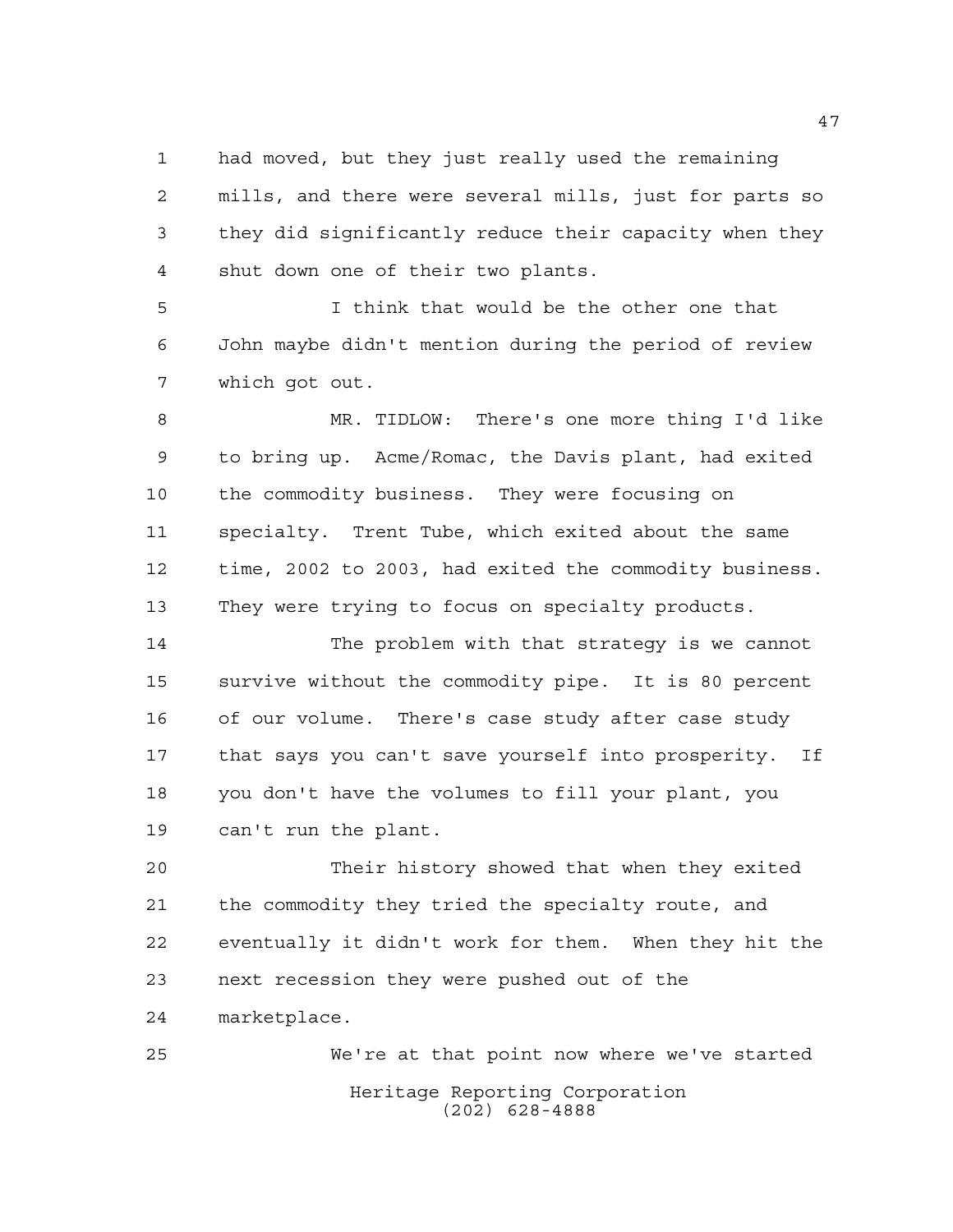to focus more and more on the specialty. We are still making commodity, very few and running a whole lot less than we were before. Without the commodity pipe business we can't continue to operate long term. COMMISSIONER LANE: And I am assuming then that in order for you to stay in the commodity business you feel it's important that these orders stay on?

MR. TIDLOW: Yes, ma'am.

 COMMISSIONER LANE: Okay. Mr. Schagrin, this is probably a question for you.

 In the first review, the domestic parties and Korean Respondents commented on the limited substitutability between ASTM A-312 pipe and other forms of welded stainless steel pipes and tubes. In fact, the domestic parties raised the argument that only A-778 pipe and A-312 pipe should be included within the domestic like product.

 Do you currently believe that the like product definition should be narrowed by excluding some types of pressure pipe or tubing? Explain your answer.

Heritage Reporting Corporation (202) 628-4888 MR. SCHAGRIN: The answer is yes, and I will explain that it's because of what I've learned and learned before the first review in these products, but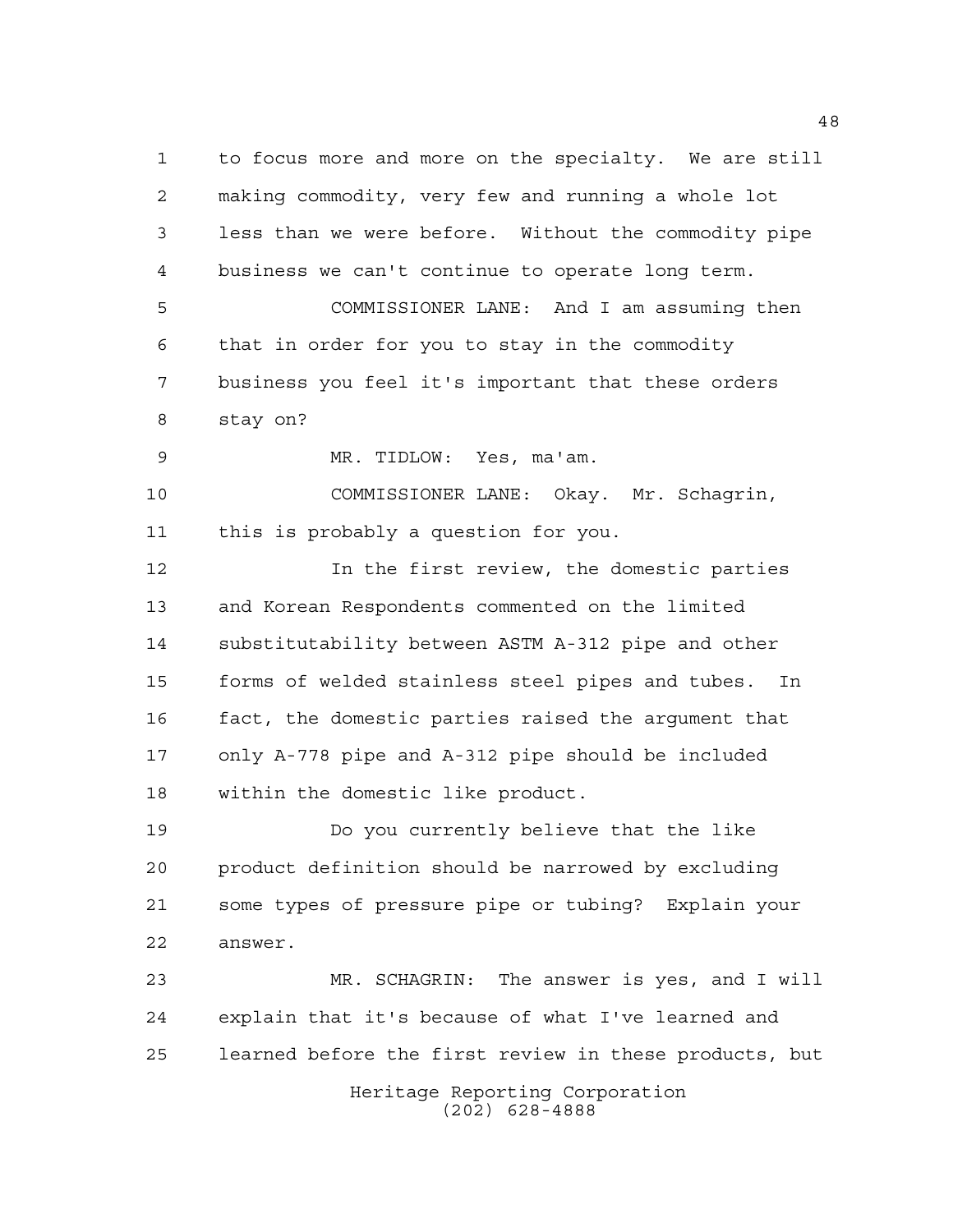on the other hand when it came to saving clients money and making that decision in your initial filing with the ITC do we want to completely reargue like product or, even with the same like product, will it not affect the ability of the industry to continue the orders, we chose not to raise the issue of like product again.

 However, we believe that Mr. Tidlow should also share some of his expertise, which is very great in this particular area, that really only A-312 and A-778 are true pressure pipe products. The other products are more specialized tubing products that while they're made to an ASTM specification they tend to be made more for end users' requirements than a mere commodity product.

 Even though half of them continue to go through distribution and the amount that's going through distributors keeps getting smaller and smaller because distributors will carry A-249, A-269. I think distributors may even carry some A-358, but those distributors who are carrying "condenser" and "boiler tubing" products still are tending to be more specialized distributors taking care of a narrower group of more specialized customers for those products.

> Heritage Reporting Corporation (202) 628-4888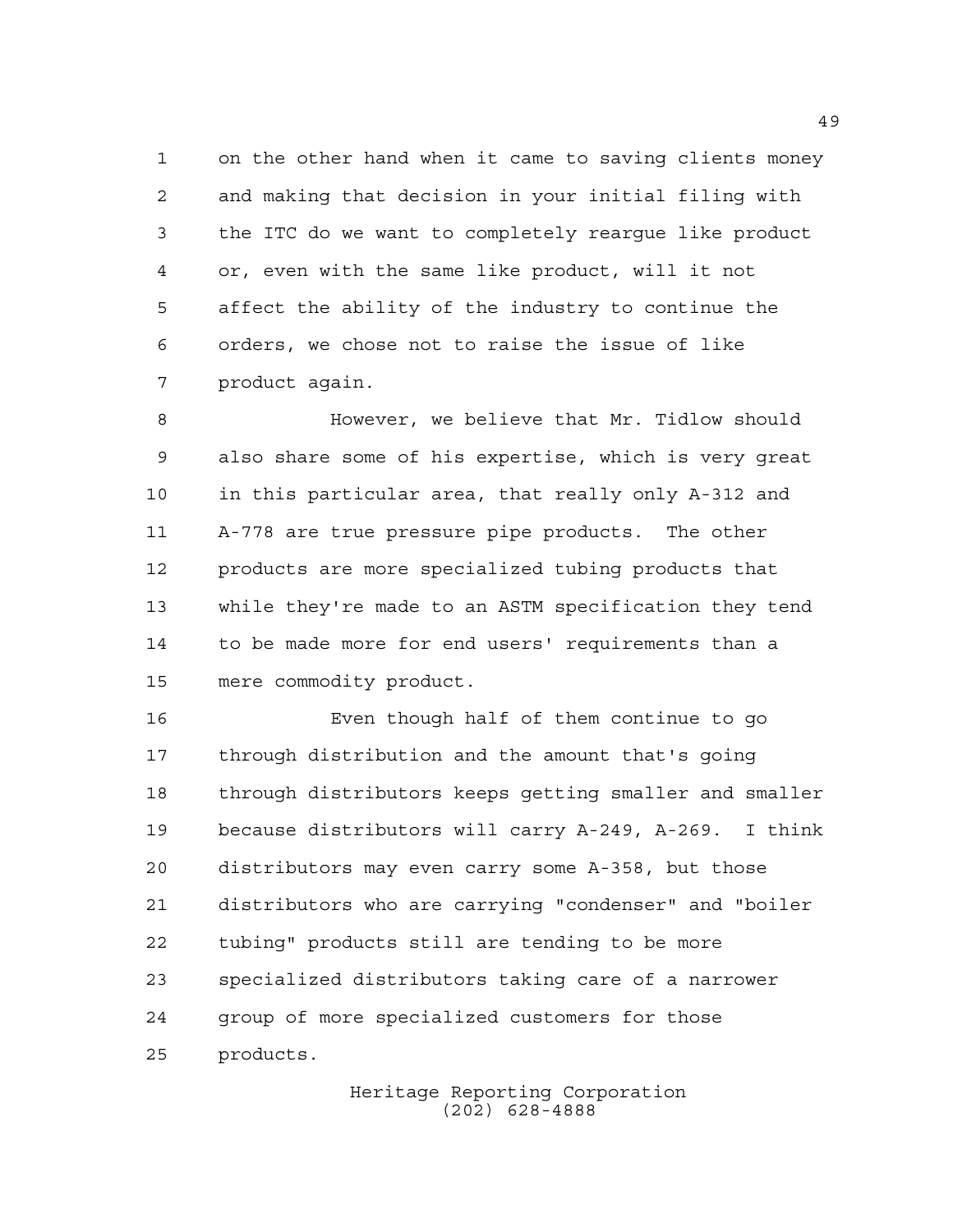They are very different, and in general A-312 and A-778 can be made on the same welding mills. It would be very uncommon to make these boiler and condenser tubing products on the same welding mills as you would use A-312 and A-778. Mr. Tidlow, do you have anything to add? MR. TIDLOW: To correct one thing on the A-312 and A-249, you can make A-249 on an A-312 mill if it is set up to run A-249. If it is set up to run A-312, if you buy it to run A-312, it will not have all the equipment necessary to make the A-249 efficiently. You can do it in postoperative steps, but can't do it on the mill.

 Marcegaglia is one of the best producers of A-249/A-269 in the country. We produce very little of it because our mills are not set up for that. We could buy the equipment. We could put it on. It would be very expensive. We wouldn't be very competitive in those products.

 The reason that the product definition to me is too broad is that the imports are not competing in the size ranges that are covered by this. Size is more important to me than the specification particularly.

Heritage Reporting Corporation (202) 628-4888 The imports are basically in the half-inch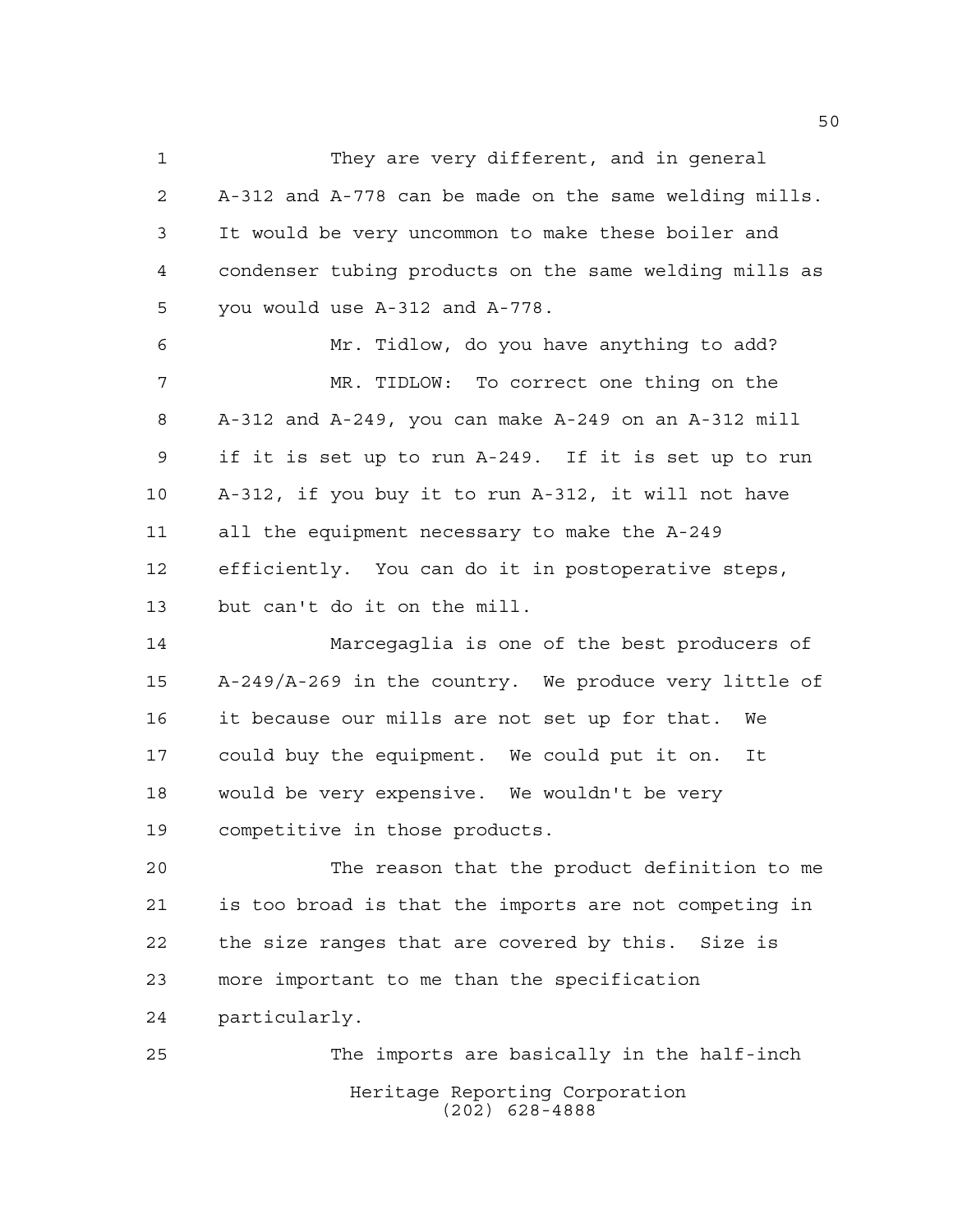to 12-inch market, and that's half-inch to 12-inch or three-eighths inch to 12-inch on either the tubing or the pipe sizes. That is where it's efficient to transport the product into the United States market. That's the market where the distributors stock the inventory.

 It's important on the imports that it is sold through the stock distributors. It's not the project business that's being imported. It's the standard commodity items that they can order repetitively.

**I'm sorry.** We have a red light. COMMISSIONER LANE: Okay. Thank you. 14 Thank you, Mr. Chairman.

 CHAIRMAN PEARSON: It's my turn to ask questions, so let me start, Mr. Schagrin, by supporting Commissioner Koplan's point regarding information that's available in expedited reviews.

Heritage Reporting Corporation I was one of the Commissioners voting to go full on this review, and it was driven largely by how terribly vexing it can be to have to vote on an expedited record where we know almost nothing about either the imported product or the domestic industry. In this review we have I think a really solid record that the staff has put together so I

(202) 628-4888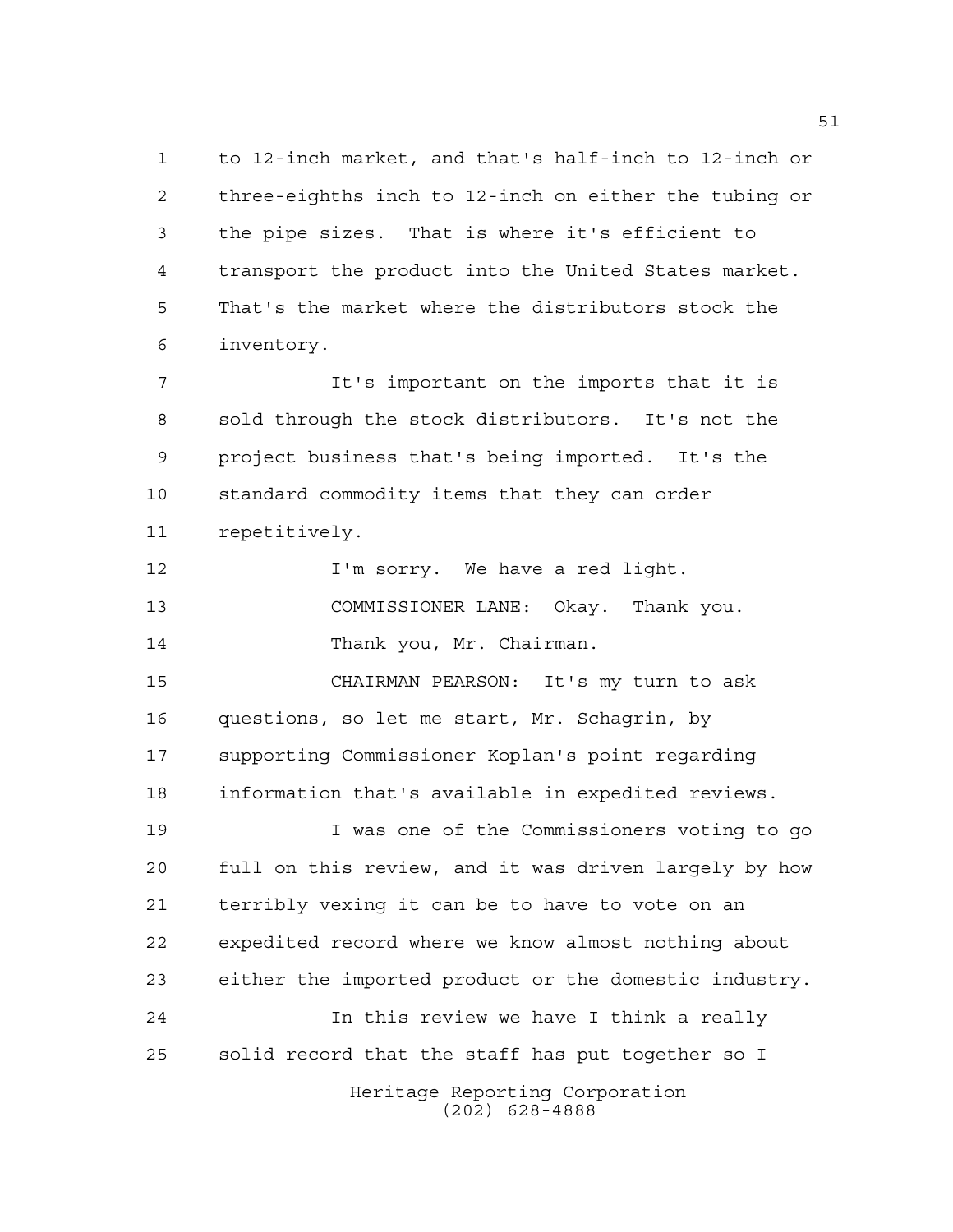think I'll be able to vote on this with great comfort. I don't see any problems here, and yet if we hadn't gone through the review we might have had precious little that would have given us a sense of comfort.

 On the other hand, by going through this exercise we have taken a lot of time and resources from the companies -- I'm very sensitive to that -- as well as our staff time, so if there's a better way to get some basic information on the record in an expedited review, in essence some process for expedited reviews that would leave us more well informed than we are now, I'd be eager to try to get there.

 MR. SCHAGRIN: Thank you. Because our practice is focused on sunset reviews, I can assure you that we think a lot about the sunset review practice at the Commission.

**I** have thought that there are really two alternatives because as counsel we can almost see as we're preparing, and we normally prepare with clients starting anywhere from six to nine months before the review is initiated. We do not wait until the notices come out in the Federal Register. We are lining up clients, telling them the information we need, discussing the way the issues will play out.

> Heritage Reporting Corporation (202) 628-4888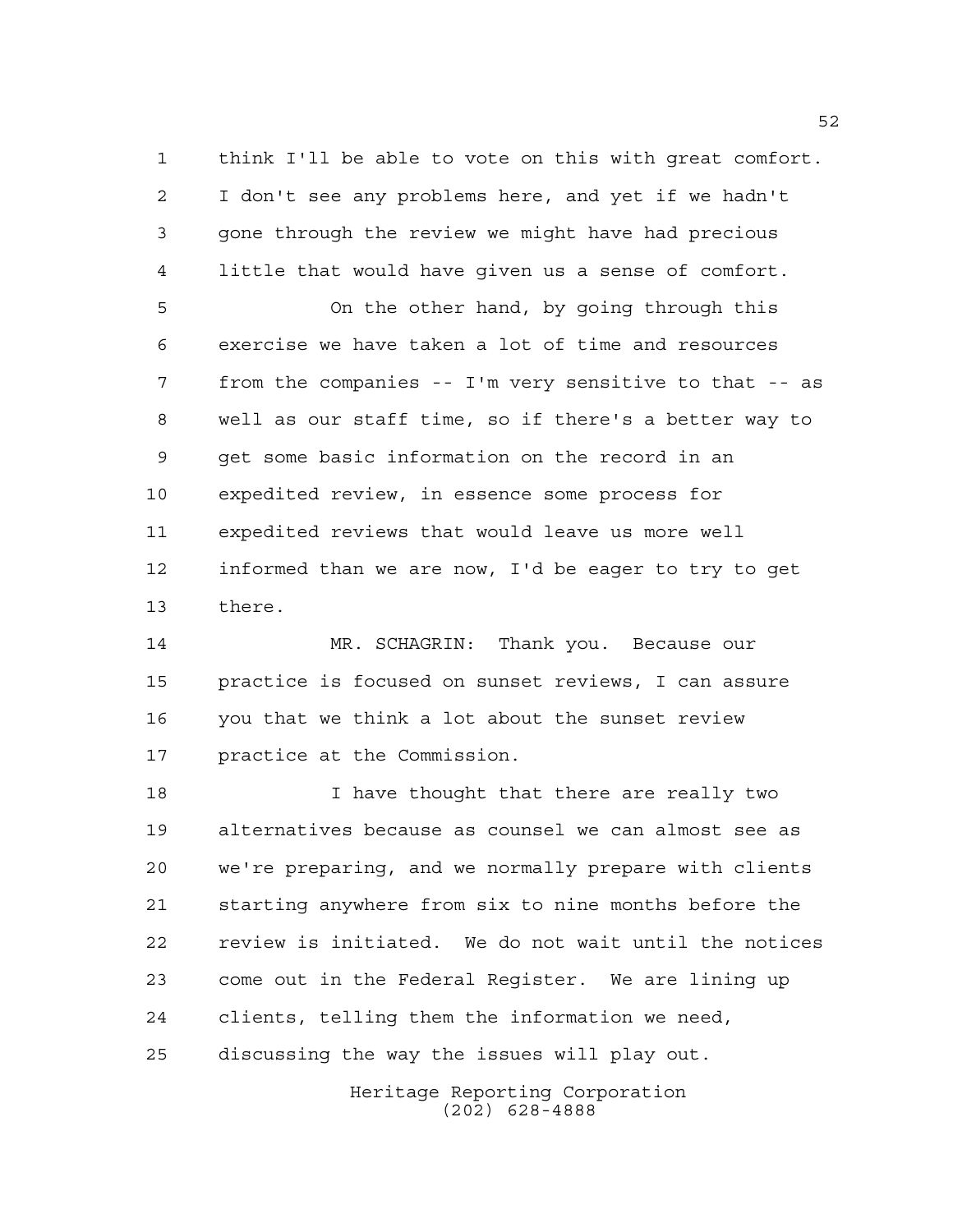We have a pretty good sense right from the beginning whether it's a review that might involve 10 countries you can assume that one or two or three or four when you know the countries and their counsel and their participation in the past, how many WTO reviews they've asked for of the decision, how many NAFTA panels. You can assume kind of that someone is going to participate when you've got an eight or 10 country group.

 When you get to one or two countries those assumptions change, and sometimes you're saying well, there's a 50/50 chance we won't have participation.

 I guess there might be two alternatives to do this efficiently and save everyone's resources. One might be to give the domestic industry and/or foreign industries if they want to show adequacy versus an inadequate domestic industry is maybe give them the option of filing all that information at the outset when you have your initial substantive filing. Of course, that does come just 50 days after.

 The second alternative would be for the Commission to have maybe an in between phase. Instead of just having a point in which you say we're having a vote on adequate/inadequacy, having expedited review/ full review, is to say on an interim basis maybe

> Heritage Reporting Corporation (202) 628-4888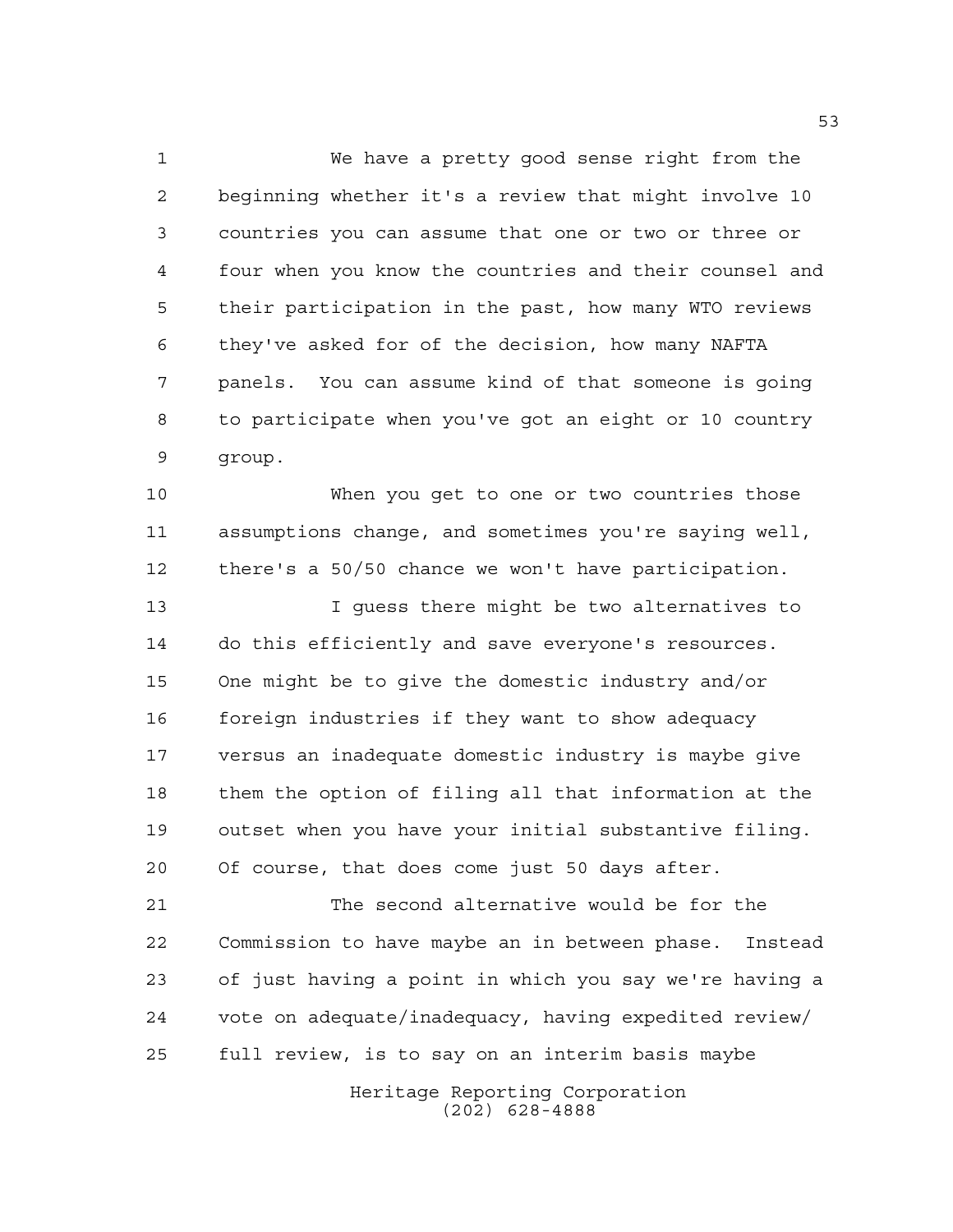halfway between the substantive filing and your normal vote on adequacy maybe vis-à-vis a preliminary determination on adequacy.

 You would say preliminarily we have determined that domestic is adequate, foreign is inadequate, and therefore we are requesting before we make a final determination on adequacy, we are giving the parties who have provided adequate information the opportunity to provide more information, the following information so that we can have a more reliable record at the time of our expedited decision. That might be a good middle alternative.

 You know, one thing now is we believe in terms of making argument in the substantive filings 50 days after initiation that when we know that there's going to be a full review the thought for counsel that want to save resources for their clients is there's no need to really lay out everything you have on all the foreign industries complete because you're going to have to do all that again in the full review, so to lay out everything that you have in the first substantive filing is often a waste of resources. You can use some of it again in the full review, but sometimes things change over nine months.

Heritage Reporting Corporation (202) 628-4888 So there's really a difference in the kinds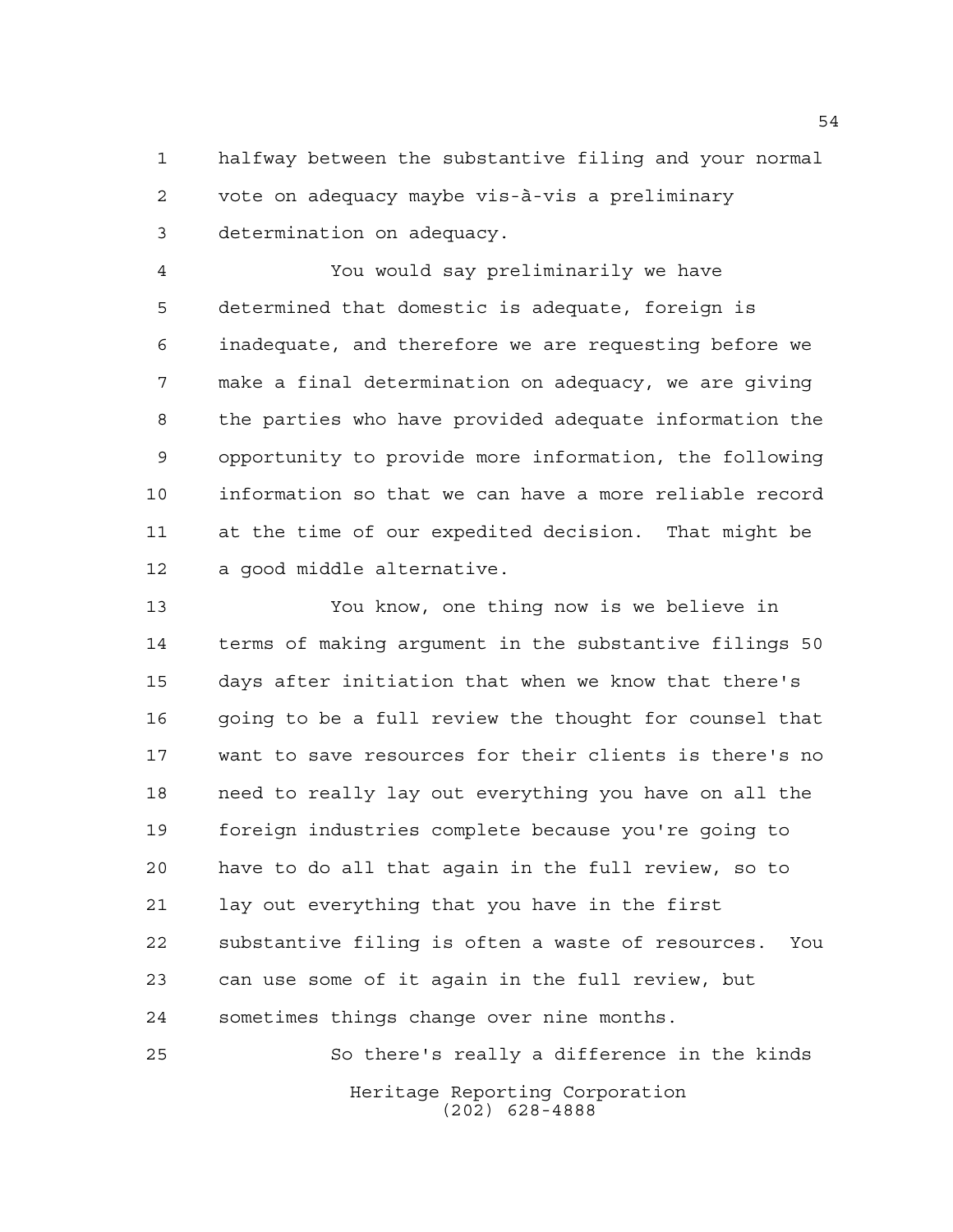of reviews, and maybe having an oral preliminary,

 because you know right after the substantive filing if there's no filing by foreign participants there's no chance you're going to find them to be adequate. Maybe that's the time, because it's still about 90 days before your decision on adequacy. Maybe that's the time to make a preliminary determination and give the adequate party the opportunity to supplement the record before you make a final determination on adequacy. CHAIRMAN PEARSON: Okay. Thank you for

 those suggestions. I look forward to what you might provide us in the posthearing. It may well stimulate us to consider this issue more fully.

 Mr. Tidlow, you've answered some questions already dealing with demand and apparent consumption, but I was curious. On page I-33 of the staff report, the public version, there is a little table that compares apparent consumption of welded A-312 pipe and other WSS pipe.

Heritage Reporting Corporation (202) 628-4888 You know, if we look between 2000 and 2005, this table is showing a decrease of about 14,000 tons in the consumption of the A-312 pipe and an increase of about 3,000 or 3,500 tons in the other WSS pipe. What's going on in the market that has led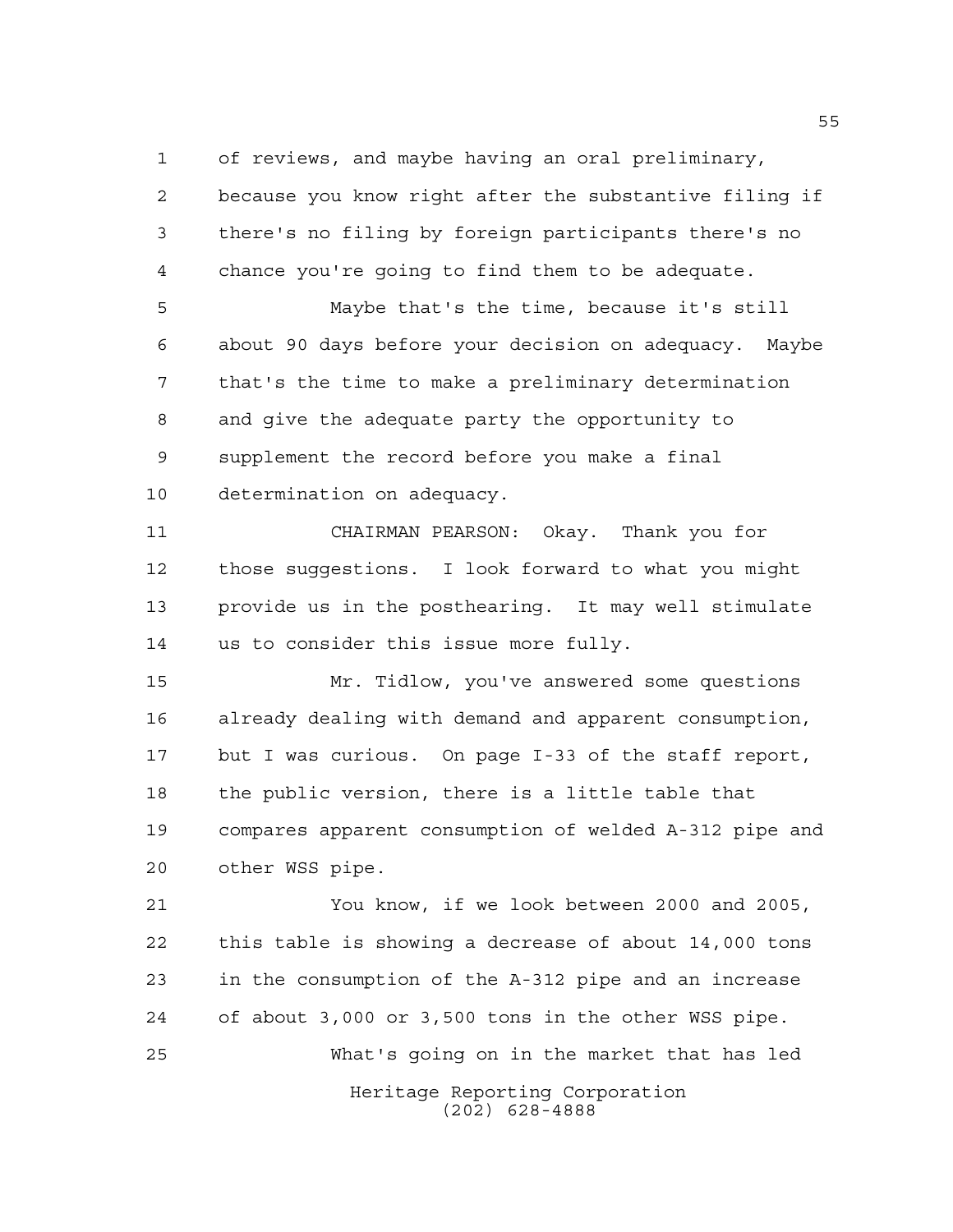to that shift? Why are we seeing what appears to be a move away from the A-312 pipe?

 MR. SCHAGRIN: Excuse me, Chairman Pearson. Can I just clarify, because you're probably using the confidential staff report.

 CHAIRMAN PEARSON: No. Actually, it's in both.

 MR. SCHAGRIN: Yes. I know it's in the public. I think the pagination -- I'm just wondering. Are you comparing Table I-7 to Table I-8? If you could just give me the table numbers, because sometimes the pagination is different.

 CHAIRMAN PEARSON: I was looking in the middle of page I-33, the very top, an unnumbered table.

 MR. SCHAGRIN: All right. Yes. I think this is just U.S. producer shipments, the one with the Item and Welded A-312 and Other. I don't think that's consumption. I think that that data is just U.S. producer shipments. That's why I was confused.

 CHAIRMAN PEARSON: Okay. Well, then I was too I guess.

Heritage Reporting Corporation (202) 628-4888 MR. SCHAGRIN: Although it is important. That table has a lot of important information. I mean, the fact is it demonstrates that there's been a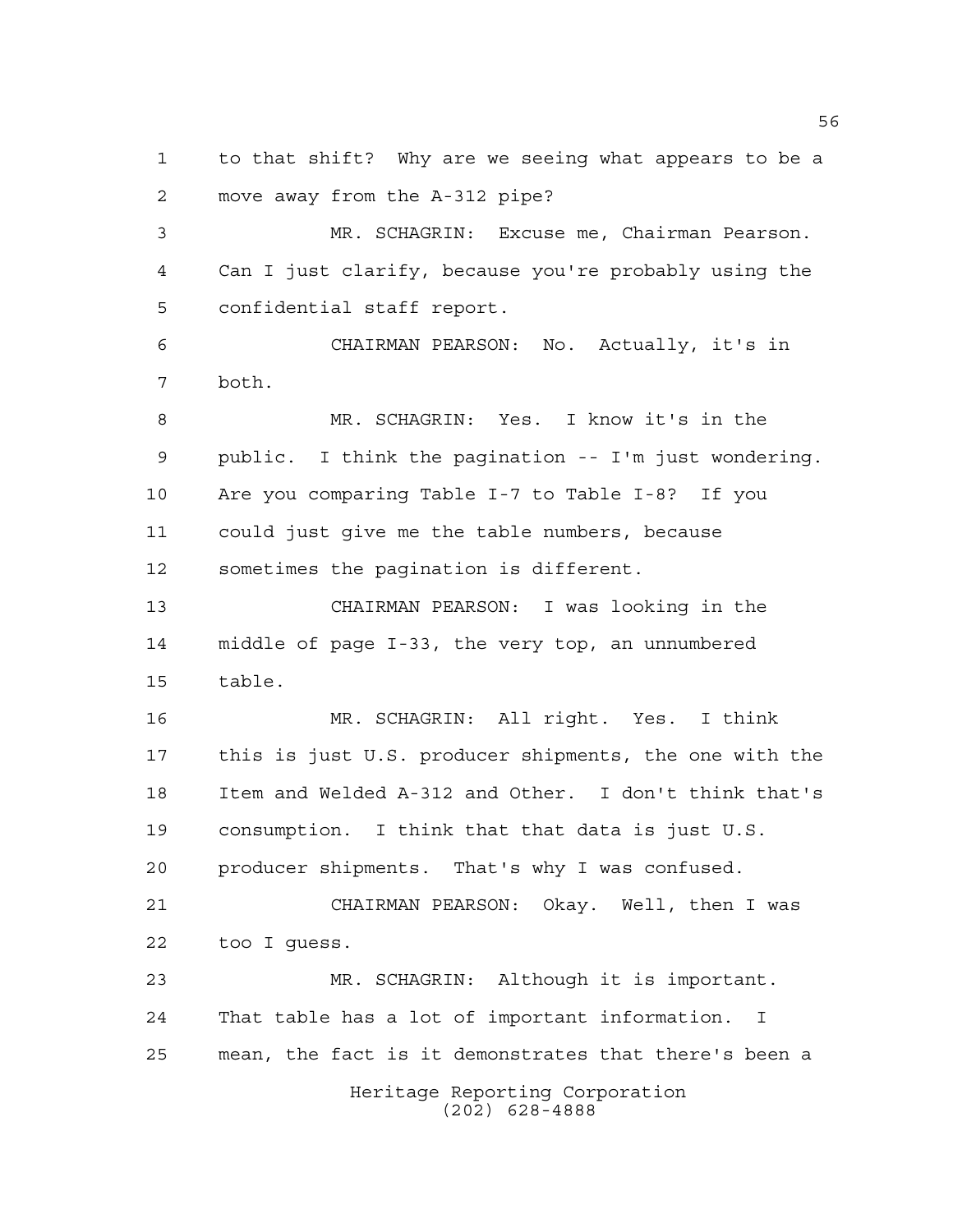nearly 15,000 ton decrease in the domestic producers' shipments even though the market I think, if you look back in the C tables, you'll see that the market had a slight increase in demand of just really about 2,000 or 3,000 tons over the whole period of review.

 Of course, it went down from 2000 to 2001 and 2002 because of the recession, and then it came up and then leveled off, but at a level even higher than 2000. In spite of that you have a 15,000 ton reduction in the domestic producer shipments of A-312.

 In comparison you have a 3,000 ton increase in the domestic producer shipments of the other pressure pipe and tube, and I think it just demonstrates how other imports largely from China have taken not only the entire increase, but also 15,000 tons of domestic shipments away from the domestic industry over the period of review because in fact imports from China went from virtually zero at the beginning of the review to 15,000 tons of A-312 at the end of the review.

 There's very, very little -- maybe not more than 1,000 tons or so -- of probably other imports or imports of other welded stainless steel pipes and pressure tubes from China. That's why the domestic industry was able to benefit from the growth and

> Heritage Reporting Corporation (202) 628-4888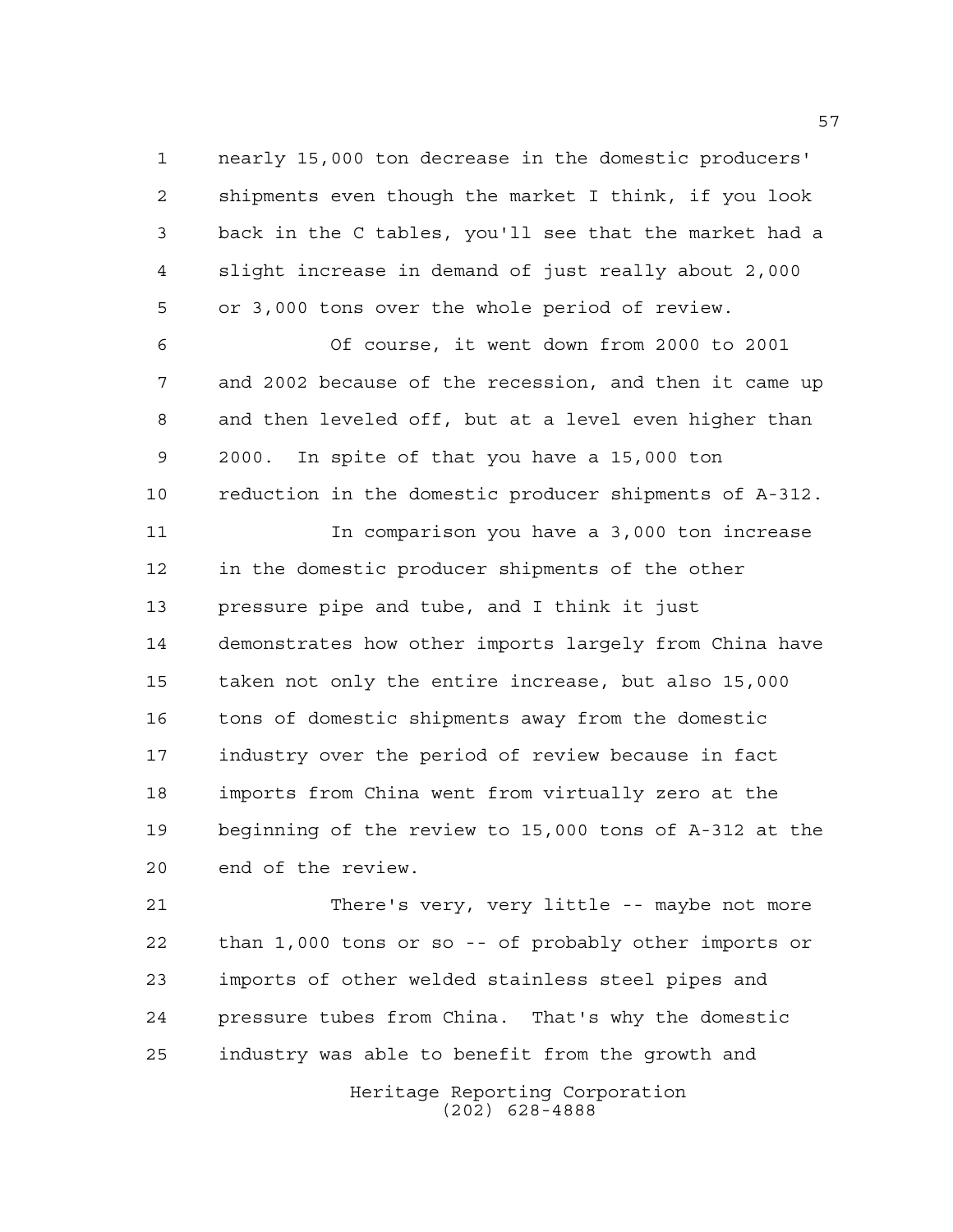consumption of the other pressure pipe and tube because they didn't have this huge import competition

in the other pressure pipe and tube products.

 CHAIRMAN PEARSON: Okay. So it's most appropriate to see this small table as an indication of the response of the U.S. industry to the dynamic marketplace and a shift away from A-312 into something that I assume was hoped to be more profitable?

 MR. TIDLOW: Yes. This goes back to that cannibalization question where we've actually been able to maintain the products in the other welded stainless steel category that were being produced by the producers who are now out of business. We've actually grown that market slightly. That's where our products are specialty, where they're ordered special. They're ordered for a project.

 The first category, which is the production number which shifted 14,000 tons, is basically the commodity products, and that's where we have tried to hang on and we're hanging on as best we can, but we've lost market share even though that market is slightly up. We've lost that much market share now. CHAIRMAN PEARSON: Okay. Thank you.

 Chairman Aranoff? Commissioner Aranoff? Vice Chairman Aranoff? Sorry about that.

> Heritage Reporting Corporation (202) 628-4888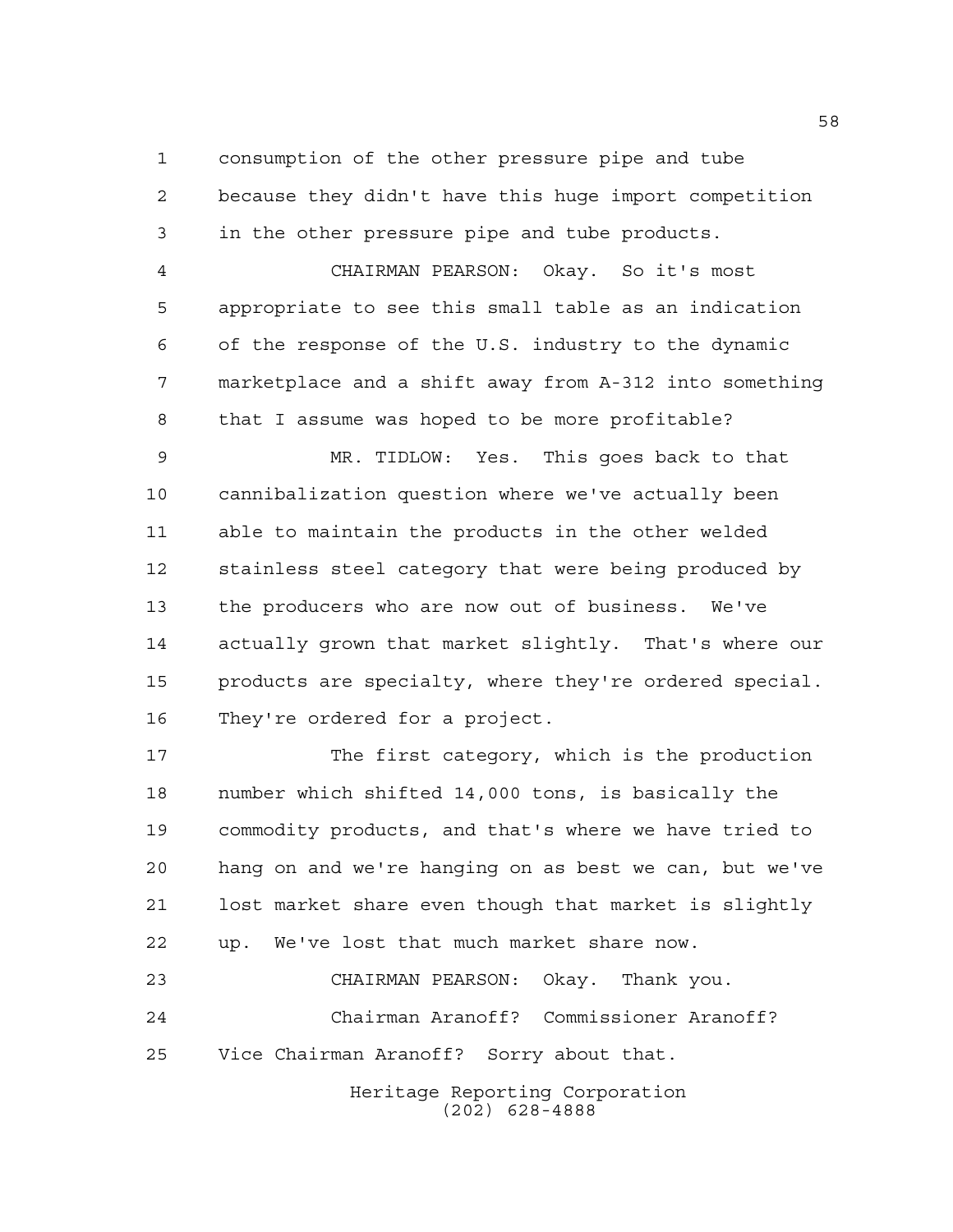VICE CHAIRMAN ARANOFF: I'm getting used to it myself. Thank you. Thank you, Mr. Chairman. Mr. Tidlow, the current level of import competition from both subject and non-subject products does not appear, from looking at our staff report tables, V-3 through V-6, to have prevented U.S. producers from raising the prices of their A-312 welded pipe. In fact, the industry has generated operating income since 2004 notwithstanding higher raw material cost. Given this fact pattern, why should the Commission conclude that imports of subject merchandise are likely to enter at prices that will suppress or depress domestic prices if the orders were revoked? MR. TIDLOW: There's two factors occurring in our markets right now. This is a period of rising metal prices. Surcharges and base prices and our raw

 We've been able to raise our price, but our raw material price has increased at a faster rate. I suggested this earlier in one of my other responses. In Europe and the United States, the stainless steel mills are very quick to push forward price increases, and they're very strong in their stance with those,

materials are increasing significantly.

Heritage Reporting Corporation (202) 628-4888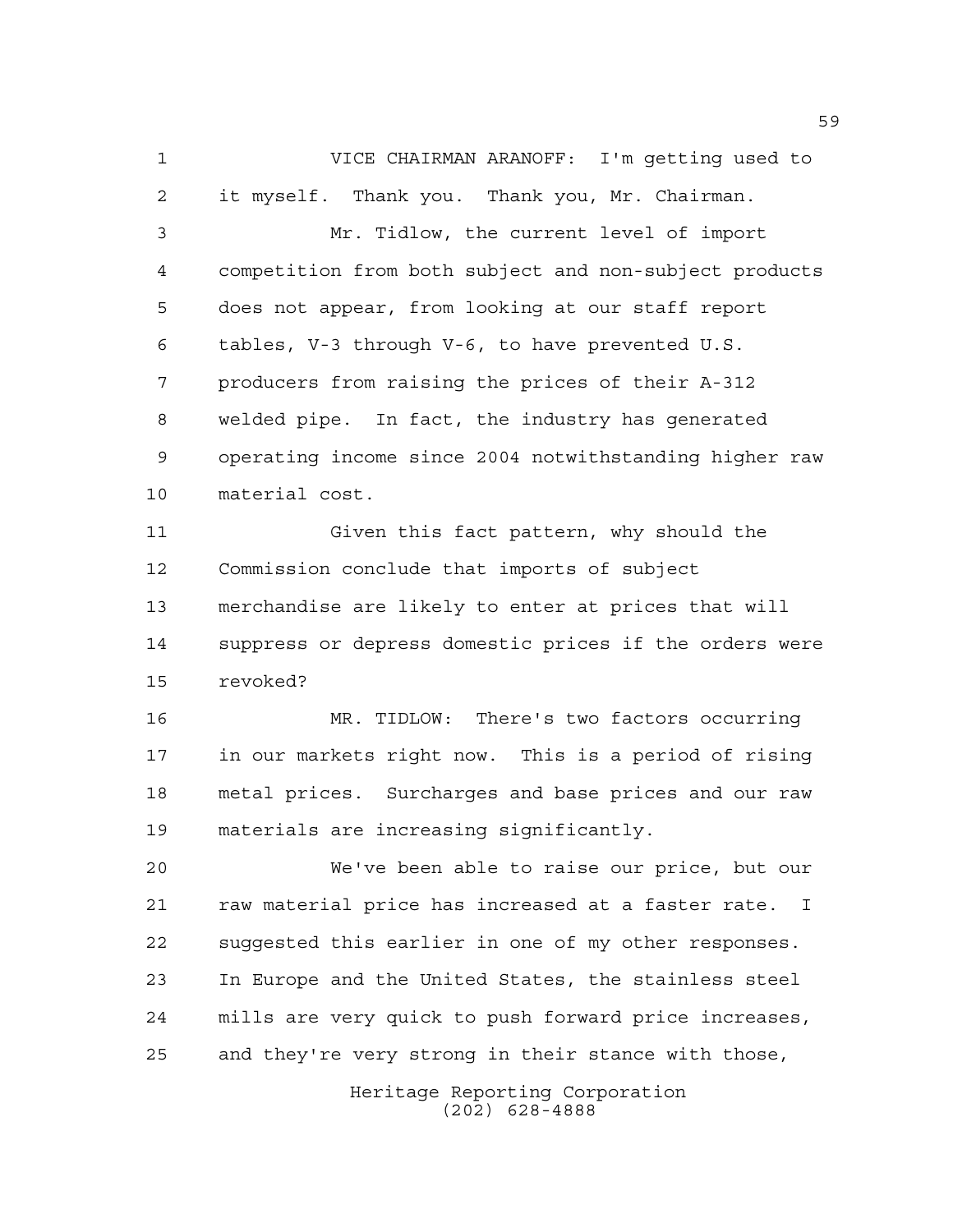whereas it seems to be a little slower in some of the developing economies.

 The pricing has increased. It's moved up, and at times we've actually made some money on some of these commodity products, but there is a tremendous risk when we make this money in a rising metal price market.

 We buy the raw material. We hold it for six months or nine months. Then we make it into pipe. Now it looks like a very good product. We actually make money on that product, but if the metal price should turn during that six to nine month period we would have lost every opportunity to make money on that, as well as the profit that we made on some of our other specialties.

Heritage Reporting Corporation (202) 628-4888 In a period of very fluctuating raw material prices, and these are commodity prices that go up and down \$1,000 every day, we are at very high risk to hold inventory of these raw materials. The only way that we have made money in the last two years on these smaller commodity pipe products is because we've had some raw material in stock, and the finished goods prices have risen sufficiently that we've actually made money on an inventory gain is what we call it. It's not on our efficiencies. It's not on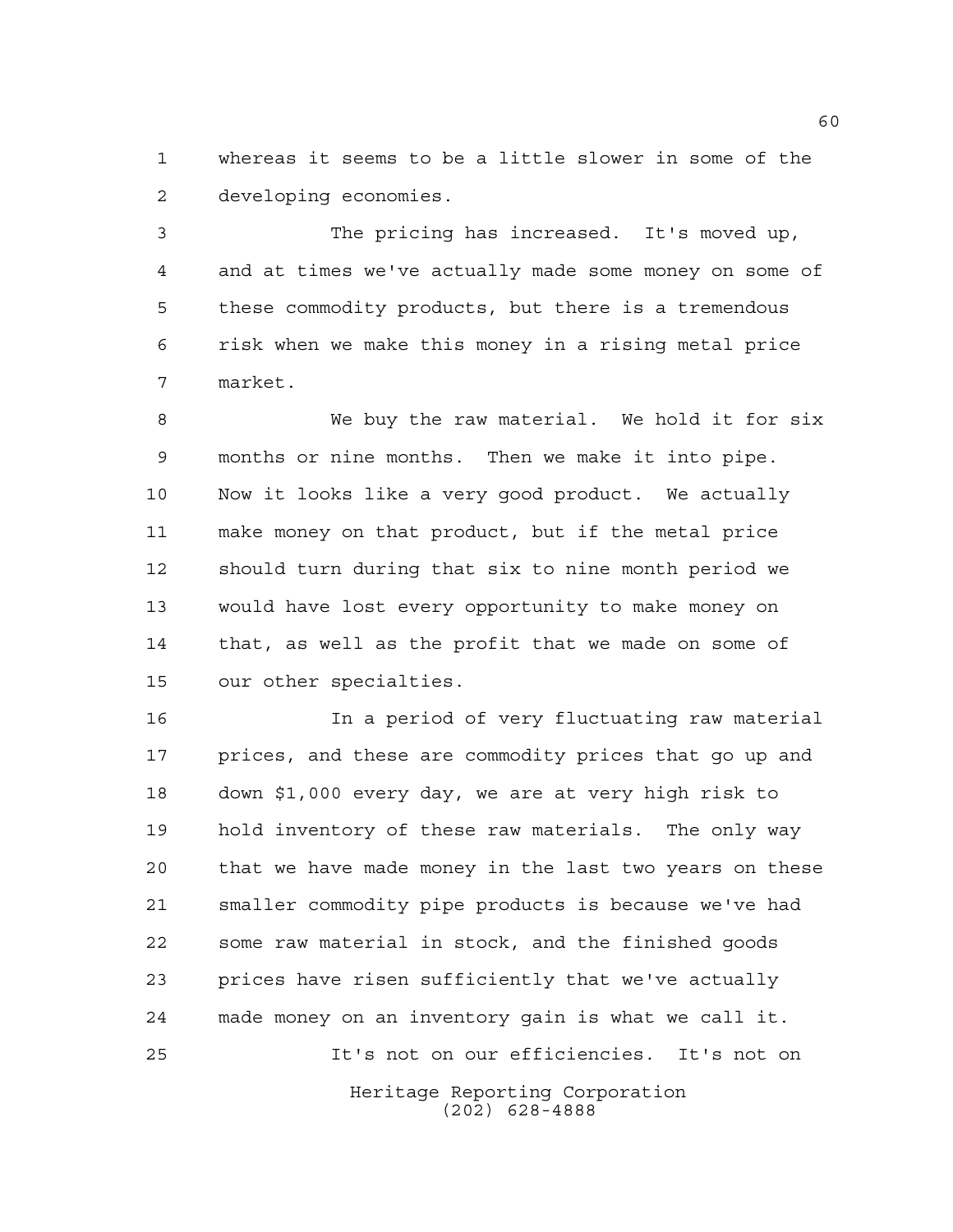our ability to buy. It's our good luck.

 VICE CHAIRMAN ARANOFF: Thank you. MR. SCHAGRIN: Commissioner, can I just point out one thing on the pricing products because you have very good coverage and you have mostly public data for all the quarters for Products 1, 2 and 4. One thing I would point out, which I'm not sure that's completely addressed in the staff report, and Mr. Tidlow can amplify this, is that when you look at these product prices per 1,000 feet in the years like 2004 and 2005 as much as 50 percent or more of the final pipe price is on surcharges that are passed along from the raw material suppliers. So it's not so much that the industry is "raising" its prices. It's passing along the nickel, molybdenum, chromium surcharges it's getting from its raw material suppliers, and yet I think it's also very poignant that for at least Products 1, 2 and 4 where there's this complete data that you see in 2005 and 2006 that the quantities the domestic industry is selling every quarter is roughly a third to a half

 it's passing along all these surcharges it's also producing a lot less product.

less than it had sold in earlier time periods, so as

Heritage Reporting Corporation (202) 628-4888 I think as John said, the industry's profits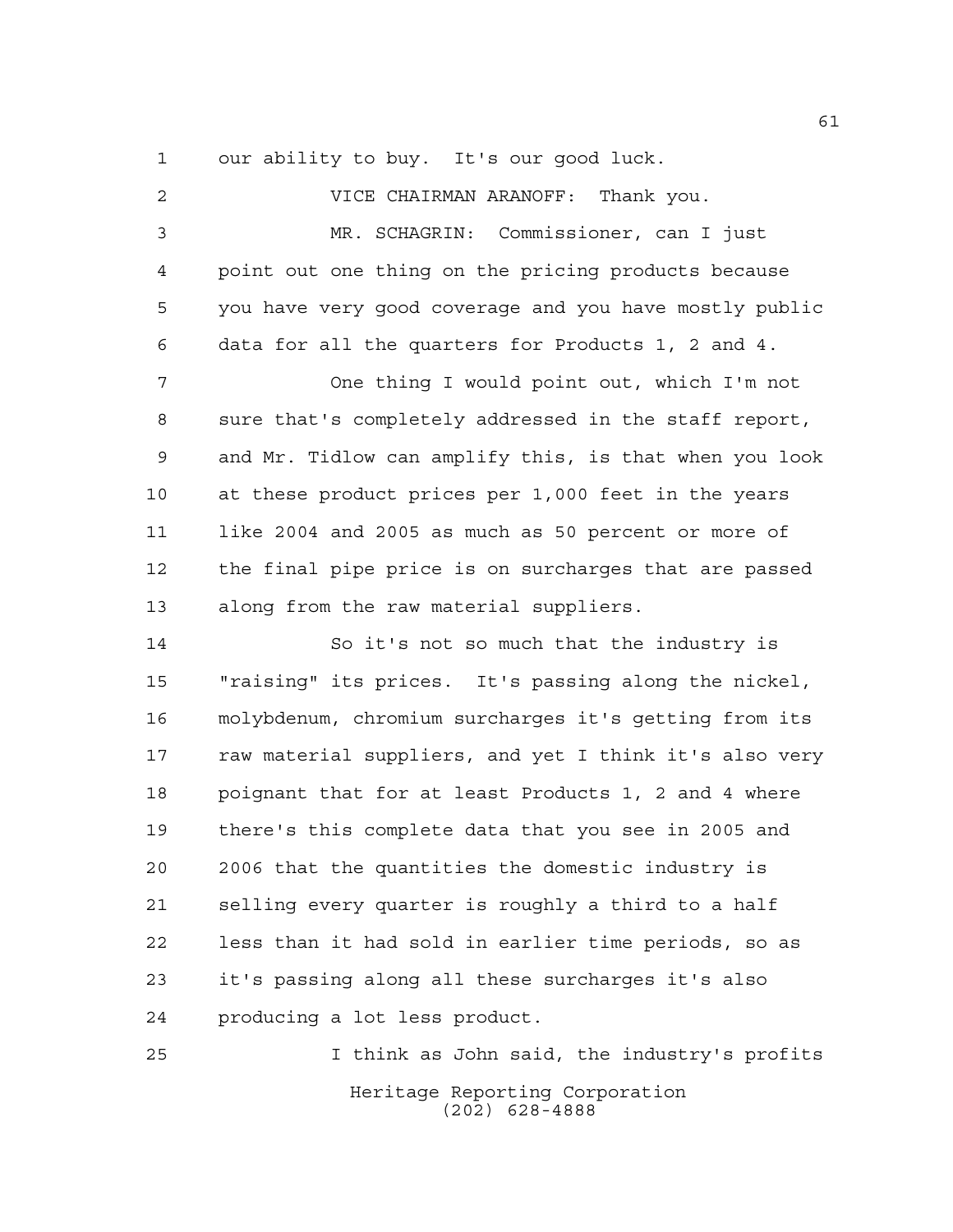unfortunately aren't based on good business, pricing power. It's just been a temporary benefit of maybe making some extra profit on the fact that when they may have passed along the surcharge at the time of the pipe sale the surcharges may be higher than the surcharges were at the time they purchased the steel, particularly recently.

 The market for say nickel, it's amazing the way it changes every day. You are literally talking about a product that is now \$14,000, \$15,000, \$16,000 a ton, and yet in the past month or two you've had changes of as much as \$300, \$400, \$600, \$800, \$1,000 a ton on a daily trade on the LME. I mean, the volatility in these commodities going into stainless steel have just been incredibly volatile this year.

 VICE CHAIRMAN ARANOFF: Okay. I appreciate that answer, and I think it helps explain how what's going on with this like the surcharges translates into the financial numbers that we see, but I'm not sure it quite answers the question on pricing so let me ask it another way.

 You mentioned in your brief I believe that the Chinese product might be lower priced than the Korean and Taiwanese product, so I guess my question is if the order were revoked and Korean and Taiwan

> Heritage Reporting Corporation (202) 628-4888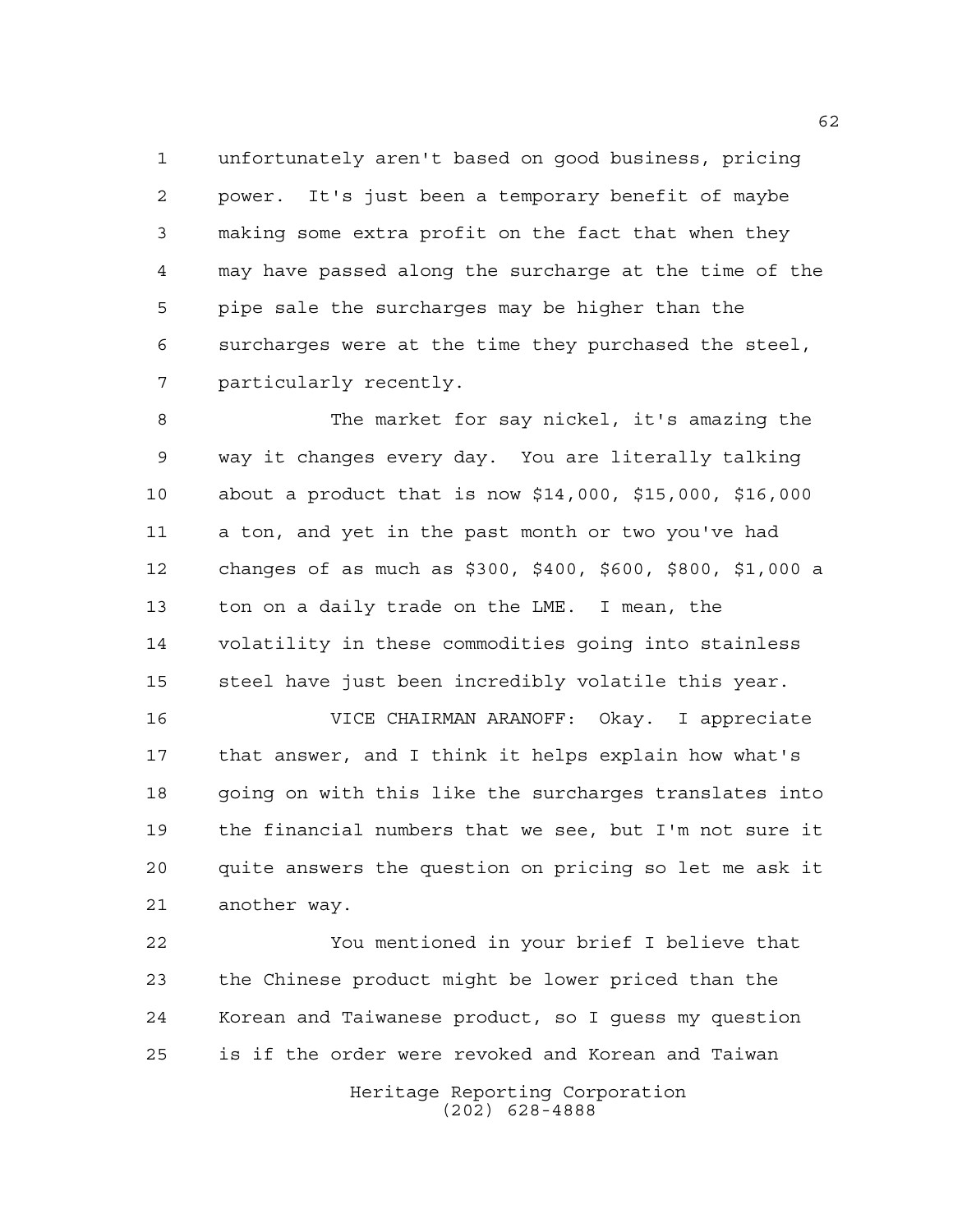products were permitted back into the market and were higher priced than the Chinese product, what would change?

 What effect would that have both on market share distributions and on the prices that the domestic industry is able to or their ability to pass on surcharges for raw materials?

 MR. TIDLOW: I would say that the import price for either Korean or Taiwanese or Chinese products will equate if the import ban is lifted or if the tariffs are lifted.

 The Korean prices right now, there's not a tremendous amount of volume. If they come in and go back to the kind of volumes that they were doing on the commodity product they will have to meet the Chinese product price.

17 They will be able to do that, I believe. They have the best quality in the world. They have the best equipment in the world. They're very efficient producers. They have very efficient stainless steel mills in their end of the market.

 They may not have market pricing on all of their imports and things, which is what is affecting us, especially out of China and out of Korea as well. I believe they will meet the Chinese prices.

> Heritage Reporting Corporation (202) 628-4888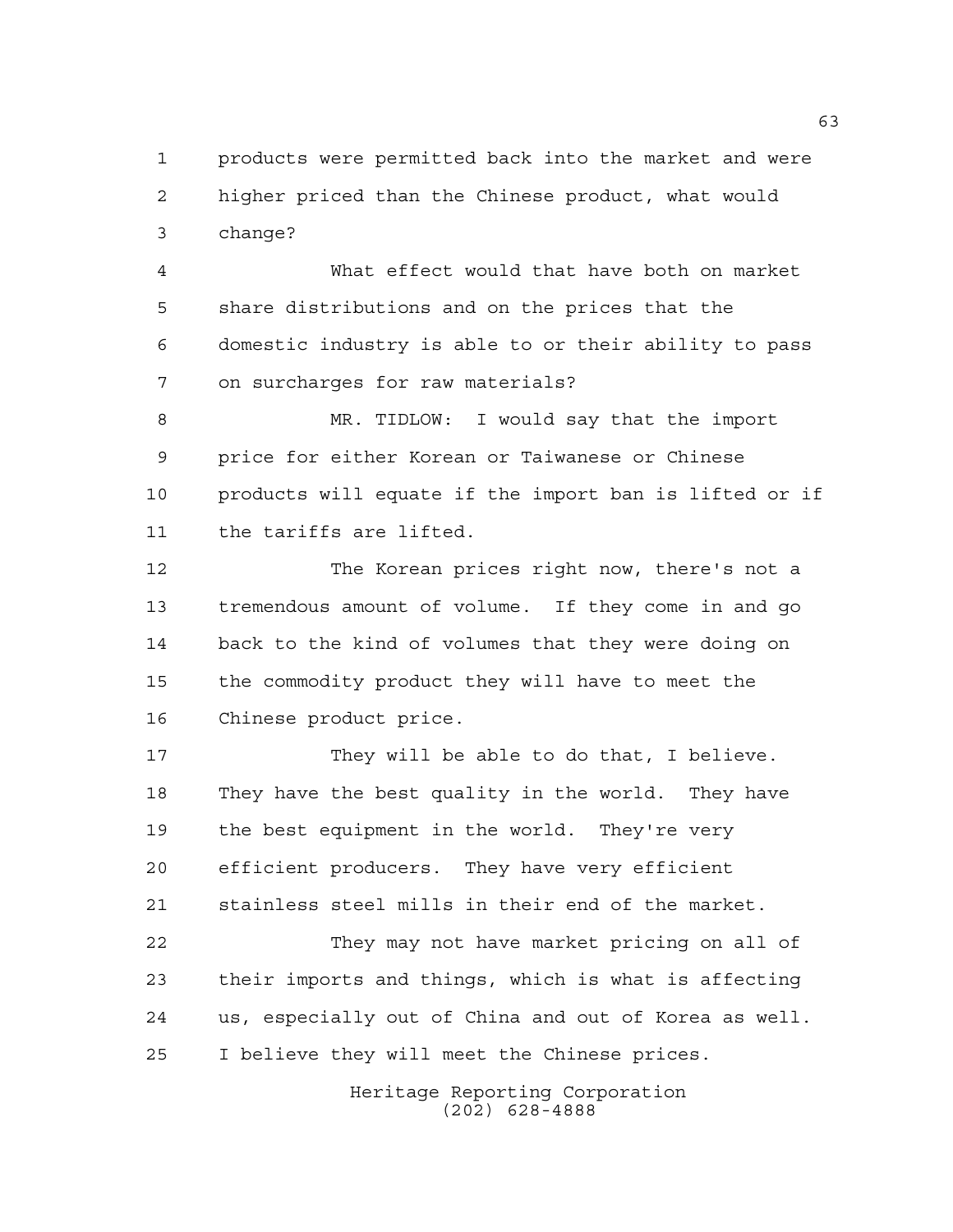1 One other case. Many times they are starting with the same Korean substrate, the same stainless steel that the Korean mills will be using, the Korean pipe mills will be using, to ship the pipe over here as well.

 MR. SCHAGRIN: And I would just add to put a legal bent on it, I think what Mr. Tidlow is saying is that it is the antidumping orders which are preventing the Korean and Taiwanese producers from meeting the Chinese prices in the U.S. market.

11 MR. TIDLOW: Yes.

 MR. SCHAGRIN: In the absence of the orders, the Korean and Taiwanese, in order to increase their sales to the U.S., will meet the Chinese pricing.

 Turning the question around a little differently, of course, there's always the question of if the Chinese prices are so low compared to the domestic industry why are people buying domestic, and I think the answer is only well, the Chinese just haven't gotten their export levels up to the point where they can take the whole U.S. market.

 Give them time, and unfortunately they will because they've gone from zero to 15,000 tons in a 70,000 ton market over the last just three or four years, so they are certainly becoming a very

> Heritage Reporting Corporation (202) 628-4888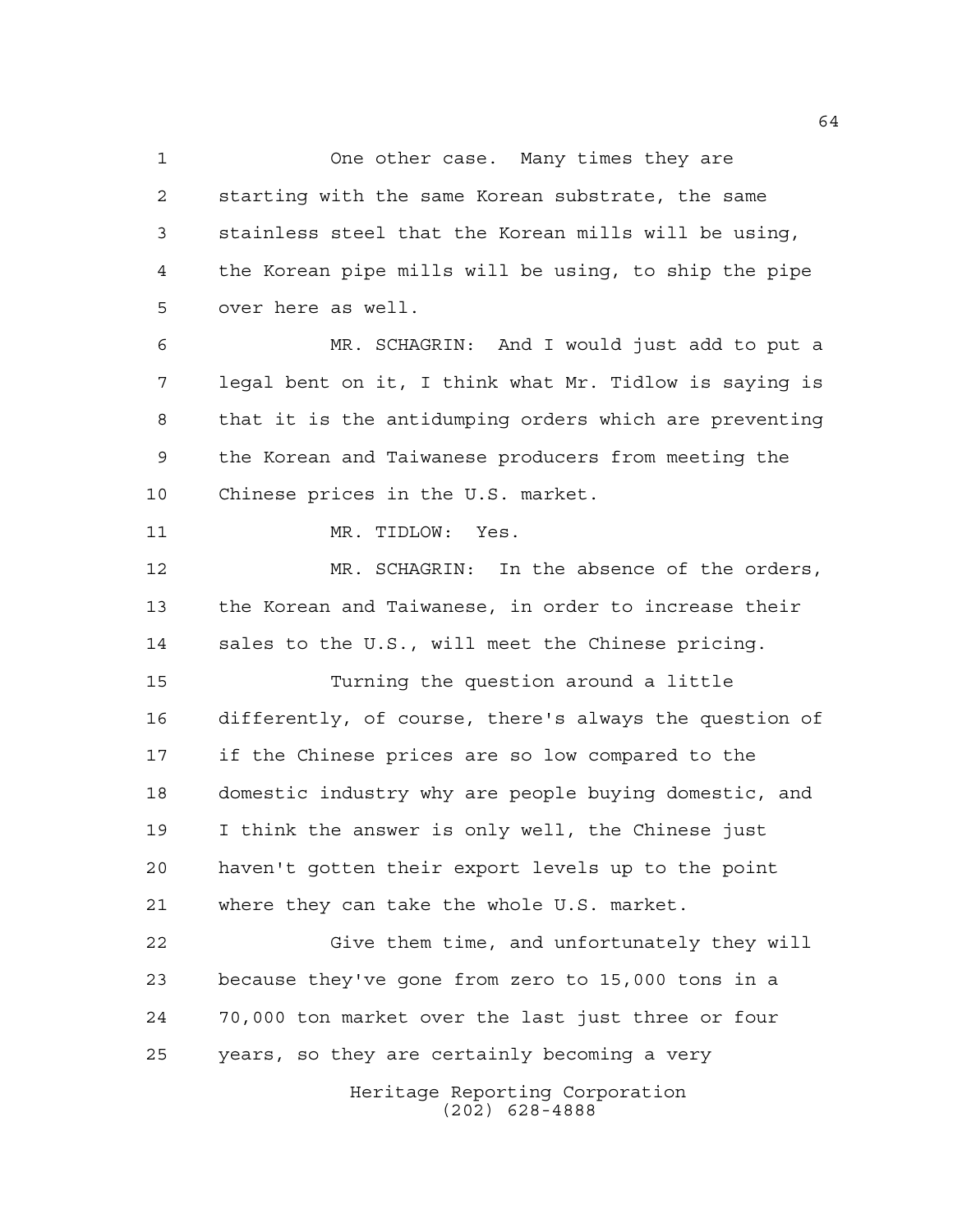predominant import product in the market.

 They're growing their presence in the U.S. rapidly and growing their presence in the world rapidly after many, many years of not only trailing the Koreans and Taiwanese, but for many years China was a major export market for the Koreans and Taiwanese industries, which grew up as very large export industries.

 Korea and Taiwan are not very big users of this material and so they were always export oriented. They used to export a lot to China and to the rest of the Asian markets and some to Europe and to the United States. The Chinese are displacing them in those other Asian export markets and have almost completely displaced them in China.

 VICE CHAIRMAN ARANOFF: Let me just ask you as my light is turning, and you can get to this in the posthearing if you need to.

 If the expectation is that the Korean, Taiwan and Chinese product would all be similarly low priced if the order were revoked, that I assume would mean they're fighting it out amongst each other for commodity sales in the market.

Heritage Reporting Corporation (202) 628-4888 With respect to the product that's within the scope, the A-312, is there any portion of that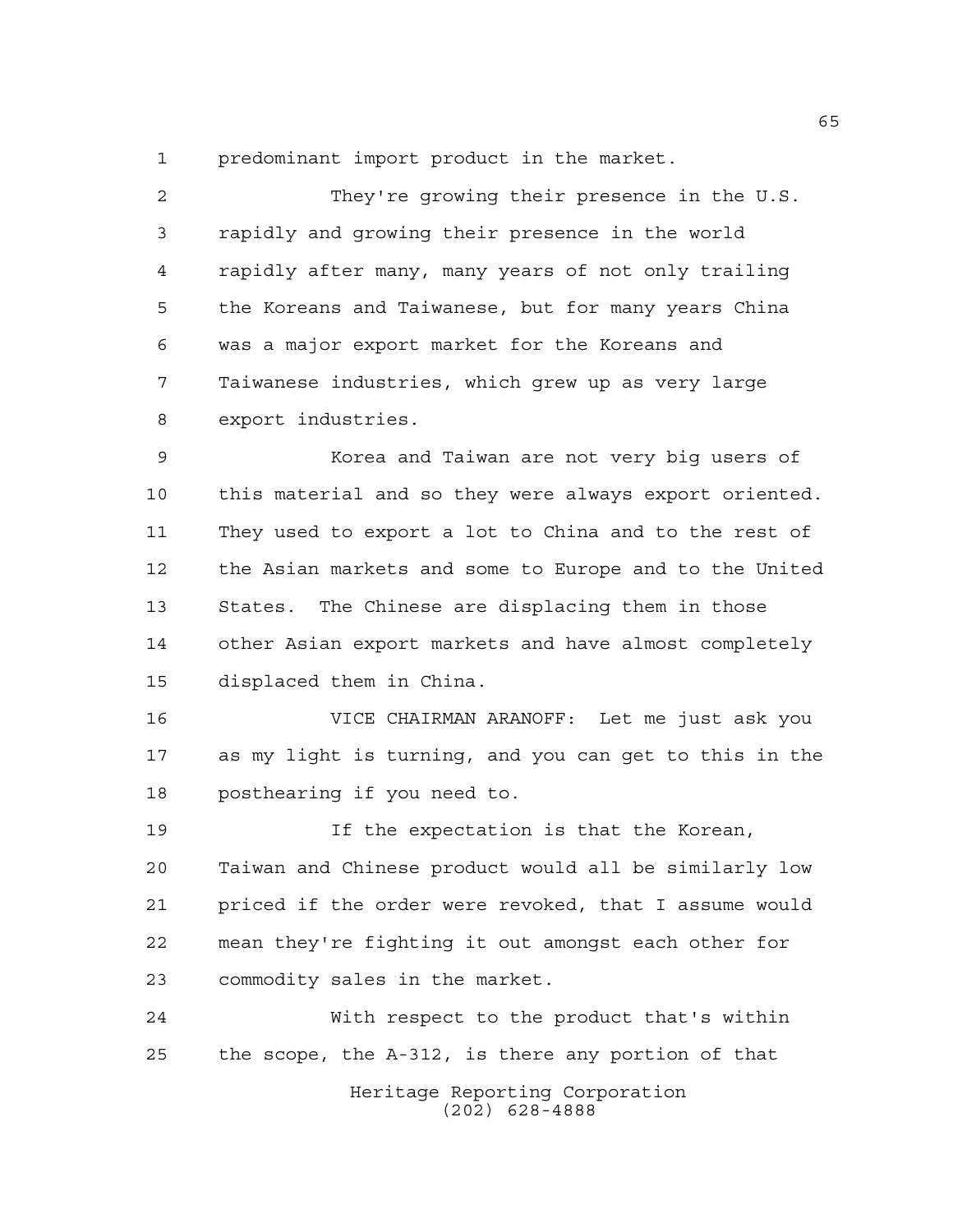demand in the U.S. where the domestic industry has some natural advantage or some protection other than the order in getting the business in terms of delivery times, customer relationships, product quality, or, I mean, can we expect the three of them could conceivably take 100 percent of that market?

 MR. TIDLOW: Our customers buy based on price, quality and delivery. Price is a given. It's whatever we're willing to sell it for. The quality is also a given in our market. To be able to compete here you have to produce the requisite quality. The Chinese quality is improving tremendously. The Korean quality is world-class.

 Delivery is one area where we sometimes get a benefit where we have the raw material in hand, they have a blip in their supply or they have a blip in their pipeline to get it here to the United States, they need it quickly, there's a project that needs quick turnaround, so sometimes the delivery schedule will help us.

 That probably explains about half or 75 percent of why we still have any of this market left because without delivery schedules, without short lead times it takes them 90 days to get the product from their mill to our customers. We can do it in much

Heritage Reporting Corporation (202) 628-4888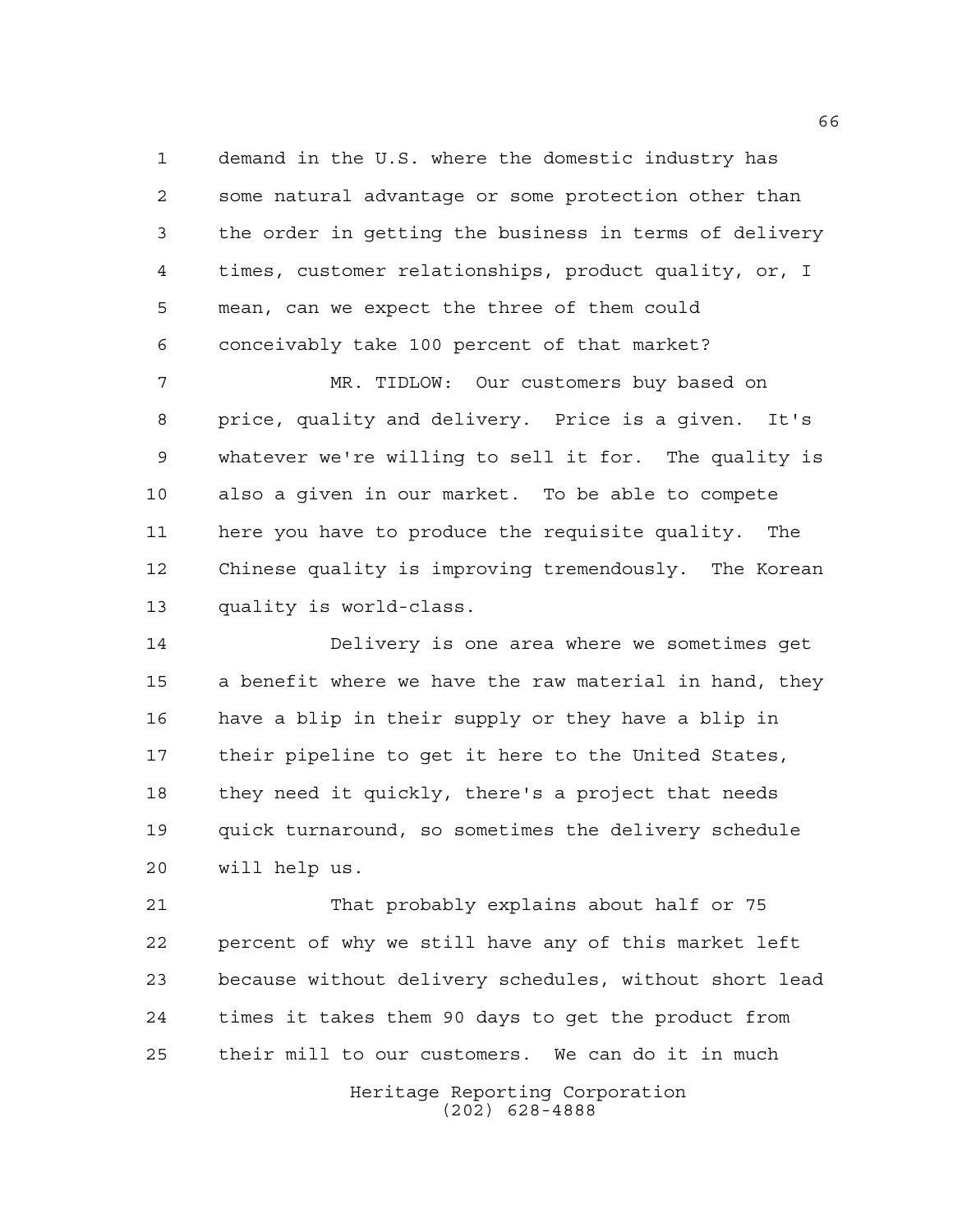shorter times if we have it in stock.

| $\overline{2}$ | That probably explains why our mills haven't          |
|----------------|-------------------------------------------------------|
| 3              | shut down completely. We've gone from running three   |
| $\overline{4}$ | shifts to running one shift. It's kind of a spot      |
| 5              | basis. It's a hit and miss. On the other side there   |
| 6              | are products which we have an inherent advantage. The |
| 7              | product we are shipping is air.                       |
| $\,8\,$        | We're shipping a round product in a                   |
| 9              | transportation container and as it gets larger you're |
| 10             | shipping more air, so the larger the pipe size the    |
| 11             | more the inherent advantage in the United States      |
| 12             | market. There is not very much volume in those larger |
| 13             | sizes, though.                                        |
| 14             | Again, 80 percent of the market is in the             |
| 15             | half inch to 12 inch. Without that half inch to 12    |
| 16             | inch most of our mills shut down and we try to save   |
| 17             | ourselves into prosperity again.                      |
| 18             | VICE CHAIRMAN ARANOFF: Okay. Thank you                |
| 19             | very much. That's really very helpful.                |
| 20             | Thank you, Mr. Chairman.                              |
| 21             | CHAIRMAN PEARSON: Commissioner Hillman?               |
| 22             | COMMISSIONER HILLMAN: Thank you, Mr.                  |
| 23             | Chairman.                                             |
| 24             | Let me join my colleagues in welcoming you            |
| 25             | and appreciate, Mr. Tidlow, your sticking it out here |
|                | Heritage Reporting Corporation<br>$(202)$ 628-4888    |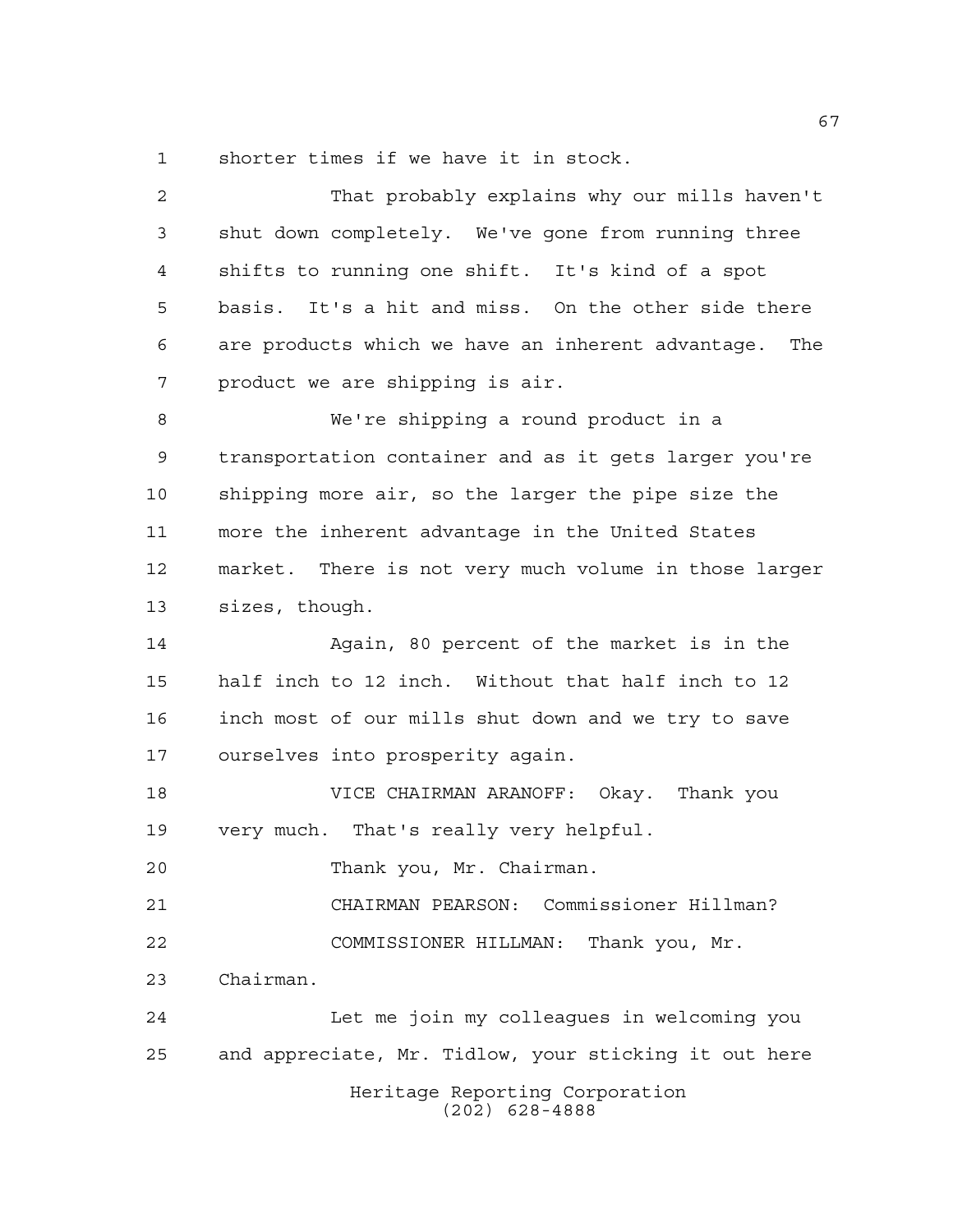throughout, notwithstanding the other witnesses.

 MR. SCHAGRIN: What she's trying to say in a nice way is otherwise they'd be subject just to me. I can't tell you how much they appreciate you still being here.

 MR. TIDLOW: They'd probably be done by now, though.

 COMMISSIONER HILLMAN: Let me start, Mr. Schagrin, with just one little follow-up to this exchange that you have been having with a number of my colleagues on the issue of full versus expedited sunsets because the struggle that we've had somewhat internally, and if you have thoughts on how to deal with it, is the language in the statute that says that if the interested parties provide inadequate responses the Commission must make its determination, and the difficult phrase is without further investigation.

 So I'm asking you as you think about what to do on this how you think we must read that phrase, whether in other words we have to get all the data and everything that we need up front before we make a determination as to whether a review is going to be full or expedited or whether you see any room notwithstanding that phrase in the statute for us to do anything else once we've made an adequacy

> Heritage Reporting Corporation (202) 628-4888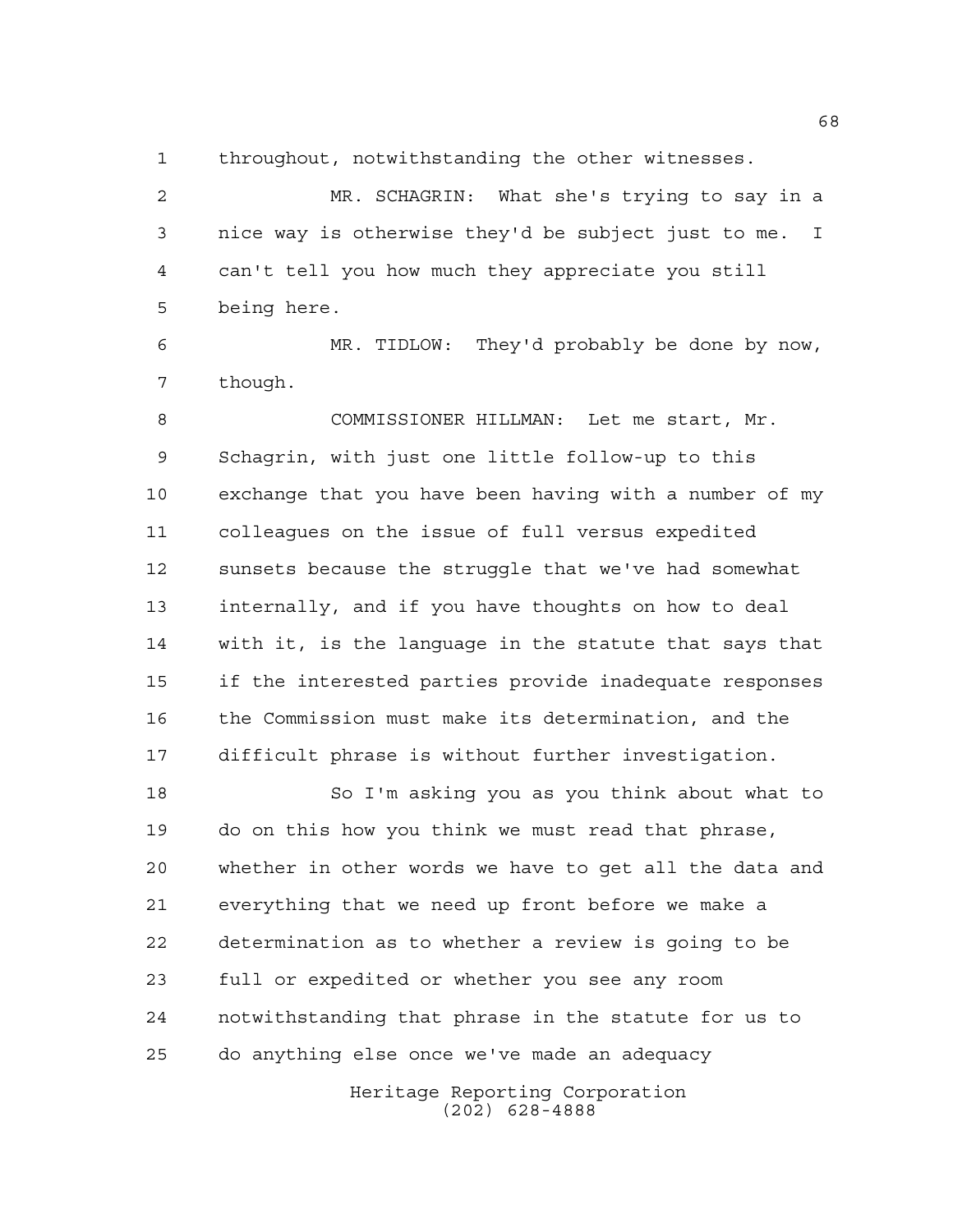determination, once we've in other words initiated the sunset review, whether there is any ability to collect further data like the financial data that you were describing in response to Commissioner Koplan's question?

 MR. SCHAGRIN: Commissioner, I'll address the statute further in the post-hearing brief, but I think within the statutory framework that you'd still have the opportunity prior to making your final decision to gather additional information. I think that without further investigation is when you make your final decision after you've made your "decision" at that about 140, 150 day point on adequacy.

 What I'm suggesting is I think Courts, you know, would view it if a party complained and said wait the statute restricts them, they can't gather any additional information once they've made the decision on adequacy is to make it possibly in a two-step decision and say the Commission in order to achieve efficiency in the administration of the sunset provision has decided that it would be more efficient for the parties and for the Commission for us to interject a preliminary determination.

 So that's one way. The other way would be to ask for everybody to put it up front, would be to

Heritage Reporting Corporation (202) 628-4888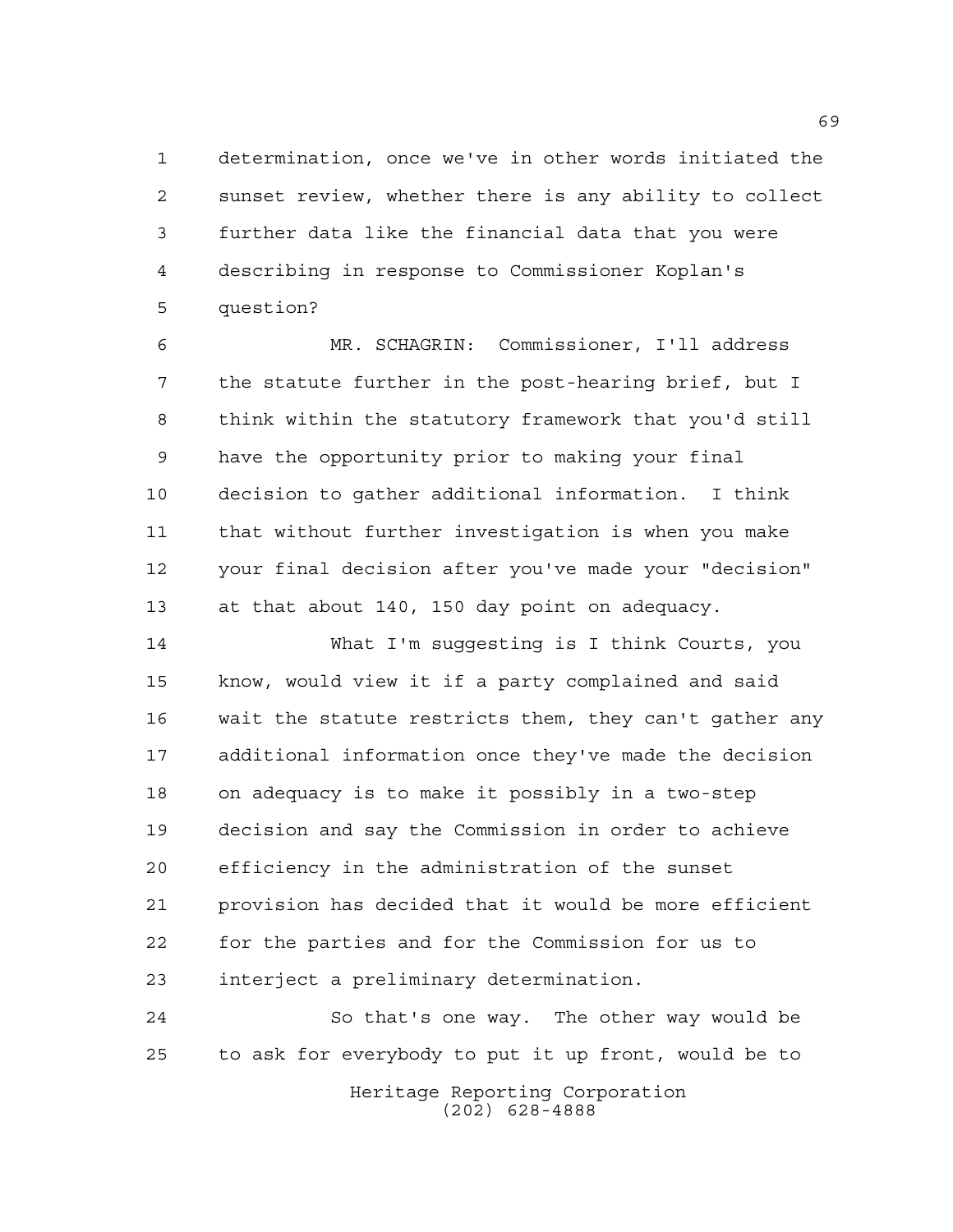change your initiation notices and say not require, this is what we require, but on a not required basis we give you the opportunity and encourage you to also present the following information. So that would be the alternative.

 Then it would be up to counsel. You could say well, since I know this is going to full review I won't bother with that opportunity to take advantage of the permitted additional data or you could say I think there's a 50/50 chance farm producers won't participate, so we ought to put in all the information.

 Put in six years of production shipments and financial data as well as add in because we do make arguments in the substantive responses about why injury would be likely to recur. It's just the record data is not there along with the argument.

 COMMISSIONER HILLMAN: I appreciate that. Like I said I think in trying to think this through where we have cases like this where in the absence of going to a full review the amount of data that you have is extremely limited and on the other hand not wanting to run afoul of the statutory requirement that to the extent that we do an expedited review it is at least, you know, Congress has said it's supposed to be

> Heritage Reporting Corporation (202) 628-4888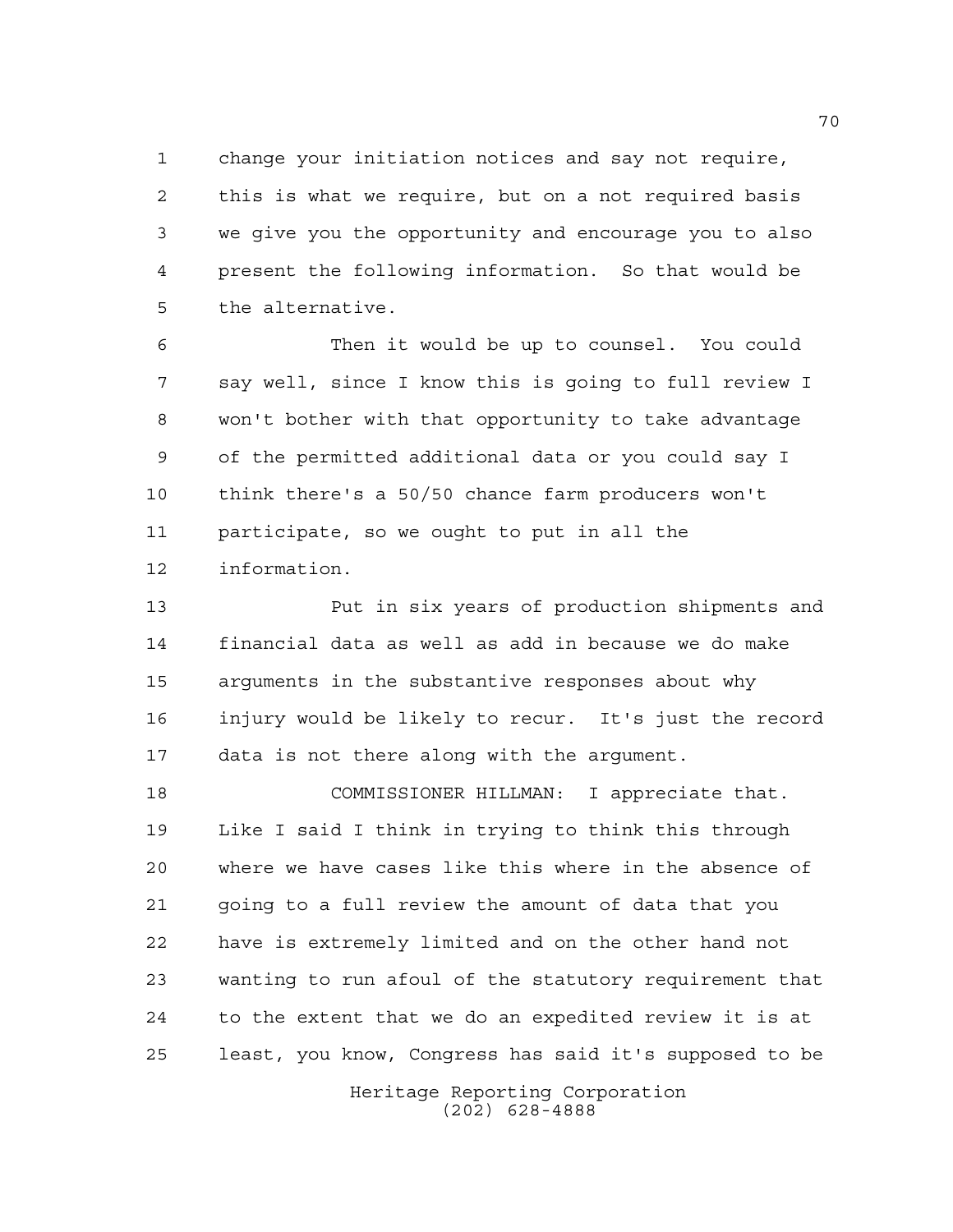done without further investigation.

| $\overline{a}$ | So it's getting over that hurdle that I'm --           |
|----------------|--------------------------------------------------------|
| 3              | I appreciate your answers and if there's anything      |
| 4              | further you want to add. Let me go to this issue of    |
| 5              | the A-312 versus the other pipe because I've heard the |
| 6              | answers, I'm just trying to make sure I understand     |
| 7              | what this ought to tell us about the effectiveness of  |
| 8              | the orders and/or what would happen if the orders are  |
| 9              | revoked.                                               |
| 10             | Mr. Tidlow, is it your sense that the                  |
| 11             | pricing for the A-312 has any effect on the pricing    |
| 12             | for the non-A-312 pipe?                                |
| 13             | MR. TIDLOW: Really they're separate                    |
| 14             | markets. The A-312 pipe, there's categories inside of  |
| 15             | the A-312 market that are other products. We have      |
| 16             | other pipe included, the A-249, A-269, A-358. They     |
| 17             | are really other markets than the A-312. They do not   |
| 18             | interchange as far as you can offer A-312 or A-249 to  |
| 19             | any customer's quotation. That's not what we do.       |
| 20             | We offer A-312 to meet their specifications.           |
| 21             | A-249, A-269 typically would not meet their            |
| 22             | specifications, so the pricing on one does not         |
| 23             | necessarily, it should not overlap the other.          |
| 24             | Okay. Because all<br>COMMISSIONER HILLMAN:             |
| 25             | the non-A-312 is also not sold through the distributor |
|                | Heritage Reporting Corporation<br>$(202)$ 628-4888     |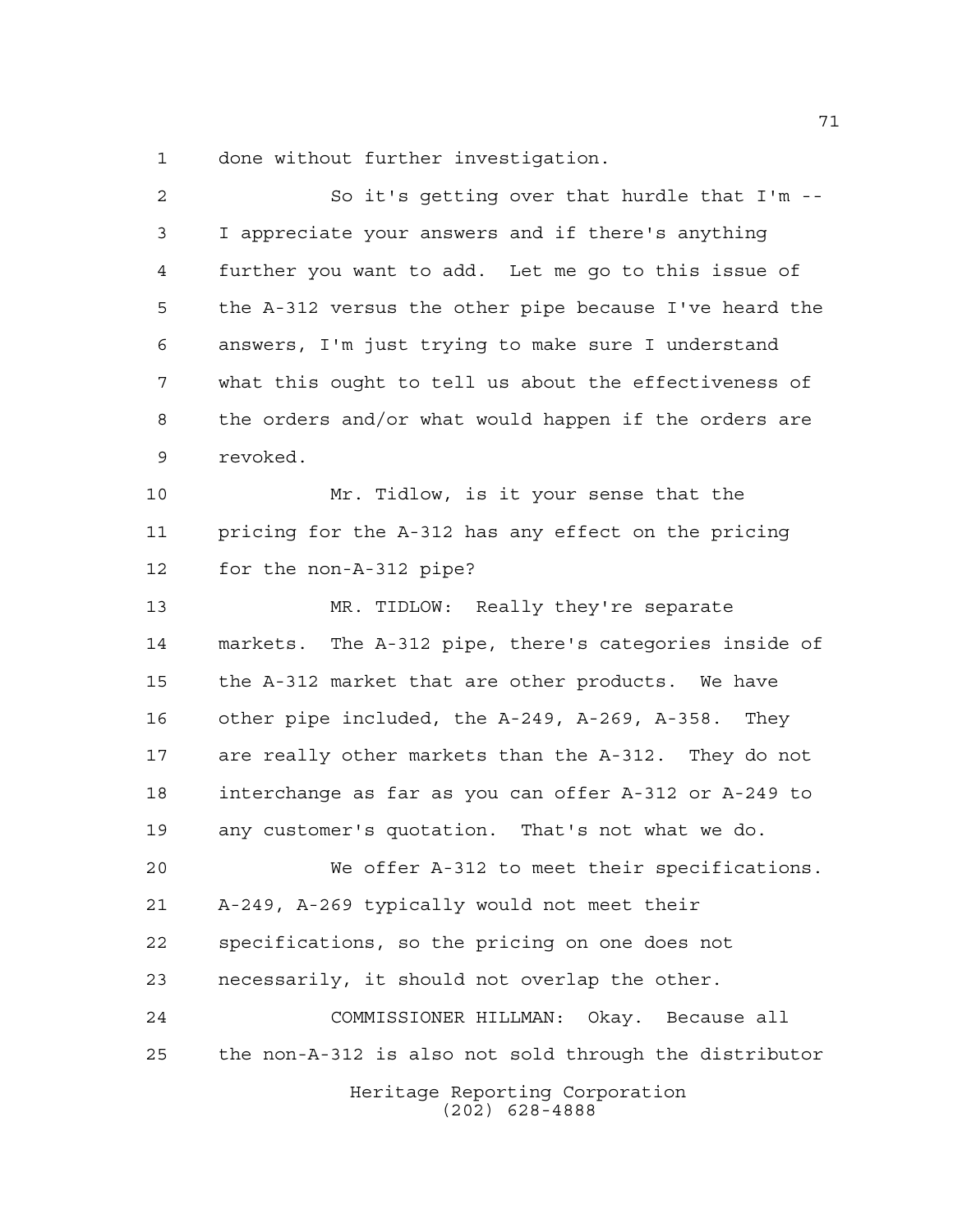network that you described as the mainstay of how A-312 is sold?

 MR. TIDLOW: No. A-249 and A-269 is sold through distribution. It could be sold by the same distributors that sell A-312. It's typically used for different applications, so it would be -- different end users and different specifications. So it wouldn't have the same pricing pressure that an A-312 pipe would have.

 COMMISSIONER HILLMAN: Okay. So revoking the order in your view would affect the pricing as you've described it on A-312 because it will take price discipline off of the Koreans and the Taiwanese and allow them to move down to wherever the Chinese price is, but that the price effects would be limited to the A-312 not bleeding into other stainless pipe products?

 MR. TIDLOW: To the extent that there is A- 249 and A-269 importation. I am not as familiar with A-249, A-269. We make very, very small quantities of it. That would be a very good question for Marcegaglia in further review, but to the extent that they're importing the A-249, A-269 it would have pricing in effect as well.

Heritage Reporting Corporation (202) 628-4888 COMMISSIONER HILLMAN: Mr. Schagrin?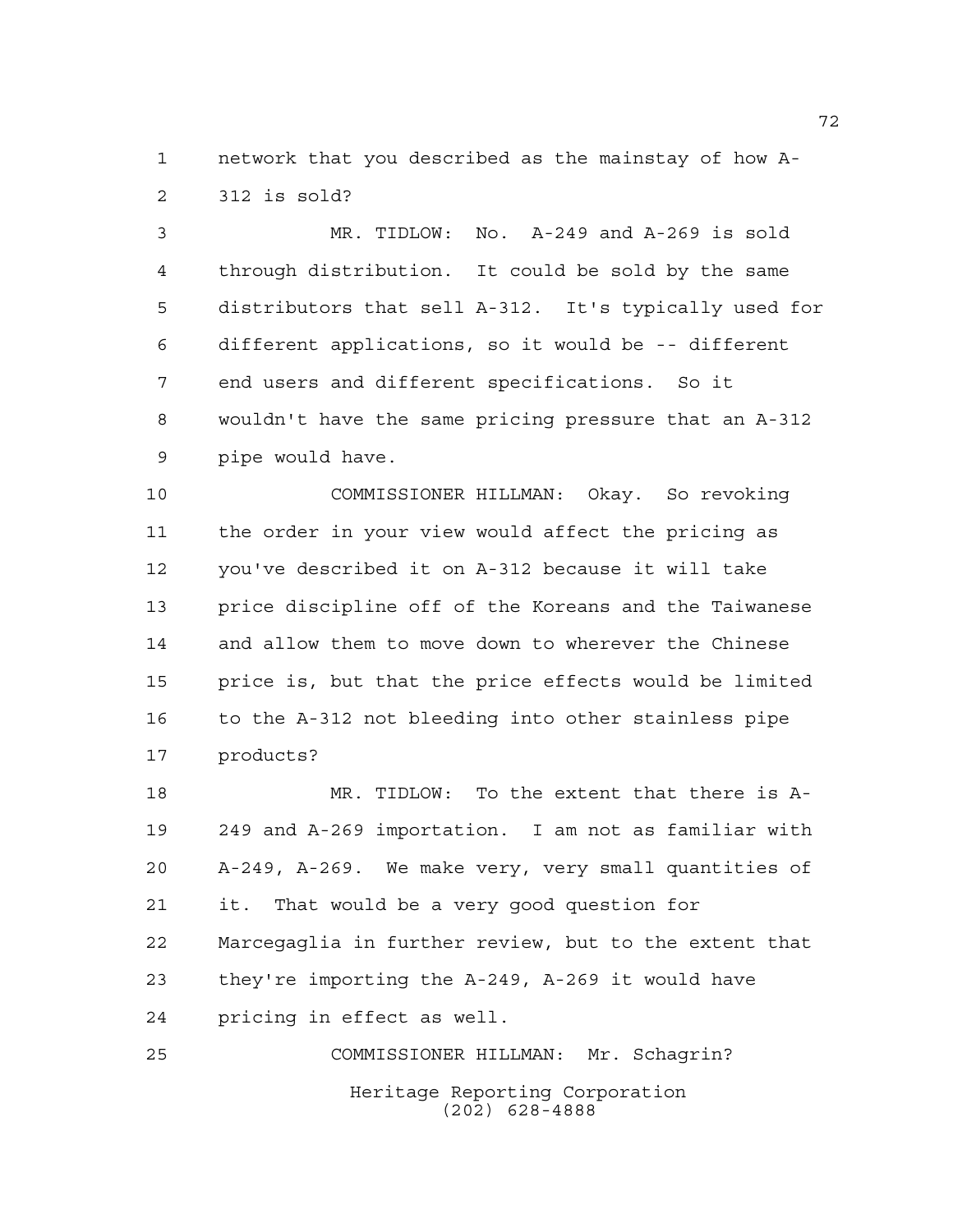MR. SCHAGRIN: Two things, Commissioner Hillman. First I will contact Marcegaglia, which does make a lot of 249, 269, and I will get you an answer from their perspective in the post-hearing brief to that question. Secondly I would point out that is one of the strange things about the scope versus like product.

 It is my understanding and it's in general having visited Marcegaglia and discussed in a general way these issues with Marcegaglia is that A-312 import pricing or A-312 domestic pricing has no effect on the A-249, A-269 market. They are really separate markets.

 When you get a request from an ethanol manufacturer who is making ethanol plants and needs this condenser tubing, which is A-249, A-269, they are going to look at comparisons generally amongst domestic producers of pricing. They may look at import as well.

 One of the reasons they may look more at domestic is the manufacturer of the ethanol plant is very likely to tweak the specifications. When I say that they are unlikely to say I just needed to schedule 40 or schedule 10 size -- that's a pipe term -- they'll say I want it with this wall thickness, I

> Heritage Reporting Corporation (202) 628-4888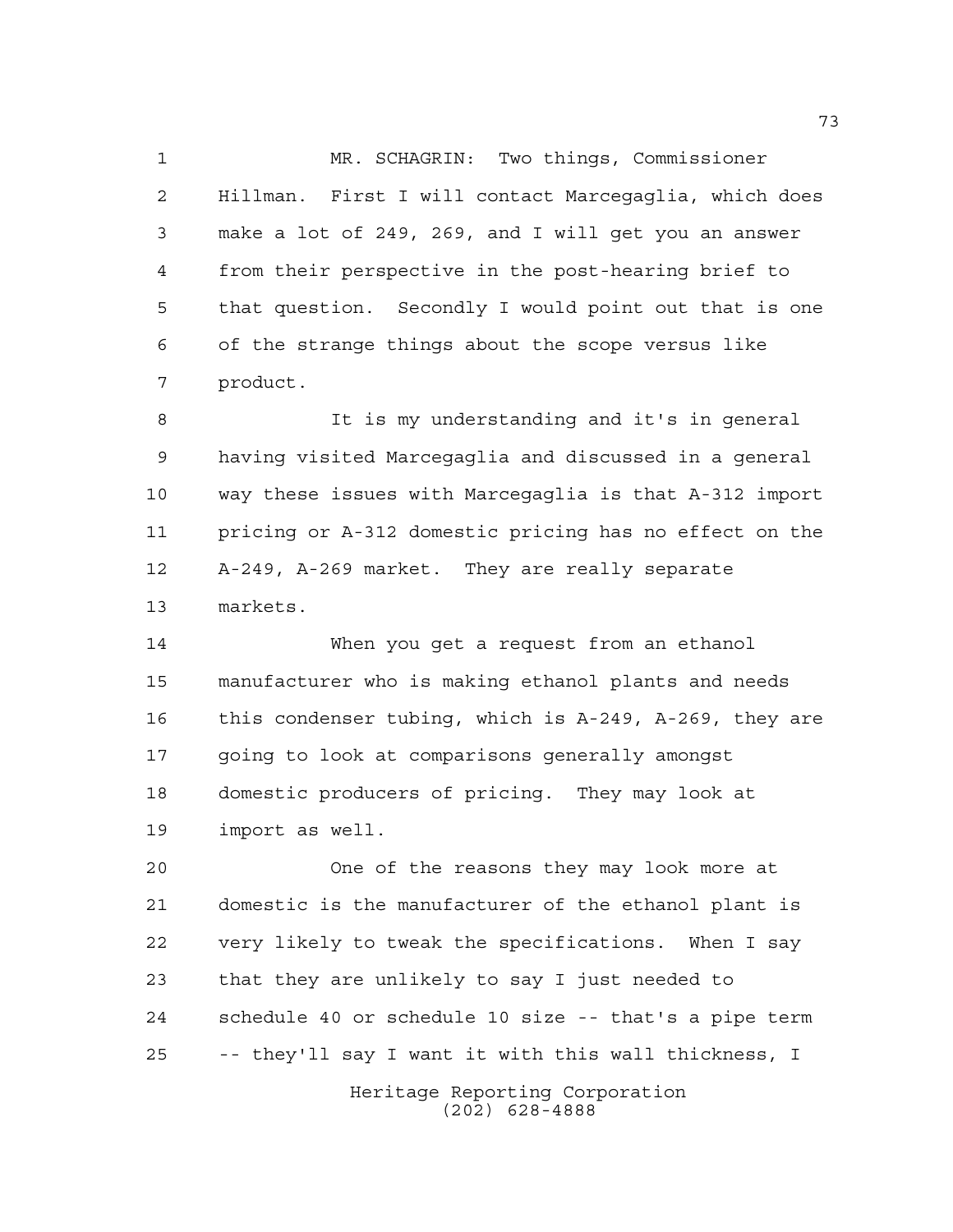want it at this length because of the machine I'm making whereas the A-312 is going in the piping systems.

 That's why it goes almost 100 percent through distributors is because the refinery, the petrochemical plant, the pharmaceutical, the automotive plant, they're putting these into just standard piping systems and that's why they go almost exclusively through distribution.

 That's always been the odd thing to me about -- one of two odd things about the scope on like product because while I didn't have familiarity with stainless pipe and tube I had a lot of familiarity with pipe and tube. I could never believe there was no size range on this scope or like product.

 This gentleman's company makes product up to 96 inches in outside diameter in A-312 which is in their answer. There's probably no imports above 12. If someone in the United States needs 96 inch OD pipe he doesn't have import competition and yet it's in the scope.

 COMMISSIONER HILLMAN: Now, is there import competition in the non-A-312? This 269 and -- MR. SCHAGRIN: There is some, but it is much more limited than it is in A-312.

> Heritage Reporting Corporation (202) 628-4888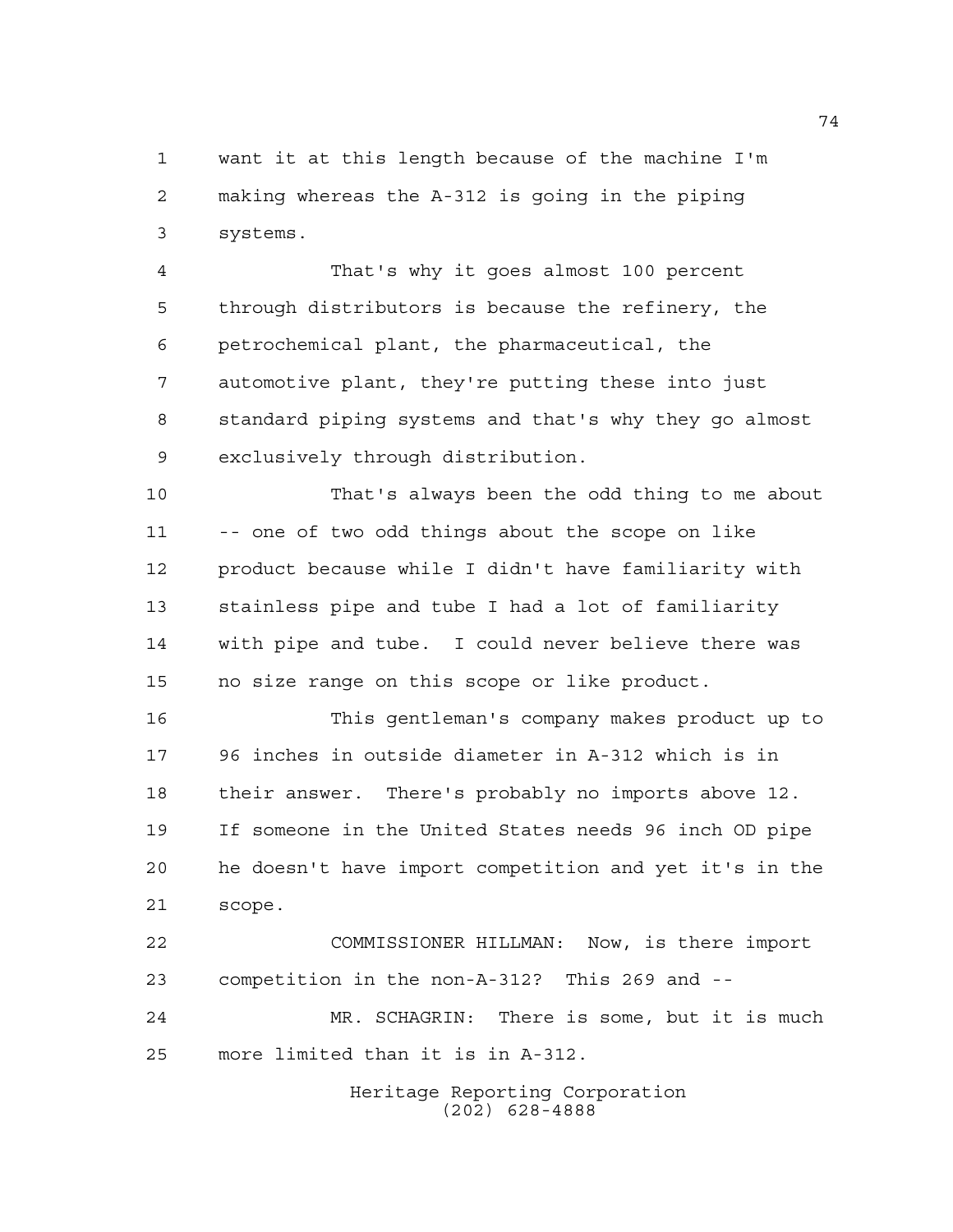COMMISSIONER HILLMAN: Then what should that say to us in terms of the financials? Because as you say we have a scope here of A-312, but we have a domestic industry definition that is broader than that and therefore the financial data and everything else that we have collected on the domestic industry is arguably on this broader like product basis?

 MR. SCHAGRIN: You've collected it both ways and as I suggested in my opening statement I believe that the Commission -- I don't think there's a problem with vulnerability or recurrence of injury when you look at the like product as you have looked at it in the investigation and in the first review.

**However, given how dramatically different** -- it's relatively dramatic particularly given the fact that you have the A-312 data which then represents because then you have the total data and if you look at the numbers and it's all public information the A- 312 data subsumed in the total data is maybe 60 or 70 percent of it for the domestic industry.

 When you look at how much better the total industry is doing than A-312 that tells you that other part is really doing much, much better than the A-312 because when you look at the total industry data you've only got a small part of that that's non-A-312

> Heritage Reporting Corporation (202) 628-4888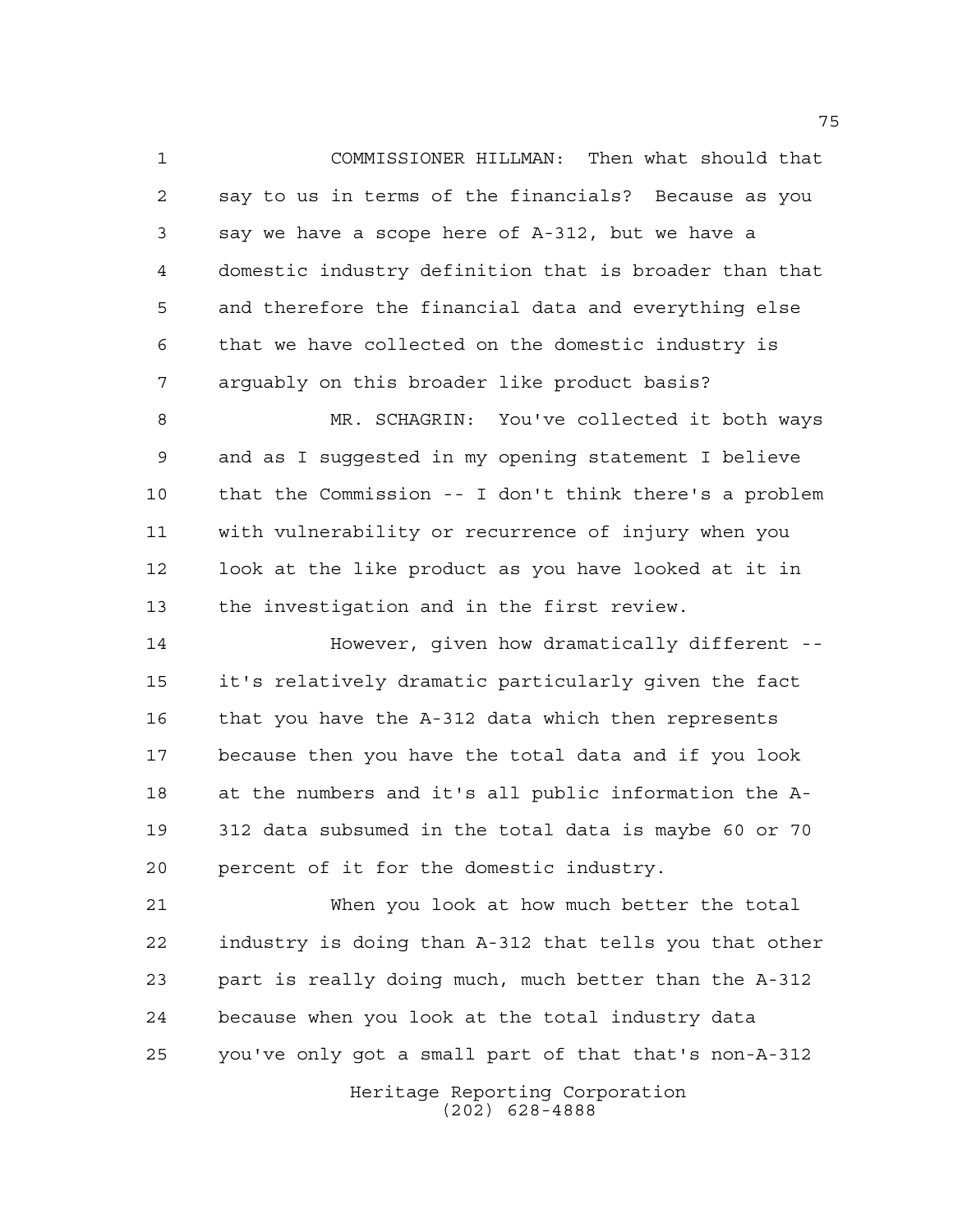and you look at how much better it is.

| 2  | I think the answer for the Commission -- I'm           |
|----|--------------------------------------------------------|
| 3  | not sure it would affect your outcome, but if we ever  |
| 4  | had another case boy, we'd really clean up this scope  |
| 5  | like product problem -- is to look at that as a        |
| 6  | condition of competition to maybe put more emphasis on |
| 7  | the A-312 because as John said the problem for         |
| 8  | domestic producers is if they lose 100 percent of the  |
| 9  | A-312 business it's going to affect their ability to   |
| 10 | continue operations and make these small volumes of    |
| 11 | other products by losing the commodity volume in their |
| 12 | plants.                                                |
| 13 | COMMISSIONER HILLMAN: No. I appreciate                 |
| 14 | those answers. Thank you.                              |
| 15 | MR. SCHAGRIN: Thank you for the opportunity            |
| 16 | to continue my answer in spite of the red light.       |
| 17 | CHAIRMAN PEARSON: Commissioner Koplan?                 |
| 18 | COMMISSIONER KOPLAN: Thank you, Mr.                    |
| 19 | Chairman. I don't have any additional questions, but   |
| 20 | I do have a request.                                   |
| 21 | Mr. Schaqrin, I find the dialoque not only             |
| 22 | with me but with my colleagues regarding the process   |
| 23 | in obtaining more information prior to our adequacy    |
| 24 | vote very helpful. As a follow-up I ask you whether    |
| 25 | in preparing your additional response for your post-   |
|    | Heritage Reporting Corporation<br>$(202)$ 628-4888     |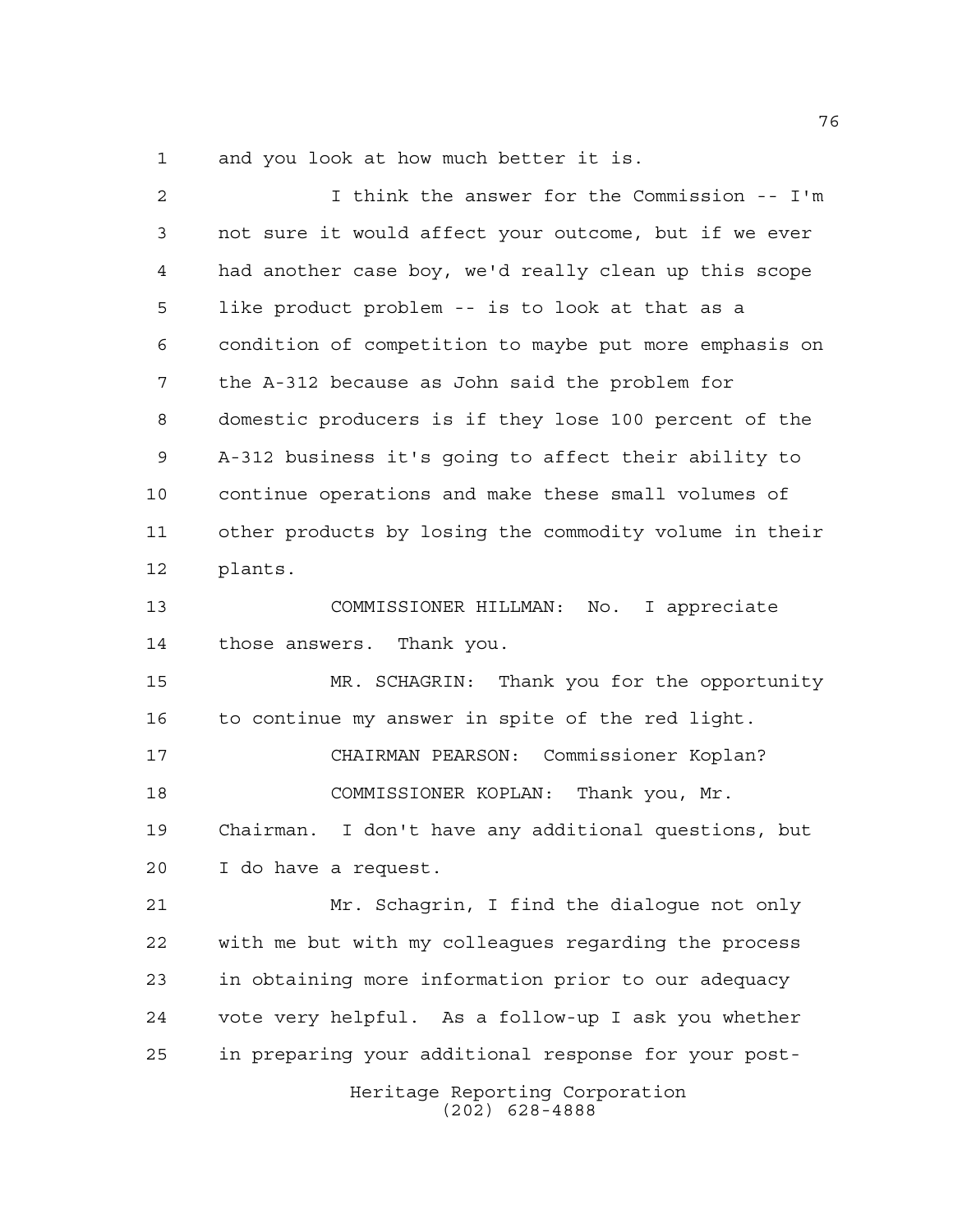hearing submission you would be willing to take the temperature of such other counsel in the trade bar on this as you deem appropriate and include the results of that with us as part of your submission?

 I picked this particular investigation to bring this up because I felt it's clearly illustrative of the need to change in this aspect of our process and I'd like to facilitate it moving along. Would you be willing to do that?

 MR. SCHAGRIN: I would be very willing to do that and I will report in the post-hearing brief of what that temperature is and whether people are willing to tell me on the record that I can cite them and what their positions are. I can certainly distribute the questions to them by email.

 We do have I'd say a pretty active through our Committee to Support U.S. Trade Laws which basically works on the WTO negotiation issues a pretty well-defined group of attorneys who generally represent the domestic industry.

COMMISSIONER KOPLAN: I realize that.

 MR. SCHAGRIN: I'd be happy to distribute that as early as this afternoon or tomorrow morning by email to the members of that group -- it's about 15 attorneys at about maybe seven or eight, nine or 10

Heritage Reporting Corporation (202) 628-4888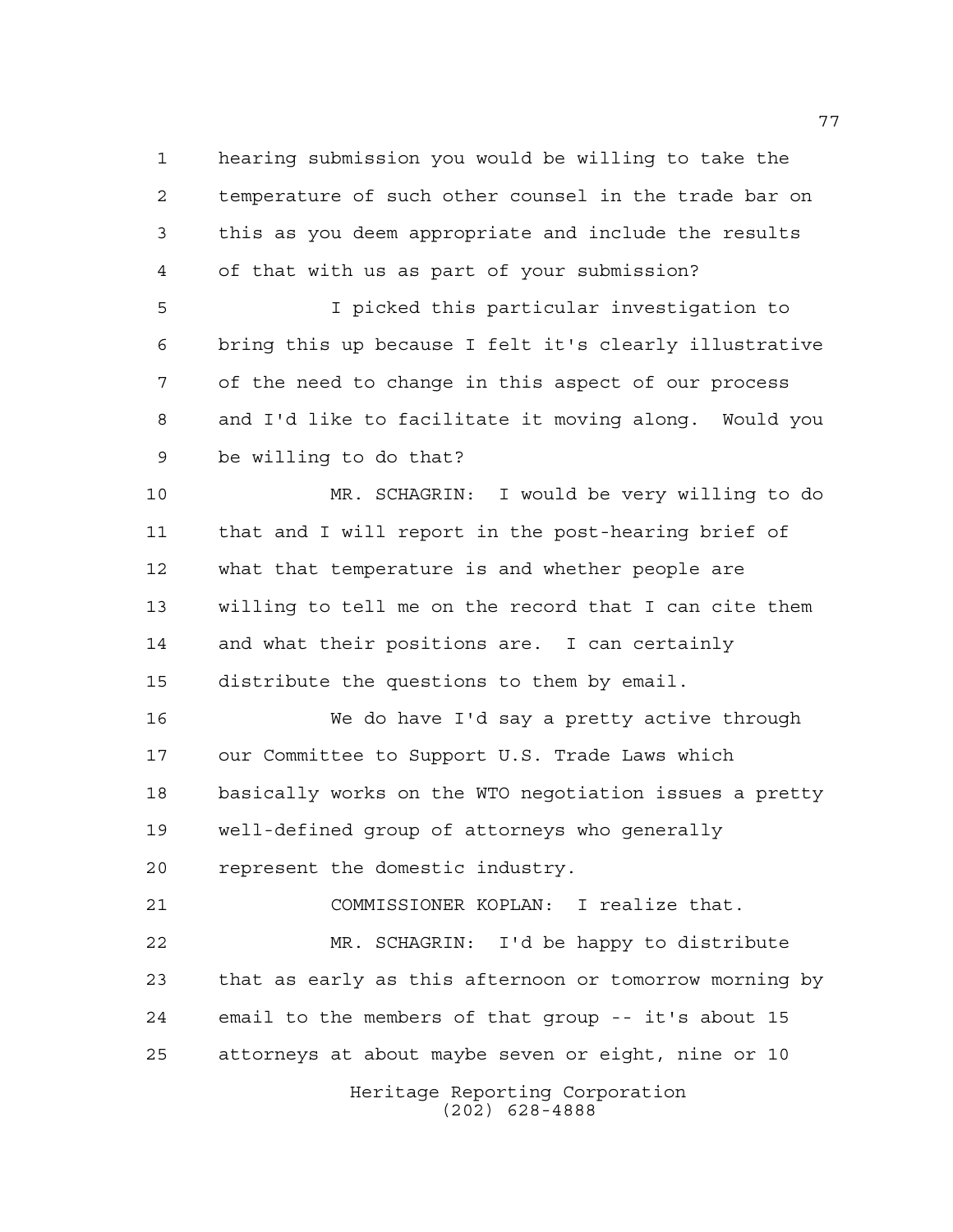Heritage Reporting Corporation law firms -- and ask them if they could email me information, include it in the response and I will follow-up with phone calls as well and I'll report whatever responses I have and the way I can categorize those responses in the post-hearing submission. COMMISSIONER KOPLAN: Very much appreciated. Thank you, Mr. Schagrin. With that I have no additional questions. I also thank you, Mr. Tidlow, for your responses to our questions. 11 Thank you, Mr. Chairman. CHAIRMAN PEARSON: Commissioner Okun? COMMISSIONER OKUN: Thank you, Mr. Chairman. With apologies to the industry witness on the adequacy issue let me just continue since we're having a discussion on the dias here about this which is appreciating what Commissioner Koplan just said I do ask that the Commission get together and that Chairman Pearson let's you know whether we think it's appropriate to do this as part of post-hearing because, again, I don't want your client to have to pay for you to respond for the whole industry with respect to something that the whole bar should care about, and so it might be more appropriate to have a Federal Register notice where we could seek comments

(202) 628-4888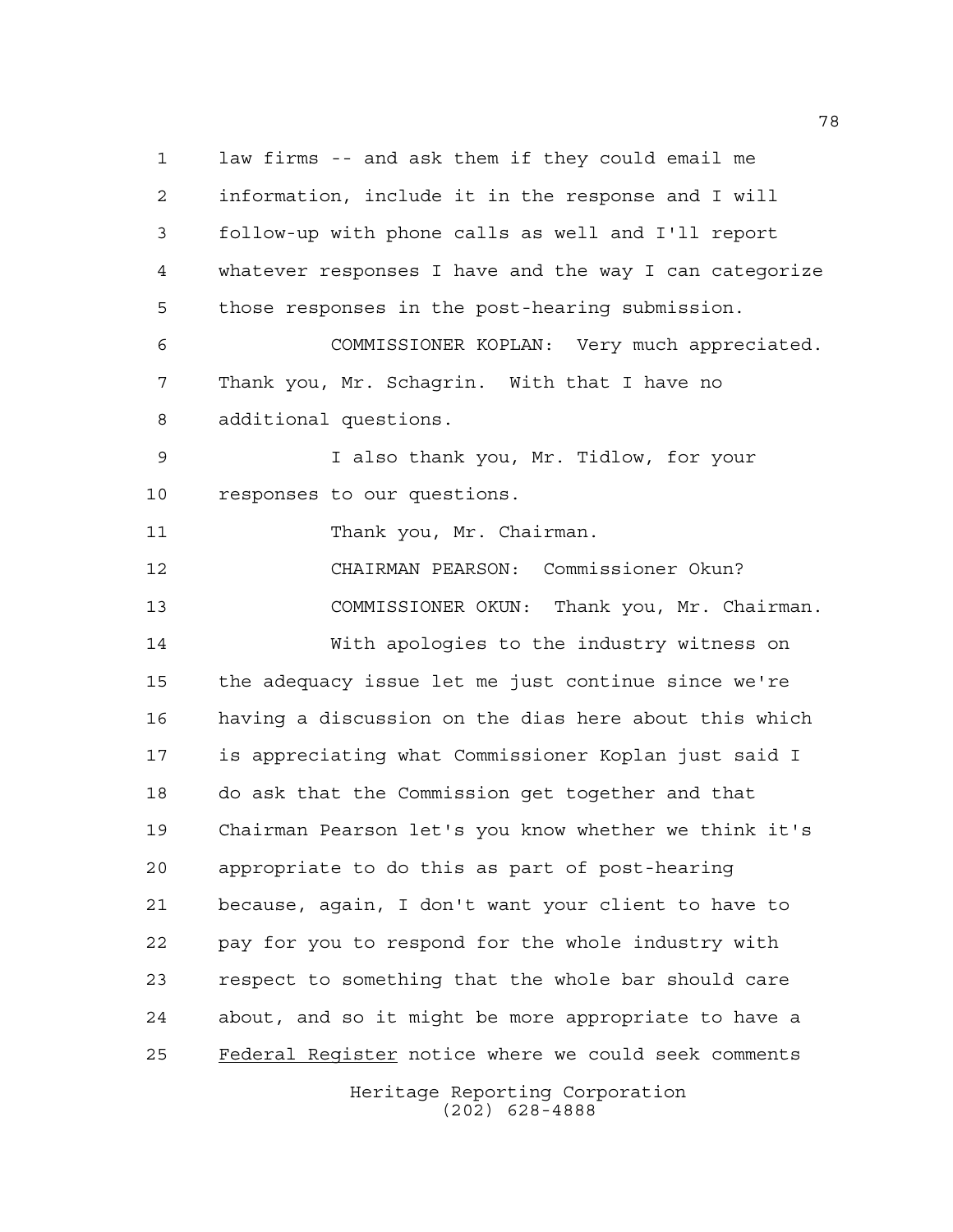in a way that would allow everyone to comment on

 behalf of their clients and not as just part of this particular proceeding.

 So, Chairman Pearson, if you could make a comment on that?

 COMMISSIONER KOPLAN: I just assumed he was doing this pro bono.

 COMMISSIONER OKUN: I'm not going to answer for Roger.

 MR. SCHAGRIN: No comment. All I say is we've been very efficient so far and we had to pay for three fewer dinners last night than we expected, so we've saved a lot.

 CHAIRMAN PEARSON: I would just say that I think the Vice Chairman has made a useful suggestion. I don't think it's entirely fair for the entire burden of getting input from the trade partners fall on you, although I have great respect for your ability to answer these questions, so I have no doubt that you could do it.

Heritage Reporting Corporation If you could you may have some things you want to say in your post-hearing brief, but don't take on yourself at this point the burden for responding for the entire bar. I'll commit to as soon as possible getting the Commission together and we will

(202) 628-4888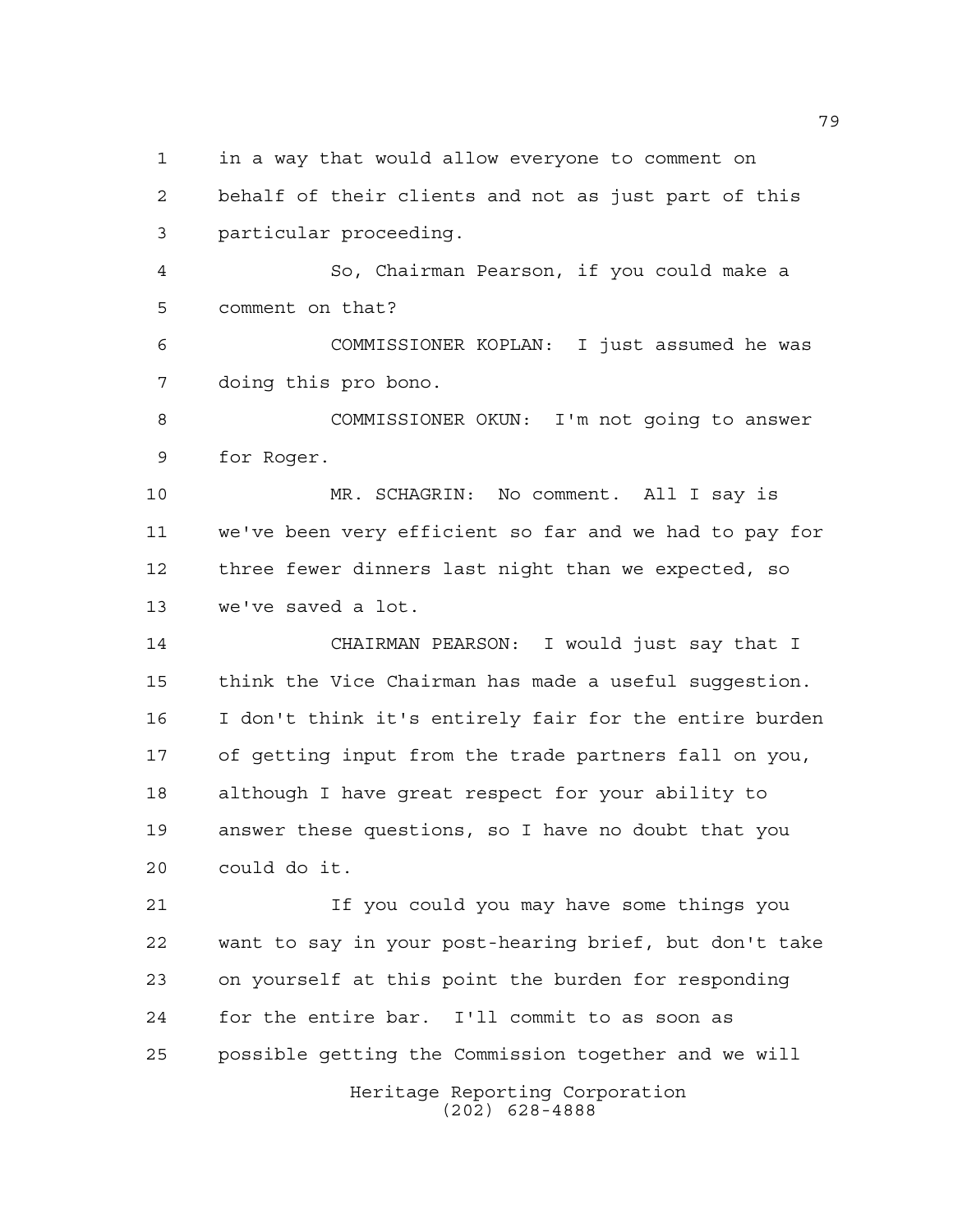discuss how to proceed and it may well mean a Federal Register notice. Thank you.

 MR. SCHAGRIN: Well, then I will take that, Chairman Pearson, without offending Commissioner Koplan and I will answer all the questions asked by all the members of the Commission on the issue of adequacy and providing further information on our own behalf and that of our client's, but won't at this time try to coordinate a domestic counsel response if that's okay with you, Commissioner Koplan?

 COMMISSIONER KOPLAN: I am not in the least bit offended.

MR. SCHAGRIN: Okay.

 COMMISSIONER KOPLAN: I think the process is moving along. Thank you.

MR. SCHAGRIN: Thank you.

 COMMISSIONER OKUN: This is my last comment. That would be to say to you, Mr. Schagrin, which is I had proposed a different solution to this which was not accepted and now having heard yours you have a much better interim solution I believe that the Commission should consider, so thank you for showing us another way to get over the hurdle that Commissioner Hillman has identified and which we've struggled with.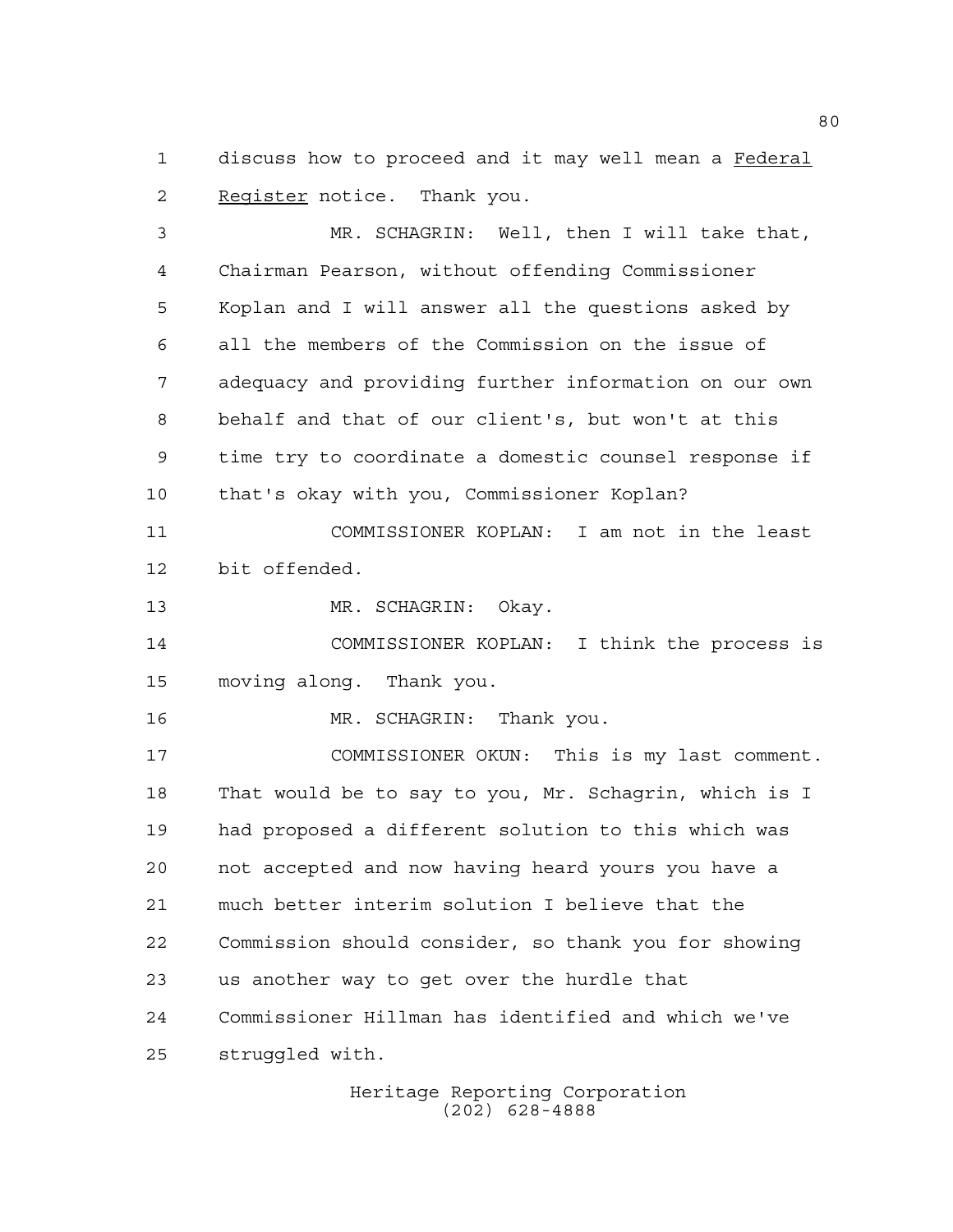So I very much appreciate everything you've said and I hope that does move us forward. All right. Just back to the case before us. It might have been your response with regard to the scope versus the like product that the Commission has and I know in your brief it said don't need to revisit like product because no one disagreed, but I listen to that I think well, maybe we should revisit like product because the scope is where we see the import competition.

 So I'm just going to ask you now do you have any different thoughts on like product than what you put in the brief in light of the discussion today?

 MR. SCHAGRIN: Well, the answer is yes, and I've had these thoughts for a long time. As I say in part this was really cost saving versus as you know addressing like product, all the six factors and taking both size into account -- size can't be helped because of the scope as I think Mr. Tidlow mentioned in his testimony.

 These break presses are completely different from pipe welding mills. I mean, the way they manufacture 30 or 40 inch pipe and A-312 pipe is just completely different from making half inch pipe and of course people have done carbon pipe case in the past. I can't remember, in fact I know for a fact there is

> Heritage Reporting Corporation (202) 628-4888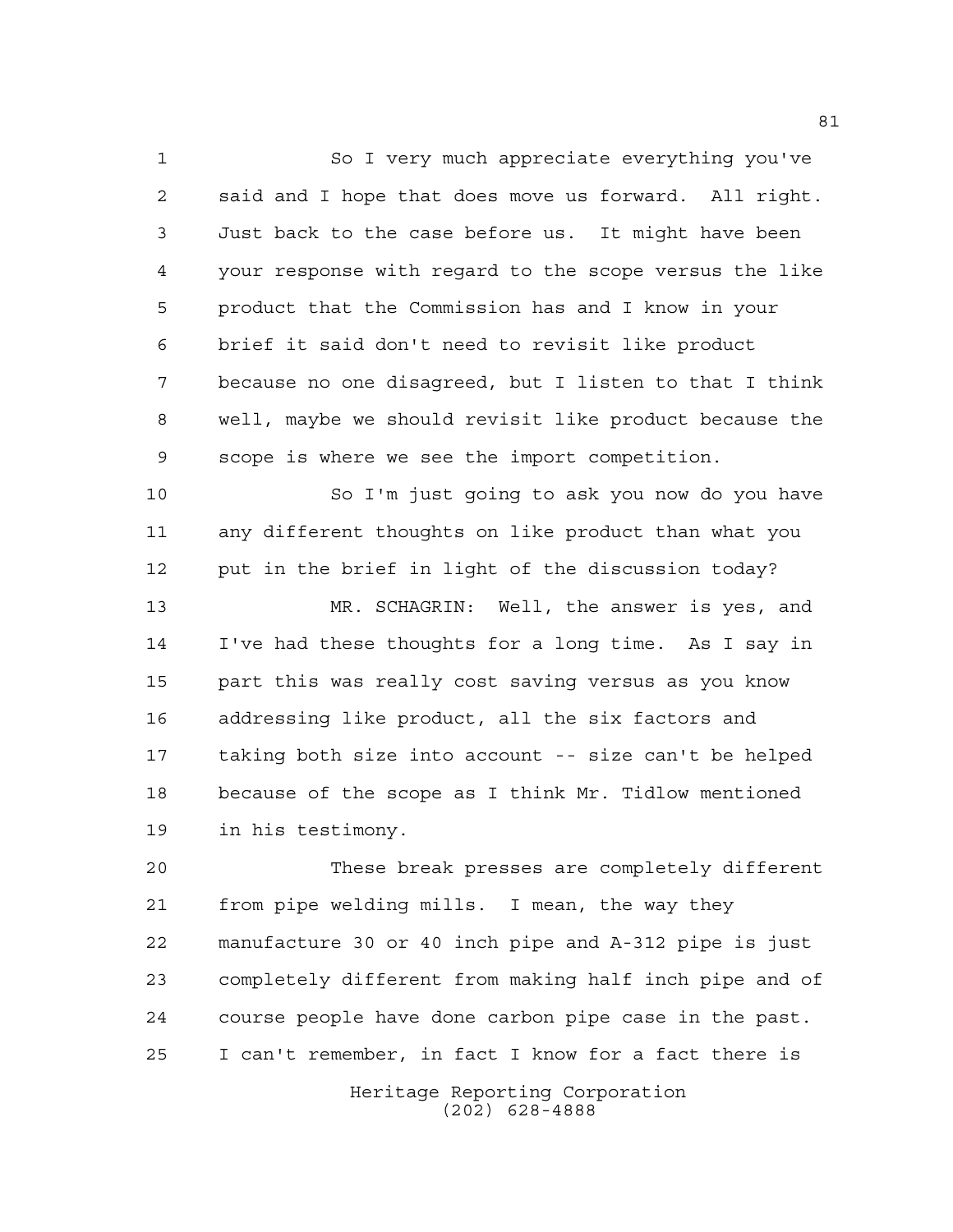no case on carbon or alloy pipe that doesn't have some kind of size range.

 That's a separate issue. As to this really what I look at -- and we did cases back in the mid- 1990s in seamless pipe and I see a lot of similarities here between the seamless sunset reviews you all did recently and this product because here stainless is just the next rung up for the petrochemical industry, the refinery industry.

 They will use seamless carbon or alloy pipe before they have to use stainless and there what was done in the cases that I brought in 1994, the first case on small diameter stainless carbon alloy pipe, is we included all the pipe and we excluded boiler condenser and heat exchanger tubing, so the Commission accepted like product because I think when we analyzed it you said yes, boiler heat exchanger condenser tubing is very much a different product from pipe for piping systems.

 I have always believed since I've been acquainted with this that the same thing applies here having visited mills, having talked to people in the industry. To be honest you have a great expert on your staff because as I say having -- I didn't realize Mr. Houck's background until we did this plant visit.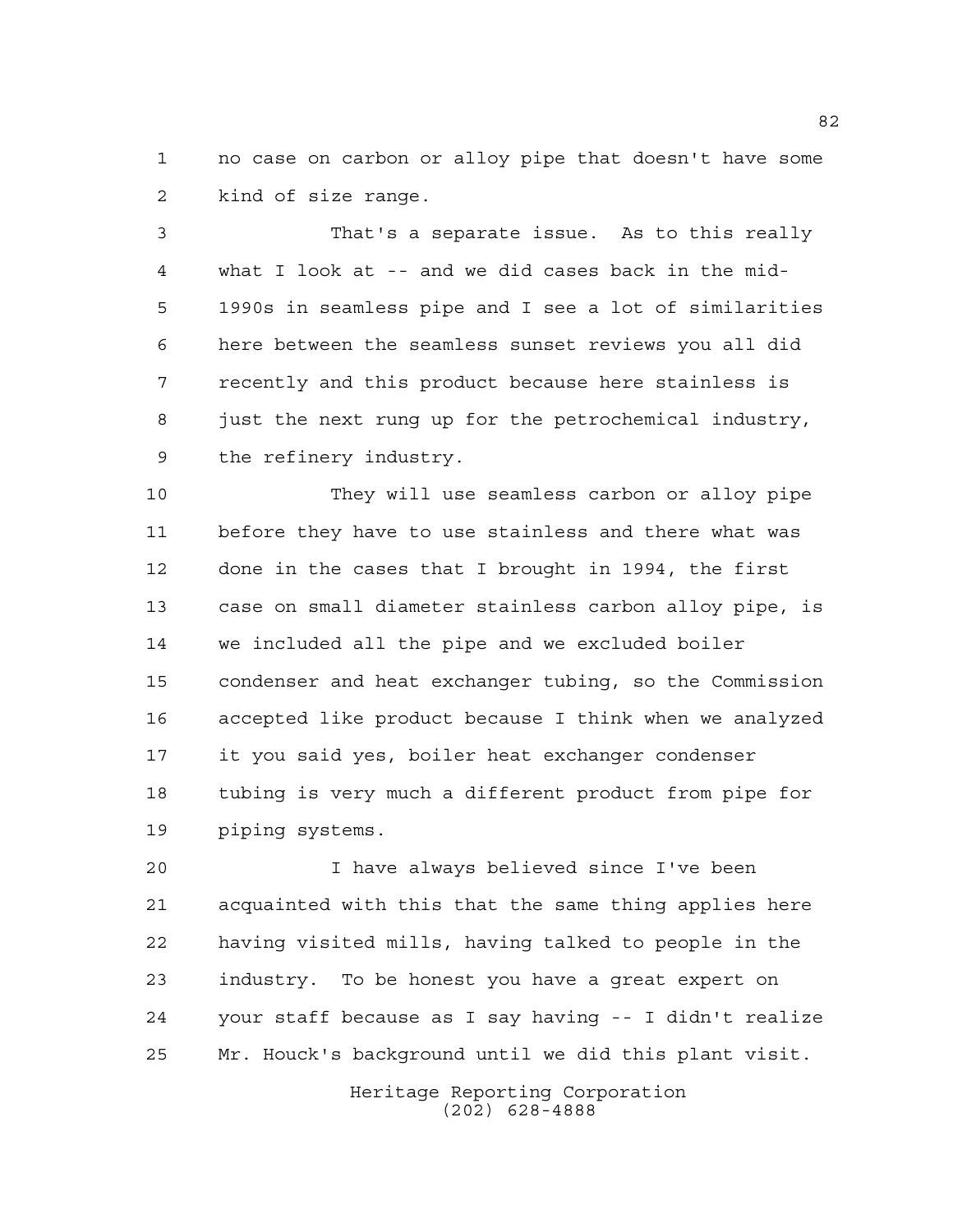I believe he had worked for Trent Tube back in -- well, I don't want to indicate that Mr. Houck has a few years on some of us, but he worked for Trent Tube when they were a really active member of this industry and before coming to the Commission and he's been on the Commission staff for a while, so he has a great deal of knowledge, in fact much greater than I do.

 So to wrap up my answer if the Commission will consider setting the like product properly here I think you probably have -- and that's why I really meant it. I'm not much for buttering people up. I really meant it at the outset when I said this staff report is much, much better on a description of the industry than the staff report from the first sunset review or the investigation phase.

**I** mean, it's really there in the report. There's a lot of information here on these products and I think even just in the staff report it kind of demonstrates the difference between boiler condenser and heat exchanger tubing products. Then I would say the A-358 which is basically -- John, correct me if I'm wrong -- a largely nuclear standard which is very different from A-312, so that A-312 and A-778 have some overlaps.

> Heritage Reporting Corporation (202) 628-4888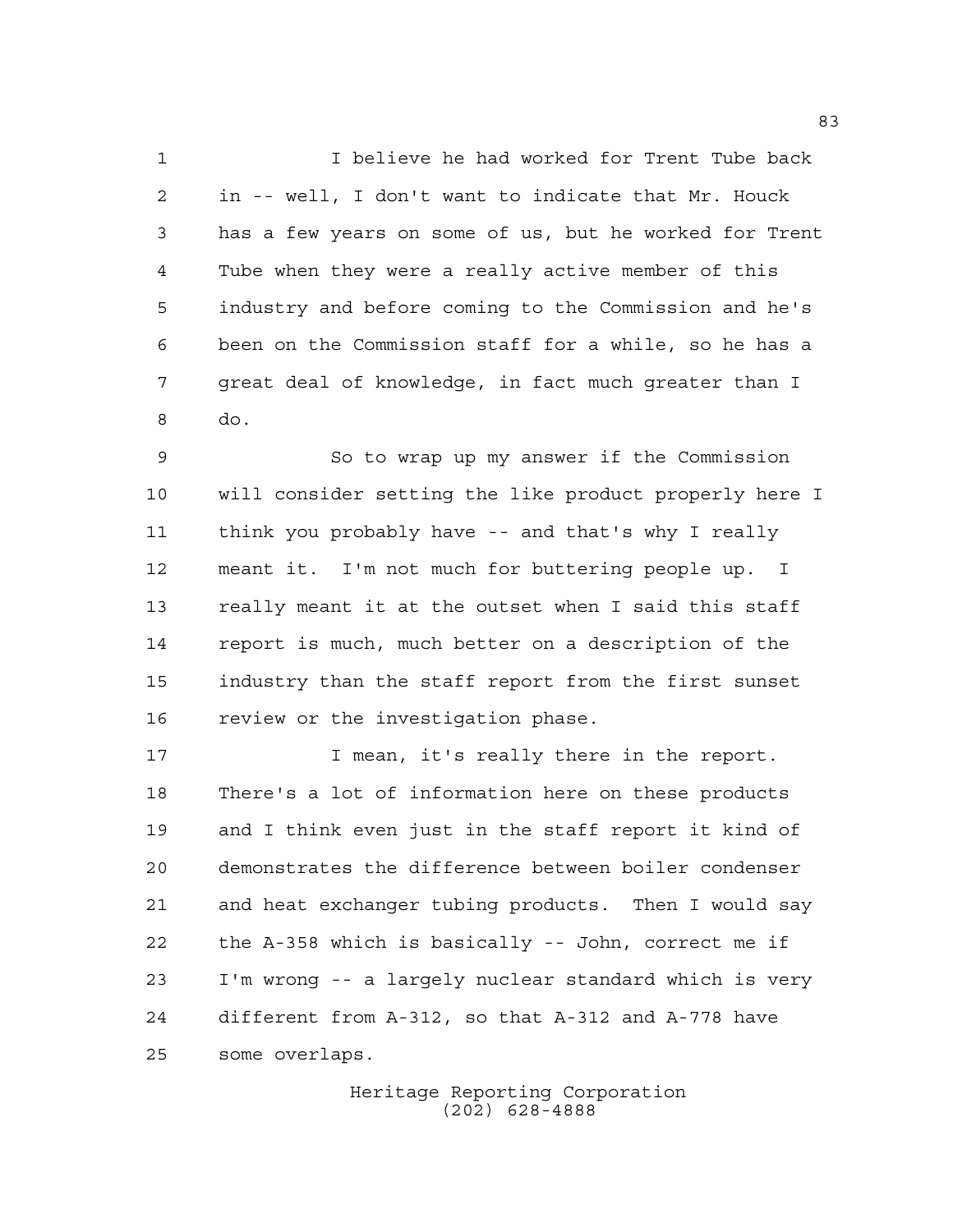They're both really piping system products and the A-312 is just a higher grade than the A-778 -- if I were to bring a case I would obviously put those two together -- and everything else is really different. COMMISSIONER OKUN: Did you want to comment, Mr. Tidlow? MR. TIDLOW: On the A-358 it's not separately nuclear, it's specification for a higher degree of application and it mentions more things like special testing and wall thicknesses, et cetera, so it is nuclear. There's LNG, there's chemical, but it goes beyond industry definition. It is a specification and it assumes what the engineers are requiring. COMMISSIONER OKUN: Okay. So, Mr. Schagrin, for purposes of post-hearing since we've saved you the time of collecting it for the domestic industry -- MR. SCHAGRIN: It's only fair. Only fair. COMMISSIONER OKUN: -- and those dinners can you comment on domestic like product and point us to what you think in the staff report we could use if we have sufficient information on that? MR. SCHAGRIN: I will do so and that's a very fair trade.

Heritage Reporting Corporation (202) 628-4888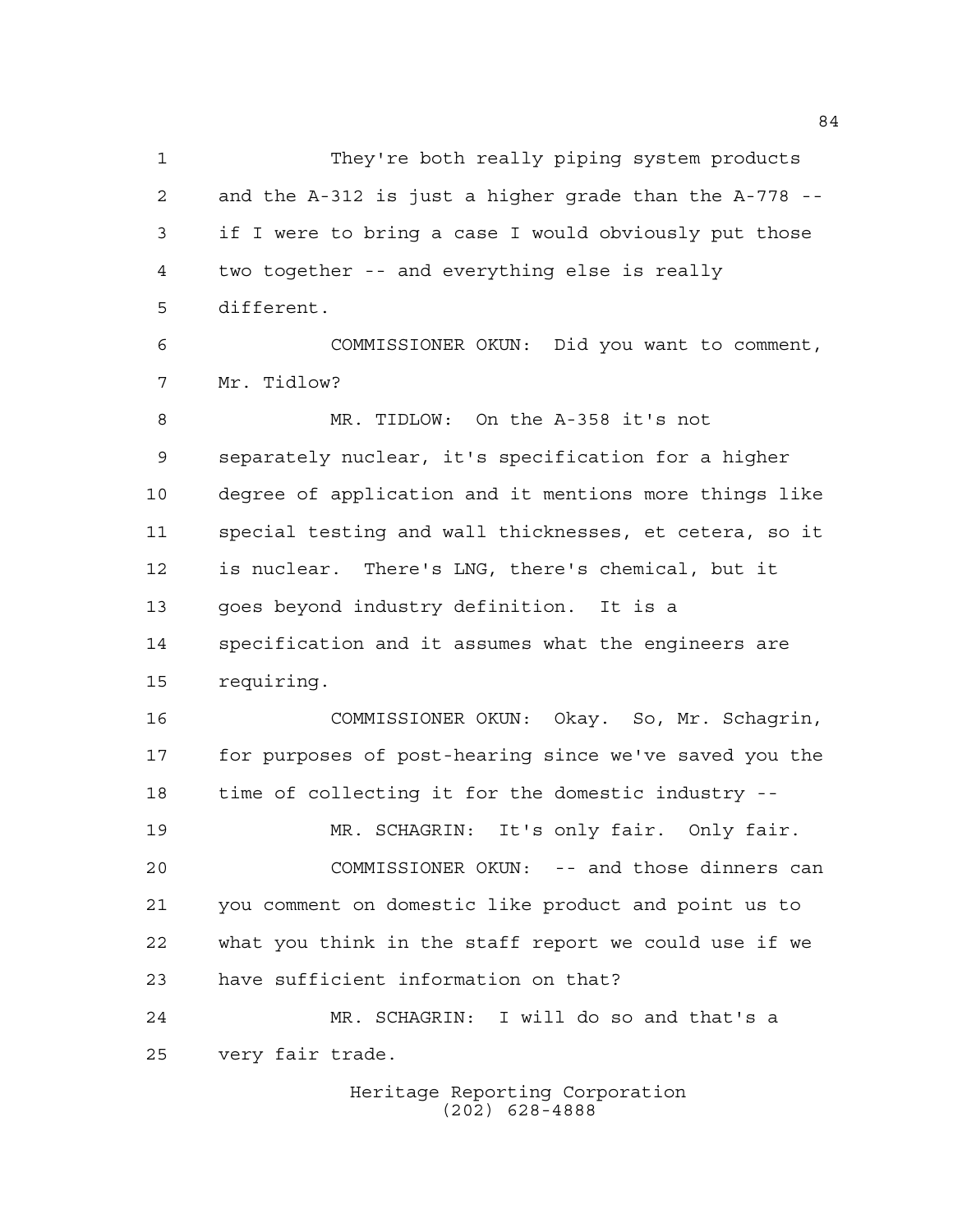COMMISSIONER OKUN: Okay. Then I wanted to go back on some of the answers that I heard with regard to pricing and, Mr. Tidlow, in particular the conversation about the Korean prices going back would meet the Chinese product if the restraint of the order was removed and I didn't hear much in that conversation about Taiwan.

 We do have now a nonsubject Taiwanese producer and I wondered if there's anything that you or Mr. Schagrin could add with respect to whether there's anything we see with respect to that that tells us what pricing would do if the order were removed?

 MR. TIDLOW: If I left the Taiwanese out of my comments that was mistaken. The Taiwanese have the same sort of equipment and capabilities as the Koreans as far as their pipe manufacturer. They receive their raw materials from the same mills that the Korean pipe manufacturers receive it from. Their pricing is very competitive with the Koreans.

 I believe that if we lifted or revoked the order that it would go the same way as the Chinese pricing.

Heritage Reporting Corporation (202) 628-4888 MR. SCHAGRIN: Commissioner Okun, I think given that the information on nonsubject Taiwanese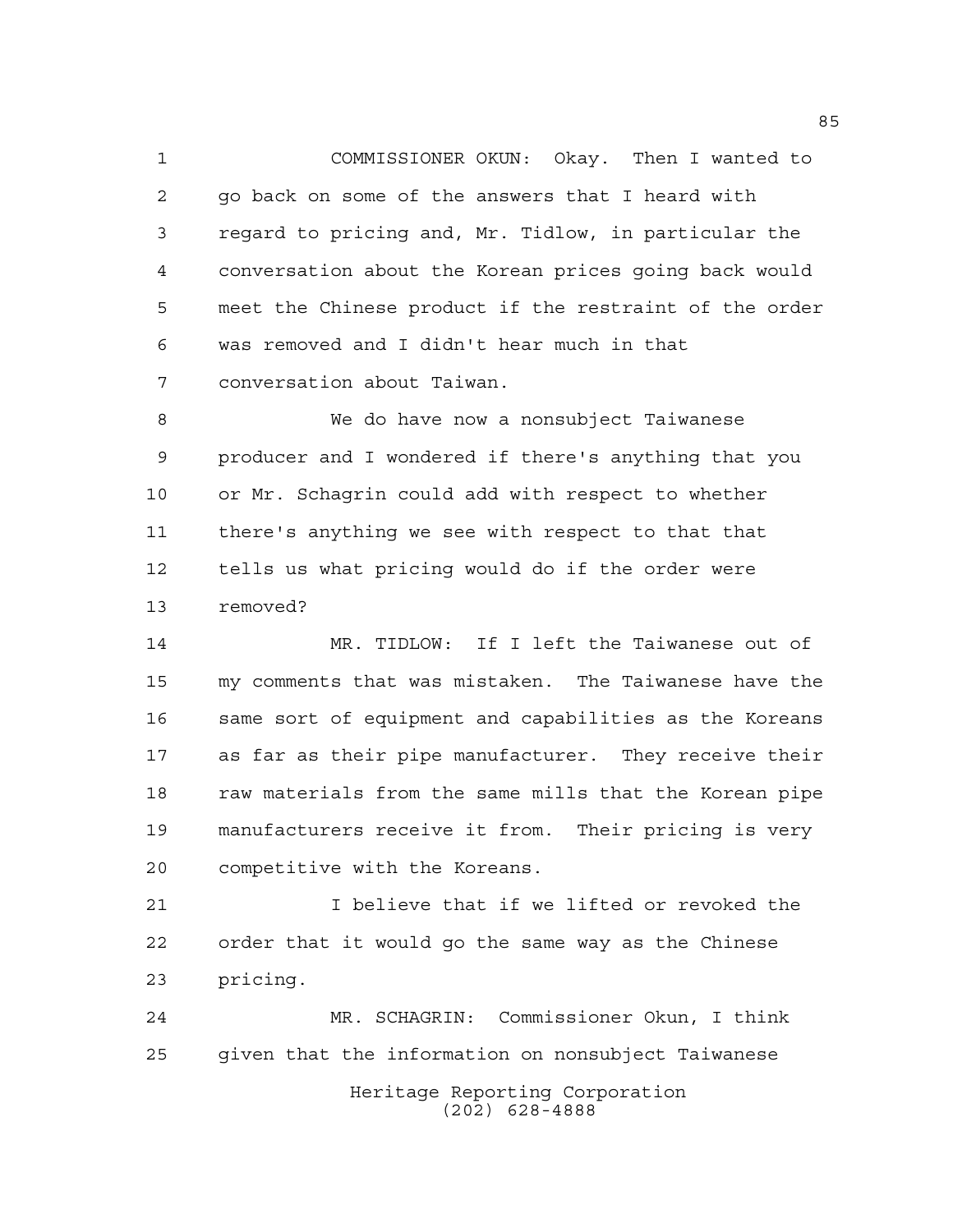product and pricing is confidential I would like to address that with an answer in the post-hearing brief confidential --

 COMMISSIONER OKUN: Okay. That's great. Appreciate saying that. All right. Well, my yellow light has come on. I want to thank you very much for all the comments that you've given, Mr. Tidlow and Mr. Schagrin, and for your help not only on this case, but on the adequacy issue.

Thank you, Mr. Chairman.

 CHAIRMAN PEARSON: Commissioner Lane? COMMISSIONER LANE: Much has been written about the need for infrastructure to assist the domestic energy industry moving from a dependence on petroleum products for fuels to a greater dependence on renewable bio-fuels such as ethanol. Have you seen any increased demand for welded stainless steel pipes and pressure tubes owing to such projects?

 MR. TIDLOW: The bio-fuels and the ethanols are one of the growing industries in the United States for our products. They consume -- I cannot give you quantities, I don't have that kind of information. We've been very successful at landing some of those projects. They typically are a wide variety of product or requirements from larger diameter to small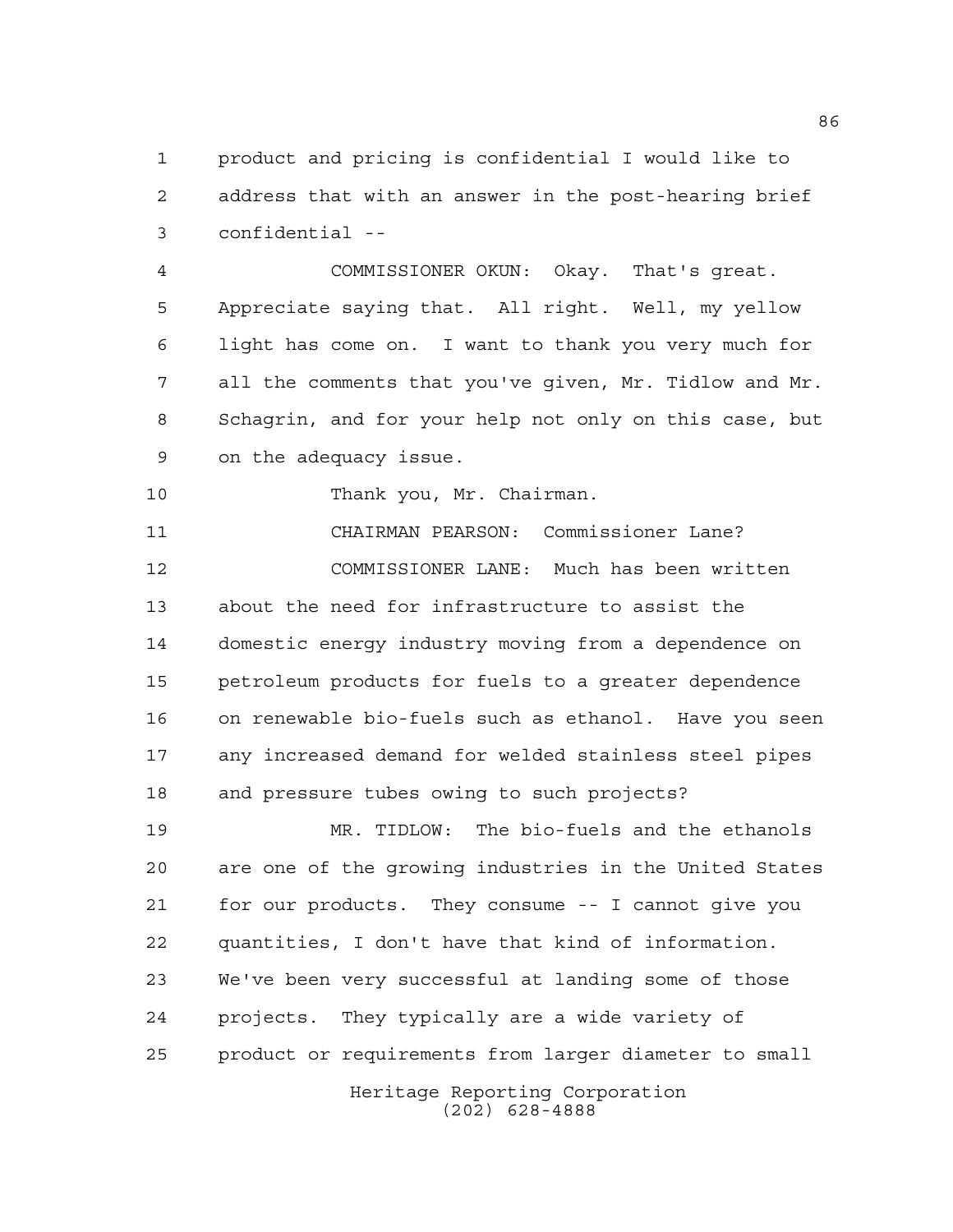diameter.

| $\overline{a}$ | We see import competition on those projects                      |
|----------------|------------------------------------------------------------------|
| 3              | as well. So it's a lower end product for the special             |
| 4              | projects. They buy some through distribution, they               |
| 5              | buy some direct from mills who can make the products             |
| 6              | that are required. The imports are aggressively going            |
| 7              | after that because it is a growing market in the                 |
| 8              | United States. Yes, we have seen increased demand                |
| 9              | there.                                                           |
| 10             | COMMISSIONER LANE: Do you see the                                |
| 11             | expectations of a continued increase in demand for               |
| 12             | welded stainless steel pipes and pressure tubes owing            |
| 13             | to these new infrastructural projects to be realistic?           |
| 14             | MR. TIDLOW: We have several markets in the                       |
| 15             | United States that are growing and look like they'll             |
| 16             | maintain their growth for the next several year.<br>$\mathbf{I}$ |
| 17             | hope for the longevity of our company that our                   |
| 18             | expectations aren't ill-founded. The bio-fuels, the              |
| 19             | chemicals, the liquid natural gas market is a very               |
| 20             | important market for us, so yes, we expect to see the            |
| 21             | demand grow in those areas for the next several years.           |
| 22             | COMMISSIONER LANE: Okay.                                         |
| 23             | MR. SCHAGRIN: Commissioner Lane, I'm sorry                       |
| 24             | to interrupt, but I just want to add as to your first            |
| 25             | question I think I can also provide in the post-                 |
|                |                                                                  |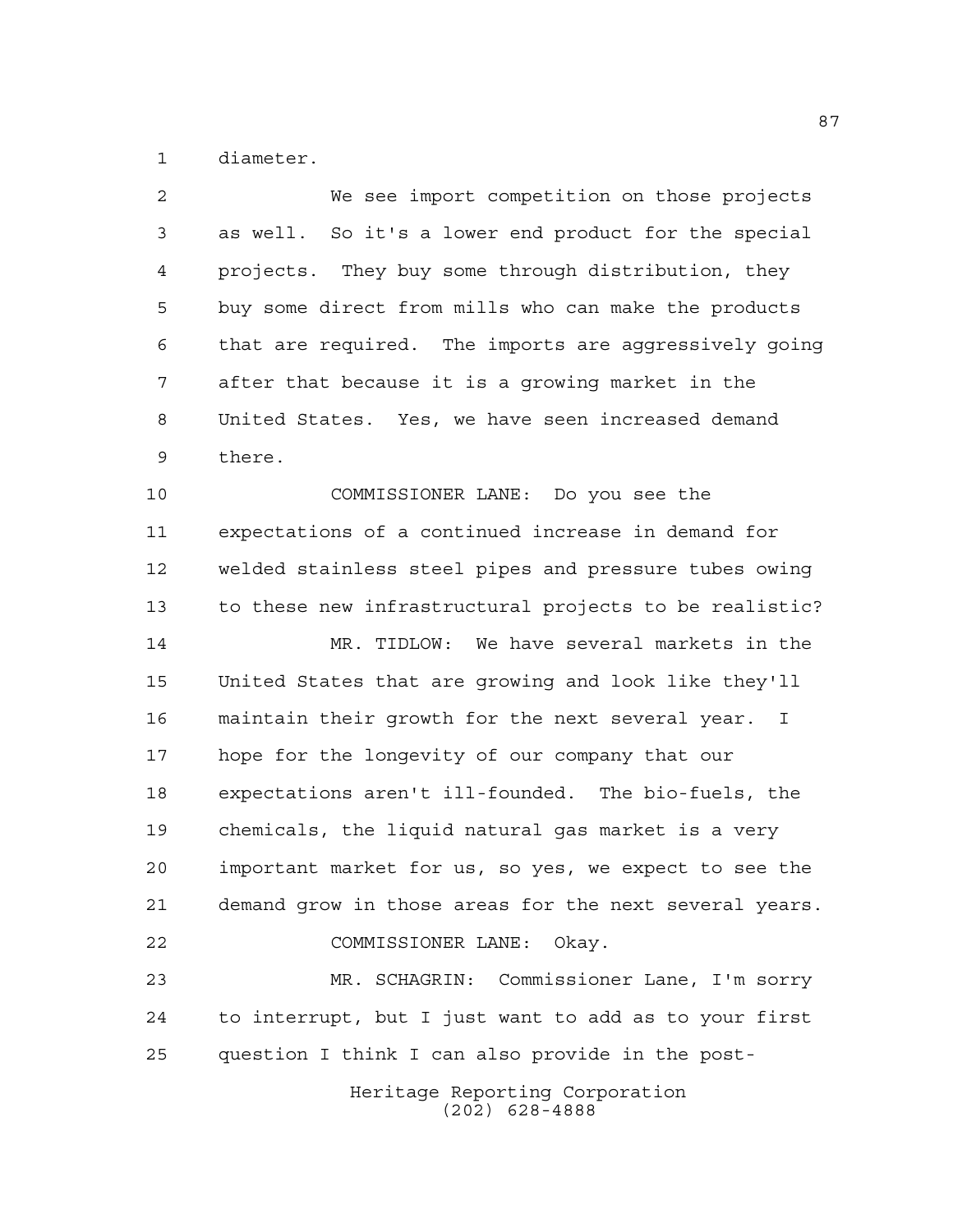hearing brief some information specific to Marcegaglia on the bio-fuel and ethanol question. I would just like to follow Mr. Tidlow because as a business person he is supposed to forecast demand and be optimistic and in a public company hope things are going to go great.

 I would just add because we discussed this yesterday that if the economy were to go into a recession then all bets would be off because this product does tend to follow the economy. Even though there's some extra energy emphasis it does tend to follow the economy up and down which is why you saw demand for this product fall so significantly during the 2001 recession and it continued into 2002 and demand didn't start back up until 2003.

 So I would just temper that the forecasts are the economy keeps growing at three to four percent a year then demand ought to continue to grow. If the economy really slows and we go into a recession then demand for this product will fall.

Heritage Reporting Corporation COMMISSIONER LANE: Okay. Now, Mr. Tidlow, there's a lot of interest in West Virginia, Virginia, Ohio and Kentucky right now in possible coal gassification projects related to large scale base load electric generation plants. Would such shifts in

(202) 628-4888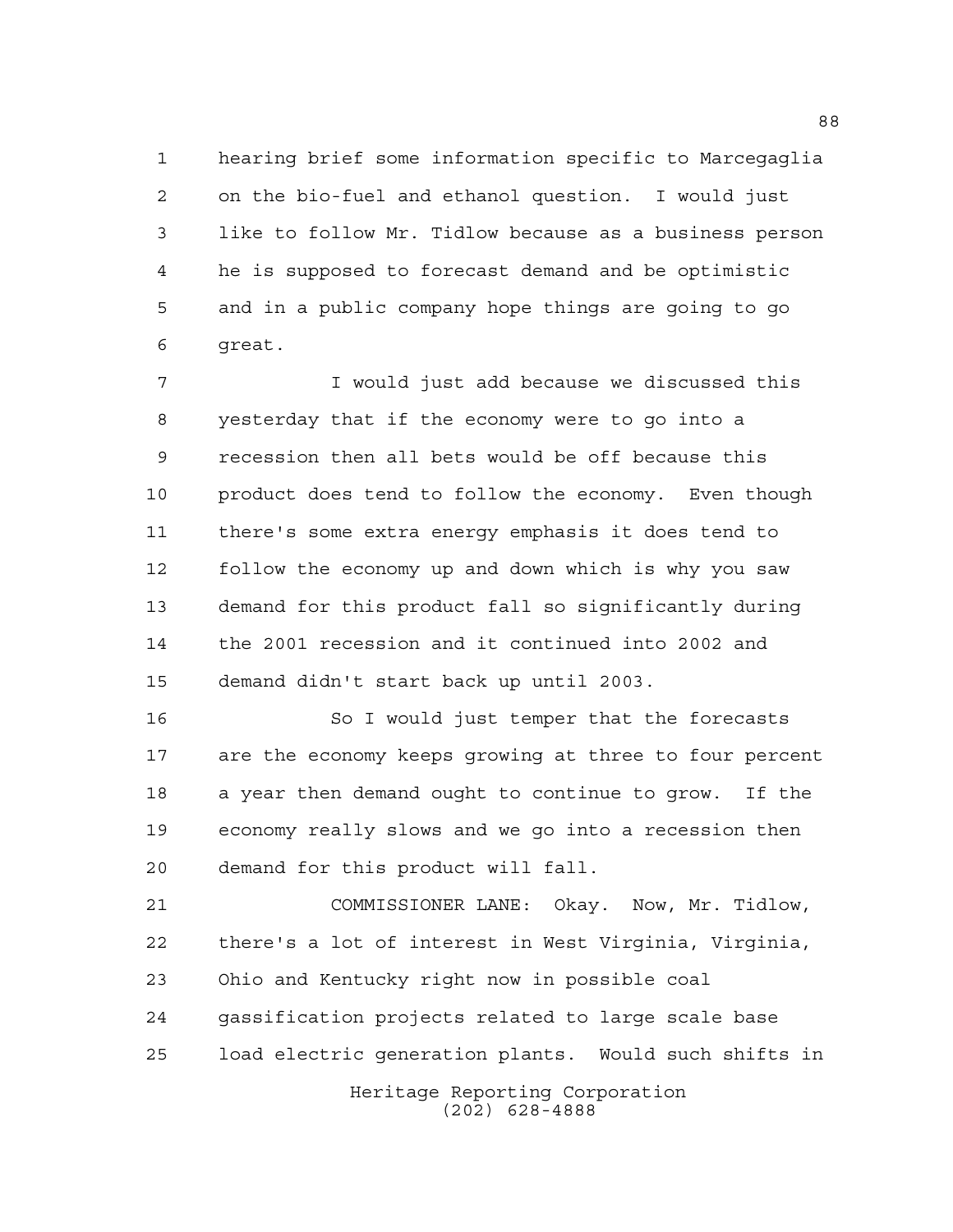coal use technology result in increased demand for welded stainless steel pipe and pressure tubes?

 MR. TIDLOW: Those markets are another growth opportunity. However, they would be generally outside the scope of this A-312 standard or A-249, A- 269 standard. Typically they would be specified as a special alloy which is outside of the alloys that we're talking about in this study or as an A-358 or other standard because of their use and requirement.

 Typically it would be an A-358 standard or a 100 percent x-ray standard.

 COMMISSIONER LANE: Okay. Thank you. Sticking with the demand for your product I looked at the operating income and have seen that is trending downward and the return on investment for the industry is also trending downward. How would you characterize these trends, and what should we look at in terms of a business cycle for this industry?

 MR. TIDLOW: I would say at this point we are close to the top of our business cycle. We've seen the rebound from the economic activity. It may continue to grow. If we have an economic recession as we talked about it will throw us the other way. As far as volumes and special projects the raw material pricing is taking us to a pricing peak.

> Heritage Reporting Corporation (202) 628-4888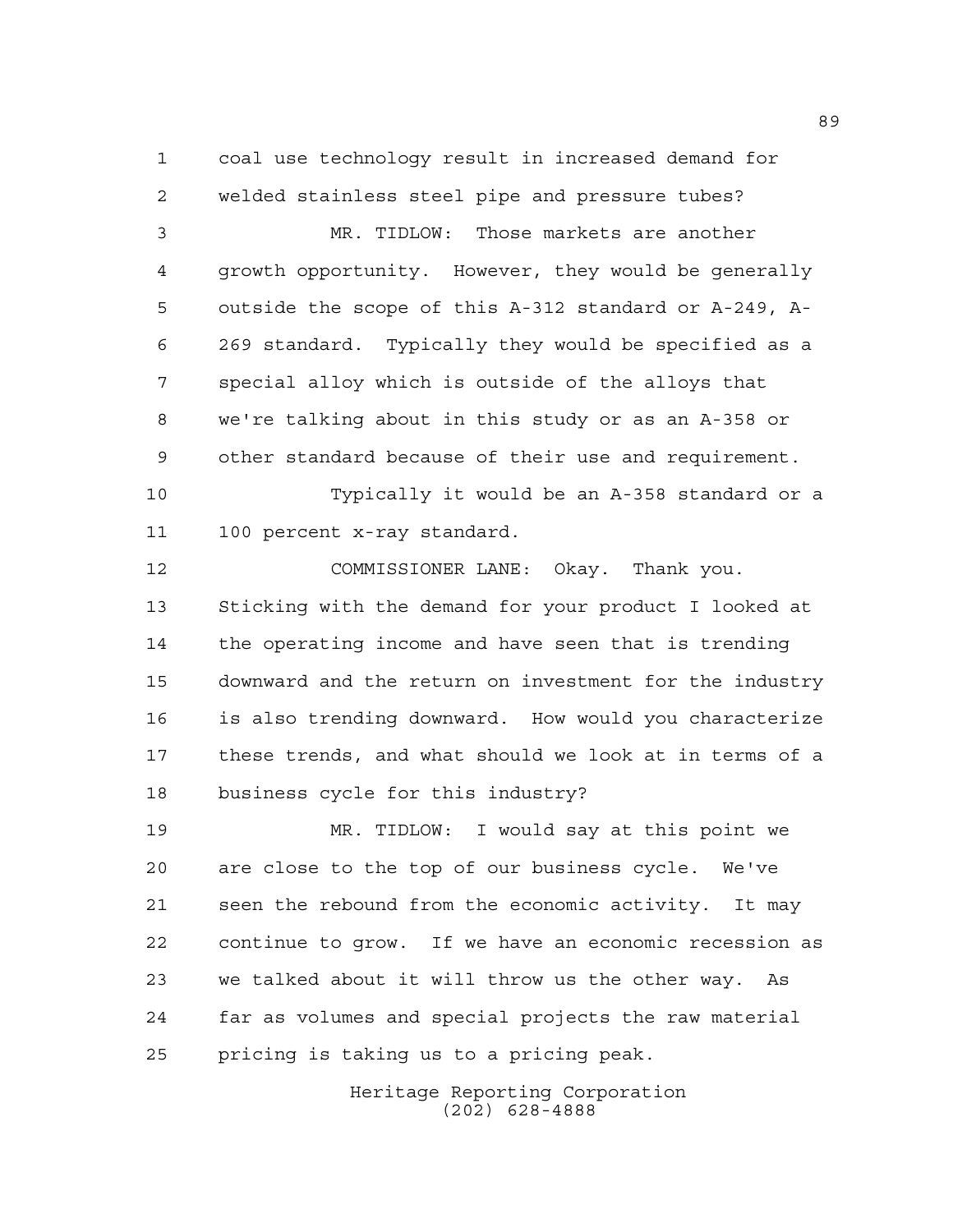Typically at pricing peaks our profitability is pretty good. Right now it's not nearly as good as it was in the last several cycles. So we're on the high side of the cycle with the future a little uncertain as to investment and economic activity.

 MR. SCHAGRIN: I would just add that I think because of the fact that you have a mix here of use for energy as well as a lot of this product going into nonenergy applications, be it chemical, automotive and other uses, food preparation being one major, is that you would think in this industry in terms of cycles and having been with an economy really growing at an incredibly fast rate for the last three or four years that this industry would be doing extremely well right now.

 I mean, this really is the good part of the demand cycle for this industry and yet while they achieved some modest profitability on the overall operation those are pretty low levels. They're in the range of slightly below five percent. If you're hitting operating profit margins of five percent at the peak of your cycle you're in real trouble because you could see that in the trough they had operating losses in the 10 or 12 percent range.

Heritage Reporting Corporation (202) 628-4888 So if the trough if way down here in the 10,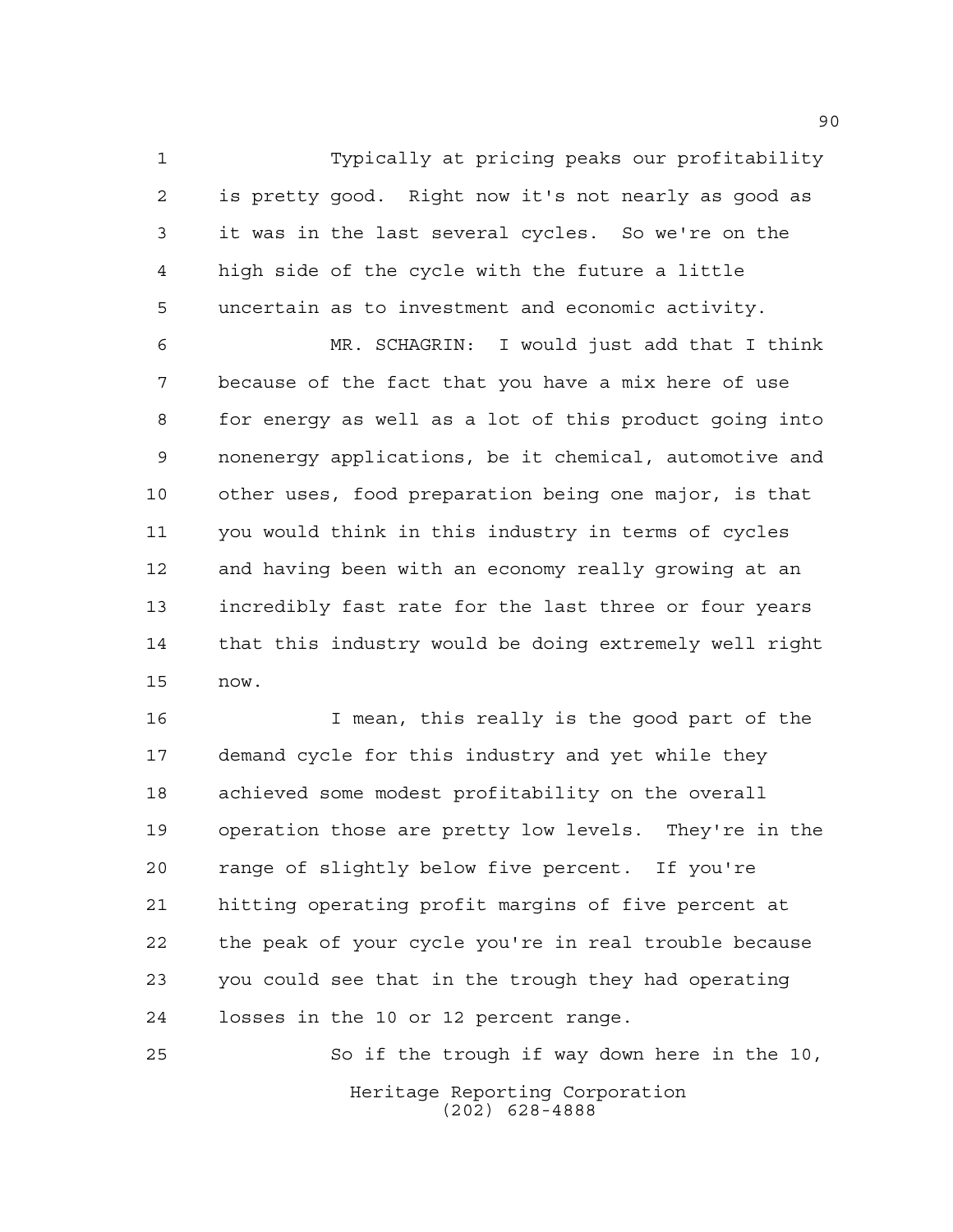12 percent negative margin rate and the peak is in five percent that's simply not good enough and that's one of the things that puts this industry in so much jeopardy is that their profitability overall has been quite weak and on A-312 they have continued to be unprofitable and that's because of the very intense import competition they have been facing particularly from China while these orders have been in effect against Korea and Taiwan.

 COMMISSIONER LANE: Mr. Tidlow, do you have the ability to manufacture other products using the same machinery, equipment and workforce that you use in the production of the WSS pipe and tube?

 MR. TIDLOW: This is a question of we have two very dissimilar production routes. The batch equipment that we make, we can make pipe on the batch equipment from very small diameter to very large diameter, almost as big as this room. That is a specialty product that really is outside of the scope of what is being covered and we talked about with our product definition.

 On the smaller diameter, the half inch to 12 inch, the continuous mills is what we call them, we make stainless steel welded A-312 pipe on those mills. We make a very small amount of A-249, A-269 pipe on

> Heritage Reporting Corporation (202) 628-4888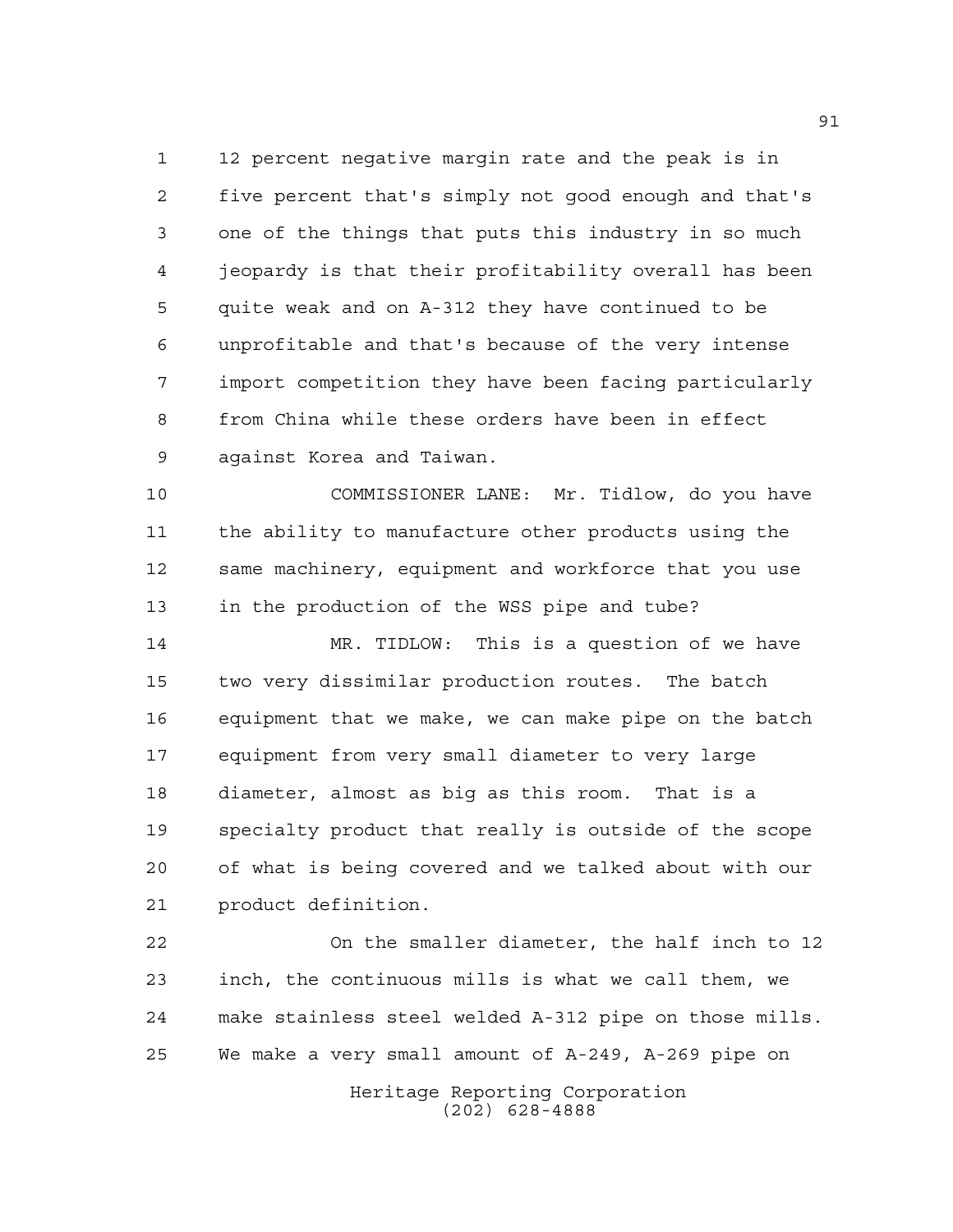those mills. We make a little bit of A-358. The reason we don't make much more of those two products, the A-249 and the A-358, is that our capabilities are very limited and those markets are very limited for what we're trying to produce.

 If we were to invest in our equipment on those smaller continuous mills we potentially could make A-249 or A-269. It would be a significant investment. We do not have the right annealing facilities, we do not have the right cut to length facilities, or handling, or packaging right at the end of the mill.

Heritage Reporting Corporation If you're producing those two products you set your plant up differently than our plant is set up. We could go back and reinvest. We could actually make the products. It would not be cost effective. We'd have a lot of damage, a lot of handling and those A-249, A-269 are a lot thinner walls, a lot more delicate product than what we produce generally. So we have very little cross-over capability. COMMISSIONER LANE: Okay. Thank you. Mr. Chairman, that's all I have. CHAIRMAN PEARSON: Mr. Tidlow, there have been some questions regarding construction for ethanol or bio-diesel plants. Do you have some idea in an

(202) 628-4888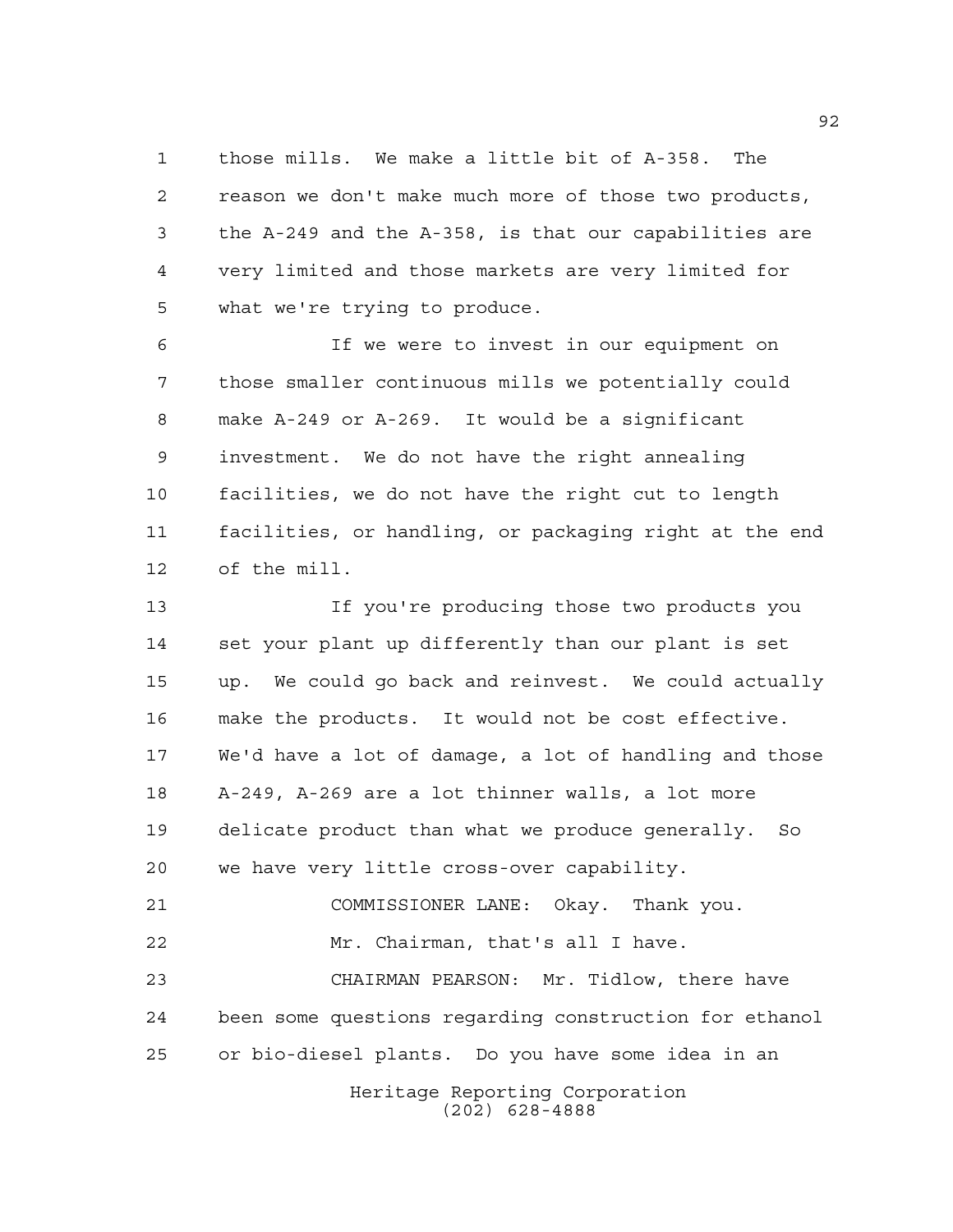ethanol plant what percentage of the stainless steel tubing that would be going in would be A-312 and what percentage might be other grades?

 MR. TIDLOW: I'm sorry. I don't. I only know about the market that we can produce to. I have a very good feel for that. We can probably answer that in our post-hearing brief with Marcegaglia's information.

 MR. SCHAGRIN: I think, Chairman Pearson, my understanding is it's mostly A-249, possibly A-269, not A-312 in the ethanol plants. Let me check with Marcegaglia, which I know has focused on those products and on the ethanol plant business, and answer further in the post-hearing brief.

CHAIRMAN PEARSON: Okay. Mr. Tidlow?

 MR. TIDLOW: To improve on that answer there is an area in the plant that uses A-249 and A-269. There is an area in the plant that uses A-312. They're very separate areas. They don't overlap at all. I see the inquiries for the A-312 and I'm sure that Marcegaglia sees the inquiries for the A-249. MR. SCHAGRIN: I think even though I'm not an expert I explain the reason why is because what's happening inside the ethanol production plant is that

they're taking the corn or whatever and they are

Heritage Reporting Corporation (202) 628-4888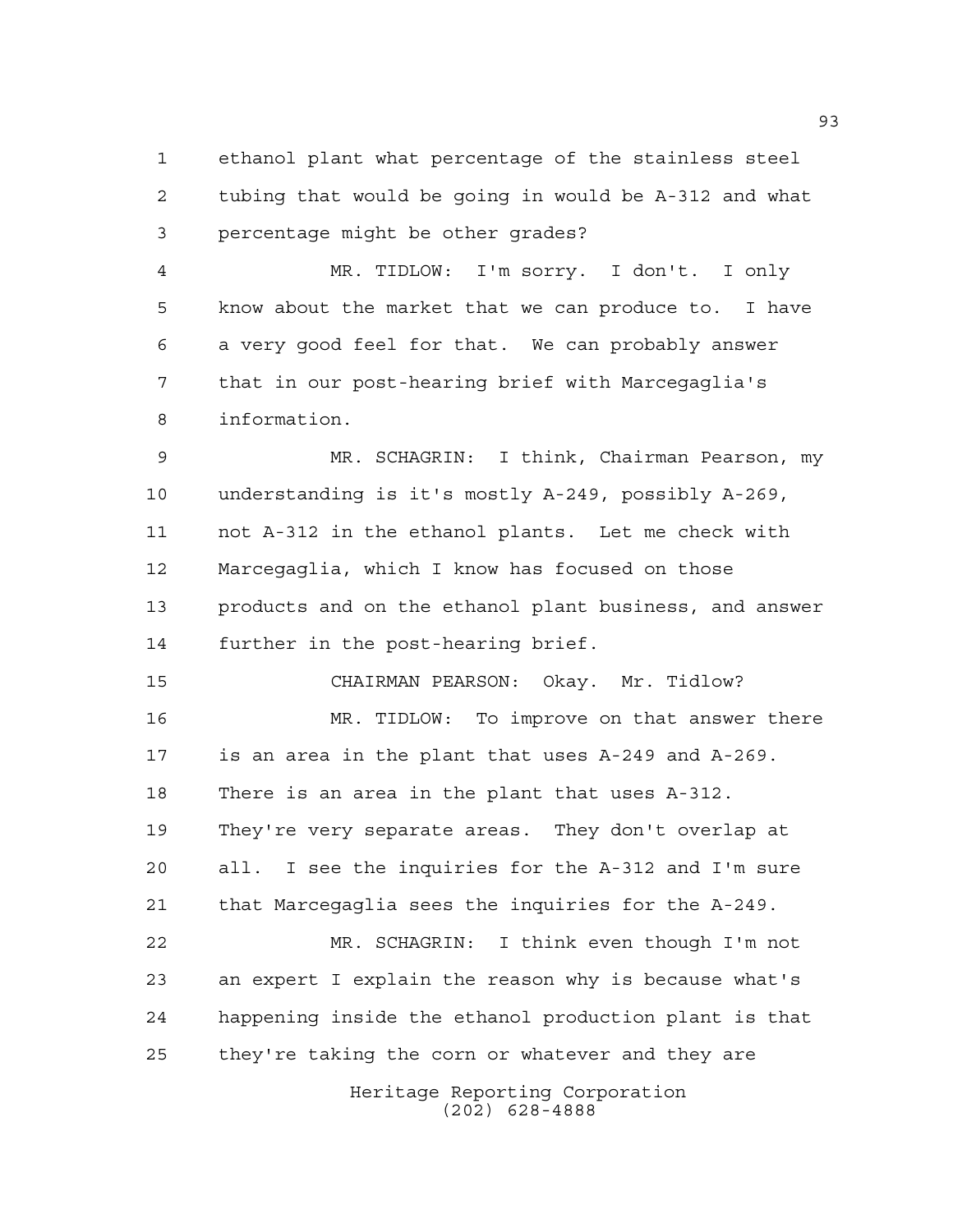applying all this heat and changing it into ethanol and for that they would use essentially condenser tubing. That's the A-249 product.

 Now, what you have to do then is take the ethanol you've made and send it somewhere and for that you'd use a piping system, which would be A-312. So it's a combination. When we think of the production of the ethanol that's a boiler condenser heat exchanger kind of tubing, and when you think about moving it or bringing things into movement that's a piping system, which is A-312, so a combination.

 When I was thinking about the A-312 plants themselves and what's being done inside the ethanol plant that's why I was thinking that it's the A-249 or A-269 because the production of the ethanol needs the condenser -- I think it's condenser rather than heat exchanger -- kind of tubing. They're similar anyway.

 CHAIRMAN PEARSON: Well, because you have identified as a growth area for the stainless steel pipe business tell us a little more about it so that we have just a better understanding of the breakdown. I have some appreciation for the technical complexities of the plant, but not in appreciation for

 what type of steel is going in. Has there been some increase in consumption

Heritage Reporting Corporation (202) 628-4888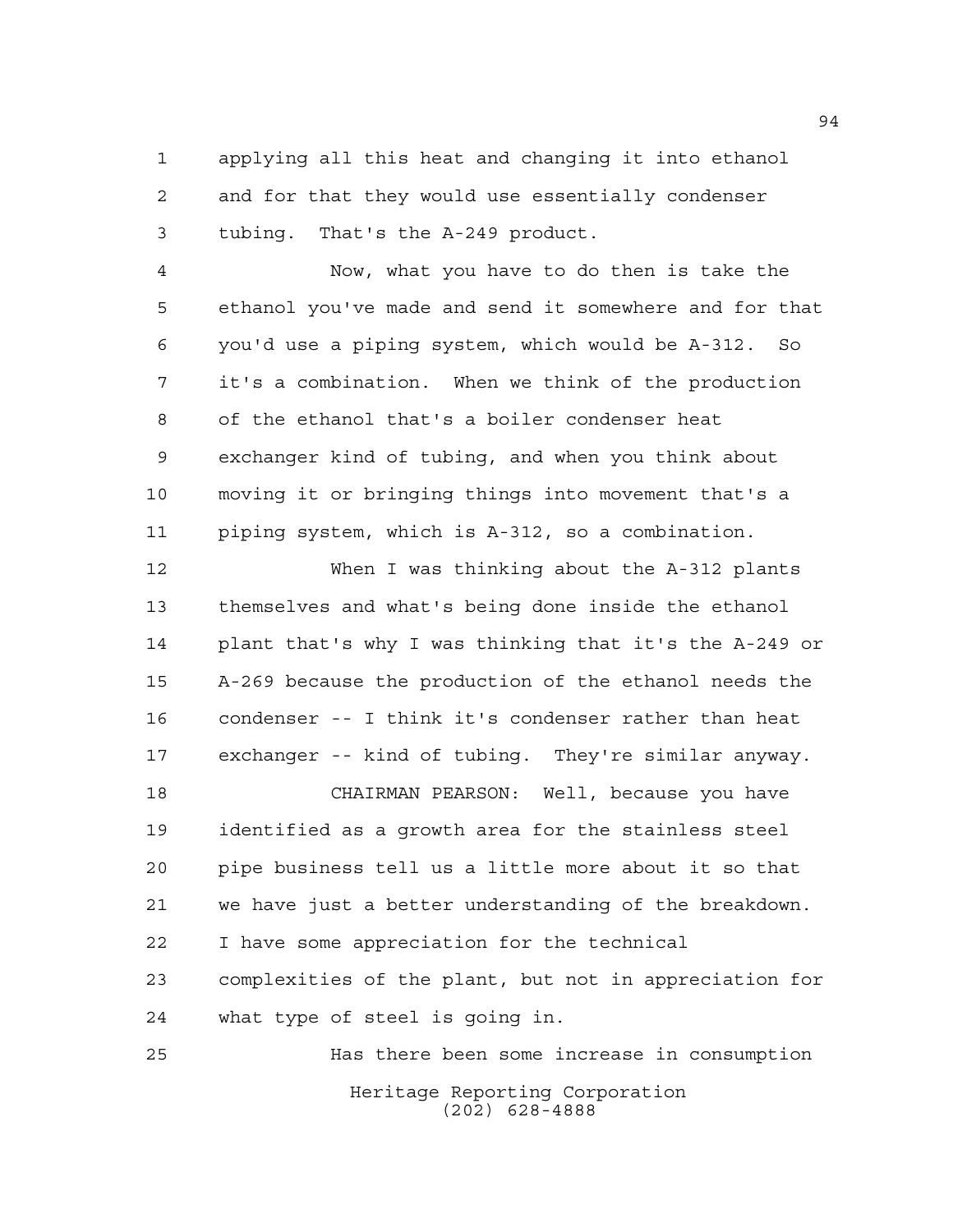of stainless pipe for rebuilding any of the hurricane damage or expansion of chemical production facilities in the Gulf? Refineries, that sort of thing? MR. TIDLOW: That's a difficult question for us to answer. The way we go to market is through distribution and once our pipe hits the distribution inventories we've lost some control and track of what's happening and where it's going. The marketplace for our product is predominantly in certain regions and the region of Texas, Louisiana, is one of the largest regions in the United States. So I can't really answer the question because of the way we go to market. We don't go direct to the end users, so that would be more of a question for the distribution. CHAIRMAN PEARSON: Okay. Fair enough. I was just trying to figure out whether a possible increase in consumption for those purposes would be strengthening your industry right now and it's not obvious whether that would continue. MR. TIDLOW: The answer is probably yes, but it's not obvious that I can give you the reason. It's the customers in a sense. MR. SCHAGRIN: If it's like everything else I know about Katrina rebuilding cement has its own

Heritage Reporting Corporation (202) 628-4888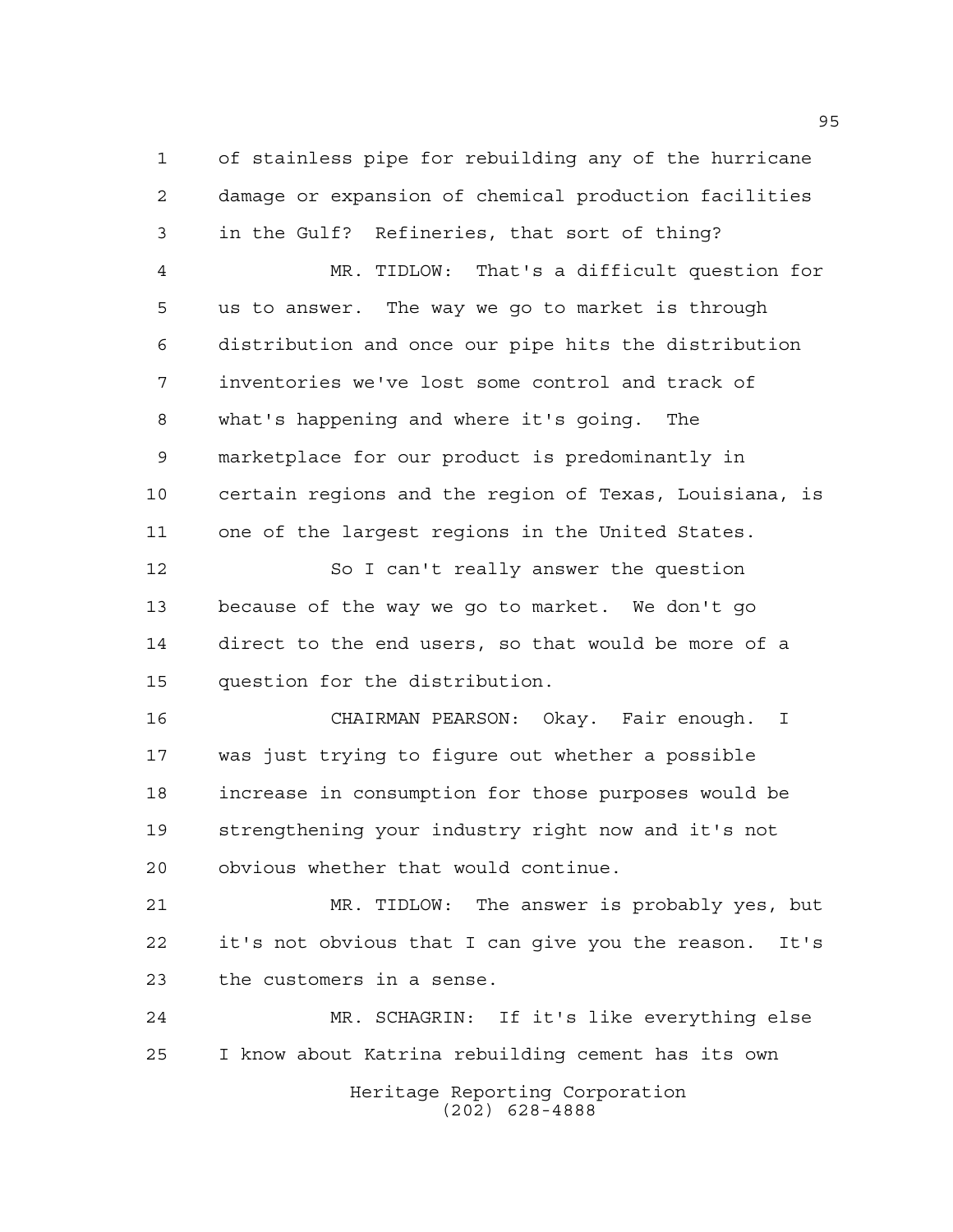issue, but everything in pipe and tube it's all going Chinese.

 I mean, every time I hear about anything being used to rebuild anything in the Gulf everybody down there is using Chinese product and now the Secretary of Commerce is putting out a notice in the 7 Federal Register to change the regulations so that the Secretary of Commerce can suspend an anti-dumping or countervailing duty order whenever the President declares an area subject to a natural disaster.

 That is really amazing. Talk about vigorous enforcement of the trade laws. What a great excuse to just get rid of anything anytime you want. I mean, not that we all -- natural disasters are horrible, but if the marketplace works then people will use product, domestic and imported, with the duties.

 The idea that you would open up that kind of loophole for someone who practices it's worse than the camel's nose under the tent. It tells me a lot about what can happen in the WTO negotiations. Very, very troublesome.

Heritage Reporting Corporation (202) 628-4888 CHAIRMAN PEARSON: You keep raising China and I deduce from that that China is a producer and exporter of stainless pipe. It also must be a consumer. Do you know anything about the demand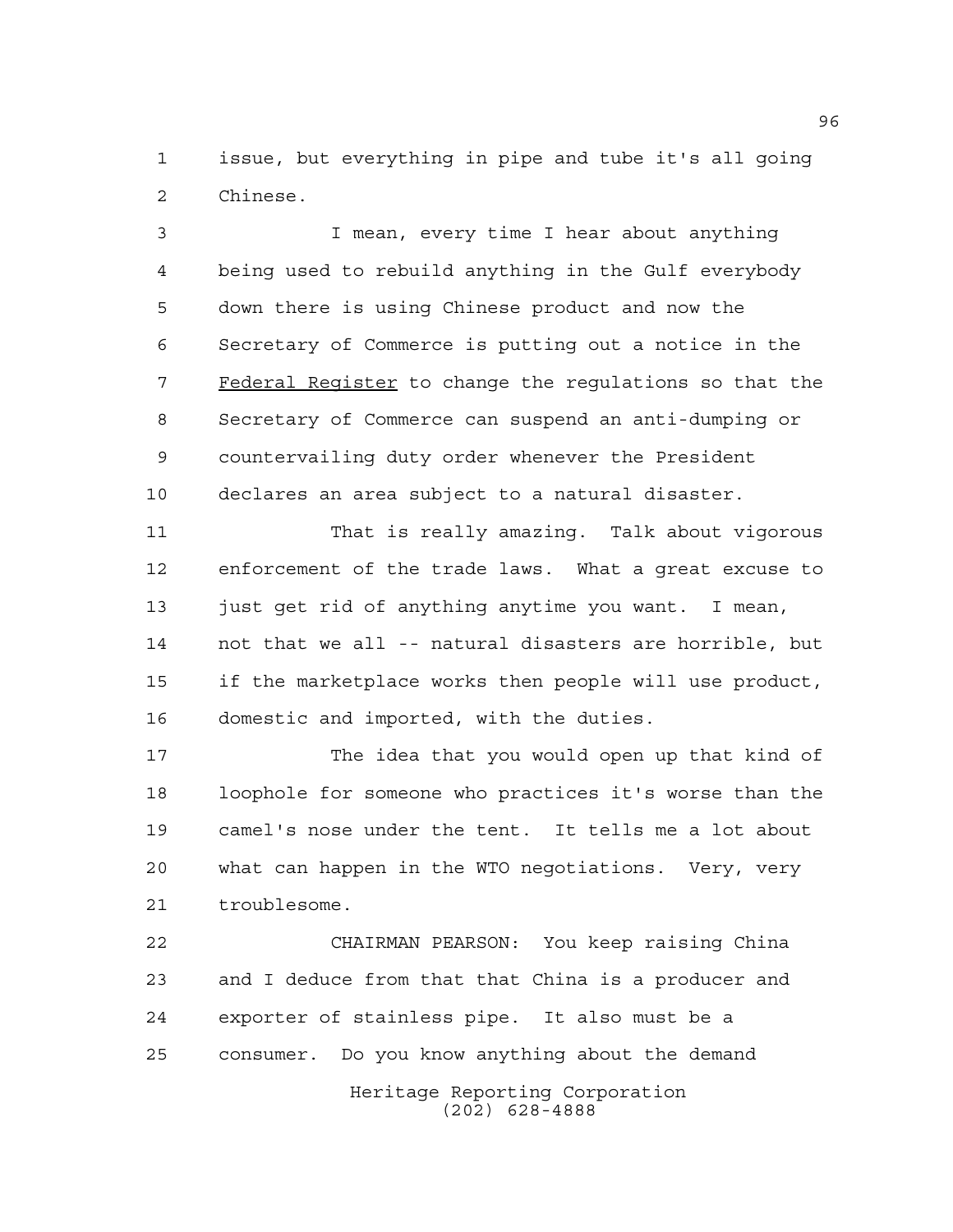potential for stainless pipe in China? Is it possible that the demand will grow faster than the production of pipe in that country thus leading them to become more of an importer?

 MR. TIDLOW: As I mentioned we just recently came back from China. They have some of the most efficient -- efficient -- some of the largest plants that have been put in. Efficiency is a very different thing in China than it is here. We tend to be very labor focused and they're not, but they have some of the largest plants in the world for producing stainless steel welded pipe and tube in A-249, A-312.

 Generally it's a smaller bore. They well exceed their domestic demand. They export to all areas of the world. Europe and the United States have become their predominant targets for export. They are currently short on raw material supply, so that's one of their limitations which will be eliminated in the next year.

 So in the next 12 to 18 months they'll become very, very oversupplied on raw materials, hot mills, cold mills, for stainless steel as well as their pipe mills. Right now some of the raw material that they're using is coming out of the Korean and Taiwanese facility for stainless steel.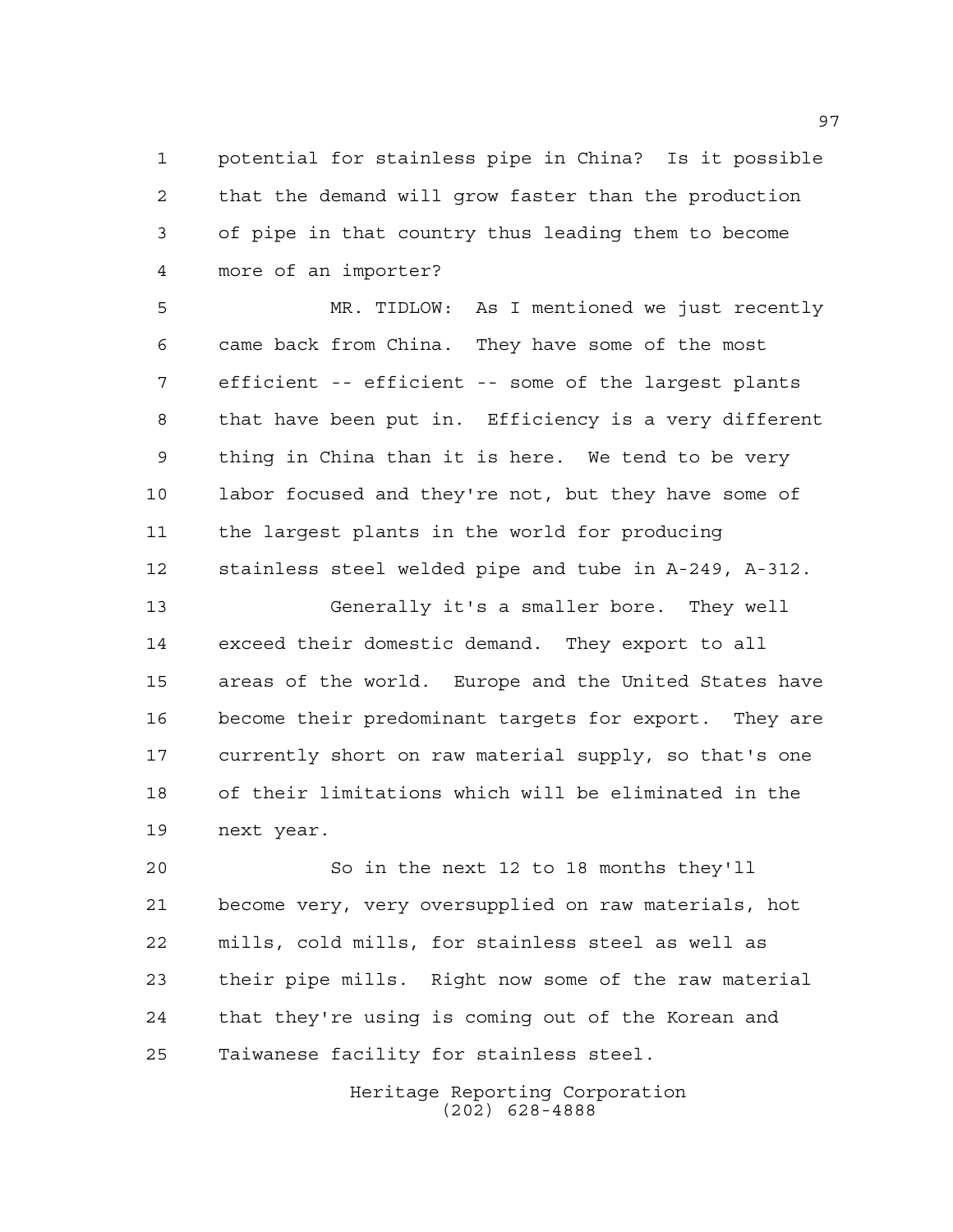CHAIRMAN PEARSON: Okay. So your expectation is that for the reasonably foreseeable future the production in China will exceed the consumption in that country?

 MR. TIDLOW: I was at a conference last month and there was a comment that was made by one of the producers or one of the expert witnesses that there's 200 continuous mills in China. We have eight and we're about the largest for making A-312 pipe in the United States. In my mind if they focus those on making the A-312 standards and improve their quality -- at some of the facilities their quality is world- class, at others it's just not, but they'll get there. If they focus their production on A-312 they have enough to supply the entire world probably.

 CHAIRMAN PEARSON: Are some of the pipe mills in China foreign direct invested? Have they imported expertise in marketing ability or are they primarily domestic Chinese firms?

 MR. TIDLOW: The information that we have says that they're private firms, they're government controlled firms as well as nationals who have invested in Chinese facilities, so they're privately held by Chinese management. So yes, to answer your question is there are all sorts of different

> Heritage Reporting Corporation (202) 628-4888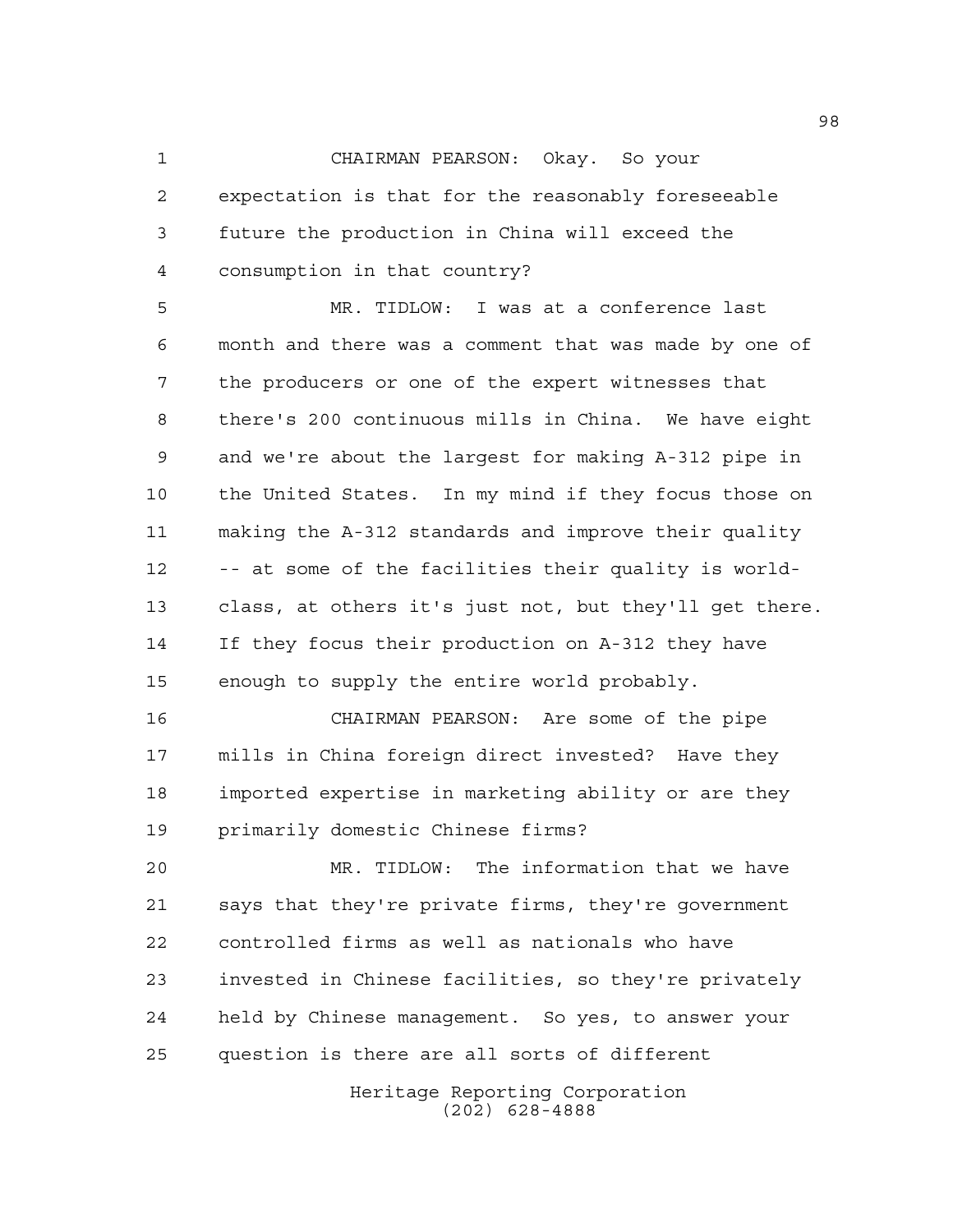ownerships going on right now.

 CHAIRMAN PEARSON: I think I'll yield back the balance of my time and turn now to Vice Chairman Aranoff.

 VICE CHAIRMAN ARANOFF: Thank you, Mr. Chairman. I really only have one follow-up question. I note that the period that we are reviewing today includes the period during which the 201 investigation was going on. In that investigation, the Commission made a negative determination with respect to welded stainless steel pipe, a decision for which I have no responsibility at all. But one of the --

 MR. SCHAGRIN: That's okay. We're not blaming anyone, Vice Chairman Aranoff, so everyone is absolved of responsibility.

 VICE CHAIRMAN ARANOFF: In any event, one of the things that the Commission cited as a contributing factor, that while industry capacity utilization was low, at least part of this could be attributed to "mothball facilities". In more recent years, what do you see as the primary factors that are contributing to low capacity utilization, and how has that changed since what the Commission observed in the 201? MR. SCHAGRIN: I'm going to let John further this answer, but I think it's important to point out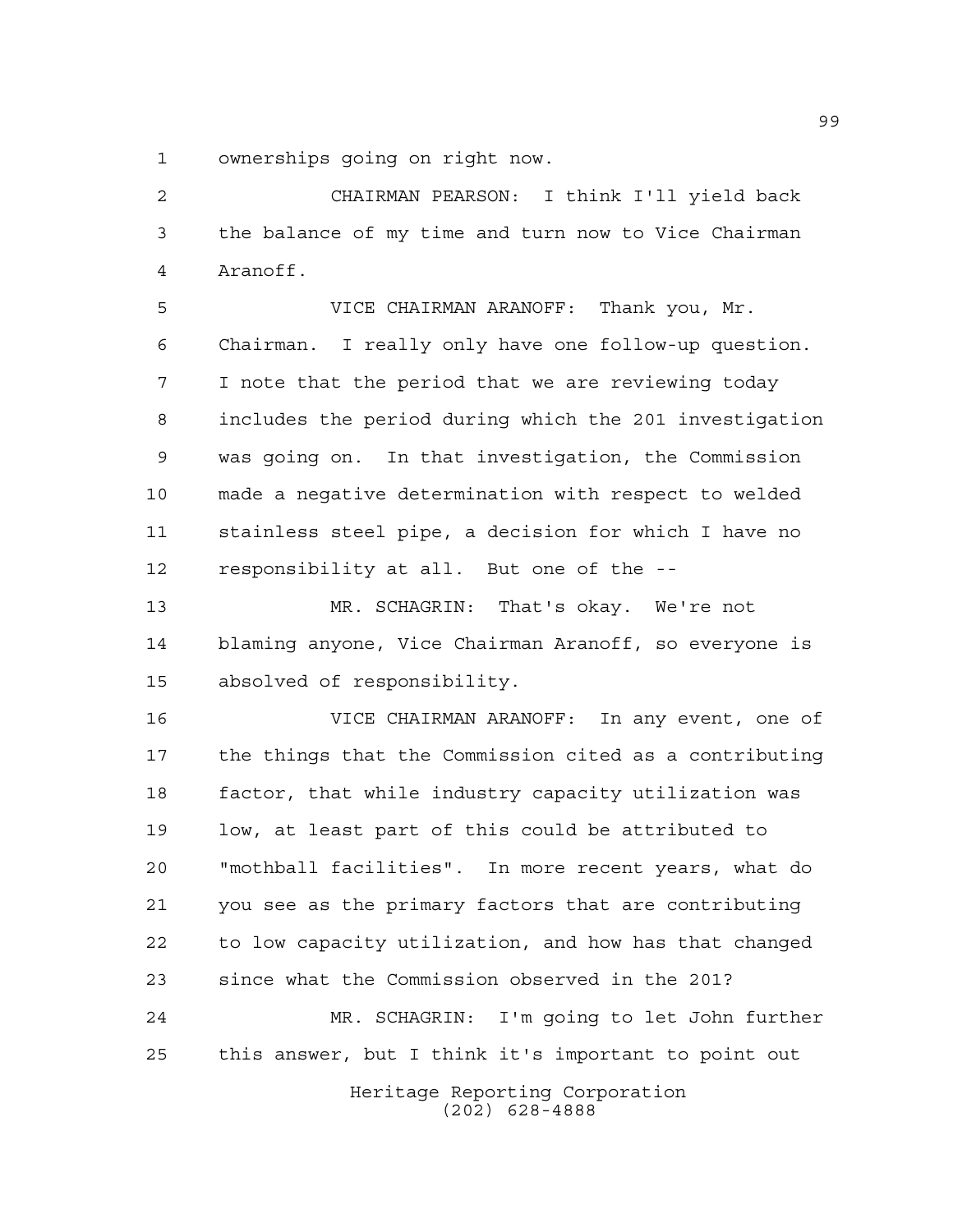at the outset that the scope -- not the scope, actually the like product definition for the purposes of that 201 was even much, much larger than this because it included all welded stainless pipe and tube, much of which is mechanical.

 So you have this very large market for mechanical products. All the automotive exhaust products, which is a huge market, all of your catalytic converter stuff on your car is all forms of stainless; welded stainless pipe and tube goes into that. And so at the outset, I would just say that the like product there was much, much larger than the like product here.

 Now then, as the capacity utilization -- and by the way, had the like product -- and don't forget that the steel 201 case was huge, so you had to have broad. Had we had A-312 as a separate 201 like product, the Commission probably would have made a different determination. But notwithstanding that, I think the problem with capacity utilization is a real problem, and it is for Bristol and other producers really cutting back the number of shifts on their equipment.

Heritage Reporting Corporation (202) 628-4888 MR. TIDLOW: Our capacity, like I keep going

Mr. Tidlow?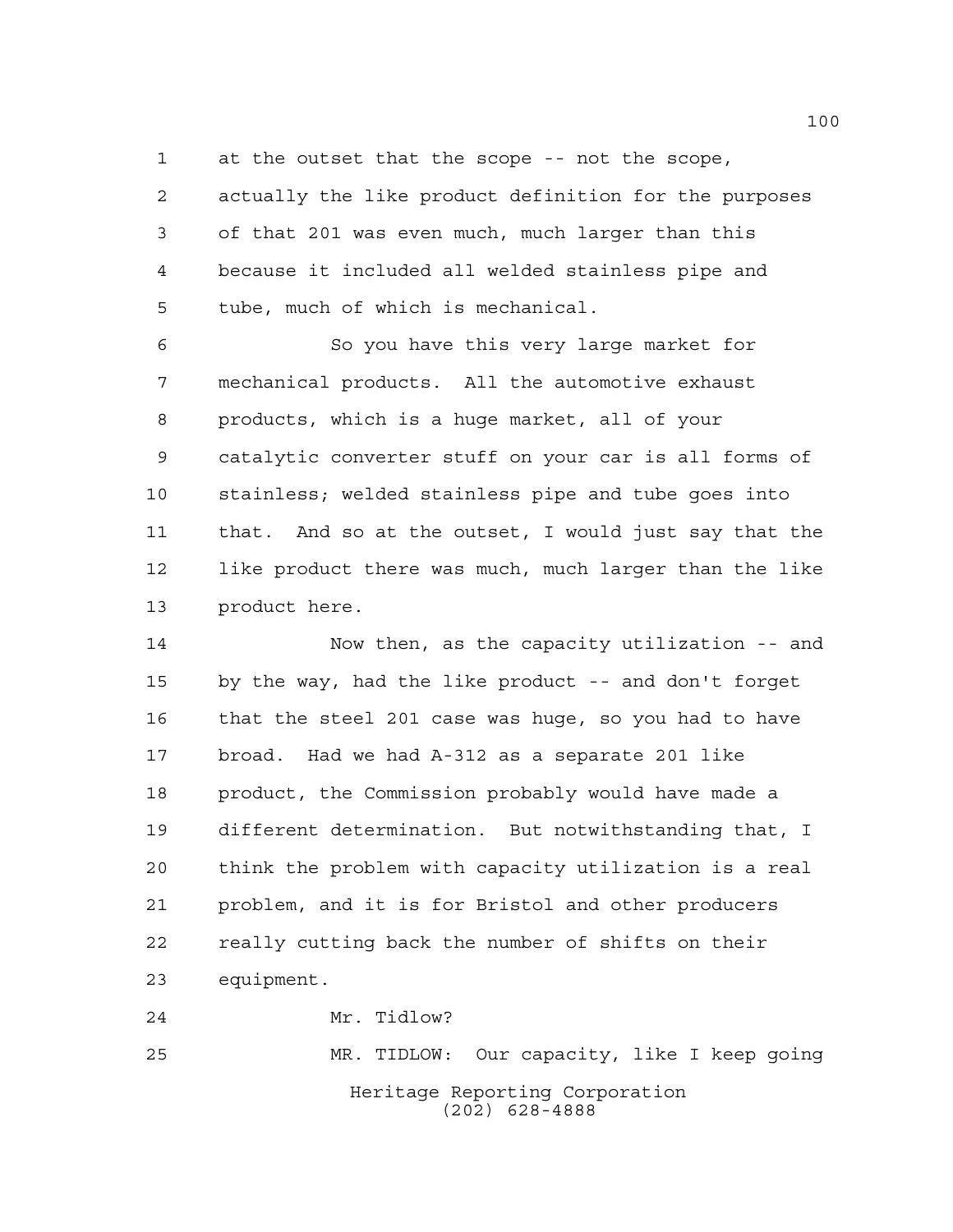back to our two different production centers, our capacity on our batch mill is very small compared to our capacity on our continuous mills. Continuous mills can run 21 turns every week. We do the maintenance and stuff as we change our product line, which product we're making. We do our maintenance as we're doing that.

 So our capacity is once you put that piece of equipment in the ground, it doesn't change. We can run it 20 turns. We can run it seven turns. Right now we're running some of them 5 turns, some of them 12 turns.

 During the scope of this period of this investigation, between 2000 and 2006, we've run almost every one of those continuous mills at some point 21 turns. That is our realistic capacity on that equipment. Right now we're running some of them two days a week. We're running some of them seven days, one turn, some of them seven days, two turns. It just depends on which product that they make. So our capacity is real at the numbers that we've put in. Our utilization is very low because of the way the market has dried up for some of the sizes. I guess that's it.

Heritage Reporting Corporation (202) 628-4888 MR. SCHAGRIN: And just to translate from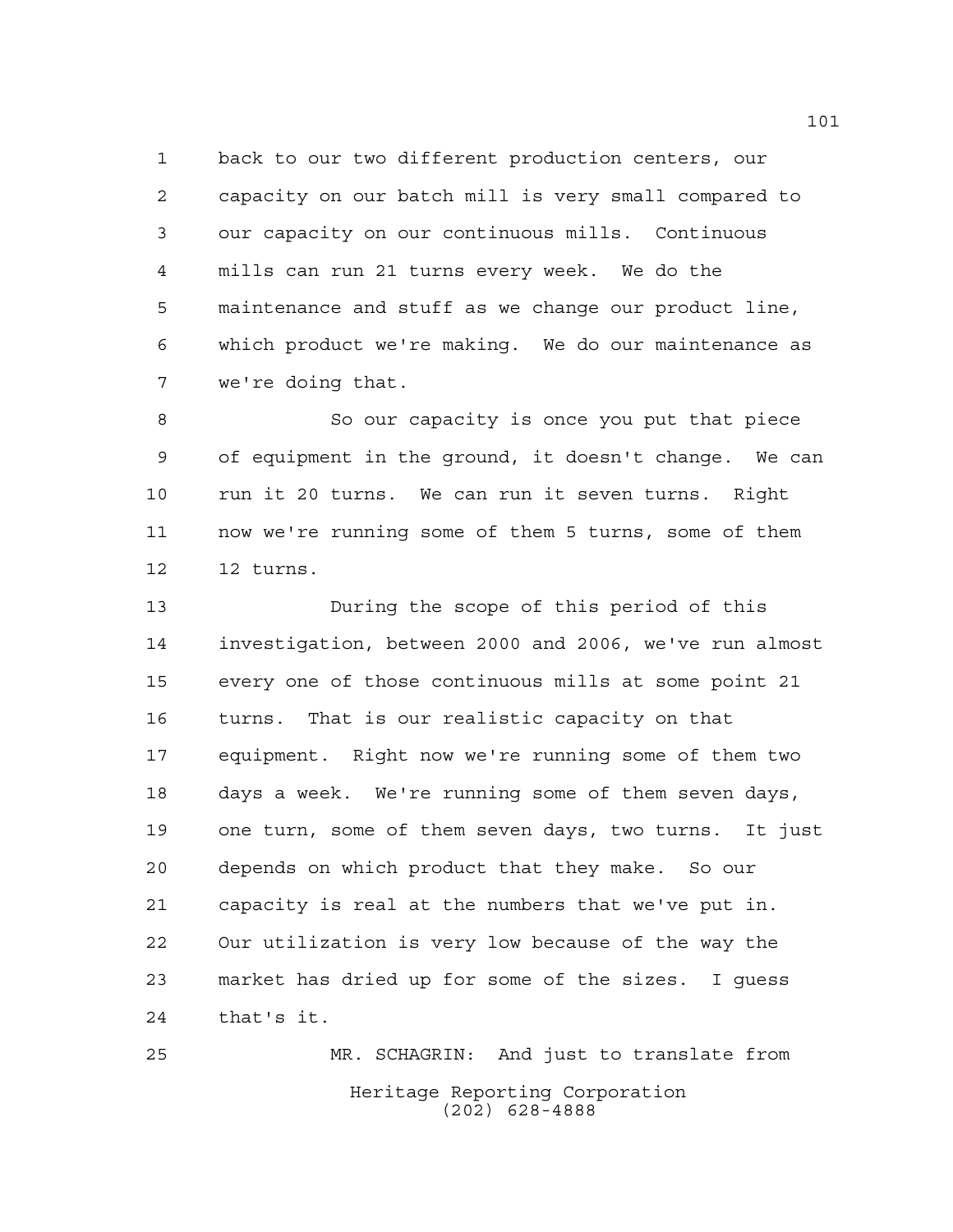pipe and tube speak into real speak, turns being an eight-hour period, so they were literally operating at times seven days a week, 24 hours a day, which the mills are capable of, and are now presently operating maybe on average five days, eight hours, but it depends on the mill. Some mills may only be operating 16 hours a week, and other mills may be operating 64 hours a week, but nothing is operating seven days, 24 hours. But that's the basis of the capacity, because they would like to run that way.

 They do have some substantial fixed costs at these properties where there's a real benefit to running more. It's not just the electricity that is utilized, but they have gases. They all have gas facilities because unlike carbon welding, they have to use gases while they're welding, and they have to use their annealing lines, and they would like to utilize those more. It does reduce their per unit costs of production versus lower rates of utilization.

 VICE CHAIRMAN ARANOFF: Okay. I appreciate those answers. Thank you very much, Mr. Tidlow, for making the effort to be here with us today. And I have no further questions, Mr. Chairman.

 CHAIRMAN PEARSON: Okay. Commissioner Hillman.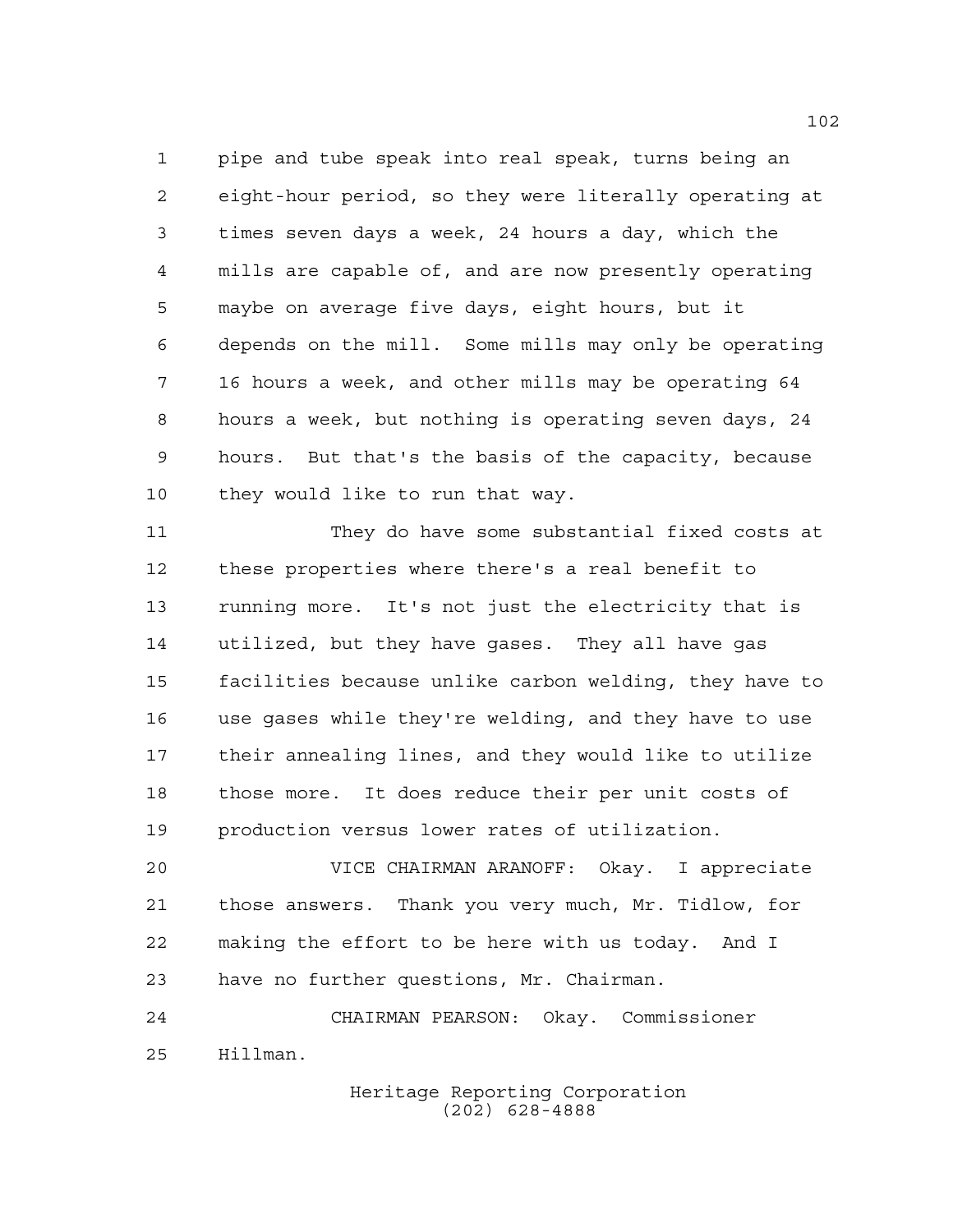COMMISSIONER HILLMAN: Thank you. I hope just a couple follow-ups. One is on this issue of whether there has in fact been a shift in production in the U.S. industry out of A-312 and into the other products that presumably are more lucrative.

 I think I heard, Mr. Schagrin, earlier your general sense that the data looks that way because the facilities that have been closed were primarily or entirely A-312 producers, but I want to make sure I understand what you're really saying. Are those companies that can make both, both the A-312 and the other more specialized products, have they shifted out of A-312, or you think the data is simply a reflection of the closure of certain specific facilities?

 MR. SCHAGRIN: First, I'd say it's primarily an issue in terms of qualifying the answer, it's that the facilities that were closed primarily produced A- 312. Some of the closed facilities such as I think John mentioned earlier in an answer Davis Acme/Romac, they closed facilities -- I think they closed four facilities in the U.S., and at one or two of those facilities, they made primarily A-312, and at the other facilities, they made primarily or maybe even exclusively other welded stainless pipe. So, in a way, it's applied to both.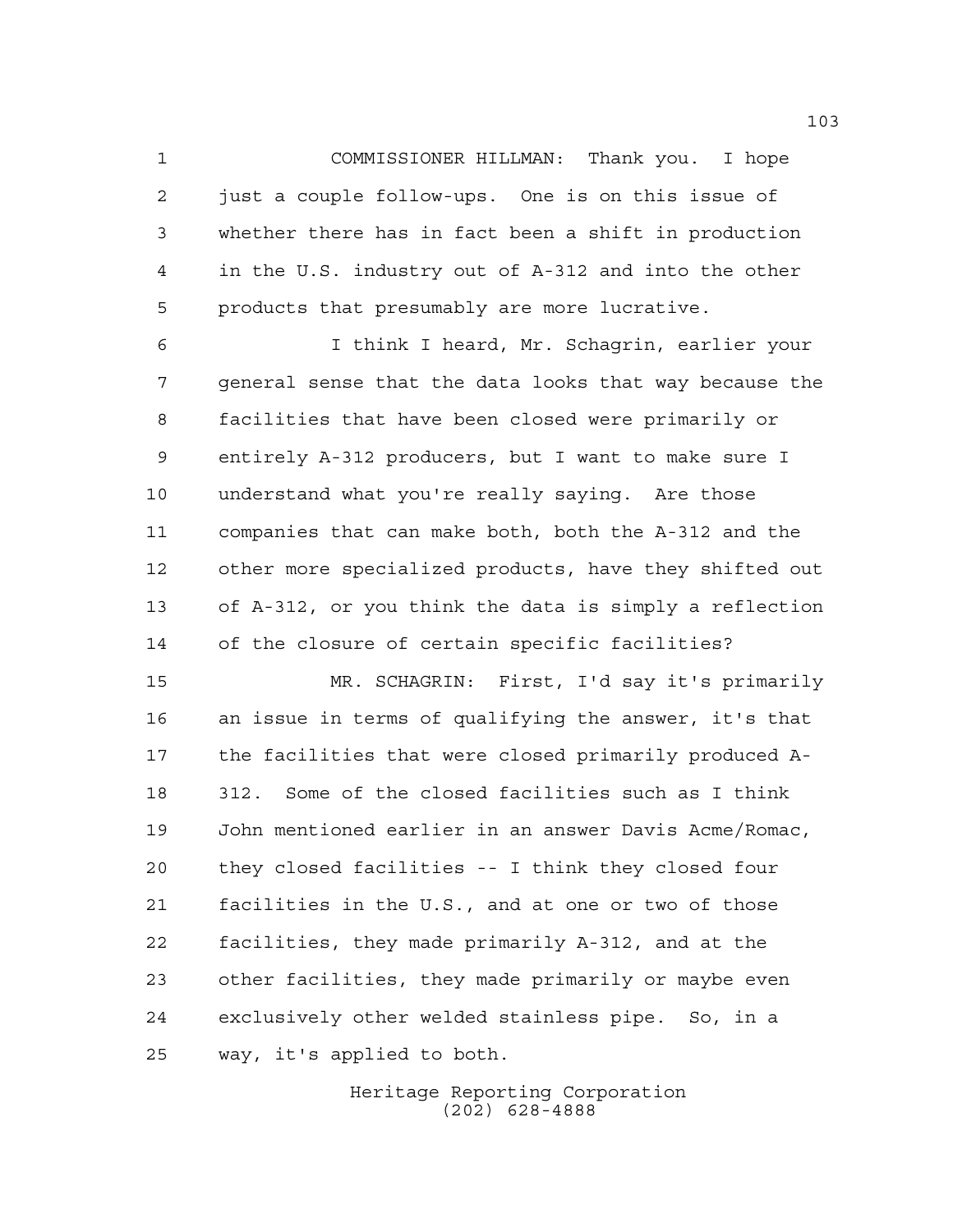Heritage Reporting Corporation (202) 628-4888 In terms of the present makeup of the industry, I think the reason that it looks like there's a shift isn't that on the lines that made A- 312, the producers are making other product. It's that within a facility or in the case of maybe some companies have multiple plants, but even at Bristol where they only have one plant and in Marcegaglia where they only have one plant but different welding mills and different bays, it's the fact that they are utilizing their A-312 equipment less and producing less A-312 and not producing less of the other products is what makes the shift apparent. They're not utilizing the same equipment to make more non-A- 312 because they really don't utilize the same equipment. COMMISSIONER HILLMAN: Right. Okay. Mr. Tidlow, did you want to add anything? MR. TIDLOW: On the like product, this is again another like product question as far as I'm concerned. There's an issue there. And right now for some of our large projects, we are making very large diameter, large tonnages of very large diameter. If we were to address the like product, that information would fall out, and it wouldn't be quite as confusing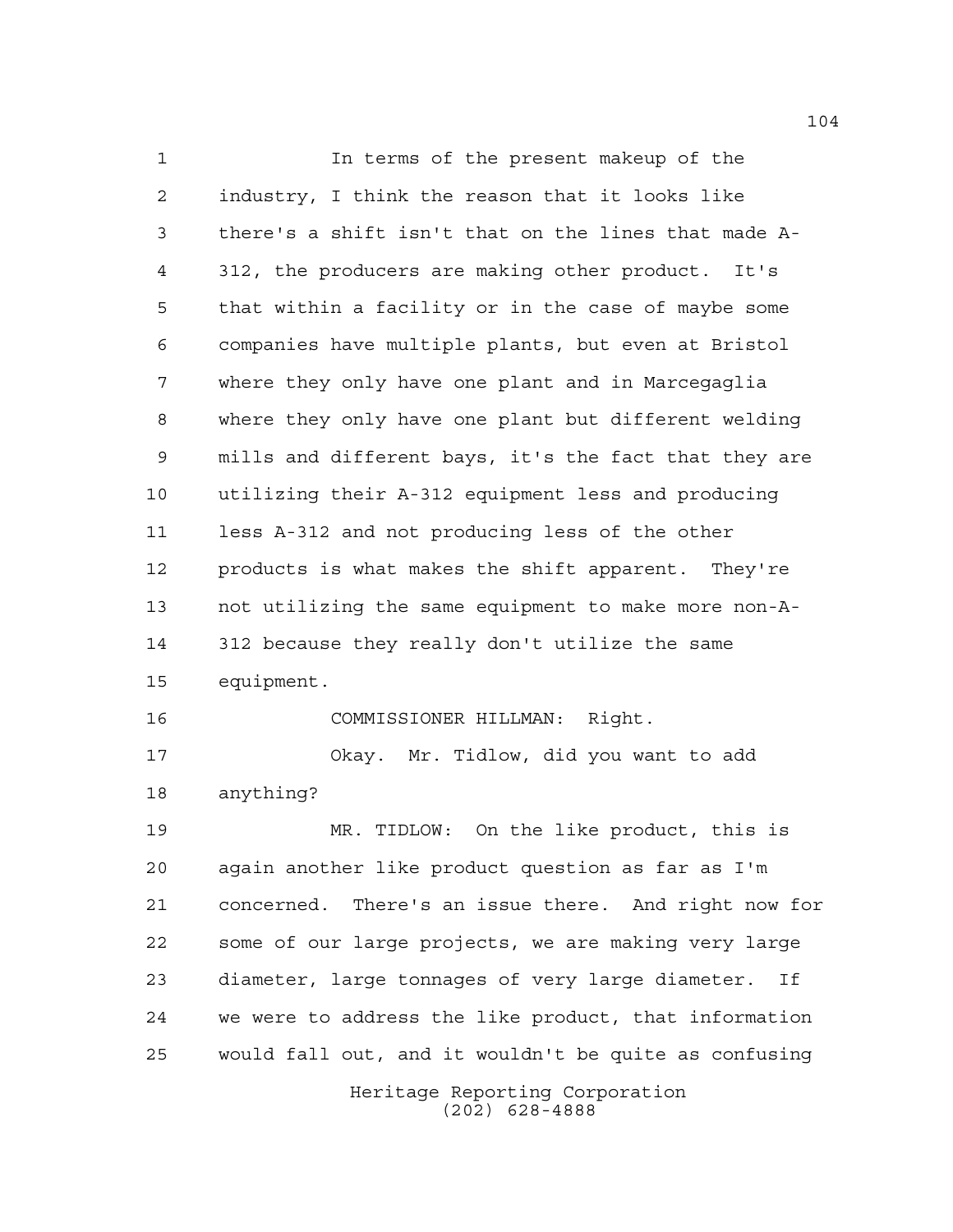if we were targeted more at the commodity products and the smaller A-312.

 The other issue is the demand for our products has increased during this period, and our production quantities have gone down. It's increased modestly, but our production quantities have gone down. So we've seen a slight shift in making other products. That is growth in ethanol and liquid natural gas. So there's been a little demand growth on that side. There's been a little demand growth on the welded

 A-312, but we just haven't seen the same increase in production for the U.S. facilities.

 COMMISSIONER HILLMAN: Okay. All right. Then the other issue that we obviously look at is the relative attractiveness of the U.S. market. I don't know whether you could help us understand what prices 18 for either A-312 or any of the other product that is produced by the domestic industry as we've defined it in this case, what are prices elsewhere? In Europe? In Latin America? In Asia? Where would U.S. prices fall vis-à-vis other countries that are consuming a fair amount of A-312?

Heritage Reporting Corporation (202) 628-4888 MR. SCHAGRIN: Mr. Tidlow, you can either answer now. And then I believe that because the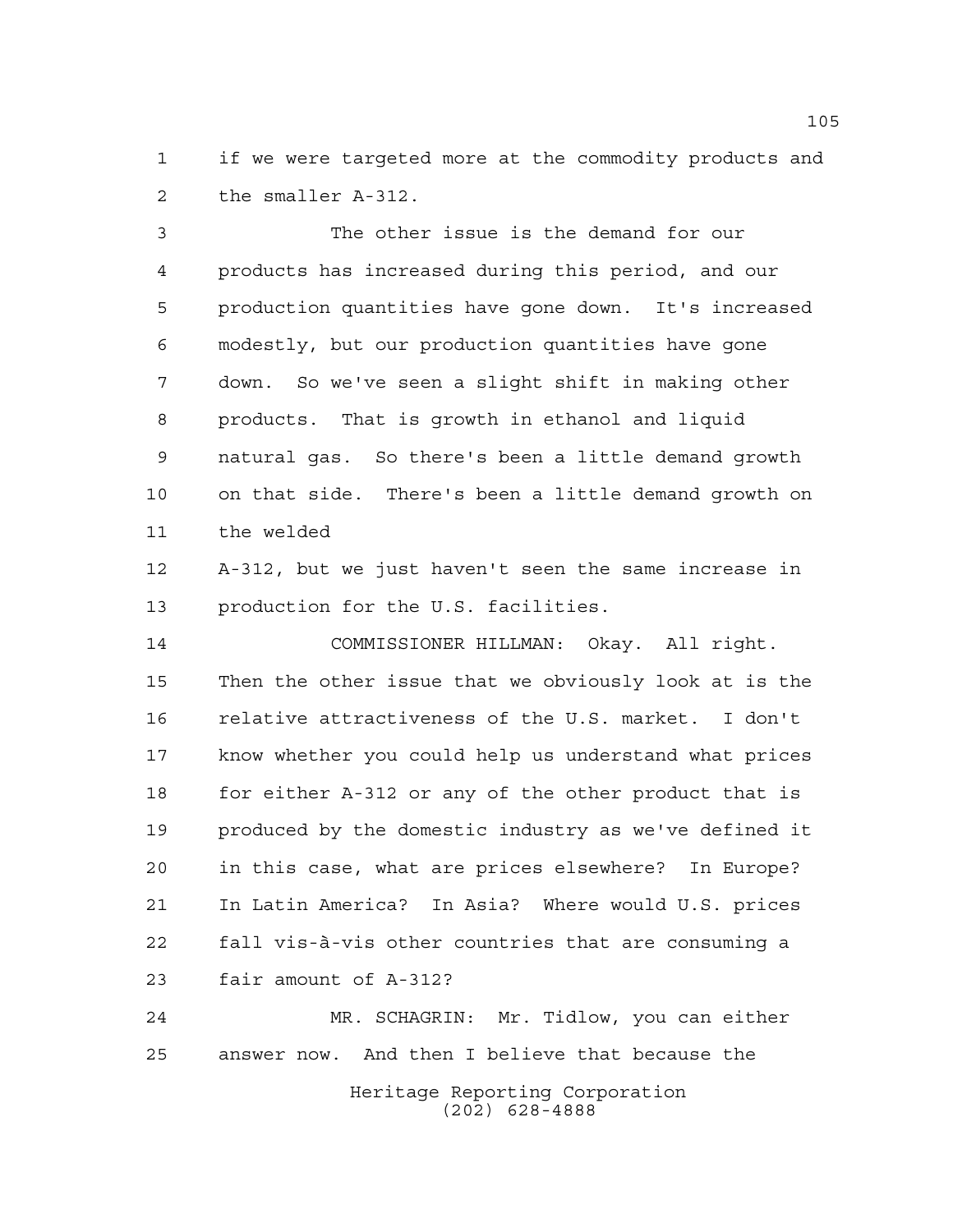sources of the information for the staff might have been from some confidential sources, if the staff report had some information on this.

 I also believe that in confidential questionnaire responses, there's also some confidential information we could utilize in the posthearing brief to address that, and we will do that and break out all the information available to us based on the confidential staff report as well as questionnaire responses and answer that question.

 Now, having said that, I'd invite Mr. Tidlow to add any comments he has now, but we'll also address it in the posthearing brief with some confidential information, Commissioner Hillman.

 MR. TIDLOW: We at this point, we see a little bit of competition out of the Europeans, and we're competitive with the Europeans, so I'd say our pricing on that side isn't terrible. But outside of that, we don't even get feedback from the other markets because our pricing is so far out of line with some of the pricing that they see as export business that they don't even tell us what the pricing feedback is.

 COMMISSIONER HILLMAN: Meaning the U.S. price is much higher?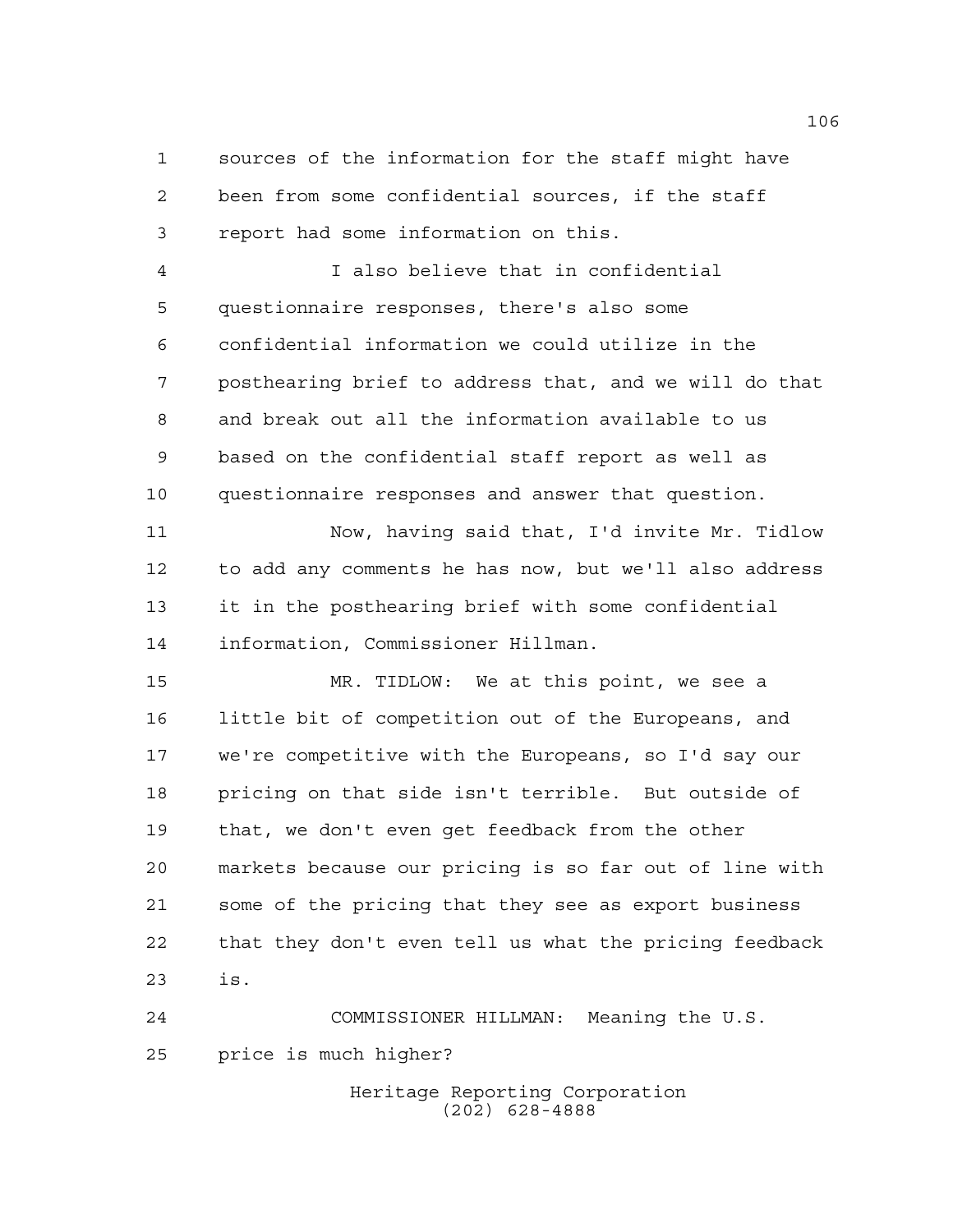MR. TIDLOW: And the European prices generally. So our markets in that case I would say would appear to be very attractive.

 COMMISSIONER HILLMAN: Okay. All right. And then on in essence the capacity of the Koreans and the Taiwanese, obviously we got very little to no, you know, direct questionnaire data, but I didn't know whether there's anything further you wanted to say about your sense of Korean and Taiwanese capacity. Again, it's the relative attractiveness of the U.S. market and the ability to actually make and ship product that would be demanded here, whether there's anything you wanted to say on that.

 MR. TIDLOW: The quality of the product made in Korea and Taiwan is adequate for any market in the world effectively. They've qualified their products. They've gone through all the phases to get to where they need to be. They have several facilities that I know are very large-scale and can produce product for the world market and have in the past. I think they would be there again.

 COMMISSIONER HILLMAN: Okay. And no changes that you know of? No major shutdowns or any of that within Korea and Taiwan?

Heritage Reporting Corporation (202) 628-4888 MR. TIDLOW: Additions. Additions rather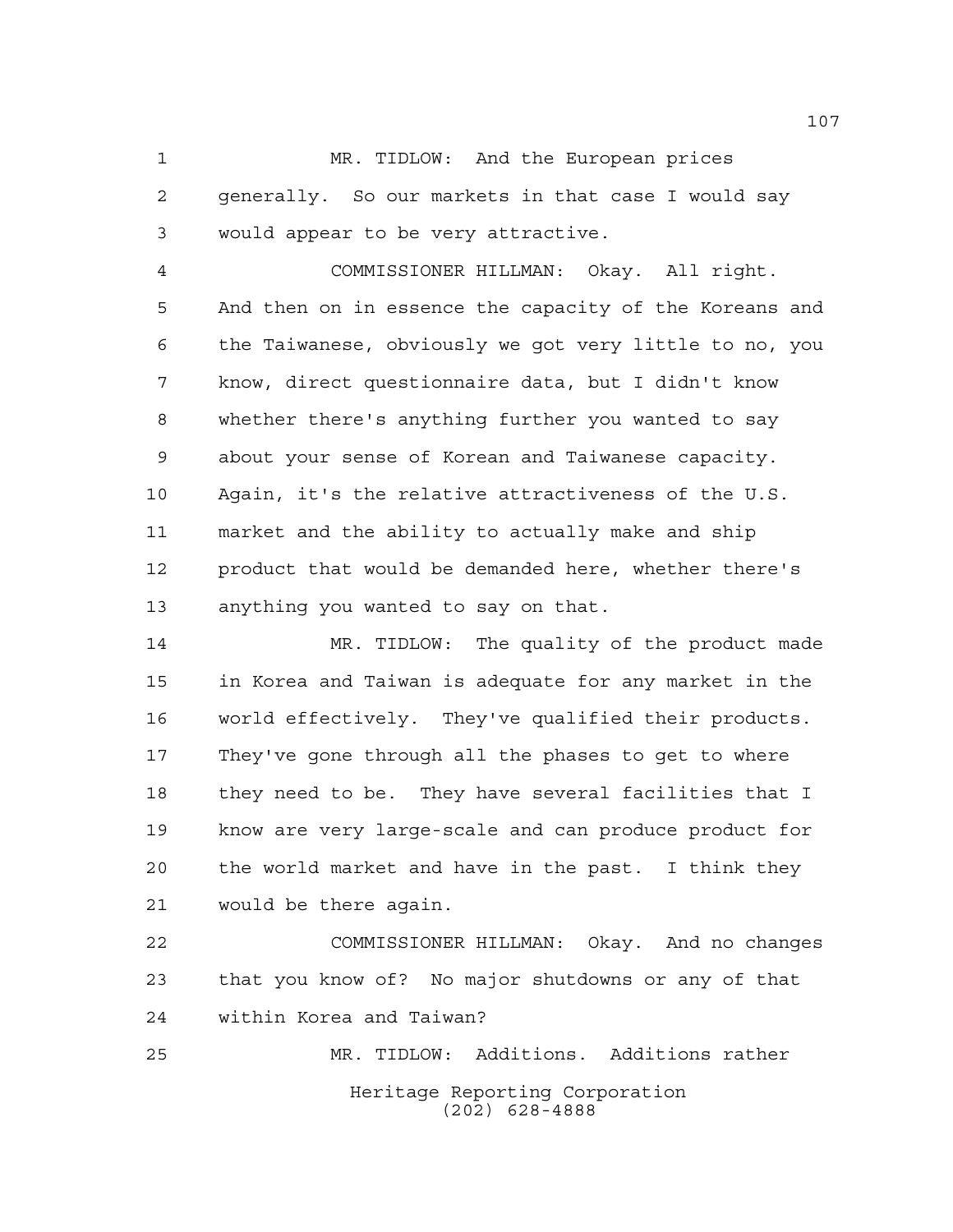than subtractions.

 COMMISSIONER HILLMAN: Okay. All right. All right.

 MR. SCHAGRIN: And I would just emphasize there, A, we think there have been additions to the capacity in those markets, and B, given the just unbelievable growth in Chinese production and Chinese exports, you know, which have grown from virtually nil to as much as 45,000 metric tons last year of these products, that while you don't have the information, you're tending I think to have go back and rely on the earlier sunset reviews.

 To me, the information that is on the record, maybe we need to interpolate this a little bit more in our posthearing brief, is that they would have much more excess capacity today because of the huge growth in not only Chinese production for the Chinese market but the huge growth in Chinese exports means that the Korean and Taiwanese industries would have more excess capacity than they would during the period of the first review because Chinese industry barely existed six years ago.

Heritage Reporting Corporation And so we don't think there's been plant closures in Korea and Taiwan, and yet you've had this huge growth in China. And there's no question of

(202) 628-4888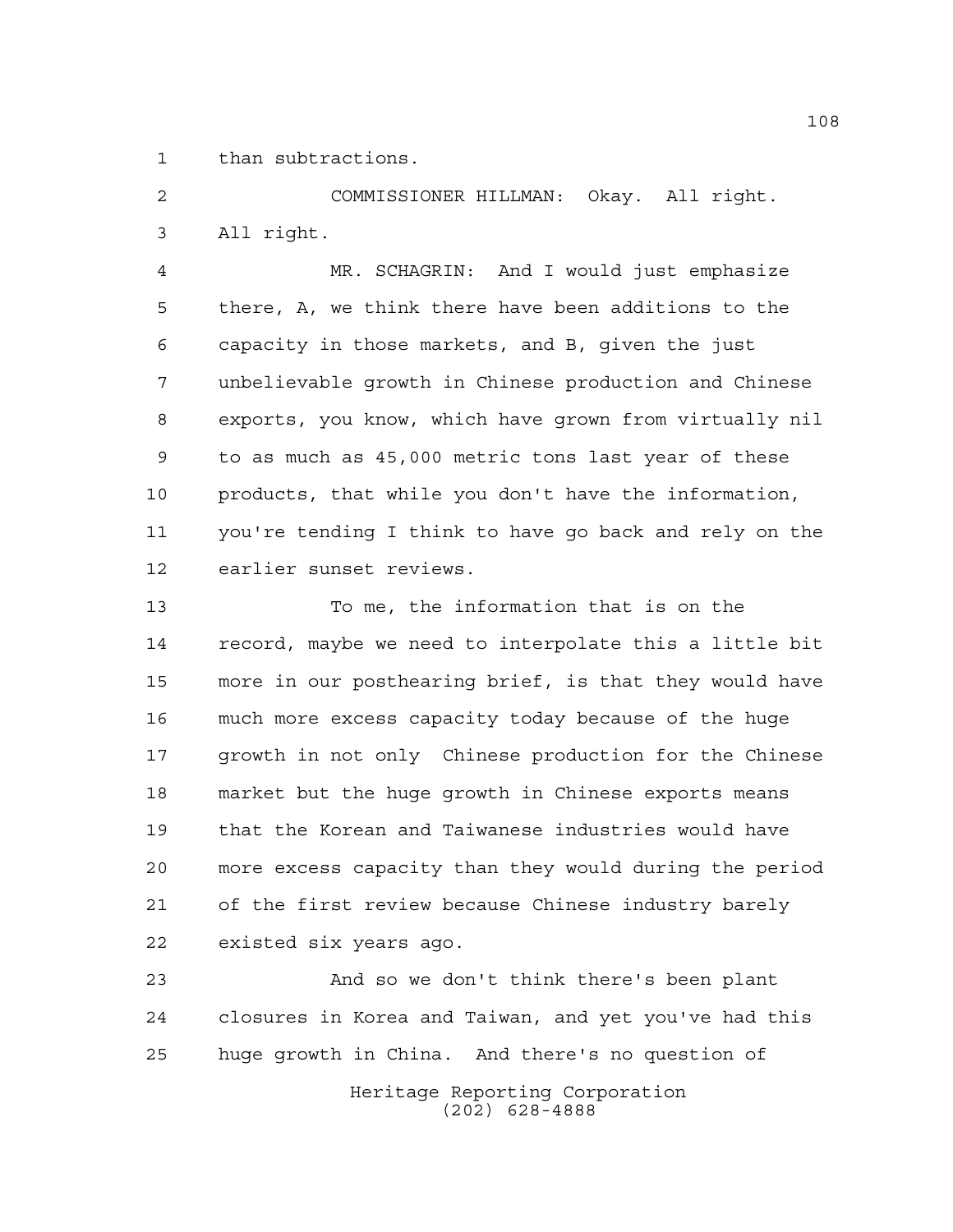displacing Korean and Taiwanese exports to other markets, and that would give them more excess capacity than had existed at the time of the first review. COMMISSIONER HILLMAN: Okay. I very much appreciate those responses. I have no further questions, but thank you. CHAIRMAN PEARSON: Are there any further questions from the dais? (No response.) CHAIRMAN PEARSON: Okay. Do staff members have any questions? MR. CORKRAN: Douglas Corkran, Office of Investigations. Thank you, Chairman Pearson. Staff do have a few questions. First directed to Mr. Schagrin, just to be very clear about things, the domestic like product that you are arguing in favor of is essentially A-312 pipe and A-778 pipe together? MR. SCHAGRIN: That is correct. I don't think they can be separated. MR. CORKRAN: The second question goes to

 the producers who manufacture A-778 pipe. Would you characterize the share of such pipe that you think Bristol and Marcegaglia might account for? Do you think that you account for a substantial share of the product of A-778 that's produced in the United States?

> Heritage Reporting Corporation (202) 628-4888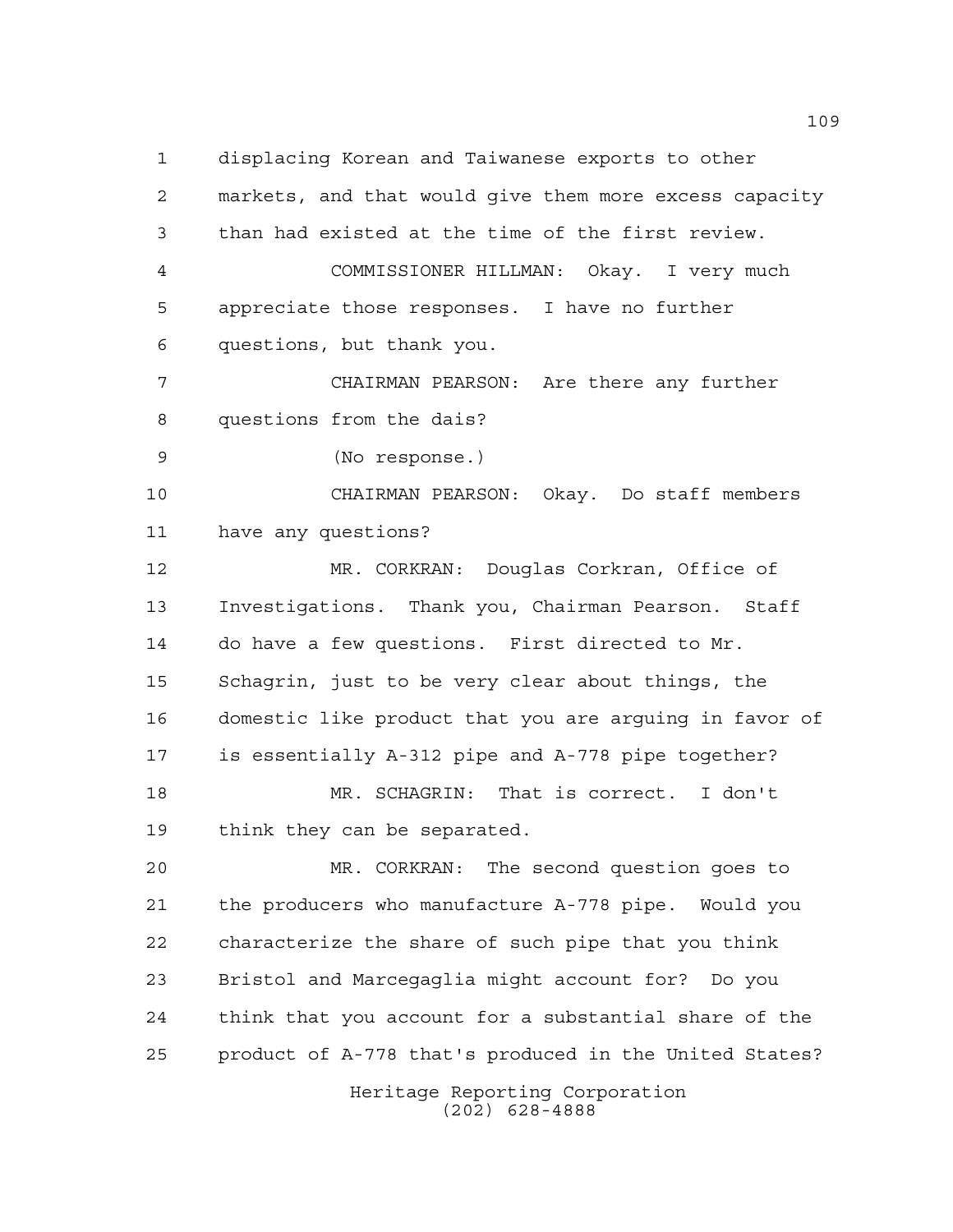Are there other major producers that you would point to?

 MR. TIDLOW: The major producers in the United States that make A-312 pipe can easily make A- 778 pipe. It is the same product generally as far as specification except for an annealing process. So for us, it would be just to simply turn our annealing furnace off on our continuous mills or not run the product through annealing.

 The Respondents to your questionnaire should cover all of the A-778, A-312. A-778 is a very small percentage of the A-312, A-778 grouped market. And yes, we do represent a large share of the production, as would Marcegaglia. Several other producers that could make it at any of the major producers that you've asked for response from.

 MR. SCHAGRIN: Did that sufficiently answer your question, Mr. Corkran? Because I think it's basically because Marcegaglia and Bristol represent such a large portion of the industry, they also represent a very large proportion of the industry that would be producing A-778 as well as A-312. And then the other major producers would be the Ottocampos (ph) and probably Felker Brothers, because they're also to our industry knowledge the other major A-312

> Heritage Reporting Corporation (202) 628-4888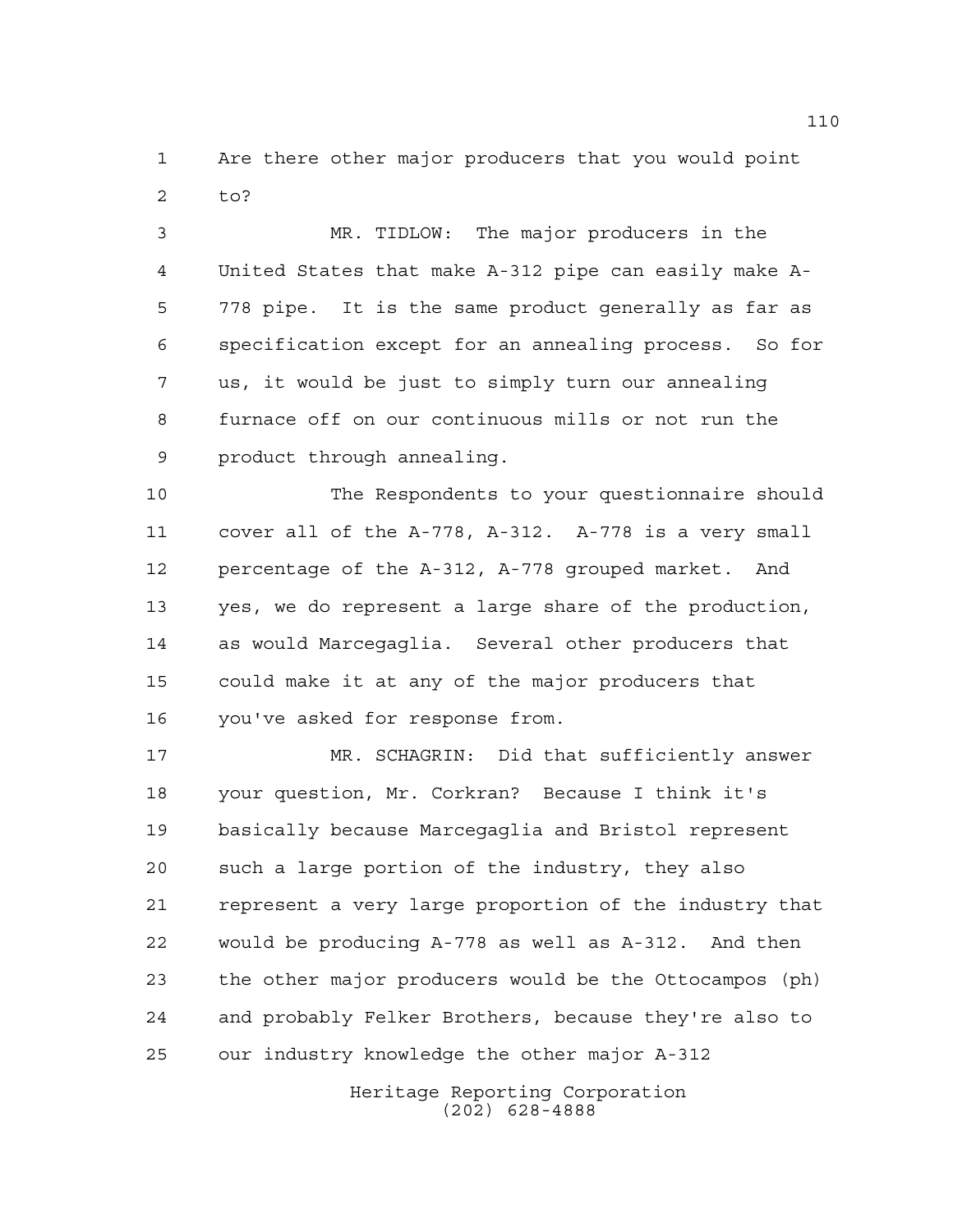producers, so they'd also be the other A-778

producers.

 MR. TIDLOW: Yes. Yes. I routinely would throw A-312 and A-778 in the same product category.

 MR. CORKRAN: Thank you. That was indeed very responsive. In terms of import competition that you see in sales of grade A-778 or ASTM A-778 pipe, how would you characterize the import competition that you see for that particular type of pipe?

 MR. TIDLOW: I don't know if I have an answer for that. Typically the products that are imported into the United States are standard stalkus (ph) or distributors' inventory in standard length. Generally that's A-312, but again, A-778 represents a very small percentage of the market. So I don't think I have an answer for whether there's even generally much import of A-778.

 MR. CORKRAN: That's very helpful. I appreciate it. The last request then would be a data request, and we can work with you in terms of the format and the form of the data. But in essence, it would be can you provide data for A-778 pipe similar to the data that was requested for A-312 pipe? And that would go for Marcegaglia as well.

Heritage Reporting Corporation (202) 628-4888 MR. TIDLOW: The answer is absolutely. We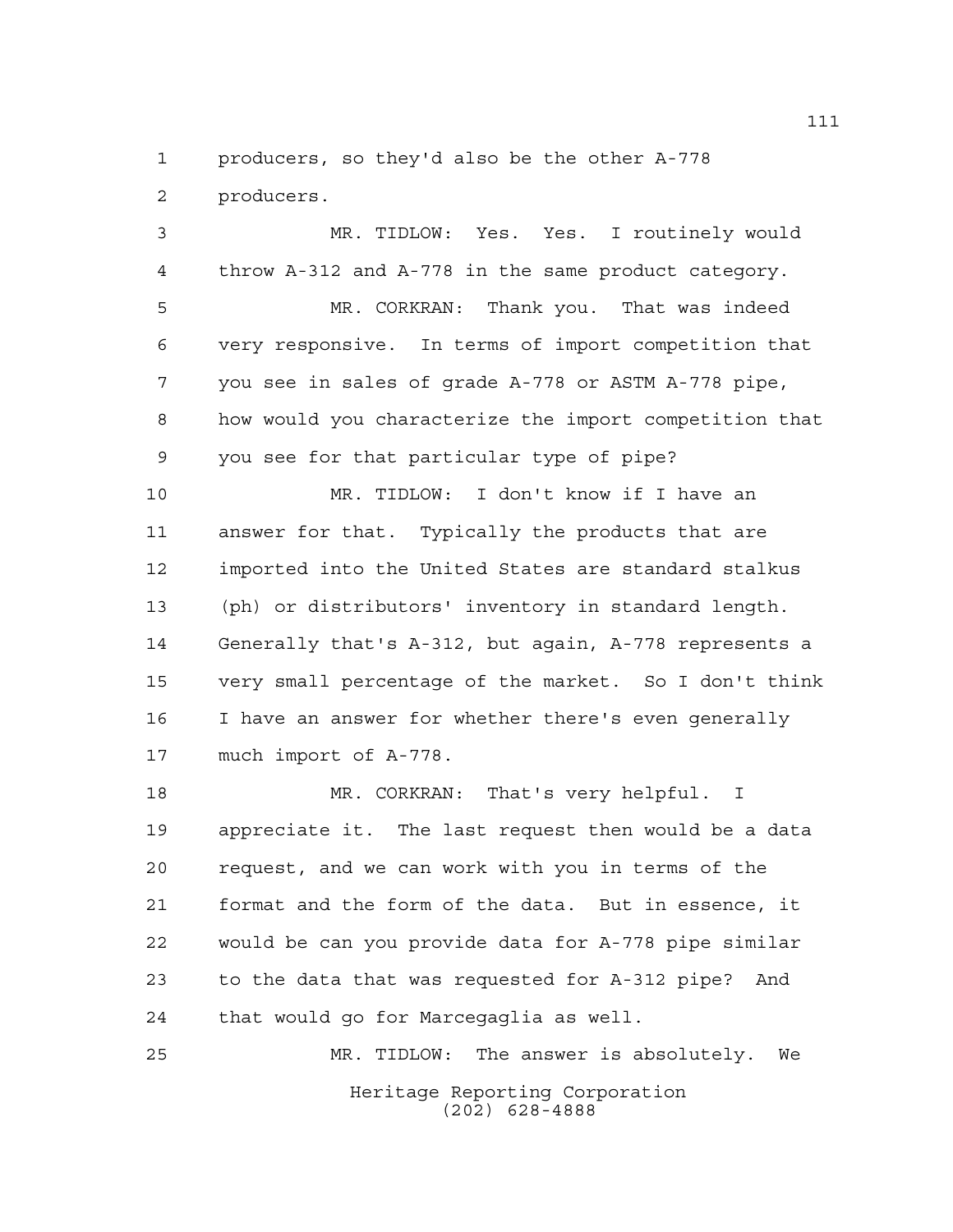can break our products out in whichever way is required or requested.

 MR. SCHAGRIN: And we'll do that for Marcegaglia as well in the posthearing brief.

 MS. TURNER: Robin Turner, Office of the General Counsel. In terms of that, when Mr. Corkran asked you for the information, I believe he'd like all of meaning financial information, anything that would be needed for a separate domestic industry.

 The follow-up to that and a follow-up actually to Commissioner Okun's question, when you brief the domestic like product issue, can you please go through the six factors that we typically look at looking at it as the A-312 and the A-778, comparing to that versus all other WSS pipe and ensure when you're discussing the domestic like product that you're not discussing something that is actually smaller, more narrow, than what the scope is? Because you've discussed sizes, but the fact is the size is all included in the scope.

 MR. SCHAGRIN: I'm aware of that, Ms. Turner. I will not discuss like products smaller than the scope, and we will address the six factors for the A-312 and A-778 distinct from the other welded stainless steel pipe and tube products.

> Heritage Reporting Corporation (202) 628-4888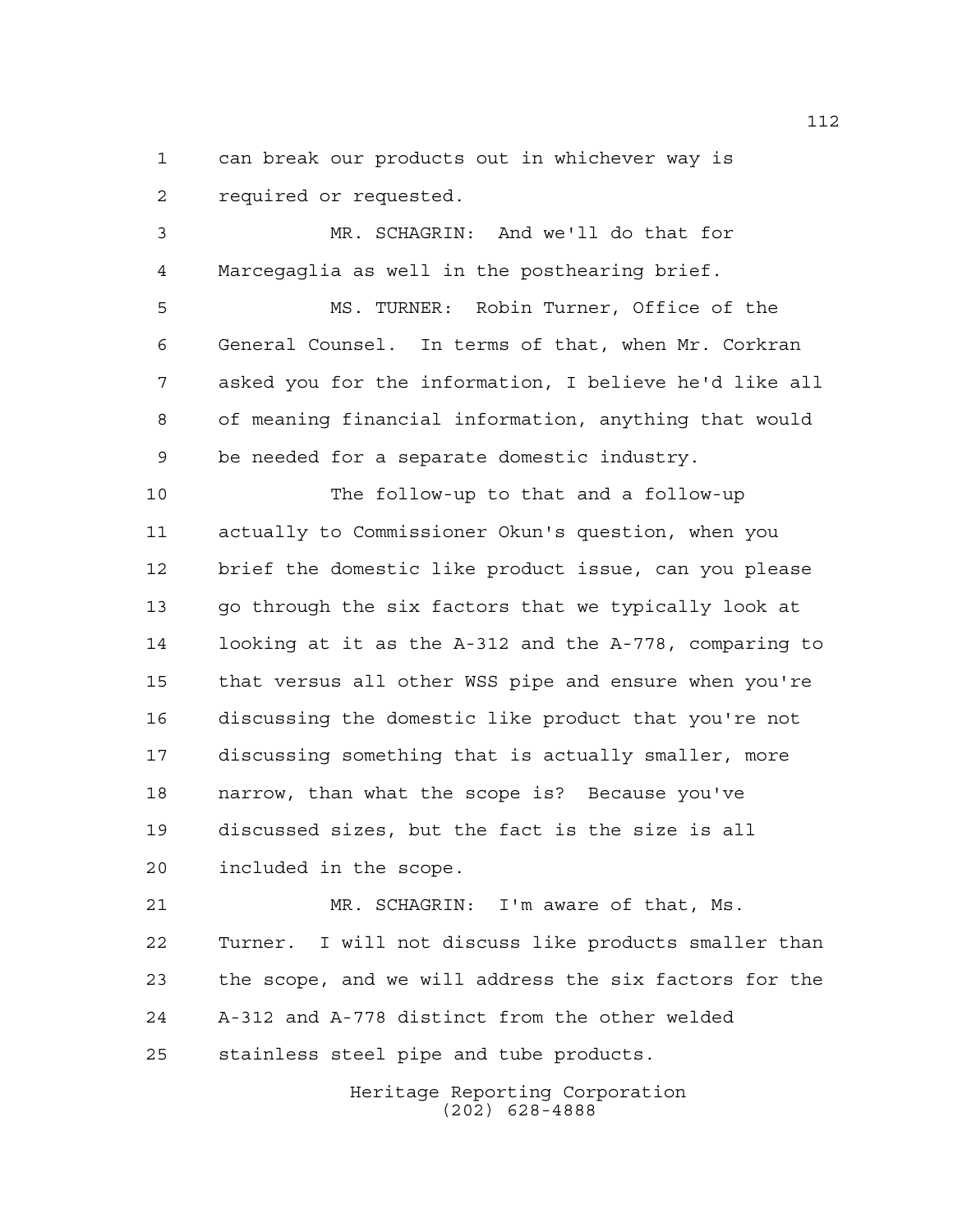MS. TURNER: Thank you. And one follow-up not to this. Actually one follow-up question. You've noted in your posthearing brief at page 17 that the Federal Circuit decision in Bratsk doesn't apply to a five-year review, and my question, if you could discuss in the posthearing brief if the Commission should consider likely other factors in a five-year review such as nonsubject imports and if so, how the Commission should take those into account in a five-year review.

 MR. SCHAGRIN: I'd be happy to. And just briefly, it's almost exactly the opposite of Bratsk, which says in the investigation because you don't have products or the assumption is that the nonsubject products are not affected by duties, here you've got, you know, in a sunset review, you've got the impact of the orders, which is why we don't think Bratsk would apply.

 We do think just the opposite applies, and not only do we think it, we think the Commission also agrees, because you've utilized this as a condition of competition in other sunset determinations that the existence of large imports or already in the market and potentially large future imports from other countries can be used by the Commission to determine

> Heritage Reporting Corporation (202) 628-4888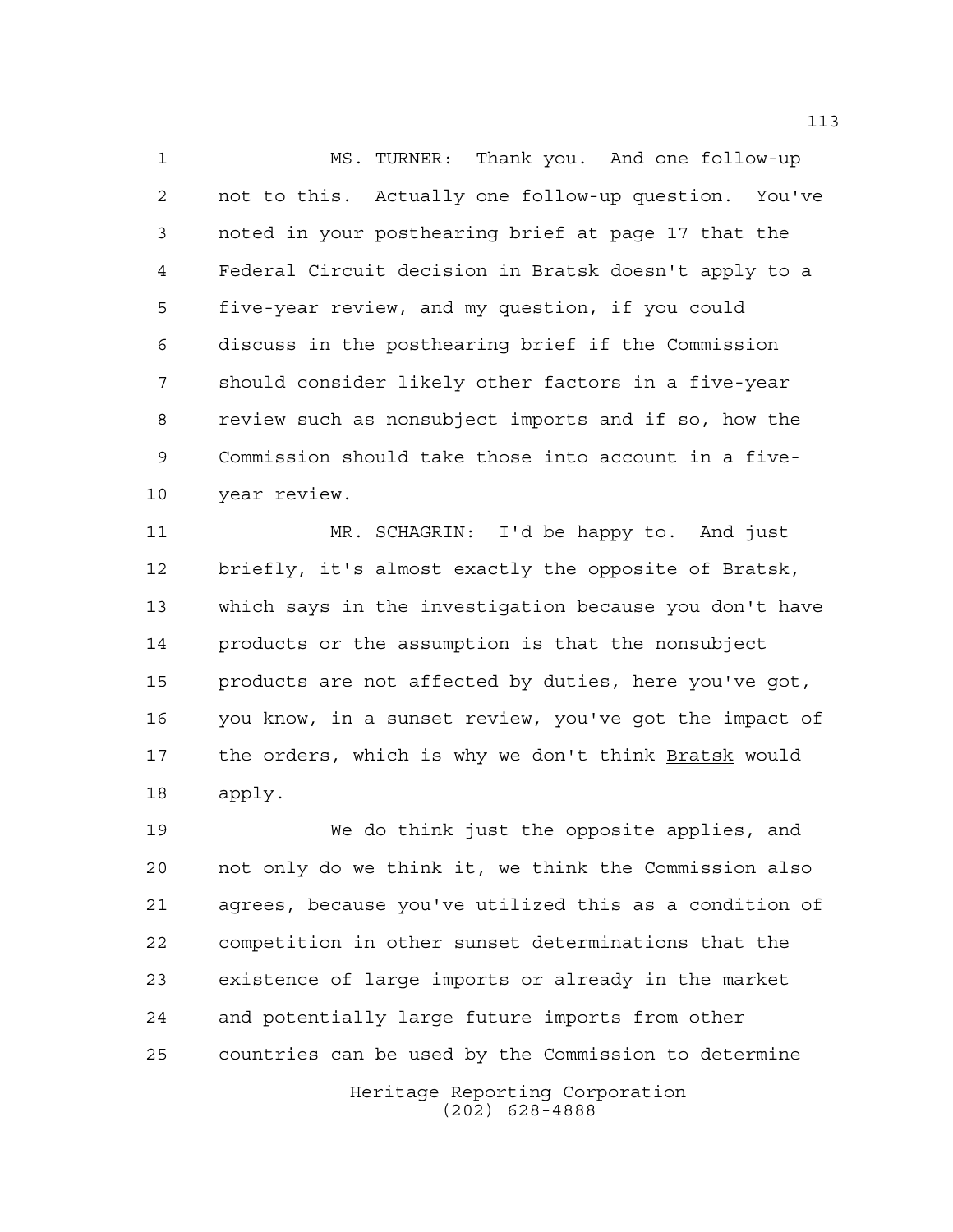that the industry is more vulnerable in the context of a sunset review. So it's almost the reverse of 3 Bratsk, and that's what we think the Commission has in fact done in sunset reviews. But we will address that in our posthearing brief.

 MR. CORKRAN: Thank you, Chairman Pearson. Staff have no further questions.

 CHAIRMAN PEARSON: Thank you, Mr. Corkran. Let's see. Mr. Tidlow, normally at this point in the proceeding, we would release the panel, but given that you've been so gracious as to hang in there with Mr. Schagrin so far and not abandon him, feel welcome to stay.

 Mr. Schagrin, more normally we would advise that you have 42 minutes for rebuttal. However, I understand that in a case where there are no Respondents, that time is yielded back, so you have five minutes for closing. Are you ready to proceed? MR. SCHAGRIN: I am ready to proceed, and I think I'll use just two minutes, less than two minutes. CHAIRMAN PEARSON: Okay. That would get us

out of here by noon.

Heritage Reporting Corporation (202) 628-4888 MR. SCHAGRIN: That would be great. And that is just to say that the Commission is lucky that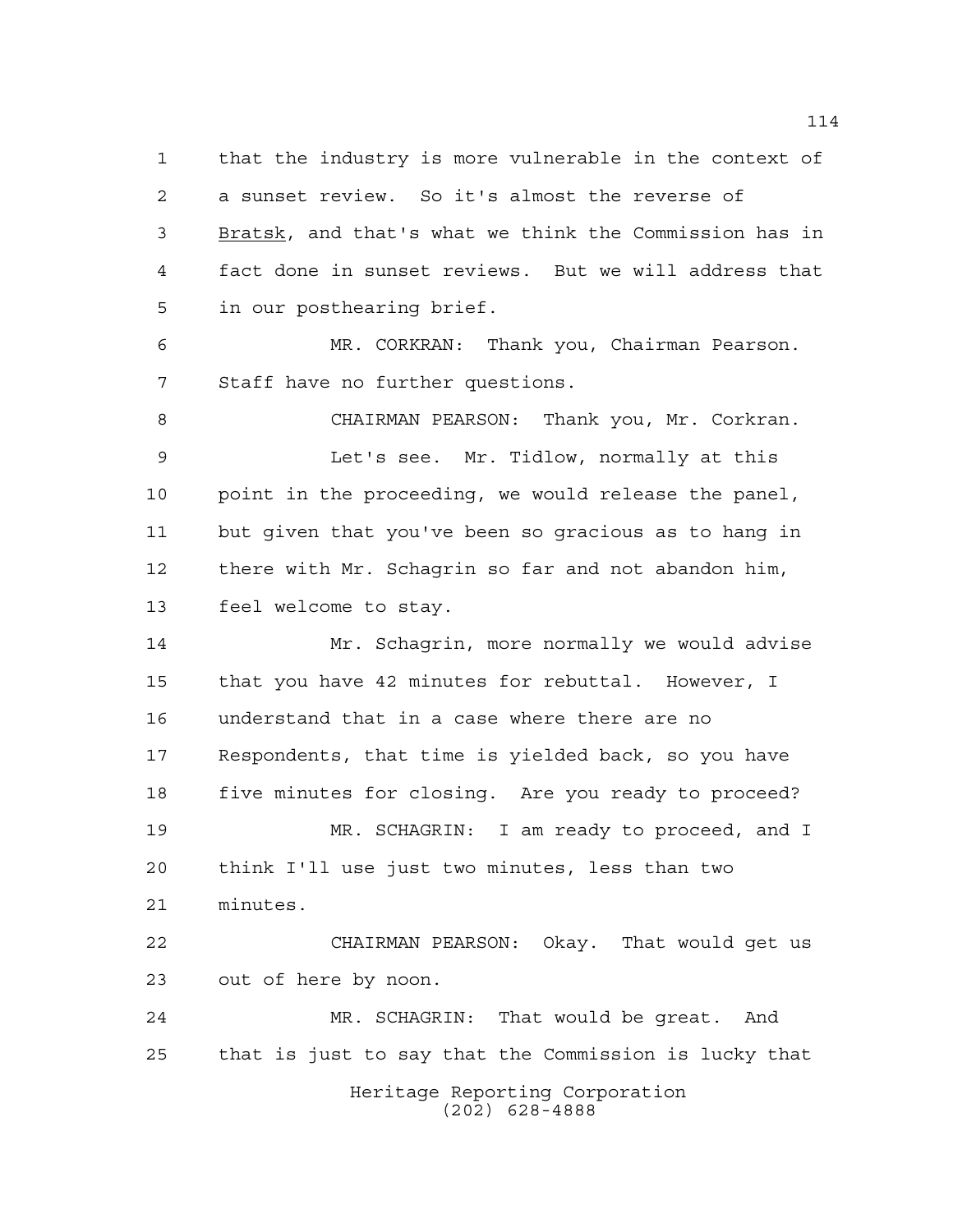Mr. Tidlow cannot fly directly to Washington by plane, or I might have been the only one. The airport near Bristol, I guess you can only fly to Atlanta, Cincinnati, and then catch another plane to Washington, and that's why he drove yesterday, so we are actually lucky, fortuitous that he was not planning on flying here from Tennessee yesterday but instead drove.

 And I am glad that with age comes a little better sense because in talking about these problems with thunderstorms and flying, I was reminded of the fact that during the 201 case, several Commissioners and staff scheduled a plane visit to the Nucor facility in Berkeley, South Carolina, and I was supposed to fly I think a little later than the Commissioners the night before from Washington-Dulles to Charleston, and we had the same thunderstorms as last night.

 And what I did and there at least initially, I said we're not flying on the East Coast tonight, and I just jumped in my car and drove overnight in order to get to the Commission's plant tour. And I think given that I'm a few years older, I wouldn't do that again. So I think with age comes wisdom.

Heritage Reporting Corporation (202) 628-4888 My final comment is that we very much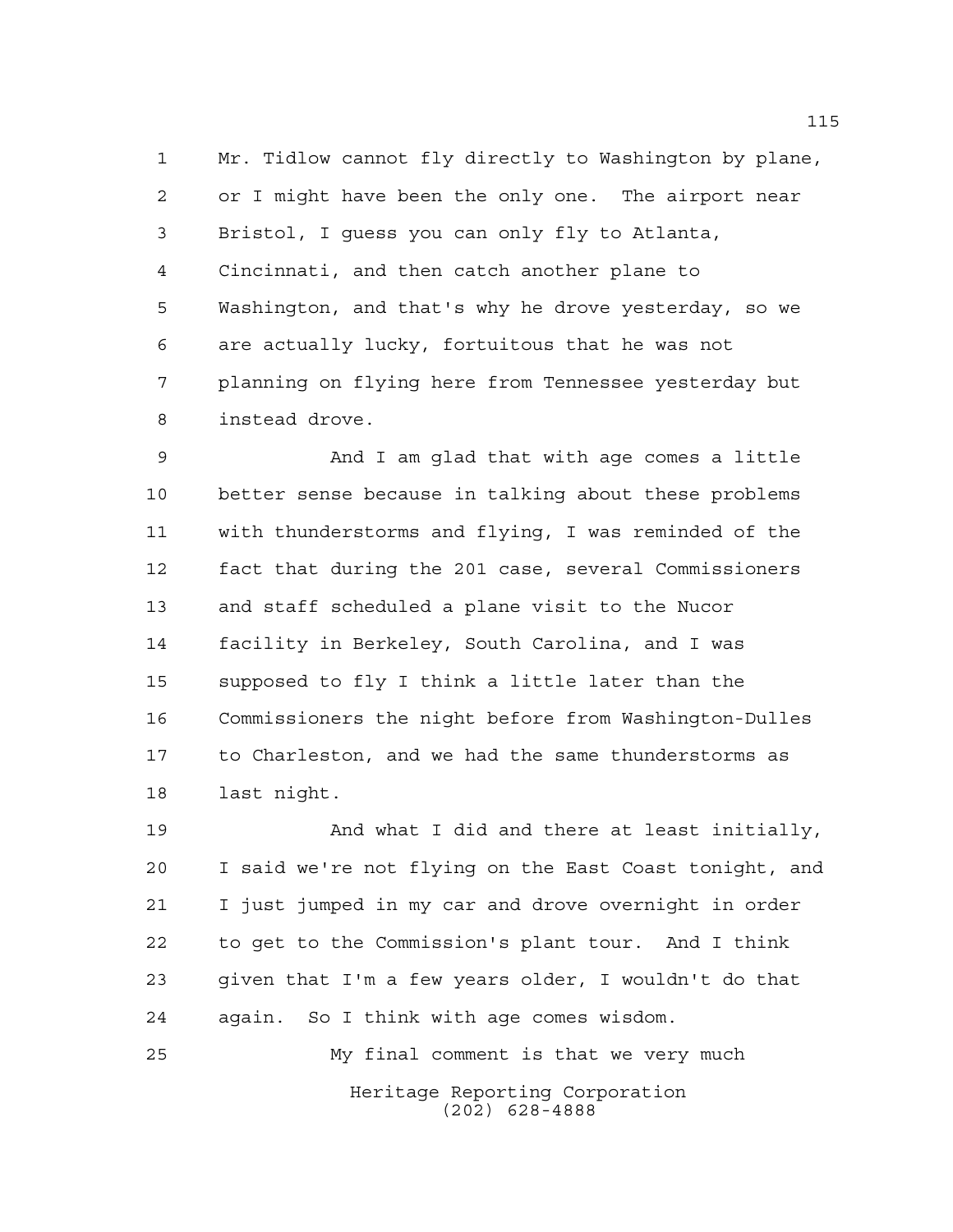appreciate the Commission's preparation for this proceeding, the quality of your questions, and entertaining our answers in spite of there being no Respondents. And I don't think we will see you again this summer for any other hearings, so I wish everybody a very happy summer and pleasant summer vacations. And that's my closing. Thank you. CHAIRMAN PEARSON: Thank you, Mr. Schagrin. Posthearing briefs, statements responsive to questions and requests of the Commission, and corrections to the transcript must be filed by June 29, 2006, closing of the record and final release of the data to parties on July 25, and final comments, July 27, 2006. 15 A comment to my colleagues. I may have peaked too early. The high-water of my Chairmanship might have been reached today, because I'm about to gavel us out of here by noon. I hope to be able to do this again sometime, but don't hold your breath. With no further business, this meeting is adjourned. (Whereupon, at 11:59 a.m., the hearing in the above-entitled matter was concluded.)

- $24 /$
- //

Heritage Reporting Corporation (202) 628-4888